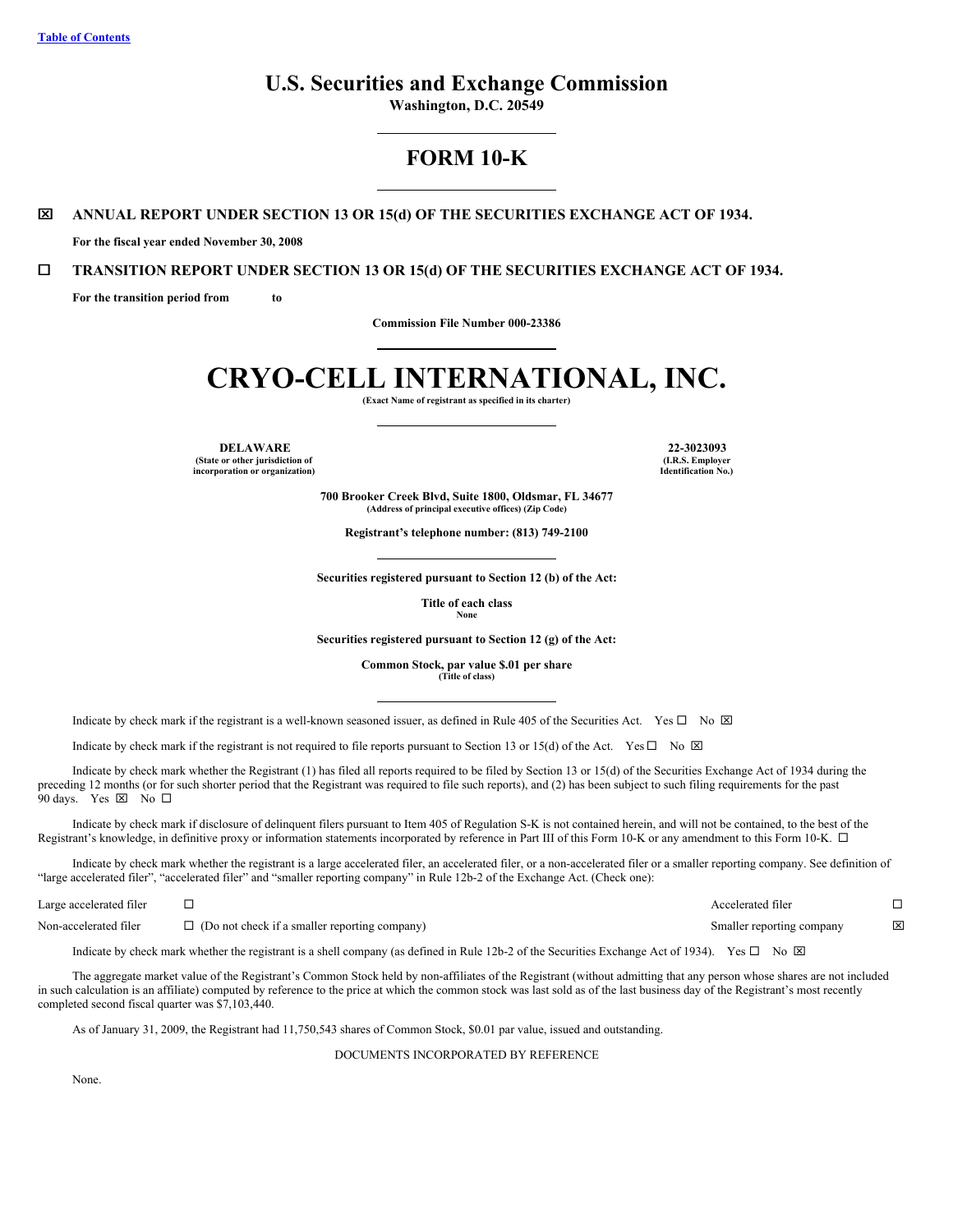<span id="page-1-0"></span>**TABLE OF CONTENTS**

|                 | <b>PART I</b>                                                                                                              | Page           |
|-----------------|----------------------------------------------------------------------------------------------------------------------------|----------------|
| ITEM 1.         | <b>BUSINESS</b>                                                                                                            | $\overline{3}$ |
| ITEM 1A.        | <b>RISK FACTORS</b>                                                                                                        | 13             |
| ITEM 1B.        | <b>UNRESOLVED STAFF COMMENTS</b>                                                                                           | 13             |
| ITEM 2.         | <b>PROPERTIES</b>                                                                                                          | 14             |
| ITEM 3.         | <b>LEGAL PROCEEDINGS</b>                                                                                                   | 14             |
| ITEM 4.         | SUBMISSION OF MATTERS TO A VOTE OF SECURITY HOLDERS                                                                        | 15             |
|                 | <b>PART II</b>                                                                                                             |                |
| ITEM 5.         | MARKET FOR THE REGISTRANT'S COMMON EQUITY, RELATED STOCKHOLDER MATTERS AND ISSUER PURCHASES OF EQUITY<br><b>SECURITIES</b> | 15             |
| ITEM 6.         | <b>SELECTED FINANCIAL DATA</b>                                                                                             | 16             |
| ITEM 7.         | MANAGEMENT'S DISCUSSION AND ANALYSIS OF FINANCIAL CONDITION AND RESULTS OF OPERATIONS                                      | 16             |
| ITEM 7A.        | <b>OUANTITATIVE AND QUALITATIVE DISCLOSURES ABOUT MARKET RISK</b>                                                          | 31             |
| ITEM 8.         | FINANCIAL STATEMENTS AND SUPPLEMENTARY DATA                                                                                | 31             |
| ITEM 9.         | CHANGES IN AND DISAGREEMENTS WITH ACCOUNTANTS ON ACCOUNTING AND FINANCIAL DISCLOSURE                                       | 58             |
| ITEM 9A.        | <b>CONTROLS AND PROCEDURES</b>                                                                                             | 58             |
| ITEM 9B.        | <b>OTHER INFORMATION</b>                                                                                                   | 60             |
|                 | <b>PART III</b>                                                                                                            |                |
| <b>ITEM 10.</b> | DIRECTORS, EXECUTIVE OFFICERS AND CORPORATE GOVERNANCE                                                                     | 60             |
| ITEM 11.        | <b>EXECUTIVE COMPENSATION</b>                                                                                              | 62             |
| <b>ITEM 12.</b> | SECURITY OWNERSHIP OF CERTAIN BENEFICIAL OWNERS AND MANAGEMENT AND RELATED STOCKHOLDER MATTTERS                            | 68             |
| ITEM 13.        | CERTAIN RELATIONSHIPS AND RELATED TRANSACTIONS, AND DIRECTOR INDEPENDENCE                                                  | 71             |
| ITEM 14.        | PRINCIPAL ACCOUNTANT FEES AND SERVICES                                                                                     | 72             |
|                 | <b>PART IV</b>                                                                                                             |                |
| ITEM 15.        | <b>EXHIBITS AND FINANCIAL STATEMENT SCHEDULES</b>                                                                          | 74             |
|                 | <b>SIGNATURES</b>                                                                                                          | 75             |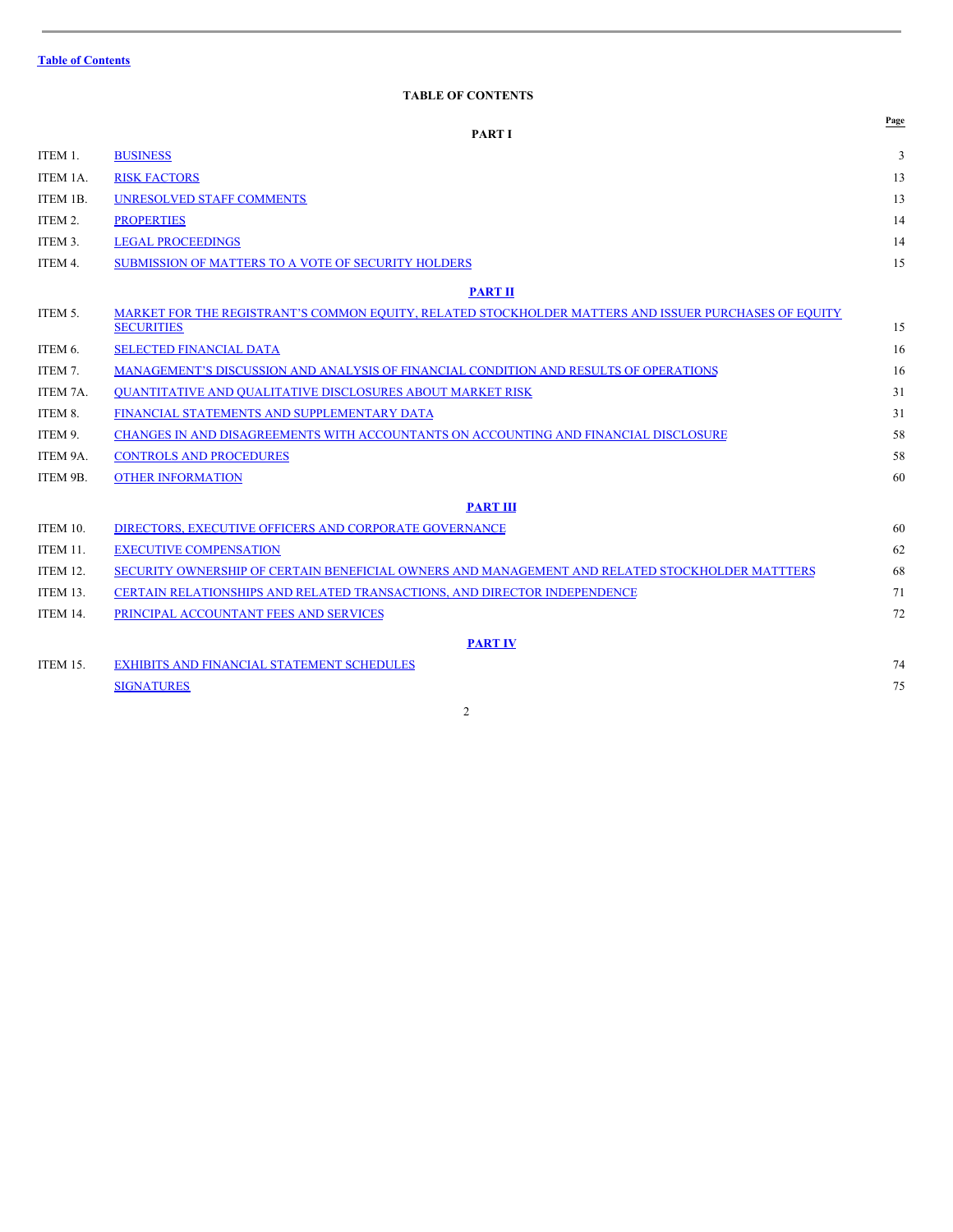## <span id="page-2-0"></span>**ITEM 1. BUSINESS.**

## **Introduction**

Cryo-Cell International, Inc. ("the Company" or "Cryo-Cell") is principally engaged in cellular processing and cryogenic storage, with a current focus on the collection and preservation of umbilical cord (U-Cord®) blood stem cells for family use. The Company, in combination with its global affiliates currently stores over 175,000 cord blood specimens worldwide for the exclusive benefit of newborn babies and possibly other members of their family. The Company is one of the world's largest and most established private family cord blood stem cell banks in terms of the number of specimens preserved. Its headquarters facility in Oldsmar, Florida handles all aspects of its U.S.-based business operations, including the processing and storage of specimens. The specimens are stored in commercially available cryogenic storage units at the Company's technologically and operationally advanced facility in Oldsmar, Florida.

In recent years, the Company has expanded its research and development (R&D) activities to develop technologies related to stem cells other than umbilical cord blood stem cells. During 2006, in parallel with its R&D associated with placental stem cells, the Company discovered novel technology related to menstrual stem cells. In November 2007, the Company announced the launch of its C'elle<sup>sM</sup> service related to this patent-pending technology, and the Company continues to focus its current research and development activities principally on the C'elle service and related new menstrual stem cell technologies. The Company is actively marketing the C'elle service both through a bundled offer with the Company's U-Cord service and on a stand-alone basis.

The Company was incorporated on September 11, 1989 in the State of Delaware.

#### **Cord Blood Stem Cell Processing and Storage Business**

## *Background of Business*

Nearly fifty years ago researchers discovered that cells could be cryopreserved at extremely low temperatures and all cellular activity would cease until the specimens were thawed. Historically, cryopreservation was required for organ transplants, blood banking and medical research. Today, cryopreservation of umbilical cord blood stem cells gives expectant parents the opportunity to potentially take advantage of evolving cellular therapies and other medical technologies.

Hematopoietic stem cells are the building blocks of our blood and immune systems. They form the white blood cells that fight infection, red blood cells that carry oxygen throughout the body and platelets that promote healing. Stem cells are found in bone marrow where they continue to generate cells throughout our lives. Stem cells can be stored in a cryogenic environment, and upon thawing, infused into a patient. They can be returned to the individual from whom they were taken (autologous) or donated to someone else (allogeneic). An individual's own bone marrow may be used for a transplant if the cancer has not entered the marrow system (metastasized). Otherwise, a marrow donor needs to be identified to provide the needed bone marrow. The availability of a marrow donor or matched stem cell specimen allows physicians to administer larger doses of chemotherapy or radiation in an effort to eradicate the disease. Stem cell therapies and transplants are used for both cancerous and non-cancerous diseases.

Stem cells are found in umbilical cord/placental blood ("cord blood stem cells") and can be collected and stored after a baby is born. Over 10,000 cord blood stem cell transplants have been performed to date. The Company believes that parents will want to save and store these cells for potential future use by their family, either for the donor or for another family member. Moreover, researchers believe they may be utilized in the future for treating diseases that currently have no cure.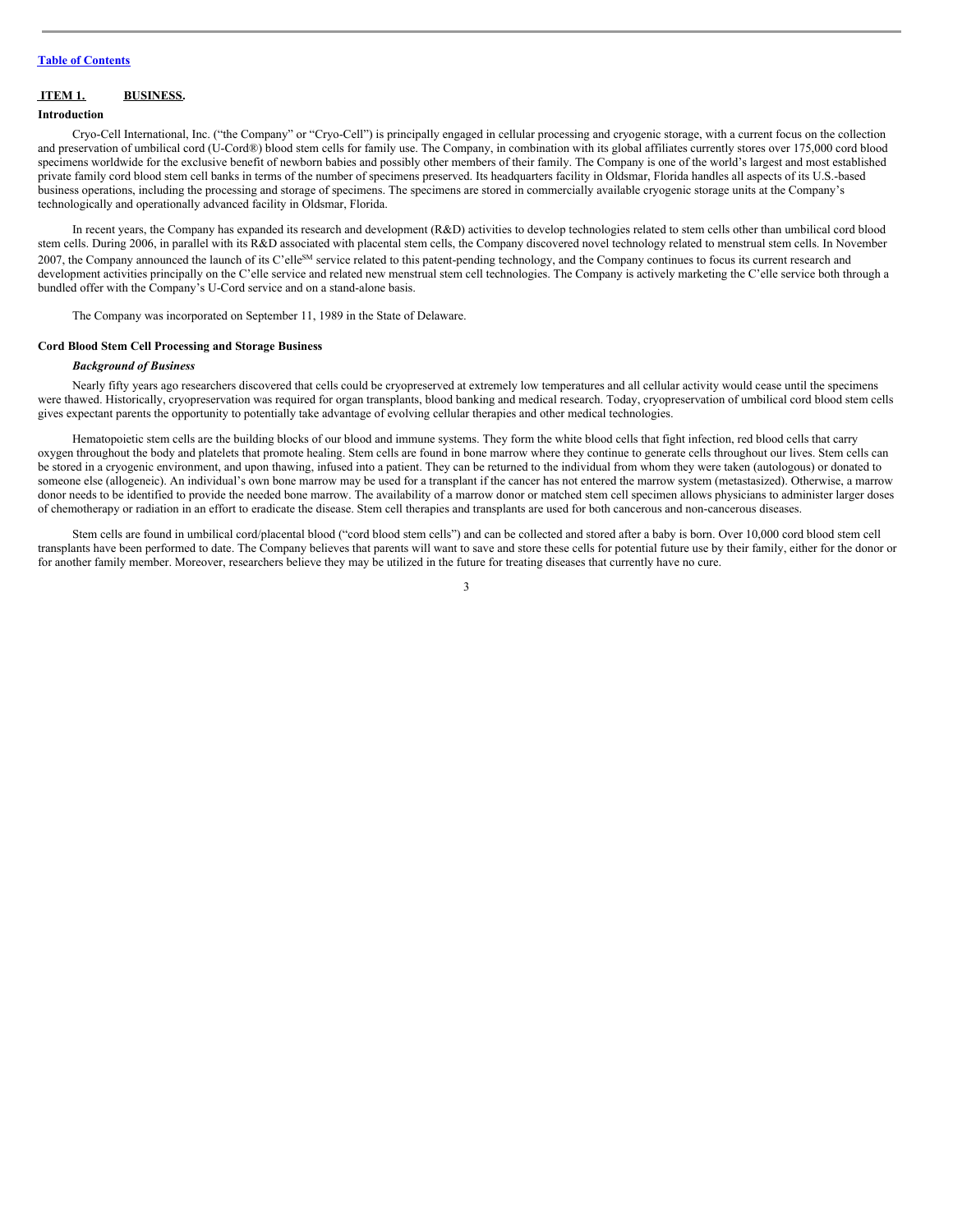The Company believes that the market for cord blood stem cell preservation is enhanced by the national discussion on stem cell research developments and the current focus on reducing prohibitive health care costs. With the increasing costs of bone marrow matches and transplants, a newborn's U-Cord® cells can be stored as a precautionary measure. Medical technology is constantly evolving which may provide new uses for cryopreserved cord blood stem cells.

#### *Our Cord Blood Stem Cell Storage Services*

The Company enters into storage agreements with its clients under which the Company charges a fee for the processing and testing of the umbilical cord blood. Thereafter, the client is charged an annual fee to store the specimen, unless the client has entered into a 21-year pre-paid storage plan.

The Company's corporate headquarters are located in a nearly 18,000 square-foot state-of-the-art current Good Manufacturing Practice and Good Tissue Practice (cGMP/cGTP)-compliant facility. Food and Drug Administration (FDA) 21 CFR Part 1271, effective in May 2005, requires human cellular and tissue-based products to be manufactured in compliance with good tissue practices (cGTPs). The Company's laboratory processing facility contains a class 10,000 clean room and class 100 environments for the processing of cord blood stem cells and other cellular tissues. In addition, the cellular products cryogenic storage area has been designed as a "bunker," with enhanced provisions for security, building fortification for environmental element protection and back-up systems for operational redundancies. The Company believes that it was the first private bank to process cord blood in a technologically and operationally advanced cGMP/cGTP-compliant facility. The Company's facility, which also currently houses the Company's clinical services, marketing and administrative operations, is designed and appointed to accommodate a broad range of events such as client tours and open houses, as well as educational workshops for clinicians and expectant parents.

The Company, in combination with its global affiliates, currently stores over 175,000 cord blood stem cell specimens worldwide for the exclusive benefit of newborn babies and possibly other members of their family. The Company believes it is the world's largest family cord blood stem cell bank in terms of the number of worldwide specimens preserved by the Company and its affiliates.

## *Competitive Advantages*

The Company believes that it provides several key advantages over its competitors, including:

- The most established private family cord blood bank, with an established client base (including licensees) exceeding 175,000 worldwide,
- Our status as the only cGMP- and cGTP-compliant private cord blood bank with both ISO certification and AABB accreditation,
- a state-of-the-art laboratory processing facility,
- a safe, secure and monitored storage environment,
- demonstrated success in the transplant of processed specimens,
- 7 day per week processing capability,
- a 24-hour, 7 day per week clinical support staff to assist clients and medical caregivers,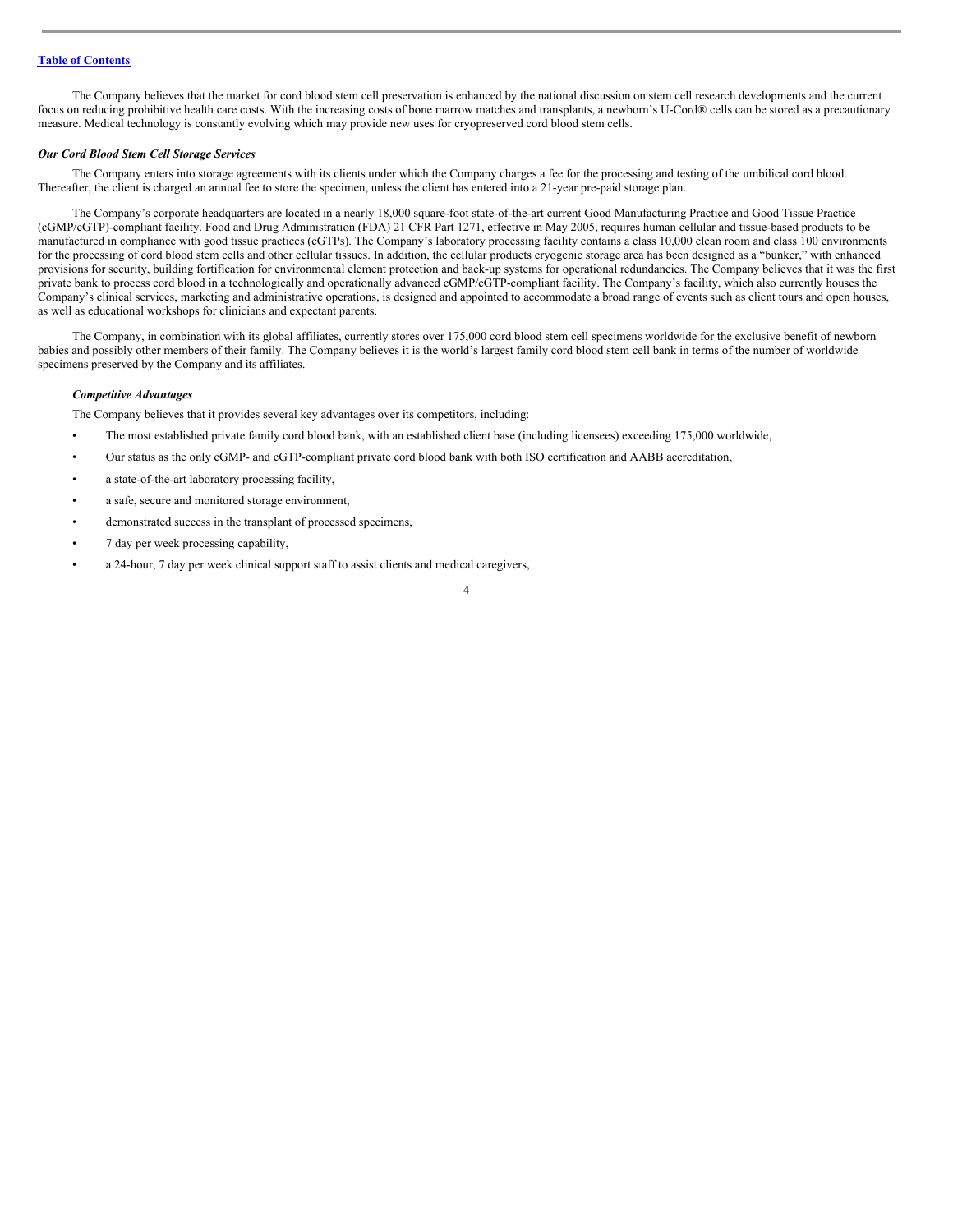- high-value pricing,
- the option of participating in Upromise®, a nationally recognized 529 registered college savings plan that gives clients money back for college,
- our Client for Life™ Program, announced in December 2005, that enables clients to lock-in today's U-Cord® Service prices for the family's future newborns,
- a payment warranty under which the Company agrees to pay \$50,000 to its client if the U-Cord® product retrieved is used for a stem cell transplant for the donor or an immediate family member and fails to engraft, subject to various restrictions,
- a \$10,000 Cryo-Cell Cares™ payment that provides families with a lump-sum payment to assist with personal living expenses in the event that their child's Cryo-Cell processed and stored cord blood specimen is utilized for bone marrow transplant, and
- the availability of our C'elle services bundled with the U-Cord services, which gives expectant mothers the ability to store their own stem cells on a combined and value priced basis.

#### **C'elle SM Menstrual Stem Cell Technology**

In November 2007, the Company announced its discovery of novel stem cell technology and its launch of the world's first-ever commercial service allowing women to store their own menstrual stem cells. The new service, called C'elle (pronounced "C-L"), enables women to collect menstrual flow containing stem cells, which can be cryogenically preserved in a manner similar to stem cells from umbilical cord blood and may one day serve as a potential source for promising regenerative therapies to treat heart disease, diabetes, neurological disorders like spinal cord injury, Parkinson's and Alzheimer's diseases, in addition to cosmeceutical applications such as anti-aging therapies, to name a few. However, realistically, it may take several years for these menstrual stem cells to be developed into potential widely-available commercial therapies. The C'elle service is based on Cryo-Cell's intellectual property portfolio, for which patent applications are pending, related to the procurement, processing, isolation, cryopreservation and composition of matter of these unique menstrual stem cells. The exclusive and proprietary C'elle service is being offered following the Company's discovery of new scientific evidence that menstrual flow, which results from the shedding of the uterine lining (endometrium) during menstruation, contains millions of stem cells that have demonstrated many properties and characteristics similar to those of both bone marrow and embryonic stem cells.

The Company believes C'elle menstrual stem cells will have a significant impact on regenerative medicine. C'elle menstrual stem cells are easily available, compared to stem cells from bone marrow and cord blood that are commonly used in treatments today. Further, the C'elle commercial service allows many more cells to be extracted and stored, compared to the limitations on the number of cells that can be extracted from bone marrow or cord blood, a factor that limits many treatments today.

Further C'elle menstrual stem cells have demonstrated the capability in preliminary research to differentiate into many more types of cells and may potentially be pluripotent. Preliminary studies have shown that these stem cells can expand their numbers in cell culture and differentiate into other cell types, such as nervous system, heart, bone, fat and cartilage cells. C'elle menstrual stem cells are adult stem cells but with many properties associated with both embryonic stem cells and mesenchymal stem cells (a highly potent adult stem cell in therapeutic use today derived from connective tissue). In recent years researchers have successfully isolated stem cells from fat cells, semen, unfertilized egg cells, and other sources, but the Company believes the C'elle menstrual stem cells represent the first identified adult stem cell that shows a very attractive set of features – the ability to differentiate into many types of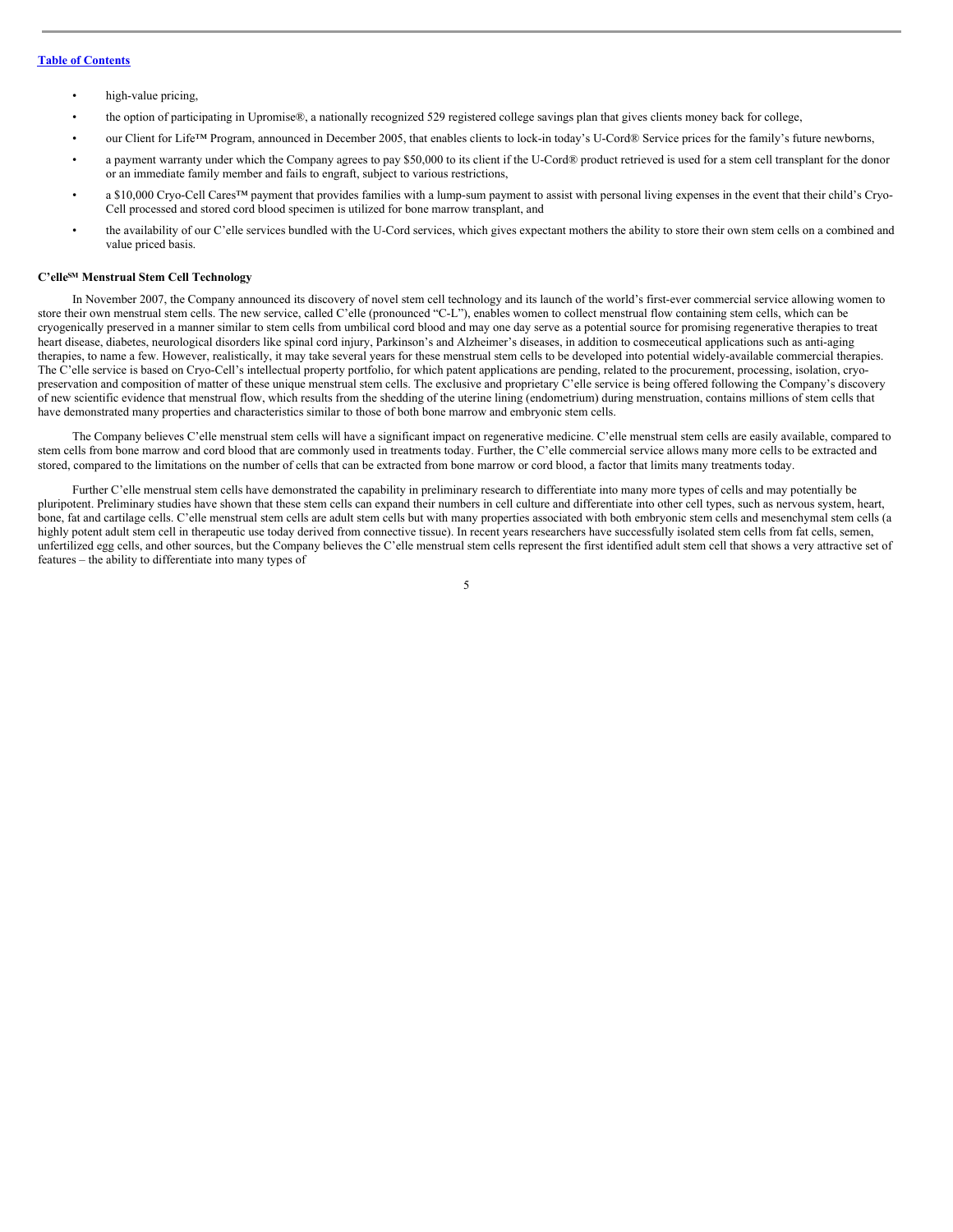cells, the lack of a need for invasive collection techniques, and the availability of a considerably renewable source of cells. Based on the preliminary studies, C'elle menstrual stem cells may have the potential to be used to treat a broad range of diseases and conditions, including diabetes, osteoporosis, heart disease and neural disorders such as stroke, Alzheimer's and Parkinson's disease, as well as for cosmeceutical therapies such as anti-aging treatments.

Although menstrual stem cells have not been used to date in human therapies, animal studies of menstrual stem cells have commenced, showing strong potential value. This research is further supported by several recent scientific publications that demonstrate the potential of menstrual stem cells for human therapies such as cardiac and bone repair. Cryo-Cell is the first and only company to launch a service, C'elle, that will enable women to collect and store these stem cells. The Company has filed patent applications to protect a broad range of intellectual property (IP) associated with C'elle menstrual stem cell technology, and it intends to license the exclusive service in selected global markets. The Company has executed collaborative research agreements with several leading stem cell researchers who have initiated preclinical studies in a broad range of diseases reflecting the significance of this discovery, including diabetes, cardiac, and neurological diseases and disorders such as stroke and Alzheimer's disease.

The Company estimates that over 70 million women in the U.S. alone are in the target market for the C'elle service. The Company anticipates that C'elle market penetration will expand over time as scientific research is announced and therapeutic developments emerge.

#### **Medical and Scientific Advisory Board**

The Company has an eight member Medical and Scientific Advisory Board (MSAB), with Stephen Noga, M.D., Ph.D. serving as its Chairman. Dr. Noga is currently the Director of Medical Oncology & Hematology at the Alvin & Lois Lapidus Cancer Institute and the Director of the Cellular Therapeutics Program, both at Sinai Hospital of Baltimore. He is an Associate Professor of Oncology and Pathology at The Johns Hopkins University School of Medicine. In addition to his expertise in cellular therapies, Dr. Noga is a noted speaker, has served on many editorial boards and has organized many conferences, advisory committees and review groups.

Dr. Noga is joined by seven other highly qualified MSAB members, each having expertise in the areas of transplant medicine, infectious disease, laboratory/transfusion medicine and/or obstetrics/gynecology.

#### **Marketing**

#### *Marketing Approach*

It is the Company's mission to inform expectant parents and their prenatal care providers of the potential medical benefits from preserving stem cells and to provide them the means and processes for collection and storage of these cells. Today, stem cell transplants are known and accepted treatments for approximately 70 diseases, a number of them life-threatening. With continued research in this area of medical technology, other therapeutic uses for cord blood stem cells are being explored. A vast majority of expectant parents are simply unaware that umbilical cord blood contains a rich supply of non-controversial stem cells and that they can be collected, processed and stored for the potential future use of the newborn and possibly related family members. A baby's stem cells are a perfect match for the baby throughout its life and have at least a 1-in-4 chance of being a perfect match for a sibling. There is no assurance; however, that a perfect match means the cells could be used to treat certain diseases of the newborn or a relative. Today, it is still common for the cord blood (the blood remaining in the umbilical cord and placenta) to be discarded at the time of birth as medical waste.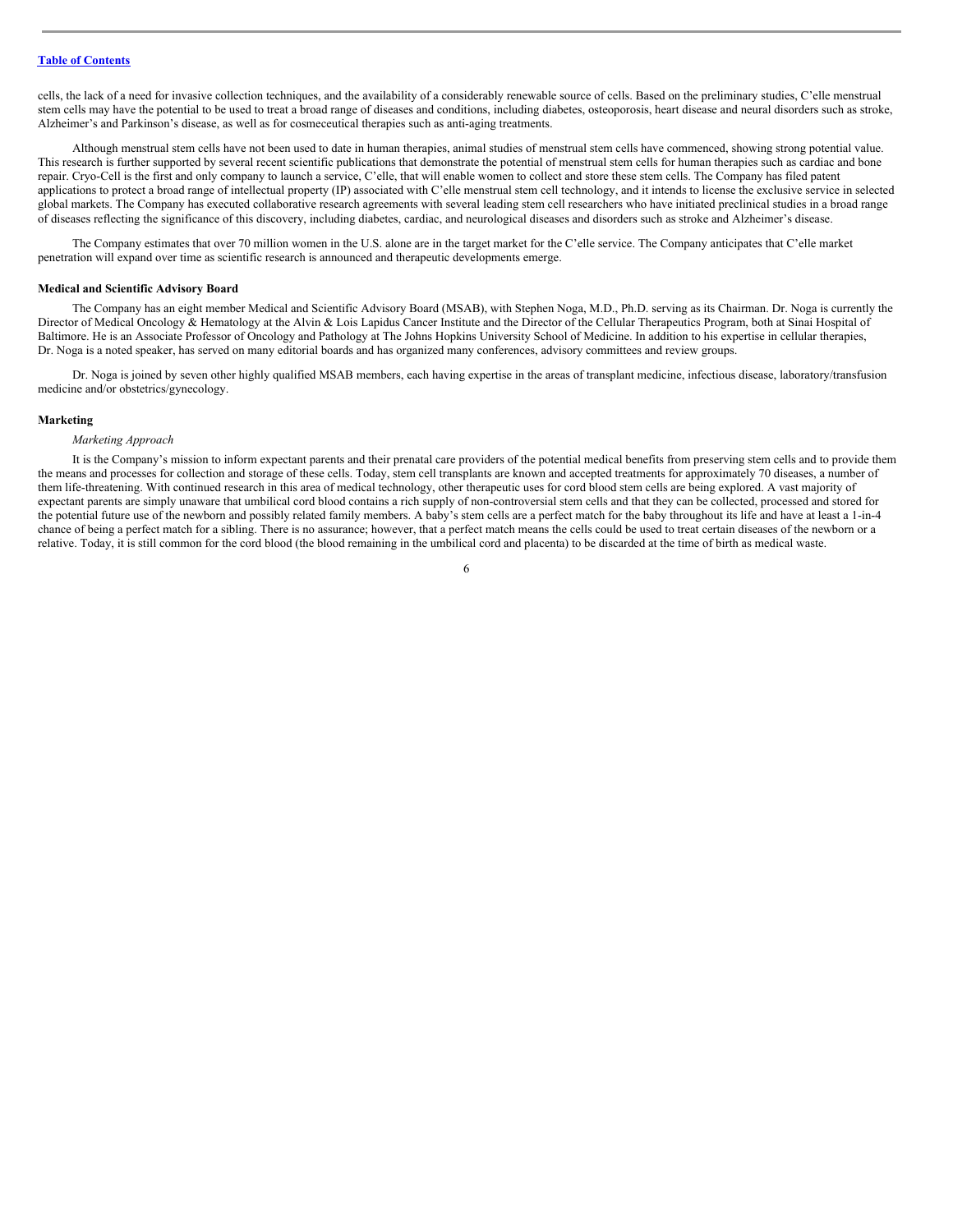Despite the potential benefits of U-Cord® stem cell preservation, the number of parents of newborns participating in stem cell preservation is still relatively small compared to the number of births (four million per annum) in the United States. Some reasons for this low level of market penetration are the misperception of the high cost of stem cell storage and a general lack of awareness of the benefits of stem cell preservation programs. However, evolving medical technology could significantly increase the utilization of the U-Cord® blood for transplantation and/or other types of treatments. The Company believes it offers the highest quality, highest value service targeted to a broad base of the market. We intend to maximize our growth potential through our superior quality, value-driven competitive leadership position, product differentiation, a fastgrowing embedded client base, increased public awareness and accelerated market penetration.

#### *U-Cord Service*

The Company markets its cord blood stem cell preservation services directly to expectant parents and by distributing information through obstetricians, pediatricians, Lamaze instructors and other childbirth educators, certified nurse-midwives and other related healthcare professionals. The Company believes that its growth has been facilitated by a variety of referral sources, resulting from high levels of customer satisfaction. New expectant parent referrals during 2008 were provided by physicians, midwives and childbirth educators, and by client-to-client referrals and repeat clients storing the stem cells of their additional children.

Starting in 2007, the Company has increased its marketing activities with its clinical referral sources, including physicians, midwives and hospitals. Promotional activities were launched that included advertisements in several clinical journals and telemarketing activities. In addition, the Company has exhibited at conferences, trade shows and other meetings attended by medical professionals. Significant portions of client referrals to the Company are from medical caregiver professionals.

To increase awareness among expectant parent audiences, the Company continues to promote its service in several national targeted prenatal magazines including American Baby and Fit Pregnancy, as well as several magazines distributed during childbirth classes. Expectant parents have also received information via emails and the Company has increased its internet marketing campaigns.

The Company's clinical support team of specially trained R.N.s and L.P.Ns. are available by telephone 24 hours, 7 days a week to enroll clients and educate both expectant parents and the medical community on the life-saving potential of cord blood stem cell preservation.

The Company continues to use its Web site, www.cryo-cell.com, to market its services and to provide resource information to expectant parents. The site, which is frequently updated and improved, is divided into areas of interest, including sections for expectant parents, medical caregivers and investors. Expectant parents may request and receive information about the U-Cord® service and enroll in online. Viewers may read about successful transplants using Cryo-Cell stored cord blood stem cells and access other topical information.

## *C'elle Service*

The C'elle marketing strategy includes plans to leverage the new service with the Company's existing cord blood clientele and to prospective new cord blood clients through a bundled offer ("Protect Baby, Protect Mom"); in addition to direct-to-consumer advertising and distributor networks. The comprehensive website for C'elle, www.celle.com, includes an e-commerce platform that enables clients to purchase annual plans or the 21-year pre-paid storage plan, which is only available with the bundled offer. The Company believes that many women in the target market may opt to participate in the C'elle service more than one-time because of family history of disease; perimenopause; or other conditions, such as a prospective hysterectomy.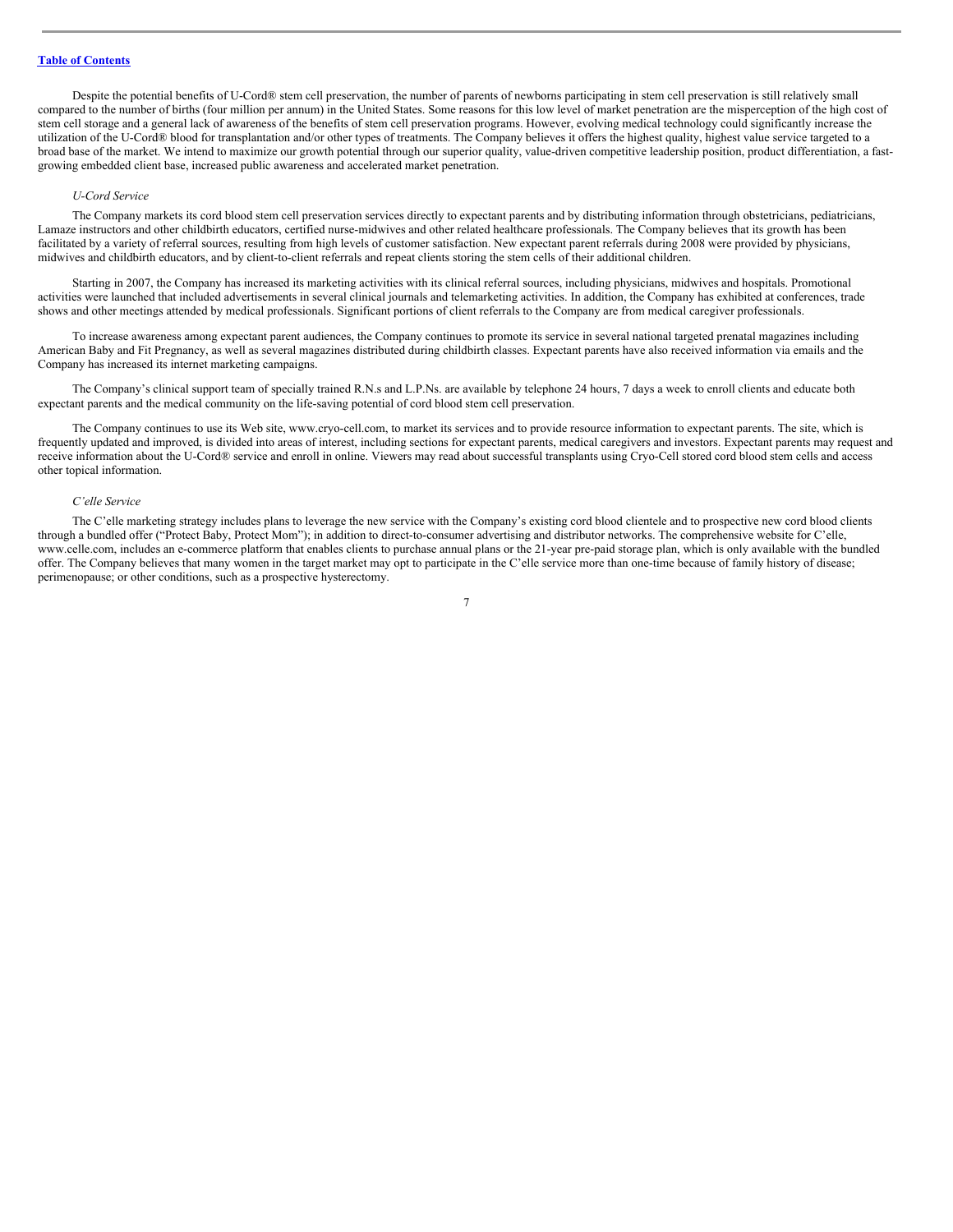The Company also believes that its exclusive C'elle service may potentially serve to enhance its competitive position in the cord blood industry as the leader of "innovative stem cell solutions". As part of the initial launch of C'elle, the service has been bundled with the U-Cord service and marketed to clients as a way to protect their newborn and to protect themselves. This "U-Cord and C'elle Combo Offer" is highly differentiated and value priced in comparison to the stand-alone cord blood services of the Company's primary competitors. There are distinctive synergies between the target markets for C'elle and U-Cord in that clients of both services are typically well-educated with higher discretionary incomes; are knowledgeable about the promise and potential of stem cell science; and are keenly interested in preserving stem cells for possible therapeutic applications that may emerge in the future for their families and themselves.

The Company has executed numerous collaborative research agreements with stem cell researchers who are studying C'elle menstrual stem cells in various pre-clinical models including diabetes; breast cancer; heart disease, vascular regeneration and stroke.

#### **Competition**

Growth in the number of families banking their newborn's cord blood stem cells has been accompanied by an increasing landscape of competitors. The Company competes against approximately 25 other national private cord blood banks. Some of these companies, such as Cord Blood Registry, Inc. are competitors who, as privately owned entities, can leverage considerable resources to market and sell their services. Other competitors such as ViaCord, a division of ViaCell, Inc., a wholly-owned subsidiary of PerkinElmer and LifeBankUSA, a division of Celgene, are both publicly traded corporations.

The competitors mentioned above, and others, may have access to greater financial resources. Nevertheless, the Company believes it is currently well positioned to compete in the industry. Importantly, the Company believes that the competitors mentioned above, along with others, charge significantly more for comparable quality service. In addition, the Company possesses an industry-recognized AABB accreditation, and believes that it was the first private cord blood bank to process in a cGMP- and cGTPcompliant facility exceeding current FDA requirements. In November 2005, the Company was granted ISO 9001:2000 certification from BSI America's, Inc., a leading quality management systems registrar. ISO (International Organization for Standardization) standards are internationally recognized as an effective framework for a quality management system (QMS). This achievement positions Cryo-Cell as the only cGMP- and cGTP-compliant private cord blood bank with both ISO certification and AABB accreditation. The Company believes it offers the most superior value of highest quality cryopreservation processing and storage in the industry.

The Company also operates in an environment where various public cord blood banks are encouraging parents to donate their newborn's cord blood rather than privately banking it. Although this option is generally no-cost to the parents, there is no assurance that the newborn's cells would be available to the family, if they were needed. The Company believes that the distinctive benefits of private cord blood banking clearly differentiate its services from that of public cord banks.

The Company believes that its longevity and experience; value-based pricing strategy; superior customer service supported by a 24/7 professional nurse staff; premier technical and operational expertise; state-of-the-art facilities; innovative marketing programs and its expansive client base will continue to provide a competitive advantage. The Company believes the availability of our C'elle services bundled with the U-Cord services will ultimately provide a competitive advantage over competitors that offer only the storage of umbilical cord blood.

#### **Government Regulation**

The Company is required to register with the FDA under the Public Health Service Act because of its ongoing cellular storage business and is subject to FDA inspection. This requirement applies to all

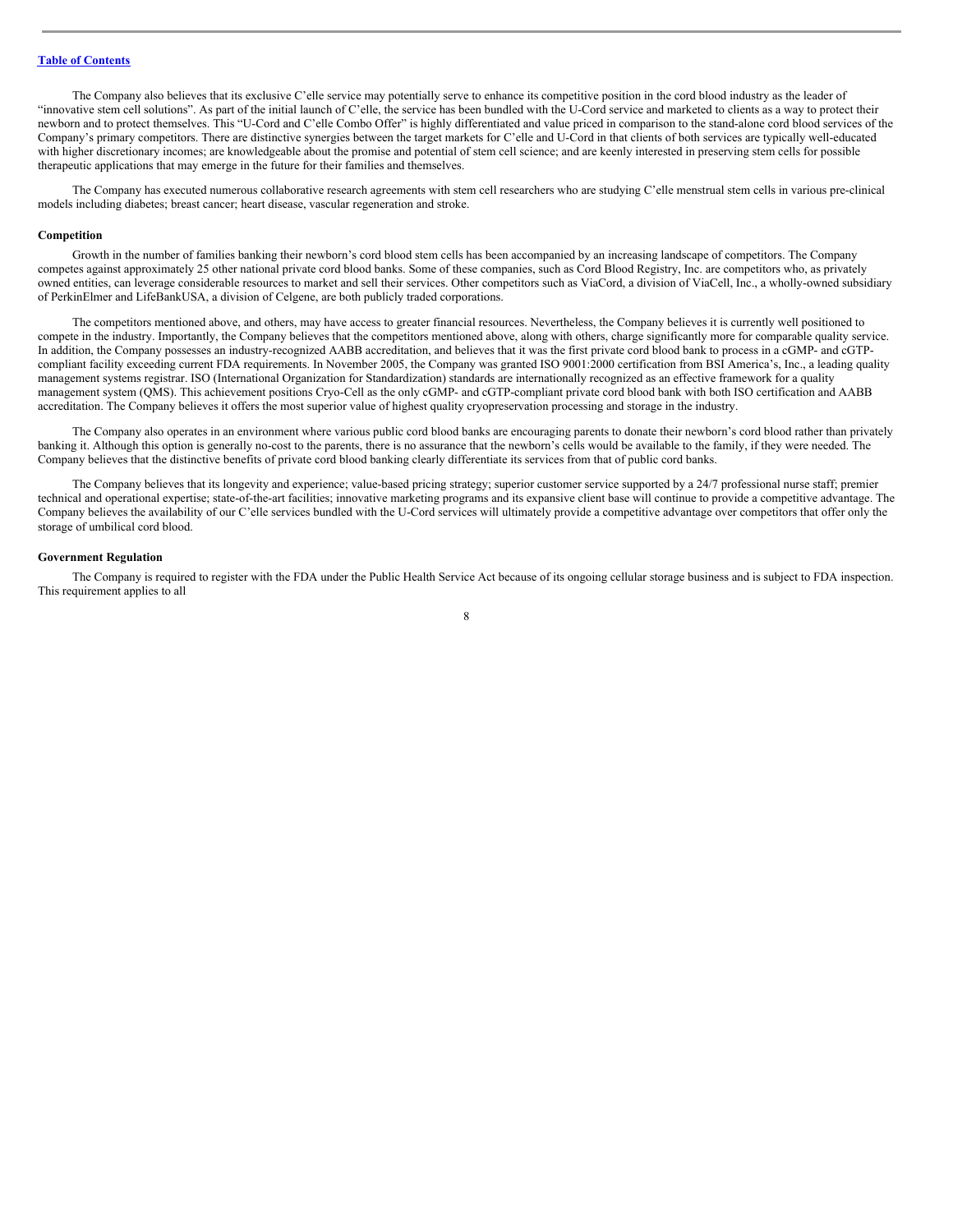establishments engaged in the recovery, processing, storage, labeling, packaging, or distribution of any Human Cells, Tissues, and Cellular and Tissue-Based Products (HCT/Ps) or the screening or testing of a cell or tissue donor. The Company voluntarily registered with the FDA in January 2003 and has successfully updated that registration for 2008, thus meeting this compliance requirement.

Currently, the states of New York, New Jersey and Maryland require cord blood banks to be registered or licensed. The Company is currently registered or licensed to operate in these states. If the Company identifies other states with licensing requirements or if other states adopt such requirements, the Company would have to obtain licenses or registration to continue providing cord blood services in those states.

Federal and state laws govern the Company's ability to obtain and, in some cases, to use and disclose data that we may need to conduct certain activities. The Health Insurance Portability and Accountability Act of 1996 (HIPAA) requires the Department of Health and Human Services to issue a series of regulations establishing standards for the electronic transmission of certain health information. The Company is not subject to HIPPA because the Company does not engage in certain electronic transactions related to the reimbursement of healthcare and because blood and tissue procurement and banking activities are exempt. However, the healthcare providers that collect umbilical cord blood for the Company's customers are subject to HIPAA. The identifiable information shared is only what is permitted by HIPAA. The Department of Health and Human Services in 2005 issued health privacy regulations applicable to most health care organizations, including the Company, and the Company may incur material expenses associated with compliance efforts. In addition, compliance may require management to spend substantial time and effort on compliance measures. If the Company fails to comply with the new regulations, it could suffer civil penalties up to \$100 per violation with a maximum penalty of \$25,000 per each requirement violated per calendar year and criminal penalties with fines up to \$250,000 per violation.

The Company is also subject to local, state and federal laws and regulations relating to safe working conditions, laboratory and manufacturing practices and the use and disposal of hazardous or potentially hazardous substances. These laws include the Occupational Safety and Health Act (OSHA), current Good Tissue Practices (cGTPs), current Good Manufacturing Practices (cGMPs), Environmental Protection Agency (EPA), and those of the local Department of Health.

Enacted in 1970, OSHA requires all employers to assure safe and healthful working conditions for working men and women through development and implementation of work standards, education, and training. OSHA enforces the standards developed under the Act, applicable to all employers in the U.S. and its territories. Current Good Tissue Practices (cGTPs) are laws, enforced by the Food and Drug Administration (FDA), that define and govern methods used in the manufacture of Human Cells, Tissues, and cellular and tissue-based Products (HCT/Ps). Current Good Manufacturing Practices (cGMPs) are laws, enforced by the FDA, that define and govern methods used in the manufacture of drugs and finished pharmaceuticals. Both of the latter federal practices, or laws, govern the Company's products.

The Environmental Protection Agency (EPA) governs the management and proper disposal of products and by-products or waste. These products must be disposed in a manner that does not adversely affect the environment from which it came or where disposed of. The Department of Health on the local level primarily regulates systems and associated equipment employed in recovery activities such as back-up generators; therefore, governing specific internal processes.

Evolving legislation and regulations governing private cord blood banking in various jurisdictions throughout the world may impact the Company's international licensees.

In addition, as the organization grows and evolves, other legislation and regulations are expected to impact the Company. One such evolution involves activities that may be designated as or involve medical research or cooperative agreements associated with medical research. These types of activities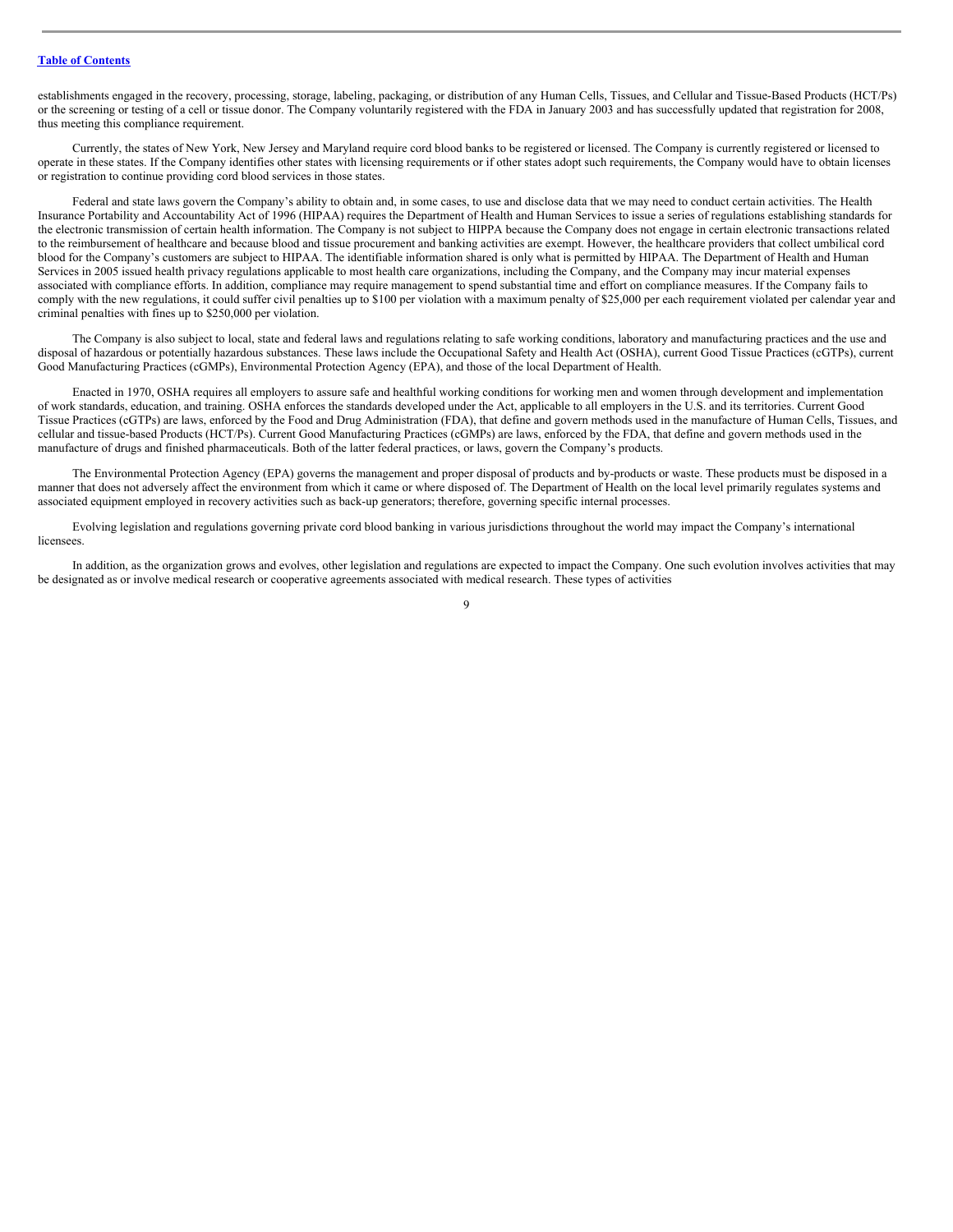are also governed by the FDA, specifying oversight by an Institutional Review Board (IRB). The IRB is a board or committee that approves the initiation of, and conducts periodic review of, biomedical research involving human subjects. The primary purpose of such review is to assure the protection of the rights and welfare of the human subjects. Governance of biomedical research is codified as laws by Title 21 of the Code of Federal Regulations (CFR) Part 56, and enforced by the FDA.

#### **Subsidiaries and Joint Ventures**

Since its inception, Cryo-Cell has entered into a number of business activities through subsidiaries and joint ventures, including the following activities and those described under "International" below. Cryo-Cell has de-emphasized certain of these activities in recent periods in connection with the Board of Directors' strategic decision to focus the Company's priorities and resources on its core business of marketing cord blood stem cell preservation services. In the future, the Company expects to evaluate and pursue certain opportunities, on a selective basis, in which operational synergies and economic potential align with Cryo-Cell's strategic direction.

*Saneron CCEL Therapeutics, Inc.*The Company owned an approximate 36% interest in Saneron CCEL Therapeutics, Inc. ("Saneron") as of November 30, 2008 and 2007. Saneron has exclusively licensed from both the University of South Florida ("USF") and the University of Minnesota ("UMN") various patents and patent applications for the therapeutic use of umbilical cord blood stem cells and Sertoli cells.

To date, Saneron has received ten SBIR/STTR grants, has been the industry sponsor on eight Florida High Tech Corridor grants, and has participated in several other corporate and non-profit R&D projects to continue their efforts towards the development of cellular therapies for neurological and cardiac disorders. In November 2005, Saneron received a grant from the Johnnie B. Byrd, Sr. Alzheimer's Center and Research Institute, Inc. for the study of the Saneron U-CORD-CELL™ as a treatment for Alzheimer's. During 2006, Saneron and GE Healthcare completed two phases of a joint research project intended to optimize GE Healthcare's Ficoll-Paque™ for isolating stem cells from umbilical cord blood. The preliminary results from that study were presented at the International Society for Cellular Therapy meeting in Berlin, Germany. Validation studies needed for the submission of a Drug Master File of Saneron's U-CORD-CELL™ have been underway at Cryo-Cell International's GMP facility and the University of South Florida. Saneron is currently finishing the preclinical studies needed for the completion of an IND application for the use of the U-CORD-CELL™ as a potential therapy for ALS.

In January 2008, the Company announced that it has formalized a research and development agreement with Saneron to develop regenerative therapies utilizing Cryo-Cell's C'elle menstrual stem cell technology. Cryo-Cell and Saneron will collaborate on research in pre-clinical models for certain neurological diseases and disorders. Under terms of the agreement, the Company will provide Saneron with menstrual stem cells along with proprietary methodology associated with the technology. Saneron will provide study materials and develop research methodology for potential therapeutic applications associated with designated pre-clinical applications. Intellectual property resulting from this research collaboration will be jointly owned by the parties.

*Safti-Cell, Inc.* In October 2001, the Company sold 90% of Safti-Cell, Inc. ("Safti-Cell"), a then-inactive subsidiary of the Company, to Red Rock Partners, an Arizona general partnership. In October 2001, the Company and Safti-Cell entered into a twenty-year storage agreement under which the Company pays an annual fee to Safti-Cell for each specimen stored by Safti-Cell in its Arizona facility for the Company's customers. In October 2002, Safti-Cell brought the facility into service, and the Company began providing dual storage service to its customers. The Company currently stores approximately 33,000 split specimens at the Safti-Cell facility. In May 2005, the Company implemented a new processing methodology in accordance with emerging requirements of the AABB. The new process utilizes closed-system bags rather than vial storage. In view of this transition to a new processing methodology, as well as the enhanced level of security designed in the Company's new facility, the Company discontinued offering the dual storage service to new customers.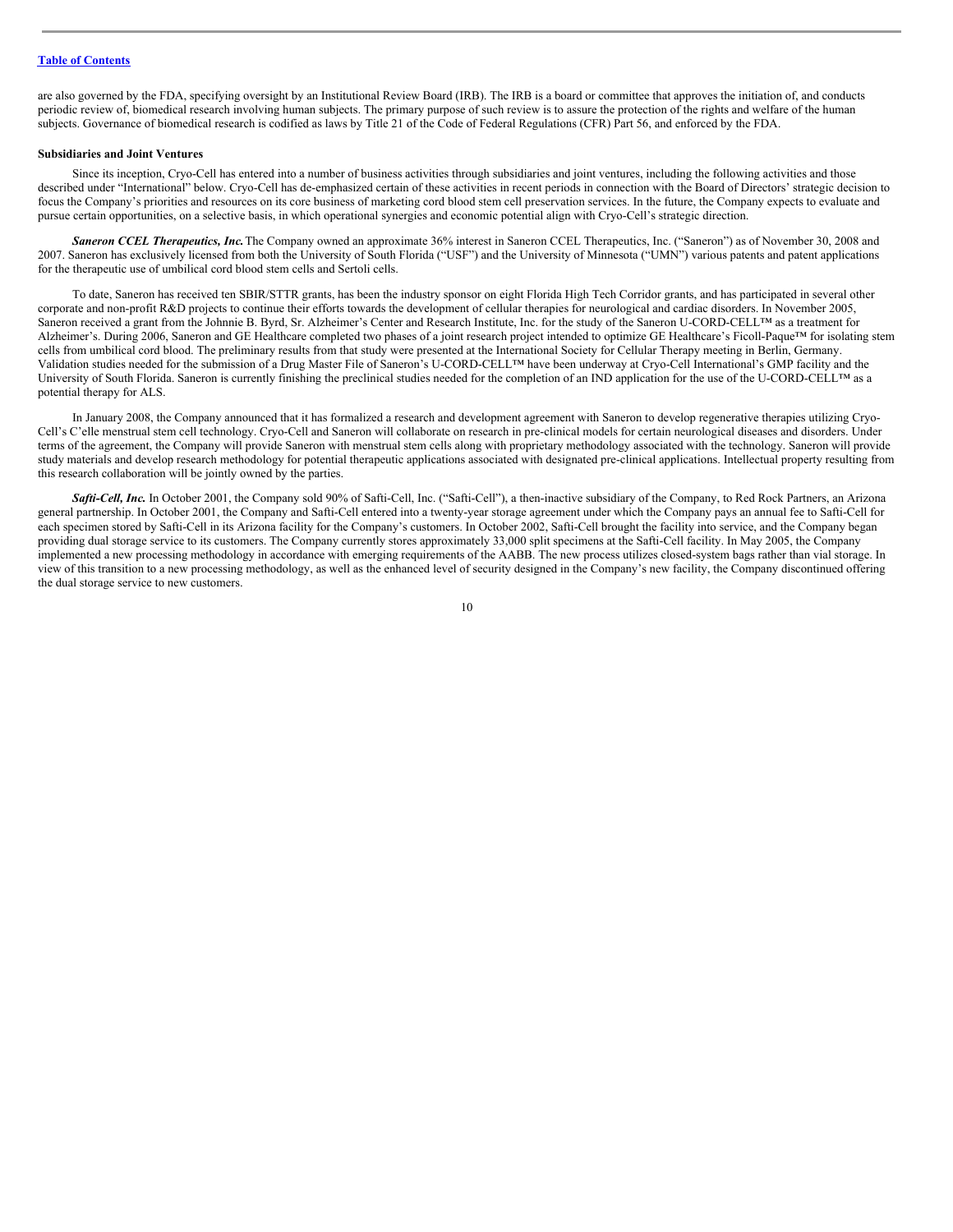## **Revenue Sharing Agreements**

The Company has entered into Revenue Sharing Agreements ("RSAs") with various third parties. The Company's RSAs provide that in exchange for a non-refundable up-front payment, the Company would share for the duration of the contract a percentage of its future revenue derived from the annual storage fees charged related to a certain number of specimens that originated from specific geographical areas. The RSAs have no definitive term or termination provisions. The sharing applies to the storage fees for all specified specimens in the area up to the number covered in the contract. When the number of specimens is filled, any additional specimens stored in that area are not subject to revenue sharing. As there are empty spaces resulting from attrition, the Company agrees to fill them as soon as possible. The parties typically pay the Company an up-front fee for the rights to these future payments. The Company reflects these up-front payments as long-term liabilities on the accompanying consolidated financial statements. Payments by the Company to the parties that have entered in to the RSAs totaled \$1,145,338 in fiscal 2008 and \$1,069,639 in fiscal 2007. Such payments are recorded as interest expense in the accompanying consolidated statements of operations and comprehensive loss.

In the future, the Company could reverse the liability relating to the RSAs over an appropriate period of time, based on the Company's expectations of the total amount of payments it expects to pay to the other party under the particular revenue sharing agreement. However, the RSAs do not establish a finite term or time frame over which to estimate the total payments, and the Company had not previously estimated and has concluded that it is not currently practicable to estimate the projected cash flows under the RSAs. At present, the Company intends to defer the reversal of the liability, until such time as these amounts can be determined. During the periods when the Company defers the reversal of the liability, the payments during these periods will be treated in full as interest expense, which will be recognized as payments under the RSAs become due following the accrual method of accounting. In future periods, if a portion of the liability can be de-recognized based on the effective interest method, the payments will be allocated between interest and amortization of the liability. As cash is paid out to the other party during any period, the liability would be de-recognized based on the portion of the total anticipated payouts made during the period, using the effective interest method. That is, a portion of the payment would be recorded as interest expense, and the remainder would be treated as repayment of principal, which would reduce the liability.

Summary descriptions of the Company's current RSAs are found below, grouped by the geographic location to which they relate.

*Florida*. In 1999, the Company signed a revenue sharing agreement, which applies to net storage revenues originating from specimens from within the State of Florida for \$1,000,000, and entitles the investors to net revenues from a maximum of 33,000 storage spaces.

*Illinois*. In 1996, the Company signed agreements with a group of investors entitling them to an on-going 50% share in the Company's portion of net storage revenues generated by specimens stored in the Illinois Masonic Medical Center for a price of \$1,000,000. The agreements were modified in 1998 to entitle the investors to a 50% share of the Company's portion of net revenues relating to a maximum of 33,000 storage spaces for specimens originating in Illinois and its contiguous states and stored in Oldsmar, Florida.

*New York.* In 1999, the Company entered into a modified revenue sharing agreement with Bio-Stor International, Inc. ("Bio-Stor") for the purchase of 90% of the Company's 50% portion of net storage revenues generated from the specimens originating from the Company's clients in the State of New York for up to 33,000 shared storage spaces.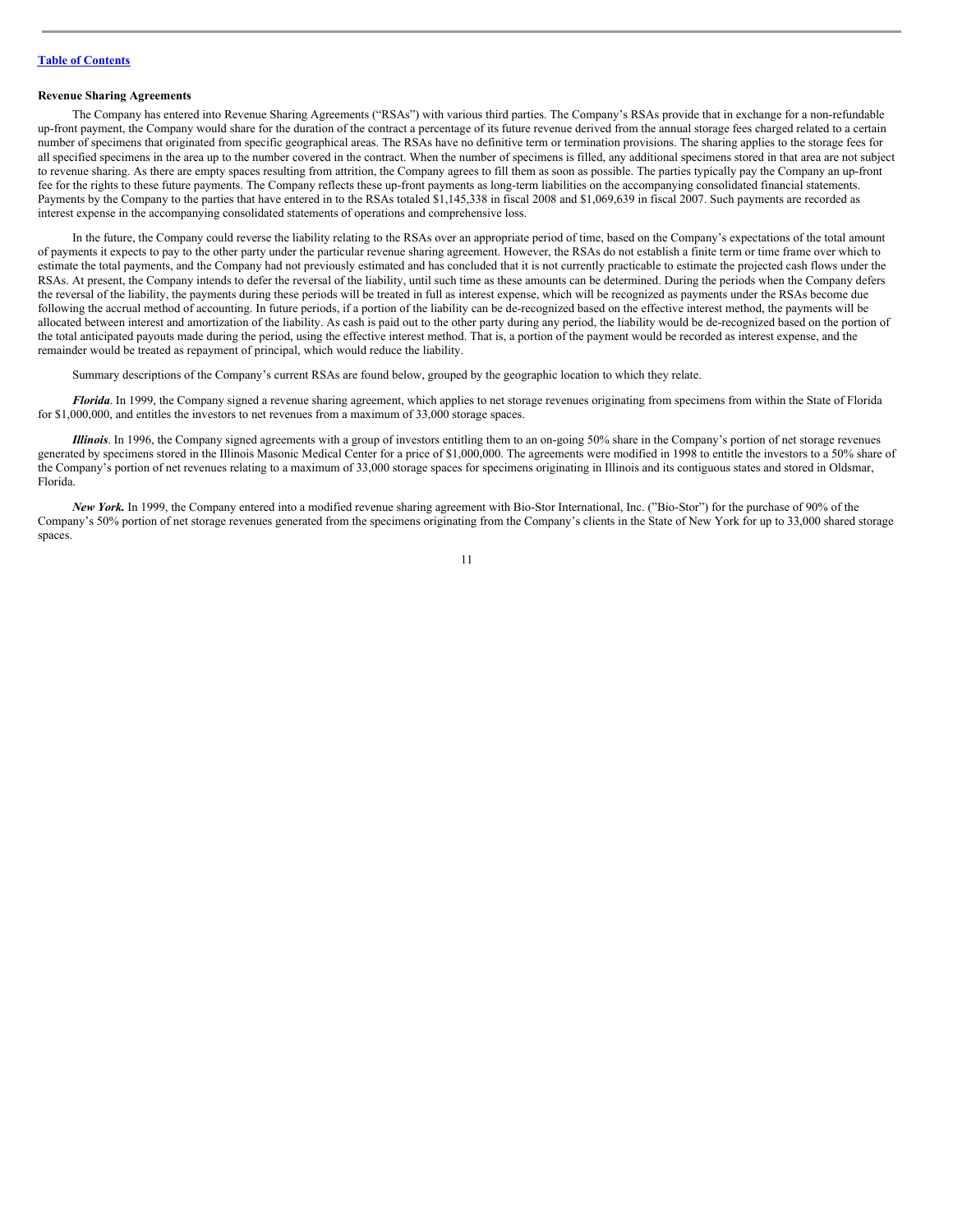In 1998 an agreement previously entered into by the Company with a private investor was revised. Per the terms of the original agreement, the investor had purchased 10% of a revenue sharing agreement applicable to revenue associated with specimens from the State of New Jersey. The new agreement has transferred the \$100,000 investment to the State of New York. Under the revised agreement the investor receives 10% of the 50% share in the Company's portion of net storage revenues generated by the specimens originating from the Company's clients in the State of New York for up to 33,000 storage spaces.

*Texas*. In 2001, the Company entered into an agreement with Red Rock Partners, an Arizona general partnership ("Red Rock"), entitling them to on-going shares in a portion of the Company's net storage revenue generated by specimens originating from the State of Texas for a price of \$750,000. The investors are entitled to a 37.5% share of net storage revenues originating in the State of Texas to a maximum of 33,000 storage spaces. During fiscal 2008, Red Rock assigned 50% of their interest in the agreement to SCC Investments, Inc., an Arizona corporation. Subsequent to year end, SCC Investments, Inc. assigned its interest to SCF Holdings, LLC, an Arizona limited liability company.

#### **International**

In fiscal 2000 the Company began entering into licensing and royalty agreements with certain parties in various international areas in an attempt to capitalize on the Company's technology. In the future, the Company expects to evaluate and pursue certain opportunities, on a selective basis, in which operational synergies and economic potential align with Cryo-Cell's strategic direction. The following details the background and current status of the significant agreements.

*Mexico*. In June 2001, the Company entered into an agreement with Cryo-Cell de Mexico, as amended in October 2001 and February 2007, for the exclusive license to market the Company's U-Cord® program. The license allows Cryo-Cell de Mexico to directly market and sub-license the U-Cord® program throughout Mexico, Central America and Ecuador. Under the revised agreement effective January 1, 2007, the Company receives royalty fees ranging from \$35 to \$75 per specimen, depending on the then current pricing structure in effect for U-Cord® collection, processing and testing fees in Mexico. The Company also receives royalties on storage revenues at a level of 10%. Prior to the amendment, the Company was entitled to receive ongoing royalties of 15% of adjusted cord blood processing fees and 25% of storage revenues generated by Cryo-Cell de Mexico's laboratory operations. The total royalty payments per the revised agreement are capped at \$1 million annually and \$10 million cumulatively dating back to October 15, 2001. The Company does not anticipate reaching the cumulative maximum royalty payments for a number of years.

The Company recorded royalties and sub-license fees from Cryo-Cell de Mexico in the amount of approximately \$544,000 and \$567,000 for the years ended November 30, 2008 and 2007, respectively, and this is reflected in licensee income in the accompanying consolidated statements of operations and comprehensive loss. In addition, the Company processes and stores specimens sent from sub-licensees in Central America, Ecuador, and to a lesser extent Mexico. Processing revenues from specimens originating in these territories totaled \$628,270 and \$511,940 for the years ended November 30, 2008 and 2007 and is reflected in revenues in the accompanying consolidated statements of operations and comprehensive loss.

*India/Malaysia/Singapore*. On July 14, 2004, the Company entered into a definitive License and Royalty Agreement with Asia Cryo-Cell Private Limited ("ACCPL"), as amended on January 22, 2007, to establish and market its U-Cord® program in India. The up-front license fee of \$750,000 was payable by ACCPL in installments, with \$275,000, net of taxes, paid in 2004, a second payment of \$175,000, net of taxes, paid in 2006, and the final \$300,000, net of taxes, was paid in 2007 as described below. In consideration for the up-front license fee, the Company licensed its technology, know-how and quality systems to ACCPL in 2004. During fiscal 2007, two payments totaling approximately \$255,000 net of tax were received in February and May, respectively by the Company. This income is included in licensee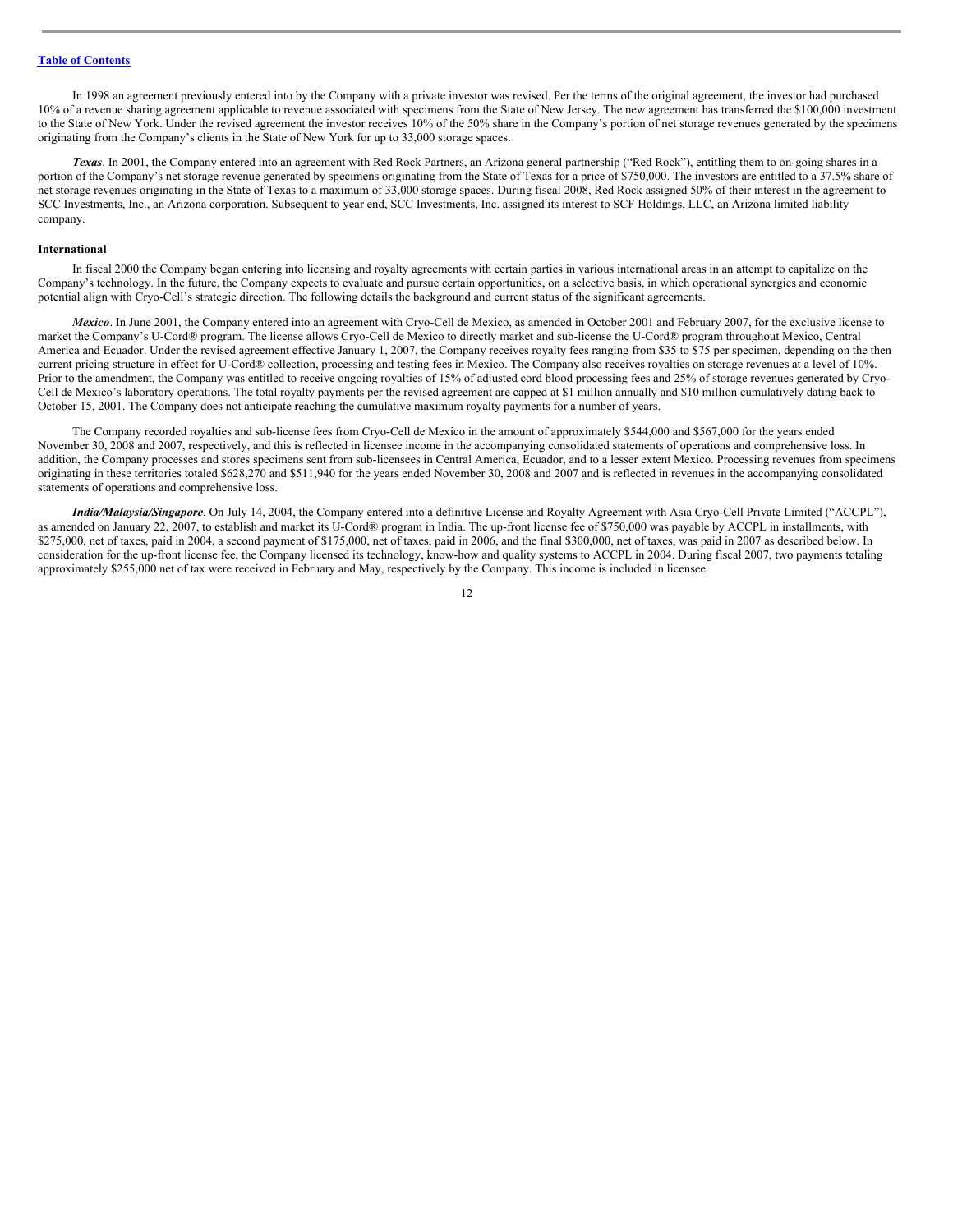income in the consolidated statement of operations and comprehensive loss. The Company also receives royalty fees ranging from \$35 to \$75 per specimen, depending on the then current pricing structure in effect for cord blood collection, processing and testing fees in India. The Company also receives royalties on storage revenues of 10%. Prior to September 1, 2006, the royalty rate for cord blood collection, processing and testing was 8.5-10% and the royalty rate on storage revenues was 10-15%, based on volume, prior to the amendment. All revenues generated prior to the effective date are subject to the original agreement. The total royalty payments per the agreement are capped at \$1 million annually and \$10 million cumulatively dating back to July 14, 2004. The Company does not anticipate reaching the cumulative maximum royalty payments for a number of years.

The Company recorded royalties and sub-license fees from ACCPL in the amount of approximately \$164,000 and \$129,000 for the years ended November 30, 2008 and, 2007, respectively and this is reflected in licensee income in the accompanying consolidated statements of operations and comprehensive loss.

On March 17, 2008, the Company entered into a definitive License and Royalty Agreement with LifeCell International Private Ltd. ("ACCPL") to establish and market its C'elle<sup>SM</sup> preservation program in India and optionally, into the countries of Bangladesh, Nepal, Pakistan and Sri Lanka. The non-refundable up-front license fee of \$250,000, before taxes, is payable by ACCPL in installments. The first installment of \$89,398, net of taxes, was paid during fiscal 2008. The final payment of \$150,000, before taxes, is payable in the second quarter of 2009. In consideration for the up-front license fee, the Company licensed its technology, know-how and quality systems to ACCPL. In addition, the Company will receive royalty fees of 8% of the C'elle collection and processing revenues generated by ACCPL up to 10,000 specimens. The Company will also receive royalty fees of 8% on storage revenues up to 10,000 specimens. Once ACCPL has processed 10,000 specimens, the parties have agreed to renegotiate the royalty fee on collection, processing and storage revenues.

*Venezuela.* On February 20, 2008, the Company entered into an agreement with Cryo-Cell de Venezuela for storage services and the exclusive license to market the Company's U-Cord program. The license allows Cryo-Cell de Venezuela to directly market the U-Cord program throughout Venezuela and to collect and ship the specimens to the Company's facility in Oldsmar, Florida for which the Company receives a fee for processing and storage of the specimens. The initial up-front storage services and license fee is \$200,000. The Company received the first installment payment of \$100,000 during the first quarter of fiscal 2008. The agreement was amended on August 29, 2008. The amendment to the agreement acknowledges that the first installment payment is non-refundable.

#### **Employees**

At November 30, 2008, there are 44 full-time and 1 part-time employees on the staff of the Company. Additional employees and staff will be hired on an "as needed" basis. The Company believes its relationship with its employees is good.

## <span id="page-12-0"></span>**ITEM 1A. RISK FACTORS.**

Not applicable, as the Company is a smaller reporting company. For a description of risk factors relating to the Company's business, see "Management's Discussion and Analysis of Financial Condition and Results of Operations – Forward-Looking Information".

## <span id="page-12-1"></span>**ITEM 1B. UNRESOLVED STAFF COMMENTS.**

Not applicable.

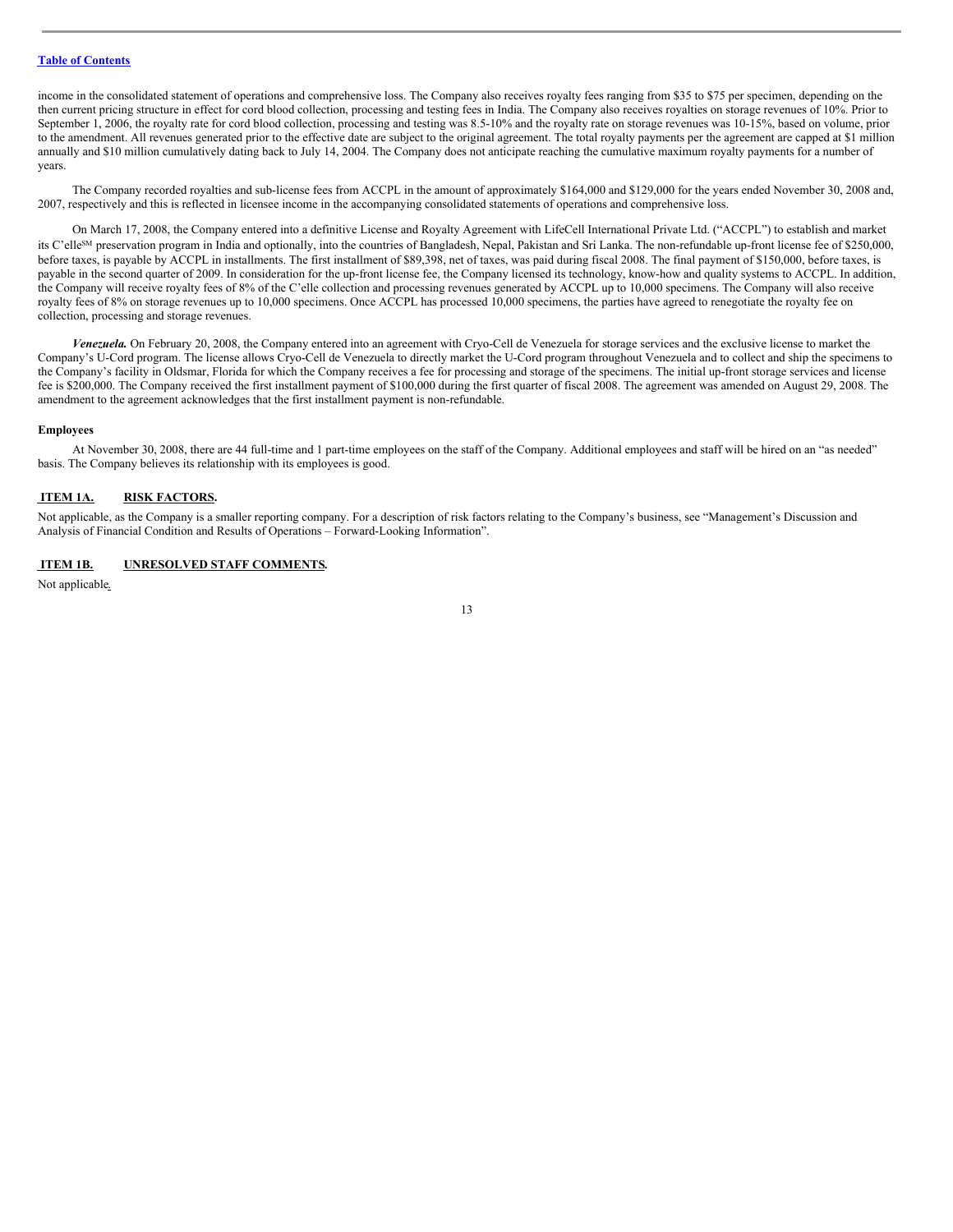## <span id="page-13-0"></span>**ITEM 2. PROPERTIES.**

The Company entered into a ten-year lease in April 2004 for its new 17,600 square foot current Good Manufacturing and Good Tissue Practice (cGMP/cGTP) compliant corporate headquarters in Oldsmar, Florida for rent of approximately \$141,000 per year for each of the first two years and escalating thereafter. The lease effectively commenced during October 2004, and the Company moved into this facility in November 2004. This facility contains the Company's executive offices, its conference and training center, its laboratory processing and cryogenic storage facility and its scientific offices.

On June 7, 2006, the Company entered into a lease amendment, which amends the Company's lease for its principal offices in Oldsmar, Florida. The original lease covered approximately 17,600 square feet of space. Under the amendment, the Company leased an additional 9,600 square feet of space at same location, beginning on August 1, 2006 and ending with the termination of the lease in 2015. The Company's rent for the additional space is \$11,032 per month through July 31, 2009, with annual increases thereafter through the entire lease term to a maximum of \$13,176 per month for the additional space.

## <span id="page-13-1"></span>**ITEM 3. LEGAL PROCEEDINGS.**

The Company is or has been involved in the following legal proceedings:

PharmaStem Therapeutics, Inc. ("PharmaStem") filed a complaint dated February 22, 2002 against the Company and several other defendants in the United States District Court for the District of Delaware, alleging infringement of United States Patents No. 5,004,681 and No. 5,192,553, relating to certain aspects of the collection, cryopreservation and storage of hematopoietic stem cells and progenitor cells from umbilical cord blood. After several years of proceedings at the District Court level, the United States Court of Appeals for the Federal Circuit issued a decision in July 2007 that Cryo-Cell did not infringe these two patents and that the two patents are invalid. PharmaStem filed a certiorari petition in January 2008 seeking to have the United States Supreme Court review the appellate court's decision as to the invalidity of the patents, but did not seek any further review of the non-infringement decision. However, the United States Supreme Court denied certiorari in March 2008, so the decision by the United States Court of Appeals for the Federal Circuit in favor of the Company is final and non-appealable. PharmaStem had also filed a second complaint against the Company and other defendants in July 2004 in the United States District Court for the Middle District of Florida, alleging infringement of United States Patents No. 6,461,645 and 6,569,427, which also relate to certain aspects of the collection, cryopreservation and storage of hematopoietic stem cells and progenitor cells from umbilical cord blood. The Delaware court granted Cryo-Cell's motion in October 2005 to stay the proceedings in the second case pending the outcome of the first case and a decision from the United States Patent and Trademark Office ("U.S. PTO") on certain patent re-examination issues. On September 2, 2008, the U.S. PTO issued a Re-examination Certificate cancelling all claims of United States Patent No. 6,461,645, and on September 16, 2008, the U.S. PTO issued a Re-examination Certificate cancelling all claims of United States Patent No. 6,569,427. As a result of the cancellation of all patent claims involved in the second case by the U.S. PTO, we will seek a dismissal of all claims for relief set forth by PharmaStem in the second case.

In August 2007, Mr. David Portnoy brought an action against the Company and its directors in Delaware Chancery Court in New Castle County. The plaintiff alleged breaches of fiduciary duties in connection with the Company's 2007 Annual Meeting and requested declaratory and injunctive relief relating to the election of directors at that meeting. Among the other forms of relief, Mr. Portnoy sought a declaration that the dissident slate was entitled to be installed as members of the Company's board of directors. Mr. Portnoy also sought reimbursement by the Company of his costs in connection with the 2007 Annual Meeting. On January 22, 2008, the Court issued an order under which the Company was required to hold a special meeting of shareholders for the election of directors on March 4, 2008; and the order provided that directors who sat on the Company's Board of Directors prior to the 2007 Annual Meeting would continue in office until the special meeting. The order provided that the members of the management slate pay their own proxy solicitation costs in connection with the special meeting; any costs to the Company of holding the special meeting; and the costs of a special master to preside over the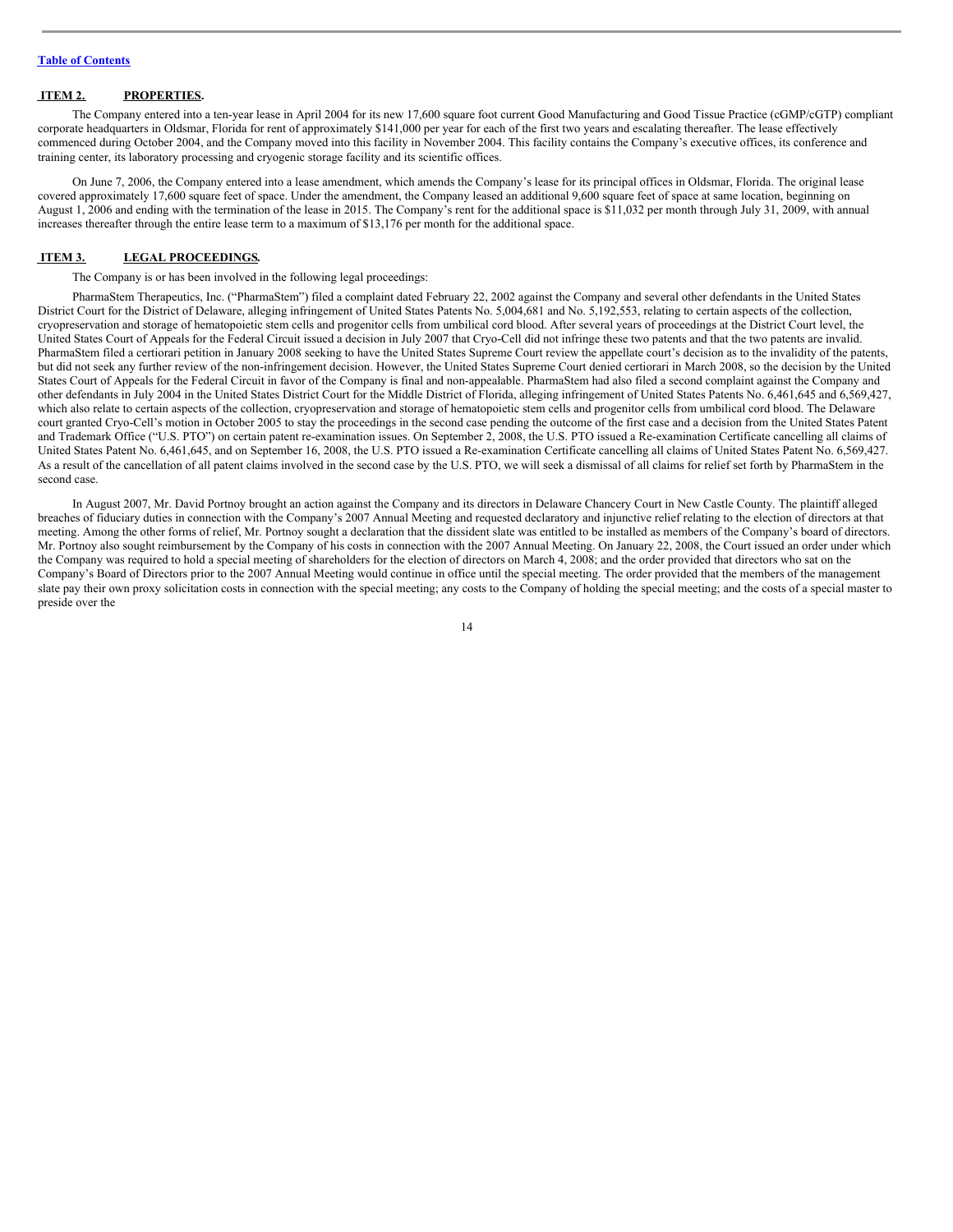special meeting. The order did not require the Company to reimburse any of Mr. Portnoy's costs in connection with the 2007 Annual Meeting. On March 4, 2008, the Company held a Special Meeting of Stockholders, as required by the order, at which management's slate of directors was elected by the Corporation's stockholders.

## <span id="page-14-0"></span>**ITEM 4. SUBMISSION OF MATTERS TO A VOTE OF SECURITY HOLDERS.**

None.

## <span id="page-14-1"></span>**PART II**

## <span id="page-14-2"></span>**ITEM 5. MARKET FOR THE REGISTRANT'S COMMON EQUITY, RELATED STOCKHOLDER MATTERS AND ISSUER PURCHASES OF EQUITY SECURITIES.**

The Company's common stock is traded on the Over-The-Counter Bulletin Board under the symbol "CCEL". The following table shows, for the calendar periods indicated, the high and low closing bid quotations for the Company's common stock as reported by the Dow Jones Retrieval Service. The quotations represent inter-dealer prices without retail mark-up, markdown or commission and may not represent actual transactions.

|                   | <b>Low Closing Bid</b> | <b>High Closing Bid</b> |
|-------------------|------------------------|-------------------------|
| 2008              |                        |                         |
| February 29, 2008 | 0.67                   | 1.22                    |
| May 31, 2008      | 0.65                   | 0.93                    |
| August 31, 2008   | 0.62                   | 0.85                    |
| November 30, 2008 | 0.40                   | 0.80                    |
| 2007              |                        |                         |
| February 28, 2007 | 2.20                   | 2.28                    |
| May 31, 2007      | 2.14                   | 2.18                    |
| August 31, 2007   | 1.44                   | 1.48                    |
| November 30, 2007 | 1.27                   | 1.35                    |

The Company has not declared any cash dividends on its common stock and does not expect to do so in the near future.

As of November 30, 2008, the Company had 292 shareholders of record, and management believes there are approximately 5,000 additional beneficial holders of the Company's common stock.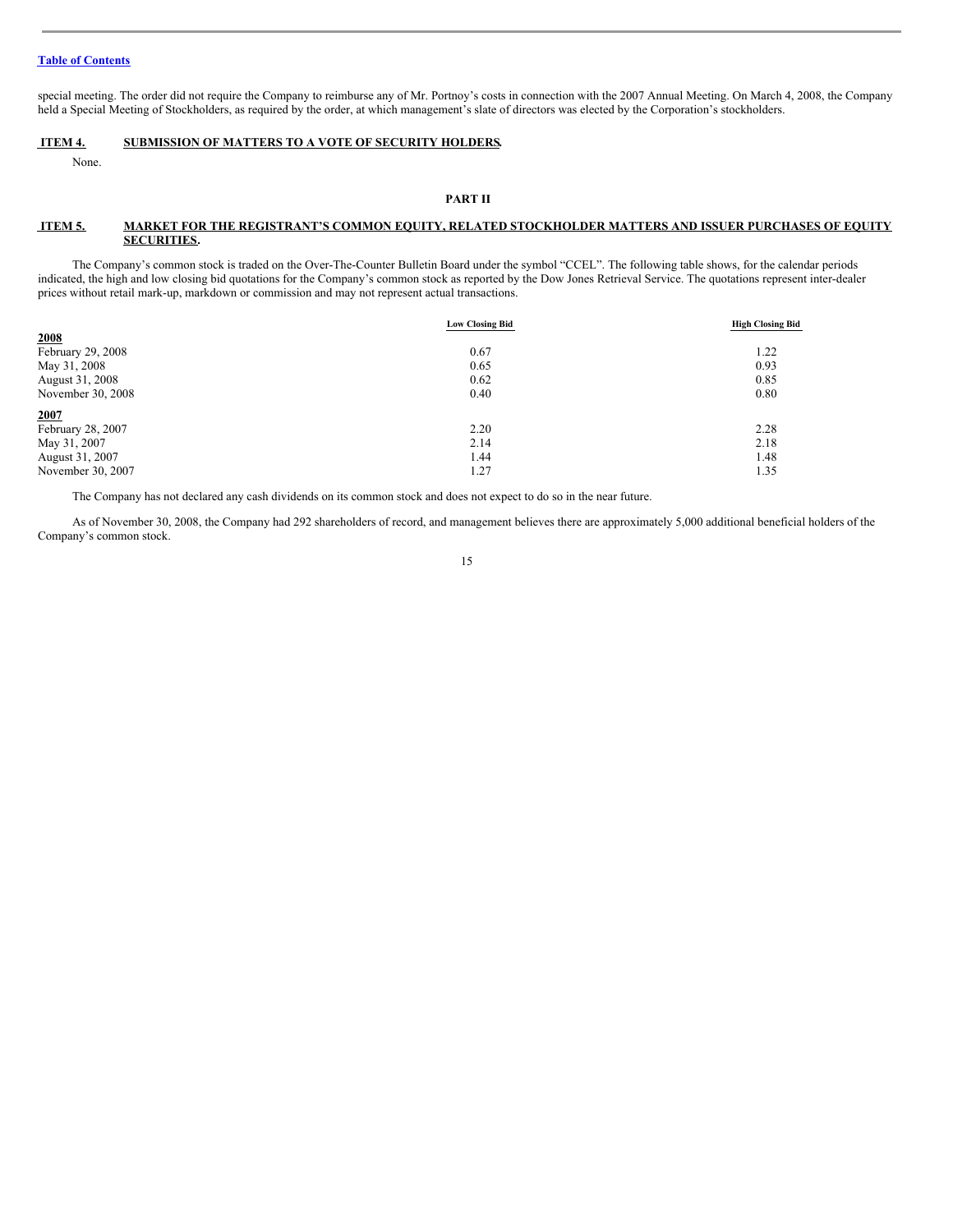## **Equity Compensation Plan Information as of November 30, 2008**

|                                                           | Number of<br>securities to be<br>issued upon<br>exercise of<br>outstanding<br>options, warrants | Weighted-average<br>exercise price of<br>outstanding options, | <b>Number of securities</b><br>remaining available for<br>future issuance under<br>equity compensation plans<br>(excluding securities)<br>reflected in the first |
|-----------------------------------------------------------|-------------------------------------------------------------------------------------------------|---------------------------------------------------------------|------------------------------------------------------------------------------------------------------------------------------------------------------------------|
| <b>Equity Compensation plans approved by stockholders</b> | and rights                                                                                      | warrants and rights                                           | column)                                                                                                                                                          |
| Cryo-Cell International 2000 Stock Incentive Plan         | 1.002.683                                                                                       | 2.88                                                          | 0(1)                                                                                                                                                             |
| Cryo-Cell International, Inc. 2006 Stock Incentive Plan   |                                                                                                 | __                                                            | 1.000.000                                                                                                                                                        |
| Total                                                     | 1.002.683                                                                                       | 2.88                                                          | 000,000.1                                                                                                                                                        |

(1) No further stock options or other awards will be granted under the 2000 Stock Incentive Plan.

#### <span id="page-15-0"></span>**ITEM 6. SELECTED FINANCIAL DATA**

Not Applicable.

## <span id="page-15-1"></span>**ITEM 7. MANAGEMENT'S DISCUSSION AND ANALYSIS OF FINANCIAL CONDITION AND RESULTS OF OPERATIONS.**

The following discussion and analysis of the financial condition and results of operations of the Company for the two years ended November 30, 2008, should be read in conjunction with the consolidated financial statements and related notes as well as other information contained in this Annual Report on Form 10-K.

## **Overview**

The Company is engaged in cellular processing and cryogenic storage, with a current focus on the collection and preservation of umbilical cord (U-Cord®) blood stem cells for family use. The Company's principal sources of revenues are service fees for cord blood processing and preservation for new customers and recurring annual storage fees. The Company currently charges fees of \$1,595 to new clients for the collection kit, processing and testing and return medical courier service, with discounts in the case of multiple children from the same family and in other circumstances. The Company currently charges an annual storage fee of \$125 for new clients; storage fees for existing customers depend on the contracts with such customers. The Company also receives other income from licensing fees and royalties from global affiliates.

In recent years, the Company has expanded its research and development activities to develop technologies related to stem cells other than umbilical cord blood stem cells. In 2005, the Company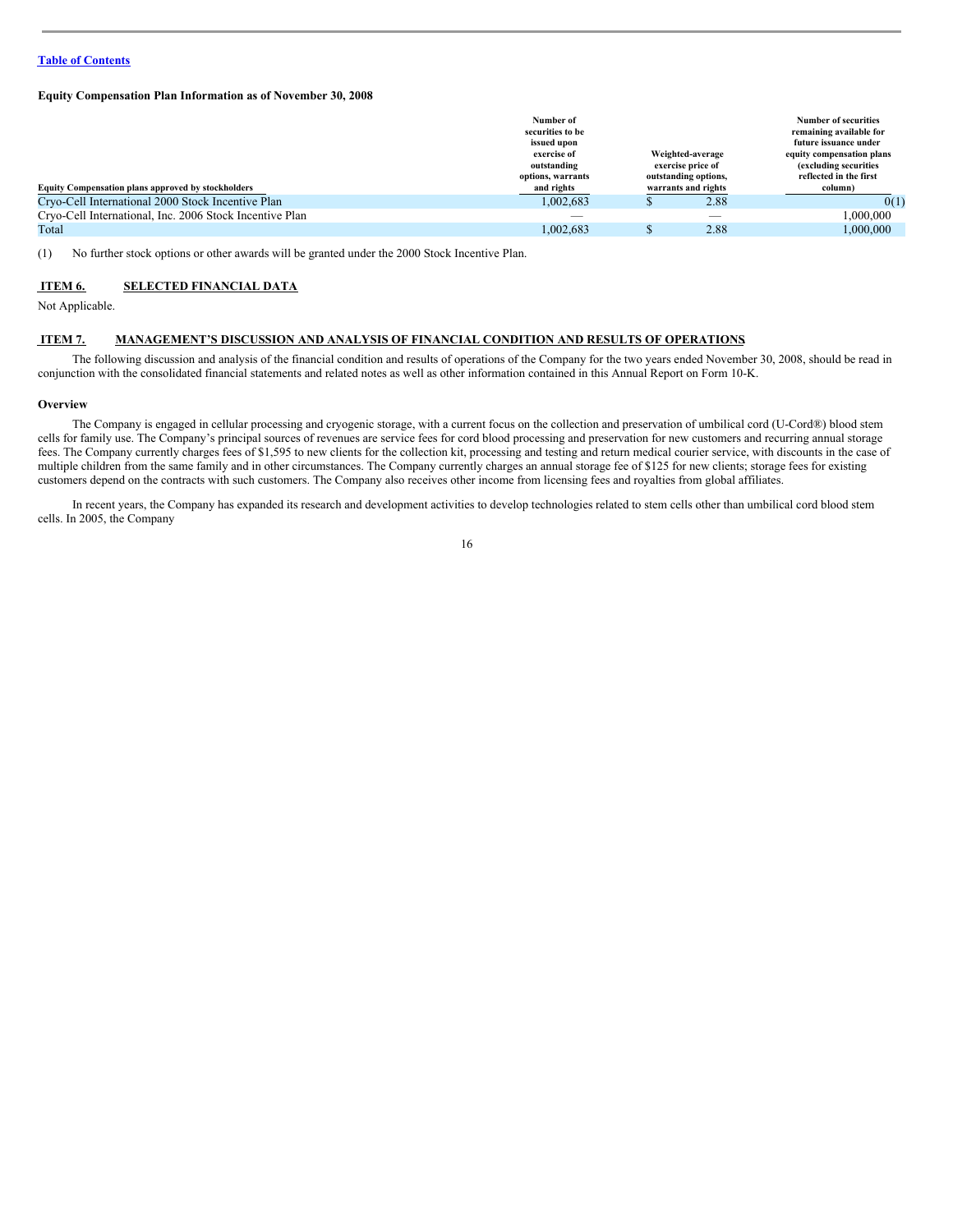entered into an agreement with Plureon Corporation under which the Company would provide collection and preservation of Plureon's proprietary placental fetal stem cells. During 2006 and the first part of 2007, the Company's research and development activities were focused on launching a commercial service relating to the Plureon stem cells. In April 2007, the Company announced that the commercial launch of this service would be postponed indefinitely due to technological commercialization considerations. During 2007, much of the Company's research and development activities focused on the development of proprietary technology related to maternal placental stem cells (MPSCs). Also in 2006, the Company discovered technology related to menstrual stem cells. In November 2007, the Company announced the launch of its C'elle™ service related to this technology, and the Company continues to focus its current research and development activities principally on the C'elle service and related new menstrual stem cell technologies.

During the year ended November 30, 2008, the Company's revenues decreased 1% compared to the level in fiscal 2007. The Company reported a net loss of approximately (\$760,000), or (\$.06) per basic common share for fiscal 2008 compared to a net loss of approximately (\$5,005,000) or (\$.43) per basic common share for fiscal 2007. The decrease in the net loss in the fiscal 2008 principally resulted from a 25% decrease in marketing, general and administrative expenses, due mainly to the decrease in professional fees, public relations activities and consumer advertising, as well as, a 7% decrease in cost of sales due to a decline the number of specimens processed. In addition, research and development expenses were approximately \$194,000 for fiscal 2008, a decrease of approximately 64% in comparison to fiscal 2007. Research and development expenses in 2007 included expenses related to new products and services relating to placental stem cells planned at that time.

At November 30, 2008, the Company had cash and cash equivalents of \$3,566,366. The Company's cash increased by approximately \$202,000 during fiscal 2008, as a result of an increase in cash flow from operations. As of February 28, 2009, the Company maintains no indebtedness.

## **Results of Operations**

*Revenues.* For the fiscal year ended November 30, 2008, the Company had revenues of \$17,278,058 compared to \$17,460,196 for the fiscal year ended November 30, 2007 representing a 1% decrease. The decrease is primarily attributable to a decrease in specimens processed of 8%, partially offset by a 13% increase in recurring annual storage fee revenue and a decrease in sales discounts of 15% for the year ended November 30, 2008 compared to the 2007 period. Sales discounts represent discounts to returning clients and promotions offered to newly enrolled clients.

Cost of Sales. For the fiscal year ended November 30, 2008, cost of sales was \$6,113,514, as compared to \$6,592,145 for the fiscal year ended November 30, 2007 representing a 7% decrease. Costs of sales were 35% of revenues in fiscal 2008 compared to 38% in fiscal 2007**.** Cost of sales includes wages and supplies associated with process enhancements to the existing production procedures and quality systems in the processing of cord blood specimens at the Company's facility in Oldsmar, Florida and depreciation expense of approximately \$282,000 for the year ended November 30, 2008 compared to approximately \$209,000 for the 2007 period. The decrease in cost of sales is primarily attributable to the decrease in specimens processed during the year ended November 30, 2008 compared to the 2007 period.

*Marketing, General and Administrative Expenses.* Marketing, general and administrative expenses during the fiscal year ended November 30, 2008 were \$10,827,326 as compared to \$14,462,914 for the fiscal year ended November 30, 2007 representing a 25% decrease. These expenses are primarily comprised of expenses for consumer advertising, salaries and wages for personnel and professional fees. The decrease was principally attributable to a 61% decrease in professional fees, a 50% decrease in expenses from public relation activities and a 22% decrease in expenses from consumer advertising. The higher expenses in fiscal year 2007 were principally attributable to the implementation of the Company's strategic initiatives to increase market share and achieve unit growth by strengthening the resources allocated to sales and marketing. The Company reduced these expenses in fiscal 2008. Further, professional fees were higher in 2007 due to approximately \$874,000 in professional fees associated with a proxy contest initiated by a dissident shareholder group.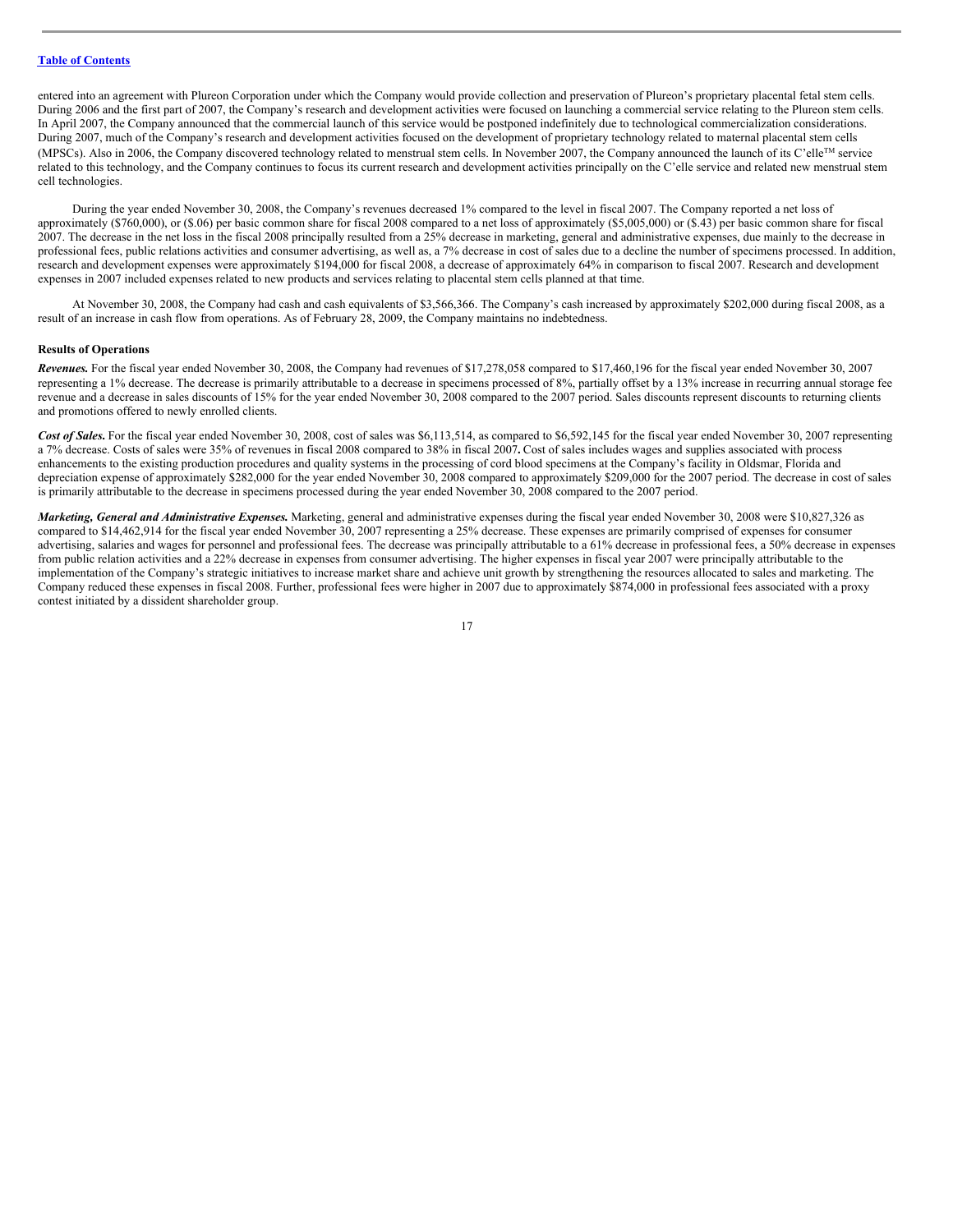*Research, Development and Related Engineering Expenses.*Research, development and related engineering expenses for the fiscal year ended November 30, 2008, were \$194,462 as compared to \$545,489 in 2007. The expenses for the year ended November 30, 2008 are primarily comprised of expenses related to the commercialization of the Company's new stem cell technology, C'elle, which was launched in November 2007. The expenses for the 2007 period were comprised of development expenses for the Company's proprietary technology developed by the Company for the collection, processing and cryogenic preservation of Plureon® fetal placental stem cells. In April 2007, the Company announced that it decided to indefinitely postpone plans to launch the fetal placental stem cell service, primary due to technological commercialization considerations.

*Impairment of Assets*. For the fiscal year ended November 30, 2008, the Company recorded an impairment of assets of \$60,736 During the fiscal year ended November 30, 2008, management reviewed the cost basis of certain investments in marketable securities and determined that the decline in market value was other-than temporary, resulting in these investments being written down to fair value. There was no impairment in fiscal year 2007.

*Depreciation and Amortization*. Depreciation and Amortization for the year ended November 30, 2008 was \$408,766 compared to \$532,311 for the 2007 period. The decrease was caused by a significant portion of the Company's property and equipment fully depreciating during fiscal 2007 and 2008.

*Interest Expense.* Interest expense during the fiscal year ended November 30, 2008, was \$1,321,771 compared to \$1,390,264 in 2007. Interest expense is mainly comprised of payments made to the other parties to the Company's RSAs based on the Company's storage revenue. Prior to fiscal 2002, the Company entered into RSAs with individuals and entities for specific geographic areas. The Company's RSAs provide that in exchange for an up-front payment, the Company would share in perpetuity a percentage of its future revenue derived from the annual storage fees charged related to a certain number of specimens that originated from specific areas. The Company currently has four RSAs in effect covering the following areas: New York, Texas, Florida and Illinois (including contiguous states). If the Company's storage revenues continue to increase in areas covered by RSAs, the Company's interest expense related to the RSA payments will also increase. Also included in interest expense is the amortization of the present value of a deferred consulting agreement in the amount of \$30,251 and \$36,103 for the years ended November 30, 2008 and 2007, respectively.

*Licensee Income*. Licensee income for the fiscal year ended November 30, 2008, was \$897,618 as compared to \$950,881 in 2007. The 2008 income principally consisted of \$708,220 in royalty income earned in 2008 on the processing and storage of cord blood stem cell specimens in geographic areas where the Company has license agreements, and from the sale of sub-license agreements by licensees. The remaining 2008 licensee income related to installment payments from entering into license agreements. On March 17, 2008, the Company entered into a definitive License and Royalty Agreement with LifeCell International Private Ltd. ("ACCPL") to establish and market its C'elle<sup>SM</sup> menstrual stem cell preservation program in India and optionally, into the countries of Bangladesh, Nepal, Pakistan and Sri Lanka. The non-refundable up-front license fee of \$250,000, before taxes, is payable by ACCPL in installments. The first installment of \$89,398, net of taxes, was paid during fiscal 2008 and has been recognized as licensee income. The final payment of \$150,000, before taxes, is payable in the second quarter of 2009. In consideration for the up-front license fee, the Company licensed its technology, know-how and quality systems to ACCPL.

On February 20, 2008, the Company entered into an agreement with Cryo-Cell de Venezuela for storage services and the exclusive license to market the Company's U-Cord program. The license allows Cryo-Cell de Venezuela to directly market the U-Cord program throughout Venezuela and to collect and ship the specimens to the Company's facility in Oldsmar, Florida. The initial up-front storage services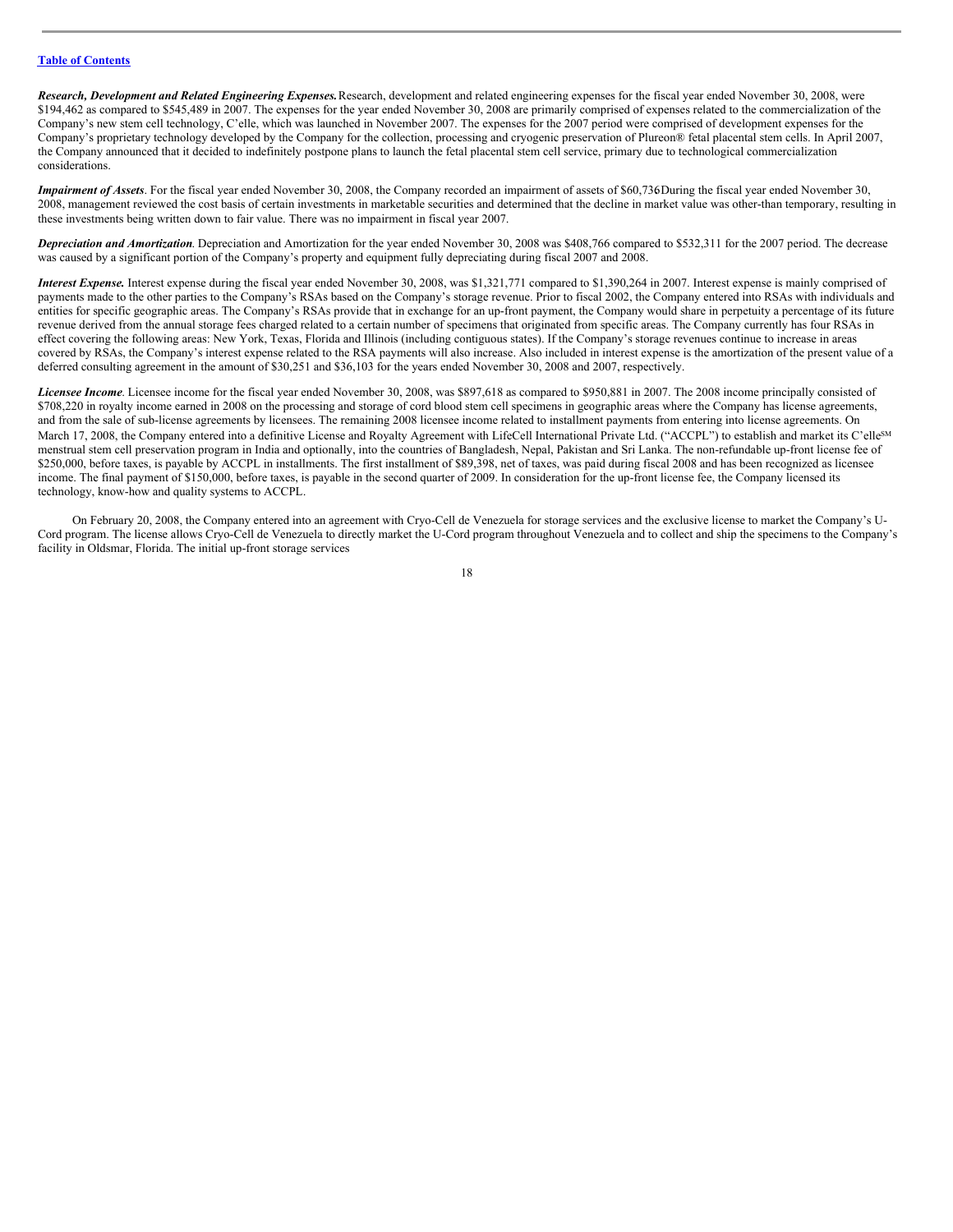and license fee is \$200,000. The Company received the first installment payment of \$100,000 during the first quarter of fiscal 2008. The agreement was amended on August 29, 2008 to acknowledge that the first installment payment is non-refundable and the Company recognized the \$100,000 payment for the fiscal year ended November 30, 2008, which is included in licensee income.

Licensee income for the fiscal year ended November 30, 2007, consisted of \$254,880, received as an installment payment from the non-recurring sale of the India license agreement and \$696,001, of royalty income earned on the subsequent processing and storage of specimens in geographical areas where the Company has license agreements, and from the sale of sub-license agreements by licensees.

*Equity in Losses of Affiliates*. Equity in losses of affiliates was \$164,337 for the fiscal year ended November 30, 2008 compared to \$221,797 in 2007. Equity in losses of affiliates for the years ended November 30, 2008 and November 30, 2007 solely consists of amounts related to compensation expense for stock option awards that were granted by Saneron to certain consultants and employees.

*Income Taxes*. Under the asset and liability method of SFAS No. 109 "Accounting for Income Taxes", deferred tax assets and liabilities are recognized for the estimated future tax consequences attributable to differences between financial statement carrying amounts of existing assets and liabilities and their respective tax bases. Deferred tax assets and liabilities are measured using enacted tax rates expected to be recovered or settled. A valuation allowance covering the deferred tax assets of the Company as of November 30, 2008 and November 30, 2007, has been provided as the Company does not believe it is "more likely than not" that the future income tax benefits will be realized. The Company did not record an income tax benefit during the fiscal years ended November 30, 2008 and 2007, as the benefit was offset by an increase in the valuation allowance.

## **Liquidity and Capital Resources**

Through November 30, 2008, the Company's principal source of cash has been from sales of its U-Cord® program to customers, the sale of license agreements and proceeds from RSAs. Currently, the Company's cash flow is derived primarily from sales relating to its storage services, including the initial fee and ongoing storage fees. The Company does not expect a change in its principal source of cash flow.

At November 30, 2008, the Company had cash and cash equivalents of \$3,566,366 as compared to \$3,364,711 in 2007. The Company also has certain investments in marketable securities, which totaled \$1,131,404 as of November 30, 2008. The slight increase in cash and cash equivalents in 2008 was primarily attributable to the following:

Net cash provided by operating activities in fiscal 2008 was \$614,163, which was primarily attributable to the Company's operating activities including receipt of approximately \$189,000 from the sale of licensee agreements to international affiliates during fiscal 2008.

Net cash used in operating activities in fiscal 2007 was \$3,404,396, which was primarily attributable to the implementation of interest-free financing plans that extended payments for services for a maximum period of 15 months and the payments of certain accrued purchases relating to laboratory equipment and outstanding invoices related to the return medical courier service. The Company discontinued offering the financing plans during the second quarter of 2007. In addition, the net loss for the year ended November 30, 2007 contributed to the use of cash.

Net cash used in investing activities in fiscal 2008 was \$413,858, which was attributable to the sale of marketable securities offset by the purchase of property and equipment and the costs associated with the application and development of patents. The Company anticipates making capital expenditures of approximately \$250,000 over the next twelve months. The Company anticipates funding future property and equipment purchases with cash flows from operations.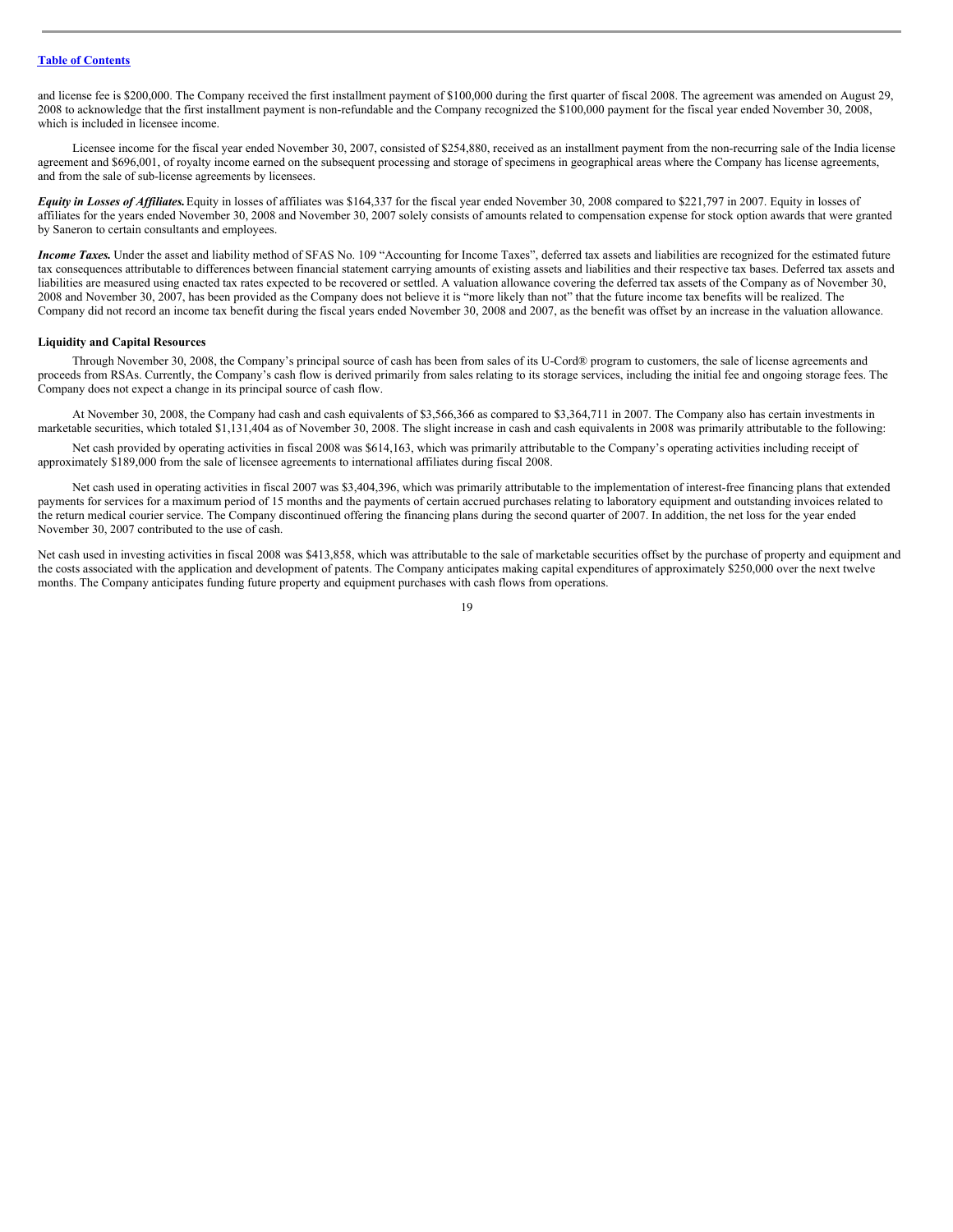Net cash used in investing activities in fiscal 2007 was \$670,683, which was primarily attributable to the purchase of property and equipment.

Net cash provided by financing activities in fiscal 2008 was \$1,350 as a result of an exercise of stock options.

Net cash provided by financing activities in fiscal 2007 was \$25,650 which is attributable to the exercise of stock options.

The Company does not have a line of credit or other type of financing instrument.

The Company anticipates that its cash and cash equivalents, marketable securities and cash flows from operations will be sufficient to fund its cash needs for at least the next 12 months. Cash flows from operations will depend primarily upon increasing revenues from sales of its umbilical cord blood cellular storage services and the C'elle service, and controlling expenses. If expected increases in revenues are not realized, or if expenses are higher than anticipated, the Company may be required to reduce or defer cash expenditures or otherwise manage its cash resources during the next 12 months so that they are sufficient to meet the Company's cash needs for that period. In addition, the Company may consider seeking equity or debt financing if deemed appropriate for its plan of operations, and if such financing can be obtained on acceptable terms. There is no assurance that the reductions in expenditures, if necessary, will not have an adverse effect on the Company's business operations, including sales activities and the development of new services and technology.

#### **Critical Accounting Policies and Estimates**

The preparation of consolidated financial statements and related disclosures in conformity with accounting principles generally accepted in the United States requires estimates and assumptions that affect the reported amounts of assets and liabilities, revenues and expenses and related disclosures of contingent assets and liabilities in the consolidated financial statements and accompanying notes. The SEC has defined a company's critical accounting policies as the ones that are most important to the portrayal of the company's financial condition and results of operations, and which require the company to make its most difficult and subjective judgments, often as a result of the need to make estimates of matters that are inherently uncertain. The Company believes that its estimates and assumptions are reasonable under the circumstances; however, actual results may vary from these estimates and assumptions. We have identified the following critical accounting policies that affect the more significant judgments and estimates used in the preparation of the consolidated financial statements. For further discussion of the Company's significant and critical accounting policies, refer to Note 1 – "Summary of Critical and Significant Accounting Policies" to the Consolidated Financial Statements contained in Item 7 of this document.

#### **Revenue Recognition**

The Company records revenue from processing and storage of specimens. We recognize revenue in accordance with SEC Staff Accounting Bulletin No. 101, (SAB 101) as amended by SEC Staff Accounting Bulletin No. 104, (SAB 104), and Emerging Issues Task Force Issue No. 00-21, *Revenue Arrangements with Multiple Delverables* (EITF Issue No. 00-21) for all revenue transactions. The Company recognizes revenue from processing fees upon completion of processing and cellular storage fees ratably over the contractual storage period. Deferred revenue on the accompanying balance sheets includes the portion of the annual storage fee and the twenty-one year storage fee that is being recognized over the contractual storage period. As of November 30, 2008 and November 30, 2007 the current portion of deferred revenue is approximately \$4,600,000 and \$4,100,000, respectively, and the long-term portion of deferred revenue is approximately \$7,100,000 and \$6,700,000, respectively. The Company also records revenue from shipping and handling when earned. Shipping and handling costs are expensed and included in cost of sales.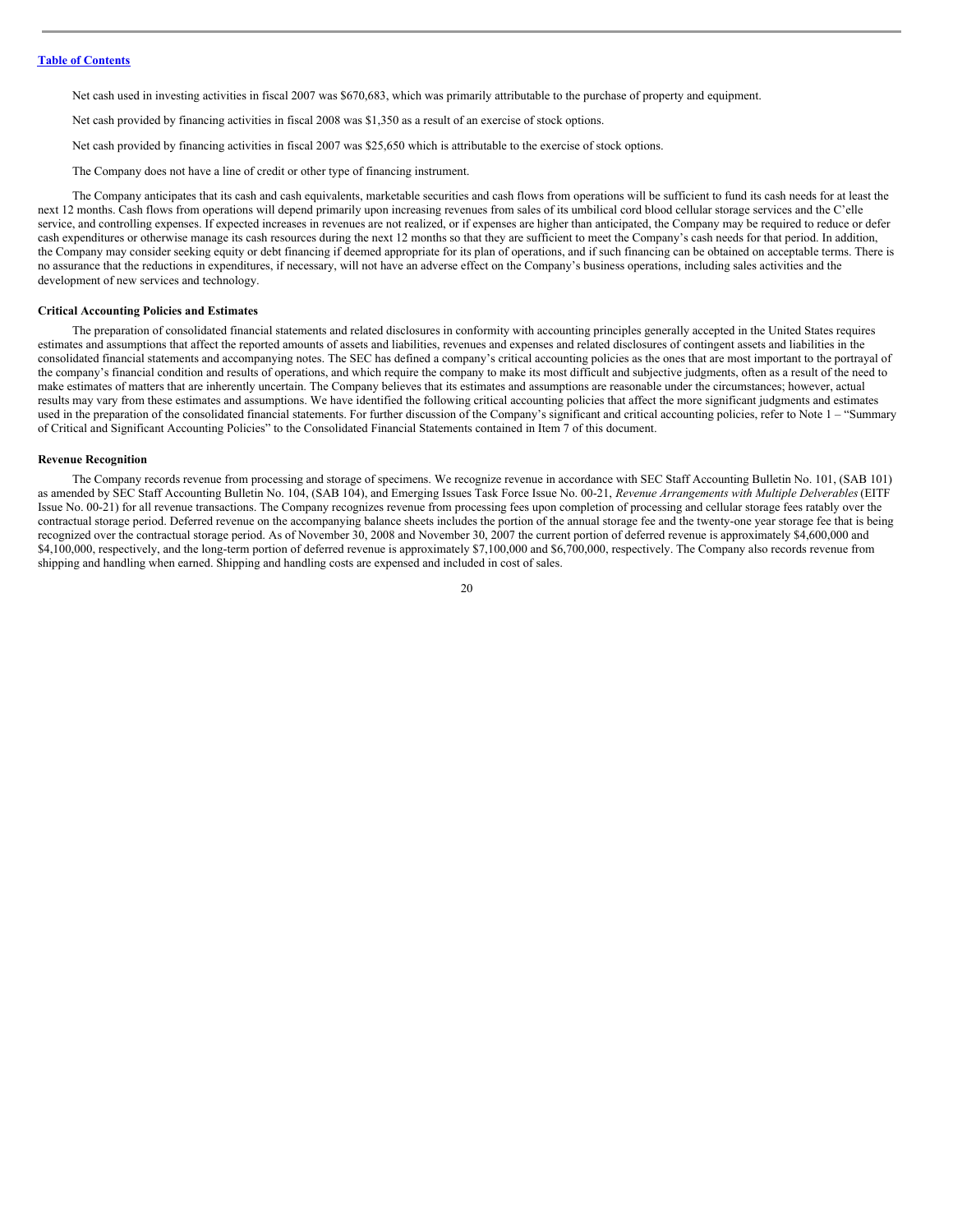#### **Accounts Receivable**

Accounts receivable consist of the amounts due from clients that have enrolled in the U-Cord® processing and storage program and amounts due from license affiliates and do not require collateral. Accounts receivable due from clients are due within 30 days and are stated at amounts due from clients net of an allowance for doubtful accounts. Also included in accounts receivable are amounts due from interest-free financing plans that extended payments for services for a maximum period of 15 months. During 2007, the Company discontinued offering these financing plans. Accounts outstanding longer than the contractual payment terms are considered past due. The Company determines its allowance by considering the length of time accounts receivable are past due, the Company's previous loss history, and the customer's current ability to pay its obligations. Therefore, if the financial condition of the Company's clients were to deteriorate beyond the estimates, the Company may have to increase the allowance for doubtful accounts which could have a negative impact on earnings. The Company writes-off accounts receivable when they become uncollectible, and payments subsequently received on such receivables are credited to the allowance for doubtful accounts.

#### **Income Taxes**

Under the asset and liability method of SFAS No. 109 "Accounting for Income Taxes", deferred tax assets and liabilities are recognized for the estimated future tax consequences attributable to differences between financial statement carrying amounts of existing assets and liabilities and their respective tax bases. Deferred tax assets and liabilities are measured using enacted tax rates expected to be recovered or settled. A valuation allowance covering the deferred tax assets of the Company as of November 30, 2008 and November 30, 2007, has been provided as the Company does not believe it is "more likely than not" that the future income tax benefits will be realized. The Company did not record an income tax benefit during the fiscal year ended November 30, 2008 and November 30, 2007, as the benefit was offset by an increase in the valuation allowance.

The Company adopted the provisions of FIN 48 on December 1, 2007. Previously, the Company had accounted for tax contingencies in accordance with SFAS 5. As required by FIN 48, which clarifies SFAS 109, the Company recognizes the financial statement benefit of a tax position only after determining that the relevant tax authority would more likely than not sustain the position following an audit. For tax positions meeting the more-likely-than-not threshold, the amount recognized in the financial statements is the largest benefit that has a greater than 50 percent likelihood of being realized upon ultimate settlement with the relevant tax authority. Increases or decreases to the unrecognized tax benefits could result from management's belief that a position can or cannot be sustained upon examination based on subsequent information or potential lapse of the applicable statute of limitation for certain tax positions.

The Company recognizes interest and penalties related to uncertain tax positions in income tax expense. As of the date of the adoption of FIN 48 and November 30, 2008, the Company had no provisions for interest or penalties related to uncertain tax positions.

#### **Investment in Saneron**

The Company made a significant investment in an entity that is involved in the area of stem cell research. The Company accounts for this investment under the equity method, and reviews its investment for impairment when there are indicators of possible impairment and, if necessary, adjusts the carrying value of such investment. The Company records equity in losses of affiliates until the investment balance is zero and only goodwill is remaining. The investment is reviewed annually to determine if an other than temporary impairment exists. The Company does not believe that an impairment exists as of November 30, 2008 and November 30, 2007. If actual future results are not consistent with the Company's assumptions and estimates, the Company may be required to record impairment charges in the future which could have a negative impact on earnings.

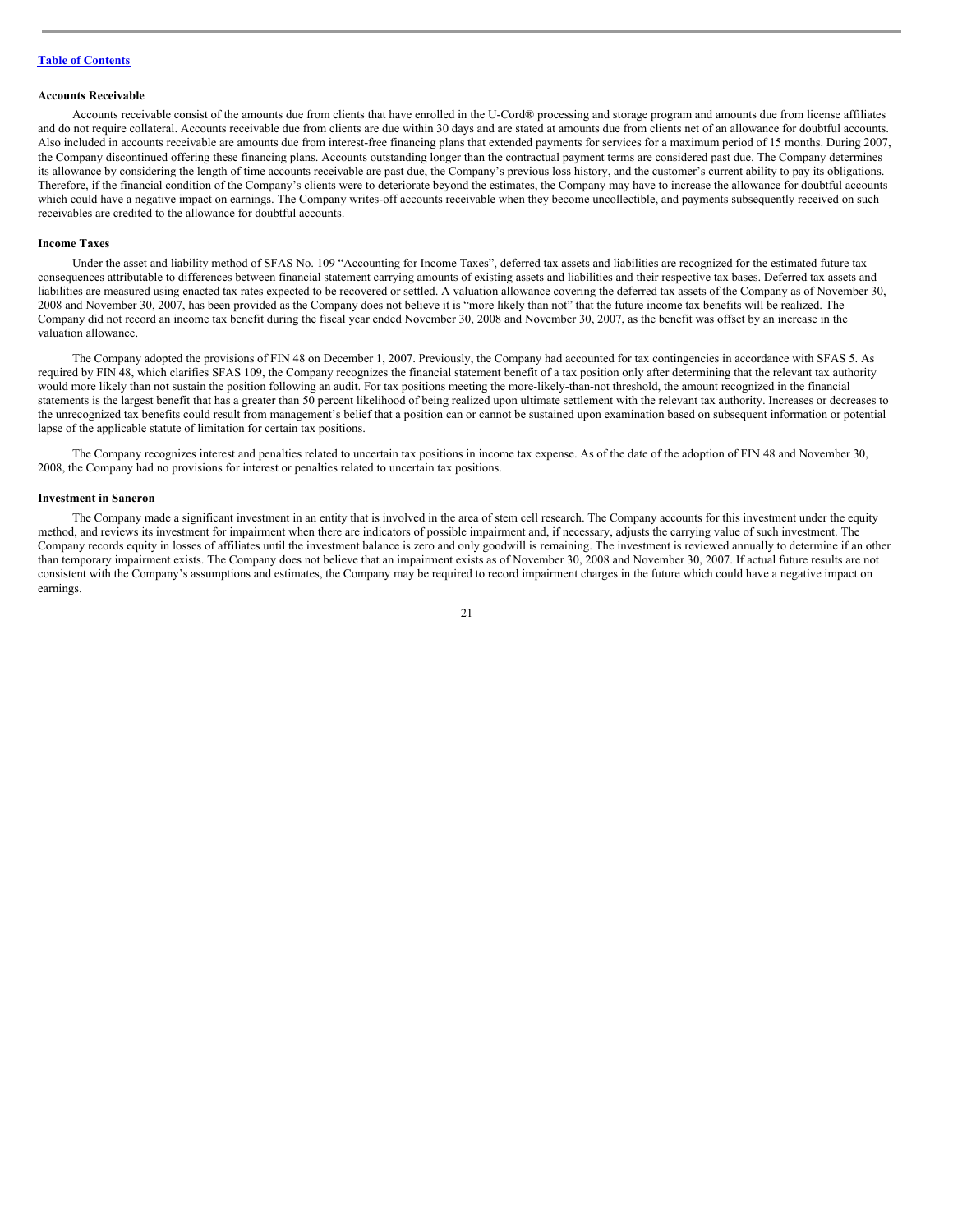#### **Patents**

The Company incurs certain legal and related costs in connection with patent applications. If a future economic benefit is anticipated from the resulting patent or an alternate future use is available to the Company, such costs are capitalized and amortized over the expected life of the patent. The Company's assessment of future economic benefit involves considerable management judgment. A different conclusion could result in the reduction of the carrying value of these assets.

Patent costs are capitalized on the date that the utility patent was filed and are amortized over a period of 20 years. Capitalized patent costs, net of accumulated amortization, as of November 30, 2008 and November 30, 2007 are \$243,863 and \$84,738, respectively, and are included in deposits and other assets in the accompanying consolidated balance sheets.

#### **Revenue Sharing Agreements**

The Company has entered into Revenue Sharing Agreements ("RSAs") with various parties whereby these parties contracted with the Company for a percentage of future storage revenues the Company generated from clients in specific geographical areas. The RSAs have no definitive term or termination provisions. The sharing applies to the storage fees for all specified specimens in the area up to the number covered in the contract. When the number of specimens is filled, any additional specimens stored in that area are not subject to revenue sharing. As there are empty spaces resulting from attrition, the Company agrees to fill them as soon as possible. The parties typically pay the Company a non-refundable up-front fee for the rights to these future payments. The Company recognized these non-refundable fees as a long-term liability. Given the criteria under which these RSAs are established, cash flows related to these contracts can fluctuate from period to period. All payments made to the other parties to the RSAs are recognized as interest expense. At such time as the total payments can be determined, the Company will commence amortizing these liabilities under the effective interest method. The Company does not intend to enter into additional RSAs.

#### **License and Royalty Agreements**

The Company has entered into licensing agreements with certain investors in various international markets in an attempt to capitalize on the Company's technology. The investors typically pay a licensing fee to receive Company marketing programs, technology and know-how in a selected area. The investor may be given a right to sell sublicense agreements as well. As part of the accounting for the up-front license revenue, revenue from the up-front license fee is recognized based on such factors as when the payment is due, collectability and when all material services or conditions relating to the sale have been substantially performed based on the terms of the agreement. The Company has four active licensing agreements, one covering Mexico, Central America, and Ecuador, one covering Venezuela, and two covering India.

In addition to the license fee, the Company earns royalties on subsequent processing and storage revenues by the licensee in the selected area and a fee on any sub-license agreements that are sold by the licensee where applicable. The Company also processes and stores specimens sent directly from customers of sub-licensees in Mexico, Central America, Ecuador and Venezuela. These fees are included in revenue on the consolidated statements of operations and comprehensive loss. As part of the accounting for royalty revenue, the Company uses estimates and judgments based on historical processing and storage volume in determining the timing and amount of royalty revenue to recognize. The Company periodically, and at least annually, reviews license and royalty receivables for collectability and, if necessary, will record an expense for an allowance for uncollectible accounts. If the financial condition of the Company's sub-licensees were to deteriorate beyond the estimates, the Company may have to increase the allowance for doubtful accounts which could have a negative impact on earnings. If the licensee's customer base were to decrease, it would negatively impact the Company's ongoing license income.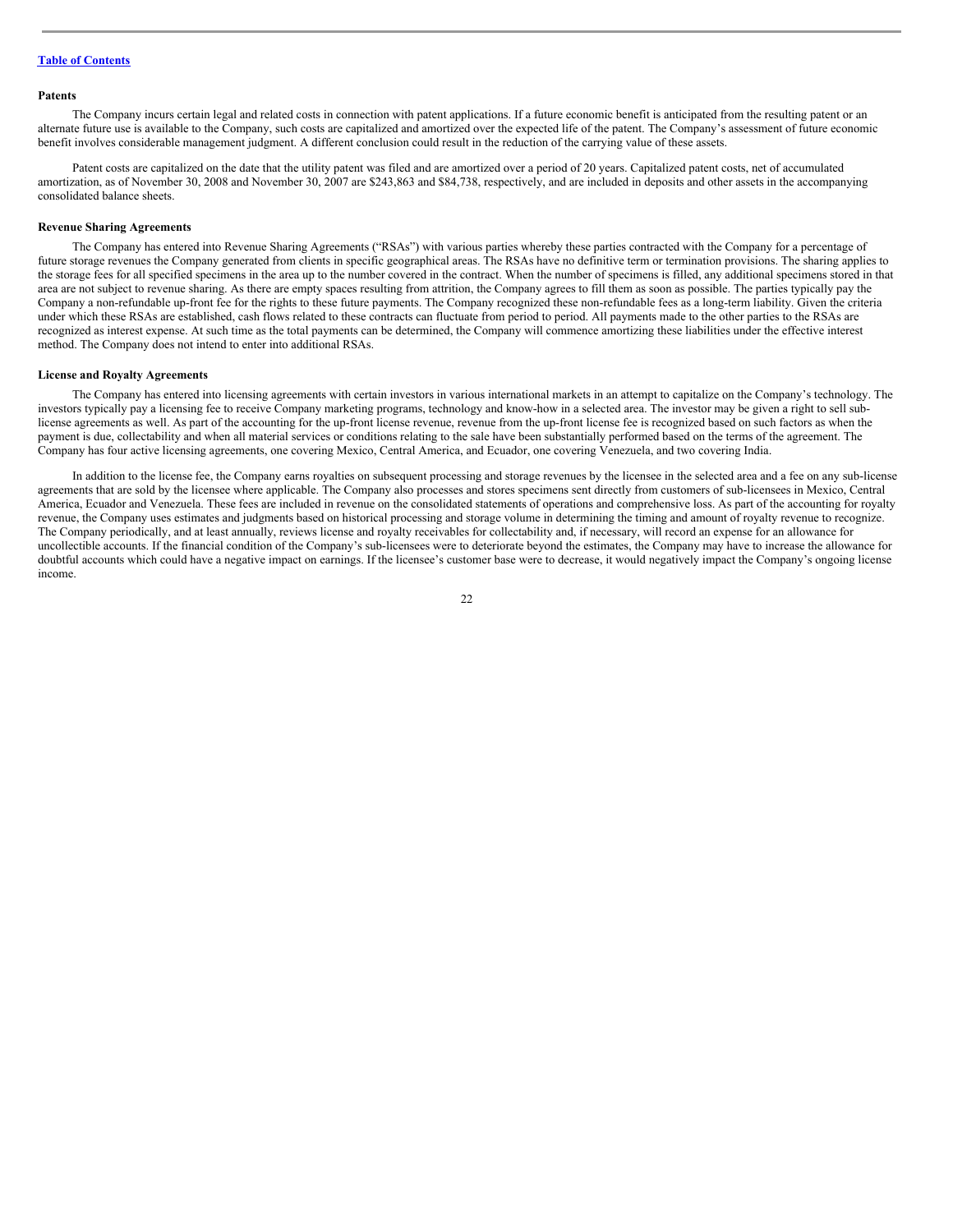## **Marketable Securities and Other Investments**

The Company has certain investments in certificates of deposit, bonds and equity securities, which are categorized as marketable securities and other investments. The Company believes these are conservative investments with a low risk for significant loss of principal. The Company regularly assesses its marketable security investments for impairments and adjusts its investment strategy, as it deems appropriate. The Company classifies certain marketable securities and other investments as current in the accompanying consolidated balance sheets based on original maturity dates of less than one year. The cost basis of the other investments has been written down to fair value. The Company recorded an impairment charge of approximately \$61,000 on one of its available for sale securities during the fiscal year ended November 30, 2008 as its decline in fair market value was determined to be other-than-temporary.

The underlying investments of the marketable securities primarily consist of variable rate, long-term, tax-exempt municipal bonds. The interest rate on these variable rate municipal bonds resets every seven days to adjust to current market conditions. The Company can redeem these investments at cost at any time with seven days notice. Therefore, the investments are held at cost and are classified as short-term investments on the accompanying consolidated balance sheets. The Company holds these investments as available for sale.

#### **Litigation**

The Company is periodically involved in litigation and regulatory proceedings incidental to the conduct of our business and the Company expects that it will be involved in such litigation and regulatory proceedings from time to time. The Company regularly reviews any such litigation and regulatory proceedings for possible adverse outcomes, and provides estimates for the possible liability to the Company from such adverse outcomes, as it considers appropriate.

#### **Product Warranty and Cryo-Cell CaresTM Program**

In December 2005, the Company began providing its customers enrolled under the new pricing structure with a payment warranty under which the Company agrees to pay \$50,000 to its client if the U-Cord® product retrieved is used for a stem cell transplant for the donor or an immediate family member and fails to engraft, subject to various restrictions. Additionally, under the Cryo-Cell Cares™ program the Company will pay \$10,000 to the client to offset personal expenses if the U-Cord® product is used for bone marrow reconstitution in a myeloblative transplant procedure. The Company has not experienced any claims under the warranty program nor has it incurred costs related to these warranties. The Company does not maintain insurance for this warranty program and therefore maintains reserves to cover our estimated potential liabilities. The Company accounts for the warranty as an obligation and recognizes the obligation in accordance with SFAS No. 5, Accounting for Contingencies. The Company's reserve balance is based on the \$50,000 maximum payment and the \$10,000 maximum expense reimbursement multiplied by formulas to determine the projected number of units requiring a payout. The Company determined the estimated expected usage and engraftment failure rates based on an analysis of the historical usage and failure rates and the historical usage and failure rates in other private and public cord blood banks based on published data. The Company's estimates of expected usage and engraftment failure could change as a result of changes in actual usage rates or failure rates and such changes would require an adjustment to the established reserves. The historical usage and failure rates have been very low and a small increase in the number of transplants or engraftment failures could cause a significant increase in the estimated rates used in determining our reserve. In addition, the reserve will increase as additional U-Cord® specimens are stored which are subject to the warranty. As of November 30, 2008 and November 30, 2007 the Company recorded reserves under these programs in the amounts of \$104,786 and \$72,633, respectively, which are included in accrued expenses in the accompanying consolidated balance sheets.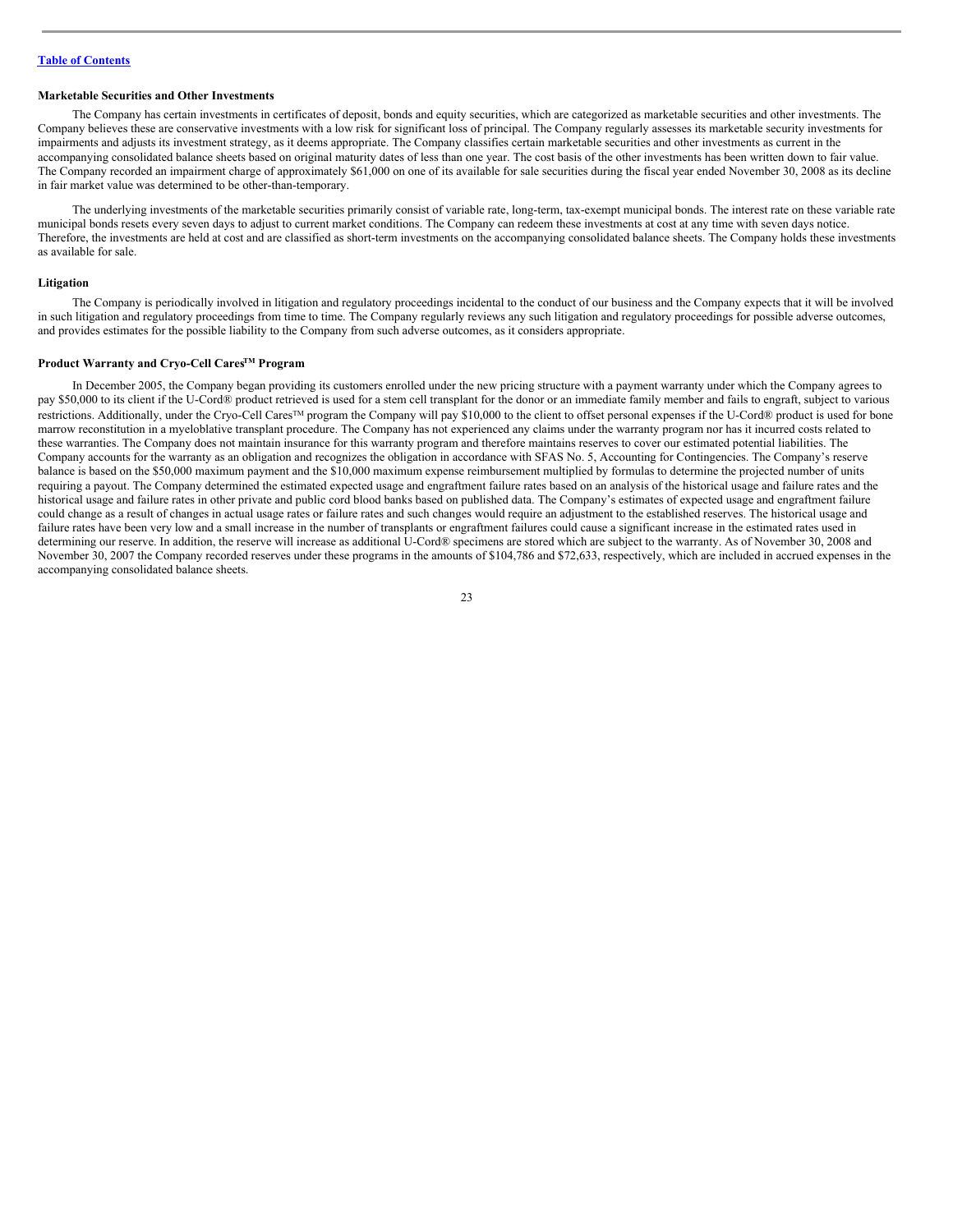## **Recently Issued Accounting Pronouncements**

In December 2007, the FASB issued SFAS No. 141 Revised,*Business Combinations* ("SFAS 141 R"), to improve the relevance, representational faithfulness, and comparability of the information that a reporting entity provides in its financial reports about a business combination and its effects. SFAS 141R establishes principles and requirements for how the acquirer, recognizes and ensures the identifiable assets acquired, the liabilities assumed, and any noncontrolling interest in the acquiree, recognizes and measures goodwill or a gain from a bargain purchase, and identifies financial statement disclosures related to the business combination.

SFAS 141R applies prospectively to business combinations for which the acquisition date is on or after the beginning of the first annual reporting period beginning on or after December 15, 2008. The Company will adopt SFAS 141R on December 1, 2009.

In December 2007, FASB issued SFAS No. 160,*Noncontrolling Interests in Consolidated Financial Statements*("SFAS 160"), to improve the relevance, comparability, and transparency of the financial information that a reporting entity provides in its consolidated financial statements by establishing accounting and reporting standards for the noncontrolling interest in a subsidiary and for the deconsolidation of a subsidiary. SFAS 160 is effective for financial statements issued for fiscal years beginning on or after December 15, 2008. The Company is currently assessing the impact that SFAS 160 may have on its consolidated financial statements upon adoption on December 1, 2009.

In May 2008, FASB issued SFAS No. 162,*The Hierarchy of Generally Accepted Accounting Principles*("SFAS 162"), to identify the sources of accounting principles and the framework for selecting the principles to be used in the preparation of financial statements of nongovernmental entities that are presented in conformity with generally accepted accounting principles ("GAAP"). SFAS 162 is effective 60 days following the SEC's approval of the Public Company Accounting Oversight Board amendments to AU Section 411, The Meaning of Present Fairly in Conformity With Generally Accepted Accounting Principles The Company is currently assessing the impact that SFAS 162 may have on its consolidated financial statements.

In November 2008, the FASB issued EITF Issue No. 08-06,*Equity Method Investment Accounting Considerations*("EITF 08-06"), to clarify the accounting for certain transactions and impairment considerations involving equity method investments. EITF 08-06 is effective in fiscal periods beginning on or after December 15, 2008. The Company is currently assessing the impact that EITF 08-06 may have on its consolidated financial statements upon adoption on December 1, 2009.

#### **Off-Balance Sheet Arrangements**

The Company has no off-balance sheet arrangements that have or are reasonably likely to have a current or future effect on its financial condition, changes in financial condition, revenues or expenses, results of operations, liquidity, capital expenditures or capital resources that is material to investors.

#### **Forward-Looking Statements**

This Form 10-K, press releases and certain information provided periodically in writing or orally by the Company's officers or its agents may contain statements which constitute "forward-looking statements" within the meaning of Section 27A of the Securities Act of 1933, as amended, and Section 21E of the Securities Exchange Act of 1934, as amended. The terms "Cryo-Cell International, Inc.," "Cryo-Cell" "Company," "we," "our" and "us" refer to Cryo-Cell International, Inc. The words "expect," "believe," "goal," "plan," "intend," "estimate" and similar expressions and variations thereof, if used, are intended to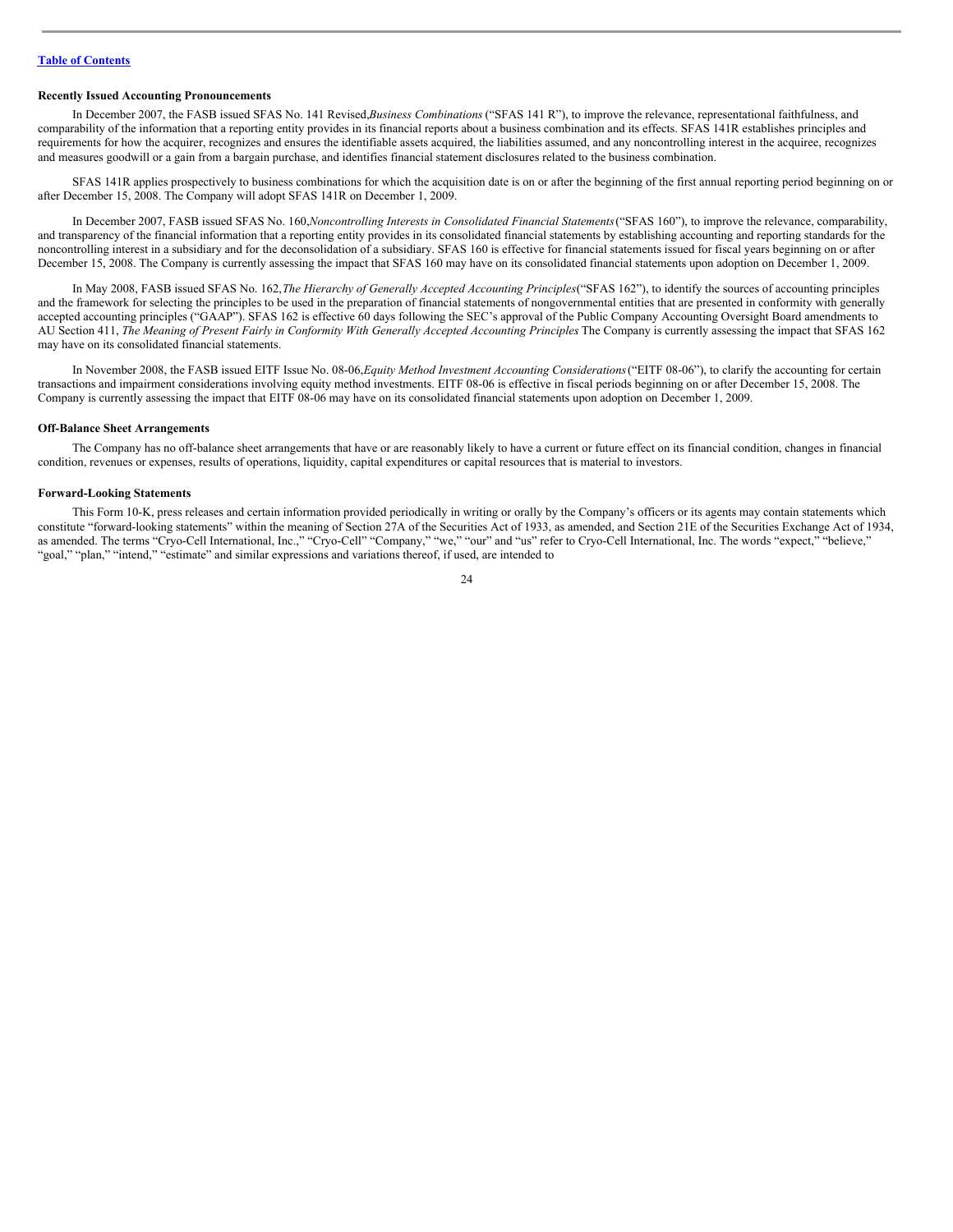specifically identify forward-looking statements. Those statements appear in a number of places in this Form 10-K and in other places, and include statements regarding the intent, belief or current expectations of the Company, its directors or its officers with respect to, among other things, our future performance and operating results, our future operating plans, our liquidity and capital resources; and our legal proceedings. Investors and prospective investors are cautioned that any such forward-looking statements are not guarantees of future performance and involve risks and uncertainties, and that actual results may differ materially from those projected in the forward-looking statements as a result of various factors. The factors that might cause such differences include, among others, the following:

#### **Risks Related to Our Business**

#### We may be forced to undertake lengthy and costly efforts to build market acceptance of our umbilical cord blood stem cell storage services, the success of which **is critical to our profitability.**

We anticipate that service fees from the processing and storage of umbilical cord blood stem cells will comprise a substantial majority of our revenue in the future and, therefore, our future success depends on the successful and continued market acceptance of this service. Broad use and acceptance of our service requires marketing expenditures and education and awareness of consumers and medical practitioners, and the time and expense required to educate and build awareness of our services and its potential benefits could significantly delay market acceptance and our ultimate profitability. Further sales of our services will also require that we satisfactorily address the needs of obstetricians and family medicine practitioners in order to address potential resistance to recommendations for our services and ultimately reach our potential consumers.

#### Market acceptance of our new C'elle service will require publication of scientific studies, consumer awareness, and the development of new therapies from the **C'elle technology, not of which are certain.**

The launch of the C'elle service in November 2007 was a "soft launch", prior to the commencement of full marketing efforts and before the publication of full scientific research; therefore, sales of the C'elle service have only been on a preliminary basis. Market acceptance of this service will depend on several factors, none of which are certain. First, media attention and success with new customers will depend on publication of scientific data that supports the regenerative capabilities of our menstrual stem cells. We are working with respected researchers who are endeavoring to publish data to support these claims; however, there is no assurance that multiple studies will be accepted for publication, that the content of these publications will attract media attention or customer acceptance, and the timing of any publications is not certain. Second, the success of this business will depend upon the effectiveness of our consumer marketing efforts, and the efforts of our sales force to build awareness among medical professionals who would encourage women to purchase these services. Third, the long-term growth of this business will depend on the development and commercialization of effective therapies derived from these stem cells. Such development is subject to many factors, such as development and protection of intellectual property, regulatory approvals and commercialization factors. There is no assurance that such therapies and products can be successfully developed.

#### The successful development of new therapies from the C'elle technology will depend on overcoming a variety of challenges.

The Company is protecting intellectual property relating to various medical therapies and applications relating to its proprietary C'elle menstrual stem cells. Successful development of products and other applications will depend on many factors, such as development and protection of intellectual property, regulatory approvals and commercialization factors. The Company will also be reliant on the efforts of joint venture partners, researchers and others for such development. There is no assurance that such therapies and products can be successfully developed.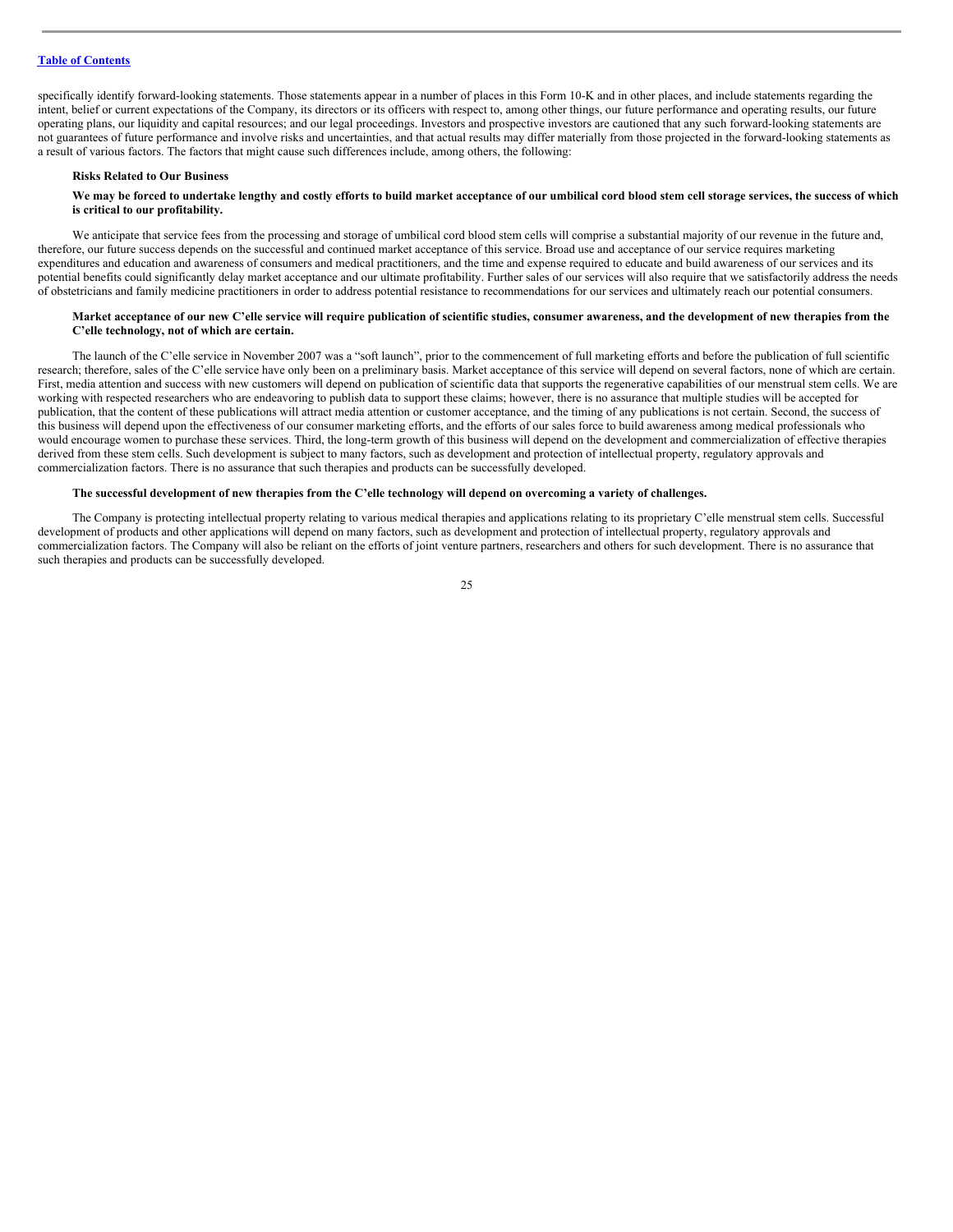## Any new services relating to new types of stem cells have not yet been offered commercially, and there is no assurance that such services or other stem cell **services will be launched or will gain market acceptance.**

We have not yet commercially launched services relating to fetal placental stem cells, MPSCs or other new types of stem cells other than the C'elle service. Such commercial launches are subject to certain developments, including completion of clinical validation and testing. There can be no assurance that completion of these developments will be successful or that any new services will ever be commercially launched. The Company continues to work on other intellectual property, to explore new technologies related to other types of stem cells that could potentially lead to new products or services. However, further development is necessary before we can announce commercialization plans. There can be no assurance that such development will be successful or that such commercial services will ever be launched. Such service offerings will be new and untested, and there is no assurance that, if launched, they would gain market acceptance. Unlike umbilical cord blood stem cells, fetal placental stem cells, MSPCs and any other new stem cells that may be offered have not yet been used in human therapies. Market acceptance of such new services will depend upon the willingness of prospective parents to pay for the processing and storage of such cells based upon the possibility that such treatments will be discovered in the future. Further, if there are setbacks in medical and scientific research relating to treatment applications for new types of cells, this may adversely affect our future sales, if any, of these services.

## **Our stem cell storage business is susceptible to deteriorations in economic conditions and consumer confidence.**

Our stem cell storage business is subject to the impact of deteriorating economic conditions, including rising unemployment, lower consumer confidence and restricted access to credit. Any of these conditions in the U.S. economy may adversely affect customers' decisions to use our preservation and storage services or to continue making payments on existing storage contracts. These factors may adversely affect our revenues and cash flows in future periods. Deteriorating global economic conditions may affect our revenues from our foreign licensees and distributors and may make it more difficult to sign additional license and distribution agreements in foreign countries. If these factors adversely affect our revenues, this could have a material adverse effect on our results of operations and financial condition.

#### We operate in a regulated environment, and our failure to comply with applicable regulations, registrations and approvals could materially and adversely affect **our business.**

Historically, the FDA has not regulated banks that collect and store cord blood for private or family use. Recent changes, however, require establishments engaged in the recovery, processing, storage, labeling, packaging or distribution of any Human Cells, Tissues, and Cellular and Tissue-Based Products (HCT/Ps) or the screening or testing of a cell tissue donor to register with the FDA in January 2004. We voluntarily registered with the FDA in January 2003 and successfully updated that registration, thus meeting the compliance requirement. The FDA in 2005 adopted rules that regulate current Good Tissues Practices (cGTP). Future FDA regulations could adversely impact or limit our ability to market or perform our services. Failure to comply with applicable regulatory requirements can result in, among other things, injunctions, operating restrictions, and civil fines and criminal prosecution. Delays or failure to obtain registrations could have a material adverse effect on the marketing and sales of our services and impair our ability to operate profitably in the future.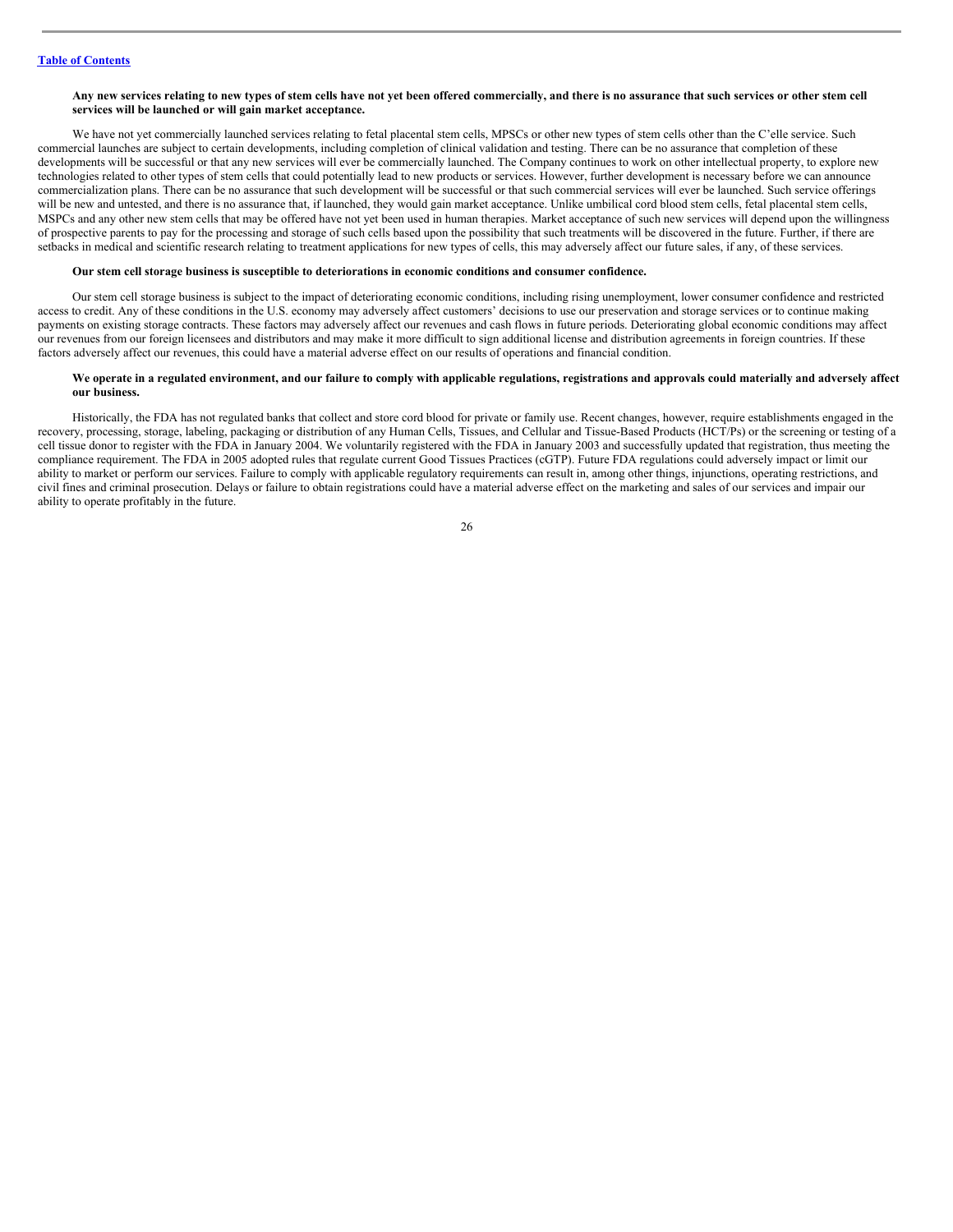## International licenses of our technology and services account for a portion of our income, and the continued success of our involvement in those arrangements **involves unique risks.**

Our licensing activities in Mexico/Central America, India and Venezuela accounted for \$897,618 and \$950,881 of licensee income for the years ended November 30, 2008 and 2007, respectively. Our international business activities present a number of challenges. Specifically, our growth and future license income and return on investments from these sources will face the following challenges, among others:

- Local laws may not provide the same degree of protection against infringement of our intellectual property rights;
- Local laws and business practices could prevent our business from operating or favor local competitors;
- It may be difficult and time consuming to locate local organizations, with whom to partner, that are capable of undertaking and sustaining operations;
- We may be forced to incur significant expenses related to entering into licensing and investment arrangements in new foreign markets; and
- Because the majority of our international license fees are currently denominated in U.S. dollars, an increase in the value of the U.S. dollar relative to foreign currencies could make our services less competitive in international markets.

If we are unable to meet and overcome these challenges, our international growth may slow, be limited, or be altogether unsuccessful.

Further, the Company renegotiated its international license agreements covering these countries, which significantly reduced the ongoing revenues from these countries and provided an overall cap on the revenues. There is no assurance that further renegotiation will not be necessary.

## We may be unable to protect our intellectual property from infringement by third parties, and third parties may claim that we infringe on their intellectual **property, either of which could materially and adversely affect the Company.**

We rely upon patent protection, trade secrets, technical know-how and continuing technological innovation to develop and maintain our competitive position, and we typically require our employees, consultants and advisors to execute confidentiality and assignment of inventions agreements in connection with their employment, consulting or advisory relationships. There can be no assurance, however, that these agreements will not be breached or that we will have adequate remedies for any such breach.

Despite our efforts to protect our intellectual property, third parties may infringe or misappropriate our intellectual property or may develop intellectual property competitive to ours. Our competitors may independently develop similar technology, duplicate our processes, products or services or design around our intellectual property rights. As a result, we may have to litigate to enforce and protect our intellectual property rights to determine their scope, validity or enforceability. Intellectual property litigation is particularly expensive, time-consuming, diverts the attention of management and technical personnel and could result in substantial cost and uncertainty regarding our future viability. The loss of intellectual property protection or the inability to secure or enforce intellectual property protection would limit our ability to produce and/or market our products in the future and would likely have an adverse affect on the revenues generated by the sale or license of such intellectual property. Furthermore, any public announcements related to such litigation or regulatory proceedings could adversely affect the price of our common stock.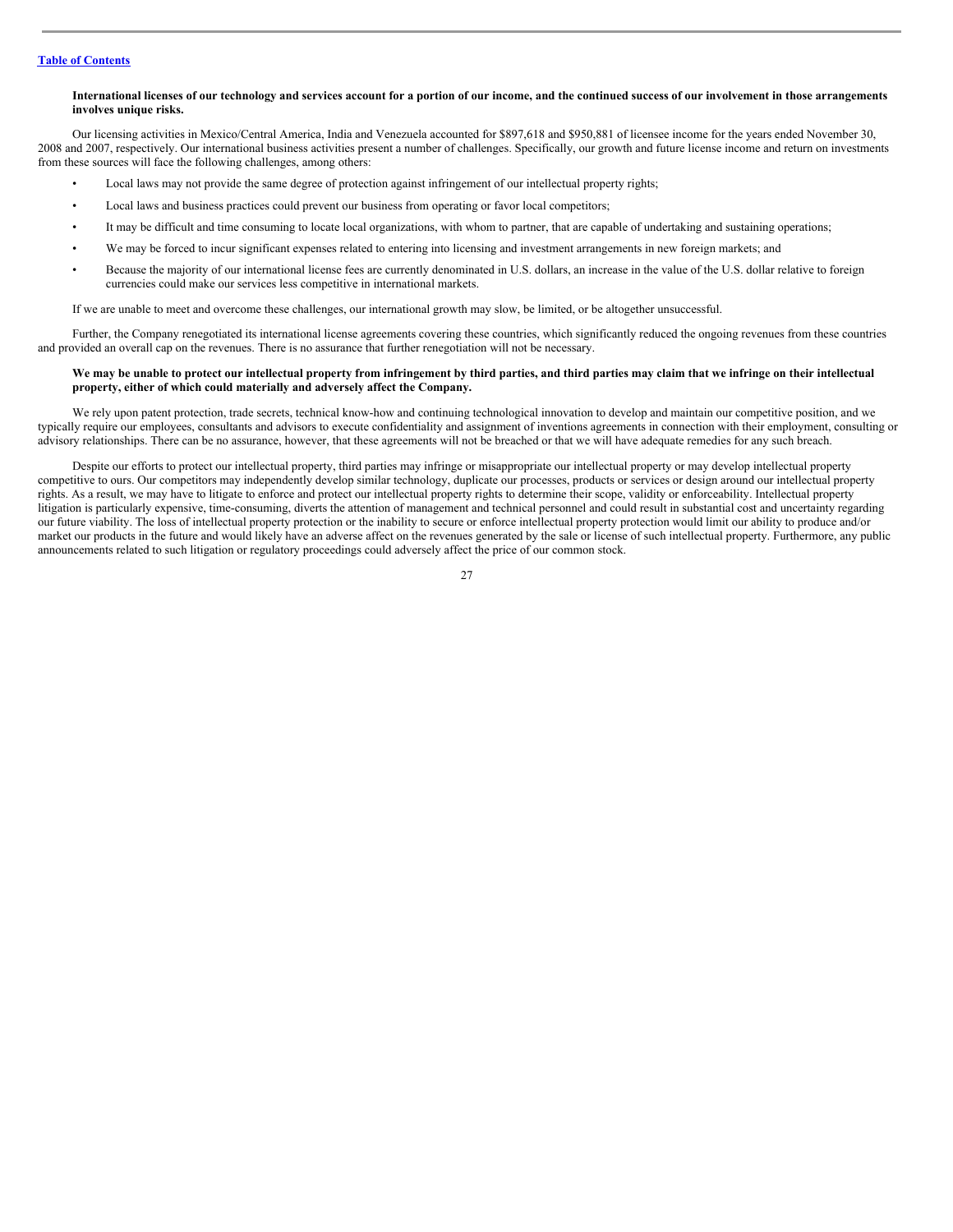We also may be subject to costly litigation in the event our products or technology infringe upon another party's proprietary rights. Third parties may have, or may eventually be issued, patents that would be infringed by our technology. Any of these third parties could make a claim of infringement against us with respect to our technology. We may also be subject to claims by third parties for breach of copyright, trademark or license usage rights. Any such claims and any resulting litigation could subject us to significant liability for damages. An adverse determination in any litigation of this type could require us to design around a third party's patent, license alternative technology from another party or otherwise result in limitations in our ability to use the intellectual property subject to such claims.

## We are involved in intellectual property litigation, which may hurt our business, may be costly to us and may prevent us from selling or licensing our products **or services.**

PharmaStem Therapeutics, Inc. ("PharmaStem") filed a complaint dated February 22, 2002 against the Company and several other defendants in the United States District Court for the District of Delaware, alleging infringement of United States Patents No. 5,004,681 and No. 5,192,553, relating to certain aspects of the collection, cryopreservation and storage of hematopoietic stem cells and progenitor cells from umbilical cord blood. After several years of proceedings at the District Court level, the United States Court of Appeals for the Federal Circuit issued a decision in July 2007 that Cryo-Cell did not infringe these two patents and that the two patents are invalid. PharmaStem filed a certiorari petition in January 2008 seeking to have the United States Supreme Court review the appellate court's decision as to the invalidity of the patents, but did not seek any further review of the non-infringement decision. However, the United States Supreme Court denied certiorari in March 2008, so the decision by the United States Court of Appeals for the Federal Circuit in favor of the Company is final and non-appealable. PharmaStem had also filed a second complaint against the Company and other defendants in July 2004 in the United States District Court for the Middle District of Florida, alleging infringement of United States Patents No. 6,461,645 and 6,569,427, which also relate to certain aspects of the collection, cryopreservation and storage of hematopoietic stem cells and progenitor cells from umbilical cord blood. The Delaware court granted Cryo-Cell's motion in October 2005 to stay the proceedings in the second case pending the outcome of the first case and a decision from the United States Patent and Trademark Office ("U.S. PTO") on certain patent re-examination issues. On September 2, 2008, the U.S. PTO issued a Re-examination Certificate cancelling all claims of United States Patent No. 6,461,645, and on September 16, 2008, the U.S. PTO issued a Re-examination Certificate cancelling all claims of United States Patent No. 6,569,427. As a result of the cancellation of all patent claims involved in the second case by the U.S. PTO, we will seek a dismissal of all claims for relief set forth by PharmaStem in the second case.

#### **The cord blood stem cell preservation market has and continues to become increasingly competitive**.

Cord blood stem cell preservation is becoming an increasingly competitive business. Our business faces competition from other operators of stem cell preservation businesses and providers of stem storage services. Currently, the Company competes against approximately 25 other national private cord blood banks. Some of these companies, such as Cord Blood Registry, Inc. are competitors who as privately owned entities, can leverage considerable resources to market and sell their services. Other competitors such as ViaCord (a division of ViaCell, a wholly-owned subsidiary of PerkinElmer) and LifeBankUSA (a division of Celgene) are affiliates of publicly traded corporations. These competitors may have access to greater financial resources. In addition, established companies with greater access to financial resources may enter our markets and compete with us. Finally, various public cord blood banks are encouraging parents to donate their newborn's cord blood rather than privately banking it.

In the event that we are not able to compete successfully with our current or potential competitors, it may be difficult for us to grow our revenue and maintain our existing business without incurring significant additional expenses to try and refine our technology, services or approach to our business to better compete, and even then there would be no guarantee of success.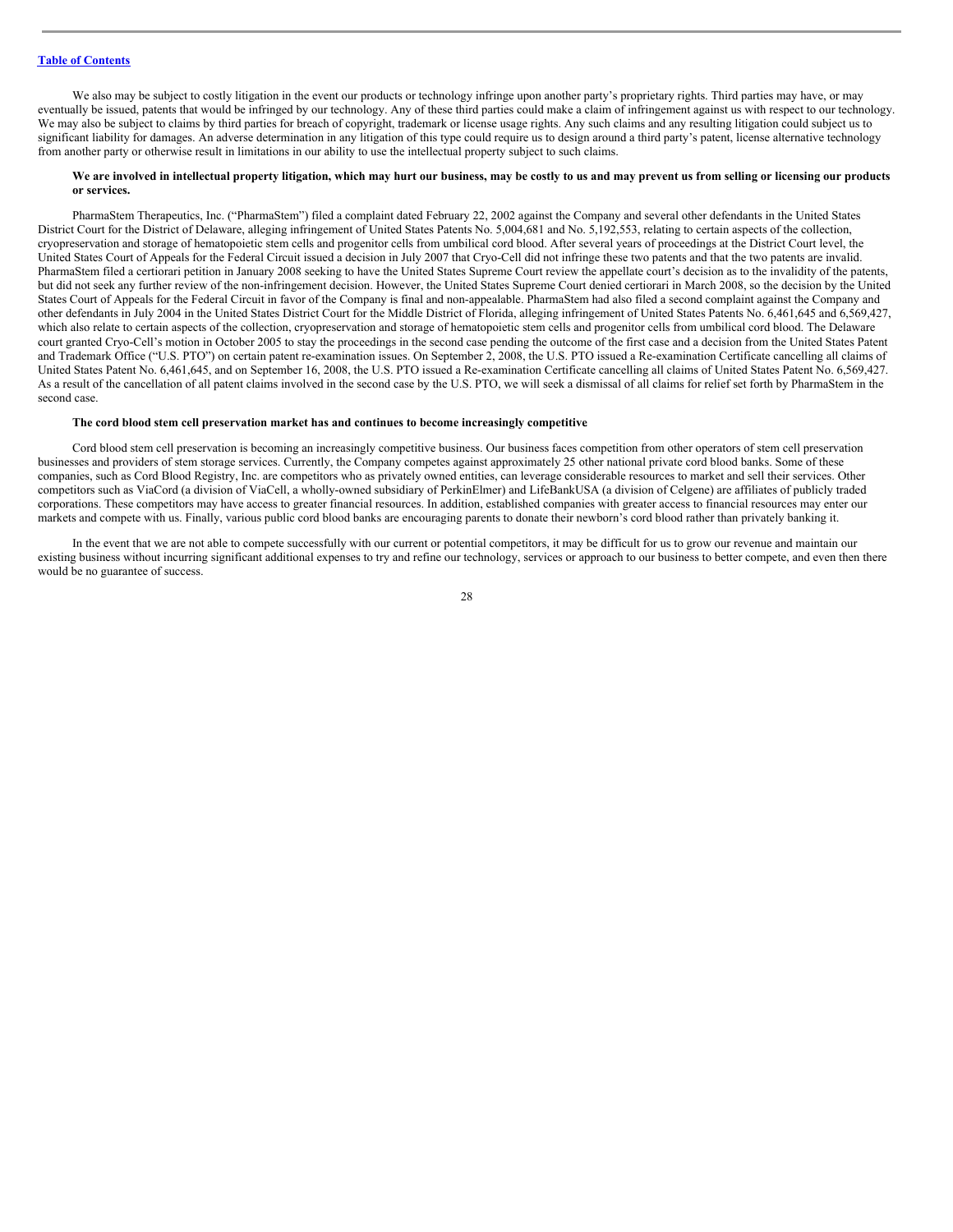## Because our industry is subject to rapid technological and therapeutic changes, our future success will materially depend on the continued viability of the use of **cord blood stem cells.**

Our success materially depends on the continued viability of cord blood stem cells for developing therapeutic treatments and cures for disease. The broader medical and research environment for such treatments and cures critically affects the utility of stem cells, the services we offer to the public, and our future success. The use of stem cells in the treatment of disease is subject to potentially revolutionary technological, medical and therapeutic changes. Future technological and medical developments could render the use of stem cells and our services and equipment obsolete and unmarketable. As a result, there can be no assurance that our services will provide competitive advantages over other technologies. If technological or medical developments arise that materially alter the commercial viability of our technology or services, we may be forced to incur significant costs in replacing or modifying equipment in which we have already made a substantial investment prior to the end of its anticipated useful life. Alternatively, significant advances may be made in other treatment methods or in disease prevention techniques which could significantly reduce or entirely eliminate the need for the services we provide. The materialization of any of these risks could have a material adverse effect on our business, financial condition and results of operations.

In connection with our offering of the C'elle service and development of new therapies and products using the C'elle menstrual stem cells, there is no assurance that future developments in stem cell technology will not render these services, therapies and products obsolete. Such developments would adversely affect the future revenues we expect to derive from these services, therapies and products.

#### Our information systems are critical to our business, and a failure of those systems could have a materially adverse effect on the Company's business, financial **condition and reputation.**

We depend on our ability to store, retrieve, process, and manage a significant amount of information through our computer systems. Like most computer systems, our systems are subject to the risks of failure, computer viruses, and unauthorized individuals (hackers) obtaining access to and inadvertently or purposefully damaging them. The Company believes the security systems and virus-detection controls we have implemented significantly reduce these risks. If our computer systems nonetheless fail or are compromised, sensitive information regarding our customers may become publicly available. In such an event, we may be exposed to liability from customers, may lose customers and may suffer significant damage to our business reputation. Any of these events could have a materially adverse effect on our business and financial condition.

#### A failure in the performance of our cryopreservation storage facility or systems could harm our business and reputation.

To the extent our cryopreservation storage service is disrupted, discontinued or the performance is impaired, our business and operations could be adversely affected. We store approximately 107,000 specimens in Oldsmar, Florida and approximately 33,000 split specimens at a secondary storage facility in Sedona, AZ. Any failure, including network, software or hardware or equipment failure, that causes a material interruption or discontinuance in our cryopreservation storage of stem cell specimens could result in stored specimens being damaged and unable to be utilized. Specimen damage, including loss in transit to the Company or loss of bulk shipments to its secondary storage site, could result in litigation against us and reduced future revenue to us, which in turn could be harmful to our reputation. Our insurance may not adequately compensate us for any losses that may occur due to any failures in our system or interruptions in our ability to maintain proper, continued, cryopreservation storage services. Any material disruption in our ability to maintain continued uninterrupted storage systems could have a material adverse effect on our business, operating results and financial condition. Our systems and operations are vulnerable to damage or interruption from fire, flood, equipment failure, break-ins, tornadoes and similar events for which we do not have redundant systems or a formal disaster recovery plan and may not carry sufficient business interruption insurance to compensate us for losses that may occur.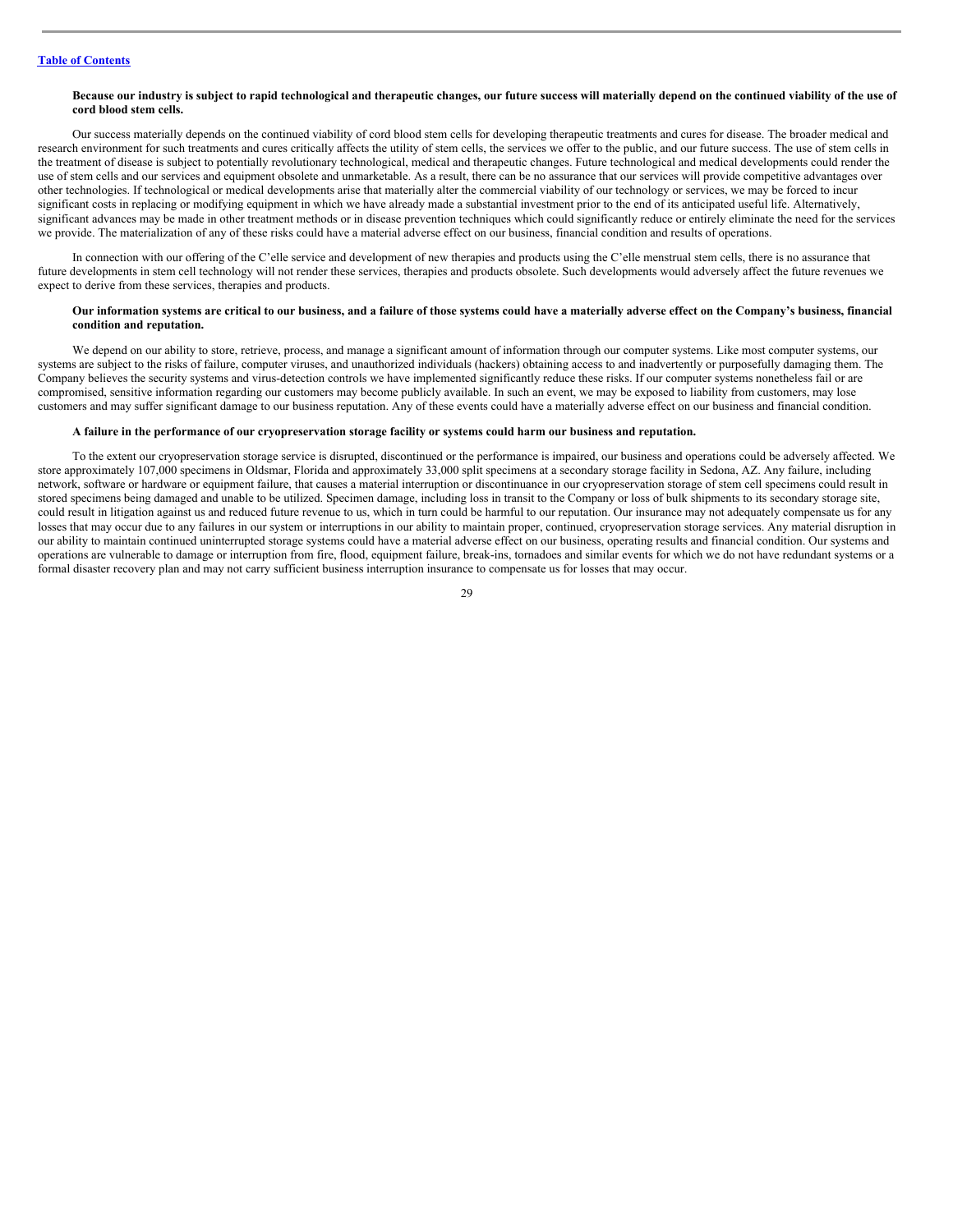## We may be required to spend substantial amounts to comply with legislative and regulatory initiatives relating to patient privacy.

Regulations issued under the Health Insurance Portability and Accountability Act of 1996, or HIPAA, contain provisions that require us to adopt business procedures designed to protect the privacy of each of our patients' individual health information. The Department of Health and Human Services recently issued health privacy regulations applicable to most health care organizations, including us, and we may incur material expenses associated with compliance efforts. In addition, compliance may require management to spend substantial time and effort on compliance measures. If we fail to comply with the new regulations, we could suffer civil penalties up to \$100 per violation with a maximum penalty of \$25,000 per each requirement violated per calendar year and criminal penalties with fines up to \$250,000 per violation.

#### **Our failure to comply with laws related to hazardous materials could materially harm us.**

We are subject to state and federal laws regulating the protection of employees who may be exposed to hazardous material and regulating the proper handling and disposal of that material. Although we believe we are in compliance with all such applicable laws, a violation of such laws, or the future enactment of more stringent laws or regulations, could subject us to liability, or require us to incur costs that would have an adverse effect on us.

#### **Risks Related to Our Common Stock**

#### Our common stock price may be volatile and you may not be able to resell your shares of our common stock at or above the price you paid.

The market price for our common stock is likely to be highly volatile and is likely to experience wide fluctuations in response to factors including the following:

- actual or anticipated variations in our quarterly operating results;
- announcements of technological innovations or new services by us or our competitors;
- changes in financial estimates by securities analysts;
- conditions or trends in the stem cell preservation business;
- changes in the economic performance or market valuations of other stem cell storage companies;
- announcements by us or our competitors of significant acquisitions, strategic partnerships, joint ventures or capital commitments;
- additions or departures of key personnel;
- sales of additional shares of common stock by us;
- adverse results on existing or potential new litigation;
- investor perceptions of us and the stem cell preservation business;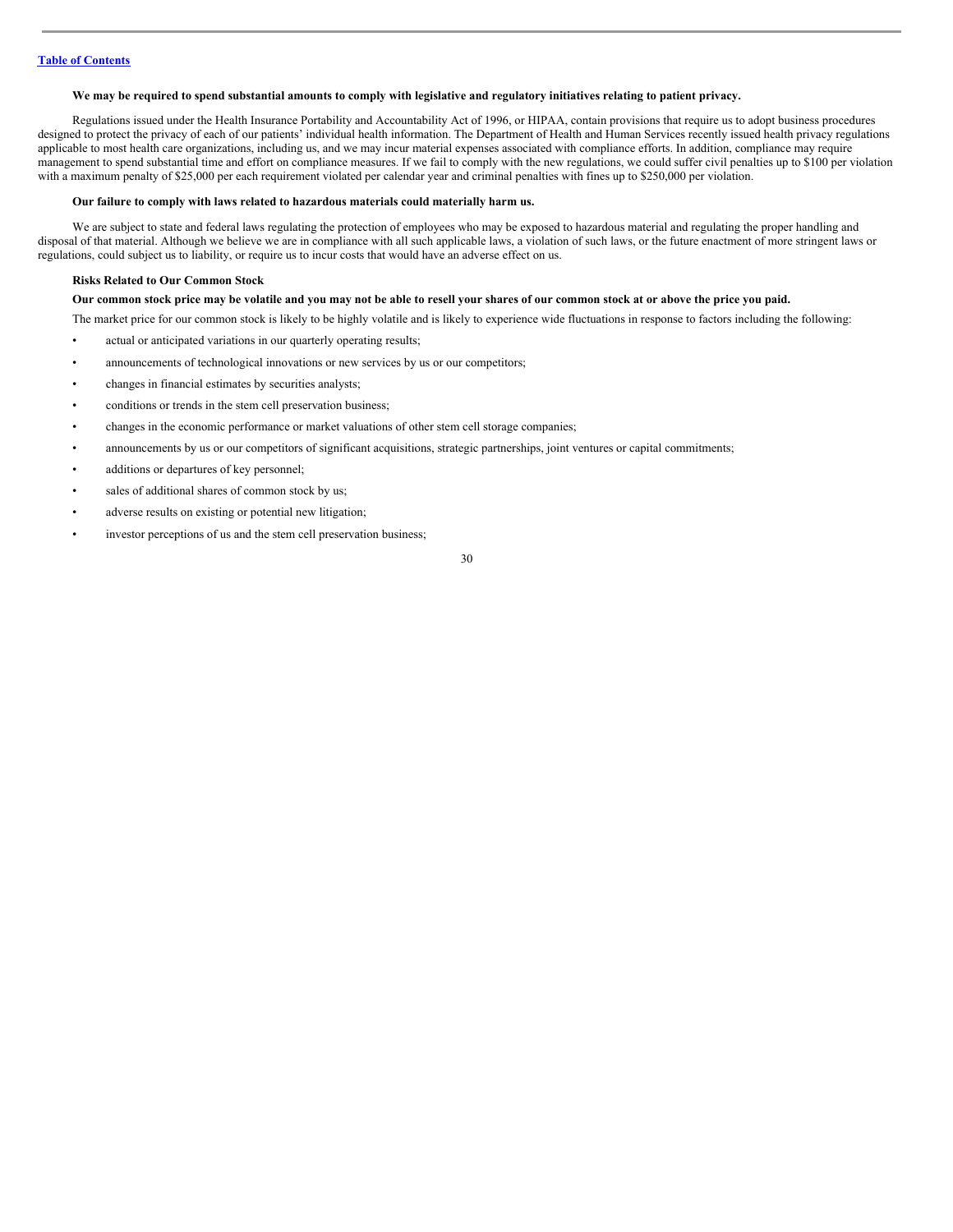- general economic trends and market conditions;
- adverse announcements by our competitors; and
- adverse publicity.

Broad market and industry factors may adversely affect the market price of our common stock, regardless of our actual operating performance. Over the past two years, the price of our common stock has fluctuated from a high of \$2.28 to a low of \$0.40. To the extent our stock price fluctuates, it could impair our ability to raise capital through the offering of additional equity securities. As a result, holders of our common stock may not be able to resell their stock at or above the price at which they purchase it.

#### Our common stock trades in an illiquid market, which may make it difficult for you to sell your shares at times and prices you believe to be appropriate.

Trading of our common stock is conducted on the OTC Bulletin Board. This has an adverse effect on the liquidity of our common stock, not only in terms of the number of shares that can be bought and sold at a given price, but also through delays in the timing of transactions and reduction in security analysts' and the media's coverage of our Company and its common stock. This may result in lower prices for our common stock than might otherwise be obtained and could also result in a larger spread between the bid and asked prices for our common stock.

## Our board of directors has the authority to issue preferred stock, which could deter takeover bids even if those bids are in the stockholders' best interests.

We have 500,000 shares of authorized and unissued preferred stock, which could be issued to third parties selected by management or used as the basis for a stockholders' rights plan, which could have the effect of deterring potential acquirers. The ability of our Board of Directors to establish the terms and provisions of different series of preferred stock could discourage unsolicited takeover bids from third parties even if those bids are in the stockholders' best interests. Further, the issuance of additional shares having preferential rights could adversely affect other rights appurtenant to shares of our common stock.

#### **We have no intention of paying dividends on our common stock.**

To date, we have not paid any cash dividends and do not anticipate the payment of cash dividends in the foreseeable future. Accordingly, the only return on an investment in shares of our common stock, if any, may occur upon a subsequent sale of such shares.

## <span id="page-30-0"></span>**ITEM 7A. QUANTITATIVE AND QUALITATIVE DISCLOSURES ABOUT MARKET RISK.**

Not applicable.

## <span id="page-30-1"></span>**ITEM 8. FINANCIAL STATEMENTS AND SUPPLEMENTARY DATA.**

The consolidated financial statements and supplementary data listed in the accompanying Index to Consolidated Financial Statements are attached as part of this report.

The following consolidated financial statements of CRYO-CELL International, Inc. are included in Item 8:

Report of [Independent](#page-32-0) Registered Public Accounting Firm

[Consolidated](#page-33-0) Balance Sheets as of November 30, 2008 and 2007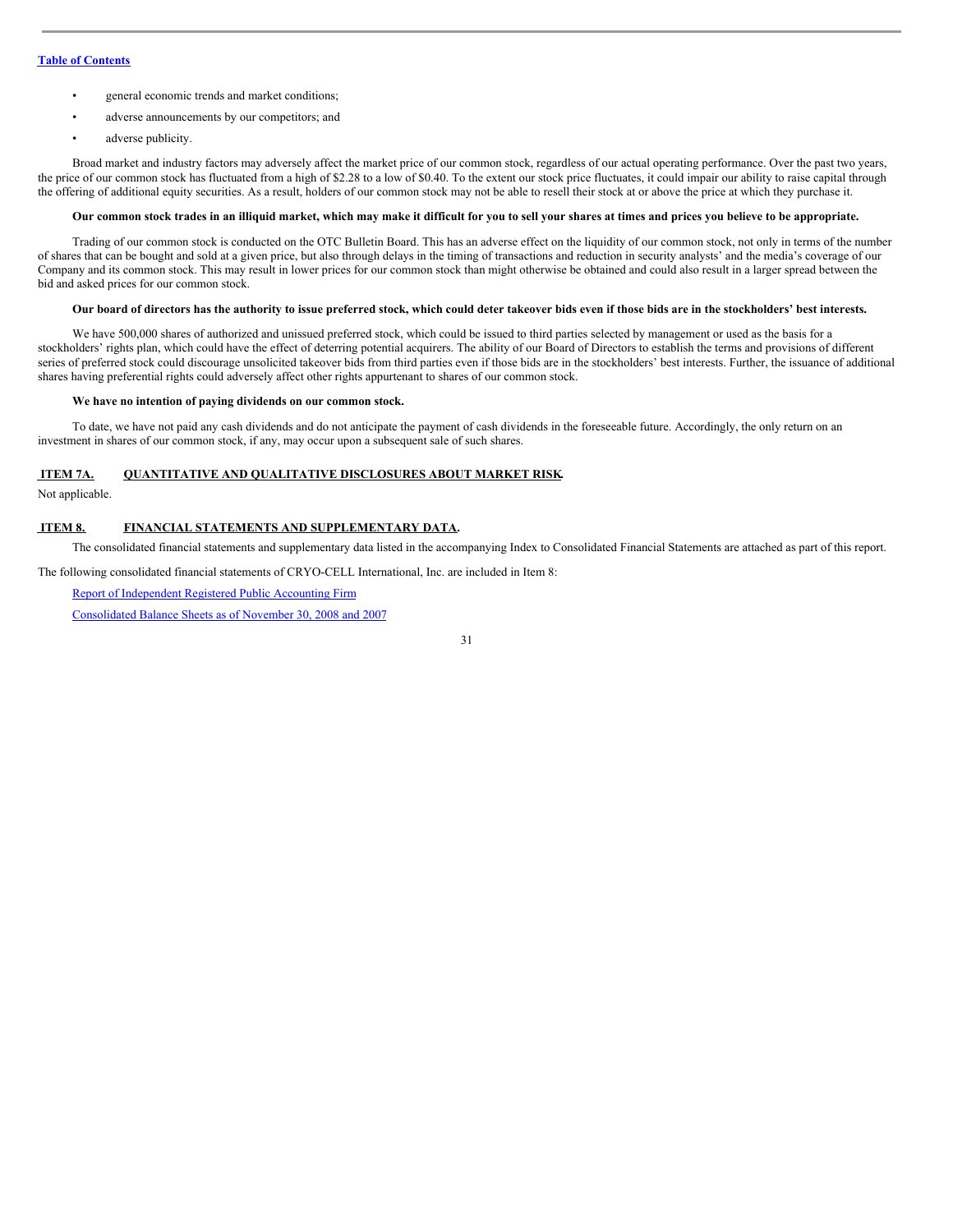- Consolidated Statements of Operations and [Comprehensive](#page-34-0) Loss For the Years Ended November 30, 2008 and 2007
- [Consolidated](#page-35-0) Statements of Cash Flows For the Years Ended November 30, 2008 and 2007
- Consolidated Statements of [Stockholders'](#page-36-0) Deficit For the Years Ended November 30, 2008 and 2007

Notes to [Consolidated](#page-37-0) Financial Statements

All other schedules for which provision is made in the applicable accounting regulation of the Securities and Exchange Commission are not required under the related instructions or are inapplicable, and therefore have been omitted.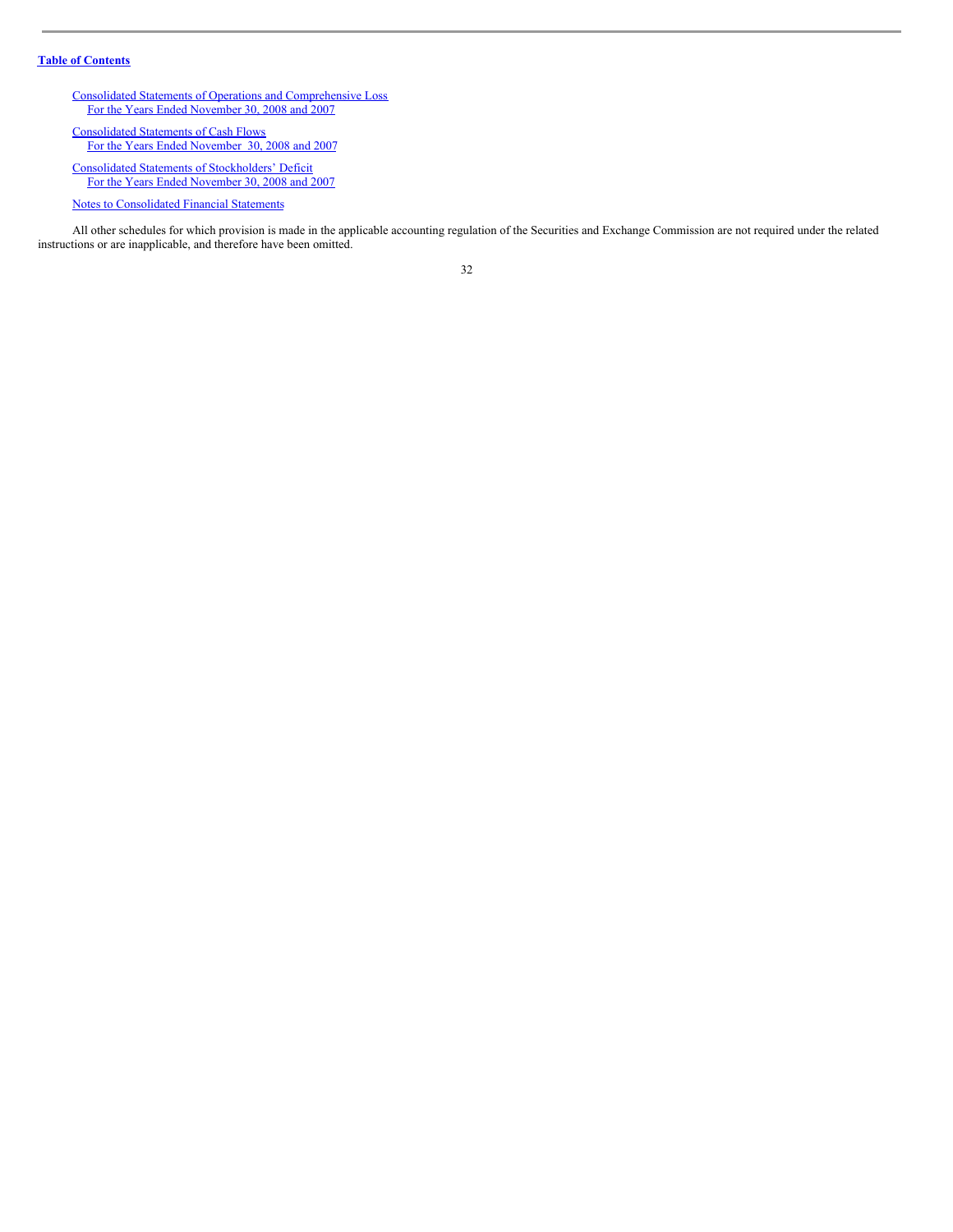## <span id="page-32-0"></span>REPORT OF INDEPENDENT REGISTERED PUBLIC ACCOUNTING FIRM

To the Board of Directors and

Stockholders of Cryo-Cell, International, Inc.:

We have audited the accompanying consolidated balance sheets of Cryo-Cell International, Inc. (a Delaware corporation) and subsidiaries as of November 30, 2008 and 2007, and the related consolidated statements of operations and comprehensive loss, stockholders' deficit, and cash flows for each of the two years in the period ended November 30, 2008. These financial statements are the responsibility of the Company's management. Our responsibility is to express an opinion on these financial statements based on our audits.

We conducted our audits in accordance with the standards of the Public Company Accounting Oversight Board (United States). Those standards require that we plan and perform the audit to obtain reasonable assurance about whether the financial statements are free of material misstatement. The Company is not required to have, nor were we engaged to perform an audit of its internal control over financial reporting. Our audit included consideration of internal control over financial reporting as a basis for designing audit procedures that are appropriate in the circumstances, but not for the purpose of expressing an opinion on the effectiveness of the Company's internal control over financial and the company's internal control over fin reporting. Accordingly, we express no such opinion. An audit also includes examining, on a test basis, evidence supporting the amounts and disclosures in the financial statements, assessing the accounting principles used and significant estimates made by management, as well as evaluating the overall financial statement presentation. We believe that our audits provide a reasonable basis for our opinion.

In our opinion, the consolidated financial statements referred to above present fairly, in all material respects, the financial position of Cryo-Cell International, Inc. and subsidiaries as of November 30, 2008 and 2007, and the results of their operations and their cash flows for each of the two years in the period ended November 30, 2008 in conformity with accounting principles generally accepted in the United States of America.

/s/ GRANT THORNTON LLP

Orlando, Florida March 2, 2009

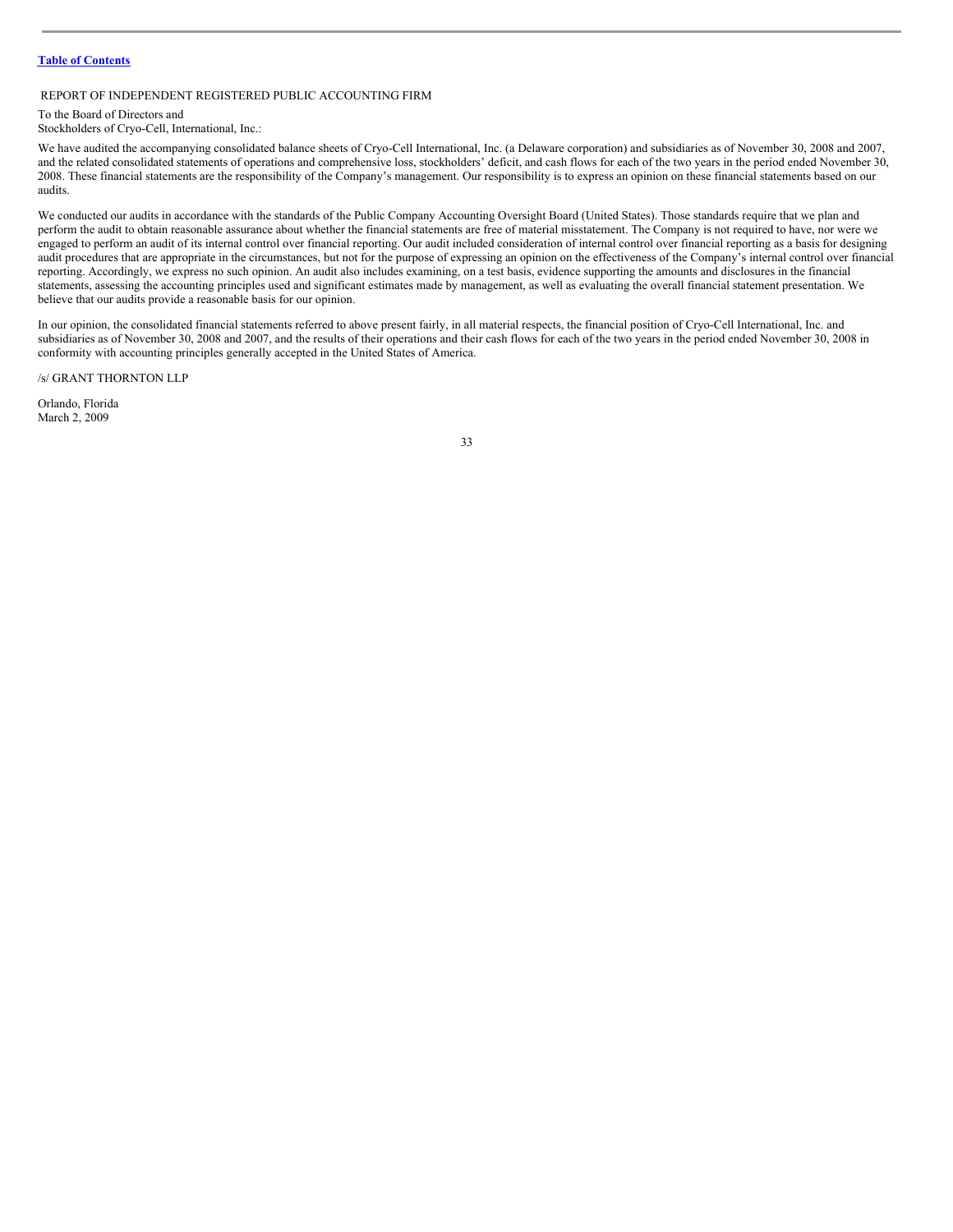## <span id="page-33-0"></span>**CRYO-CELL INTERNATIONAL, INC. AND SUBSIDIARIES**

CONSOLIDATED BALANCE SHEETS

|                                                                                                                            | November 30,<br>2008 | November 30,<br>2007 |
|----------------------------------------------------------------------------------------------------------------------------|----------------------|----------------------|
| <b>ASSETS</b>                                                                                                              |                      |                      |
| <b>Current Assets</b>                                                                                                      |                      |                      |
| Cash and cash equivalents                                                                                                  | \$3,566,366          | \$3,364,711          |
| Restricted cash                                                                                                            | 200,000              | 200,000              |
| Marketable securities                                                                                                      | 1,125,000            | 1,002,810            |
| Accounts receivable and advances (net of allowance for doubtful accounts of \$766,524 and \$625,349, respectively)         | 1,906,715            | 2,431,554            |
| Deferred tax assets                                                                                                        | 21,000               | 18,000               |
| Prepaid expenses and other current assets                                                                                  | 521,041              | 570,112              |
| Total current assets                                                                                                       | 7.340.122            | 7,587,187            |
| <b>Property and Equipment-net</b>                                                                                          | 2,570,597            | 3,115,581            |
| <b>Other Assets</b>                                                                                                        |                      |                      |
| Other Investments                                                                                                          | 6.404                | 43,200               |
| Note receivable                                                                                                            | 89,411               | 80.088               |
| Investment in Saneron CCEL Therapeutics, Inc.                                                                              | 684,000              | 684,000              |
| Deposits and other assets                                                                                                  | 282,122              | 123,653              |
| Total other assets                                                                                                         | 1,061,937            | 930.941              |
| <b>Total assets</b>                                                                                                        | \$10,972,656         | \$11,633,709         |
| <b>LIABILITIES AND STOCKHOLDERS' DEFICIT</b>                                                                               |                      |                      |
| <b>Current Liabilities</b>                                                                                                 |                      |                      |
| Accounts payable                                                                                                           | S.<br>835,670        | \$1,891,601          |
| Accrued expenses                                                                                                           | 1,226,045            | 1,331,170            |
| Deferred revenue                                                                                                           | 4,609,291            | 4,064,035            |
| Total current liabilities                                                                                                  | 6,671,006            | 7,286,806            |
| <b>Other Liabilities</b>                                                                                                   |                      |                      |
| Deferred revenue                                                                                                           | 7,126,257            | 6.696.841            |
| Deferred tax liabilities                                                                                                   | 21.000               | 18,000               |
| Long-term liability-revenue sharing agreements                                                                             | 3,750,000            | 3,750,000            |
| Deferred consulting obligation                                                                                             | 382,847              | 472,744              |
| Total other liabilities                                                                                                    | 11.280.104           | 10,937,585           |
| Commitments and Contingencies (Note 8)                                                                                     |                      |                      |
| <b>Stockholders' Deficit</b>                                                                                               |                      |                      |
| Preferred stock (\$.01 par value, 500,000 authorized and none issued)                                                      |                      |                      |
| Common stock (\$.01 par value, 20,000,000 authorized; 11,750,543 as of November 30, 2008 and 11,672,129 as of November 30, |                      |                      |
| 2007 issued and outstanding)                                                                                               | 117,505              | 116,721              |
| Additional paid-in capital                                                                                                 | 24,682,328           | 24,410,628           |
| Treasury stock, at cost                                                                                                    | (807,020)            | (807, 020)           |
| Accumulated other comprehensive loss                                                                                       | (94, 055)            | (118,619)            |
| Accumulated deficit                                                                                                        | (30,877,212)         | (30, 192, 392)       |
| Total stockholders' deficit                                                                                                | (6,978,454)          | (6,590,682)          |
| Total liabilities and stockholders' deficit                                                                                | \$10,972,656         | \$11,633,709         |
|                                                                                                                            |                      |                      |

The accompanying notes are an integral part of these consolidated financial statements.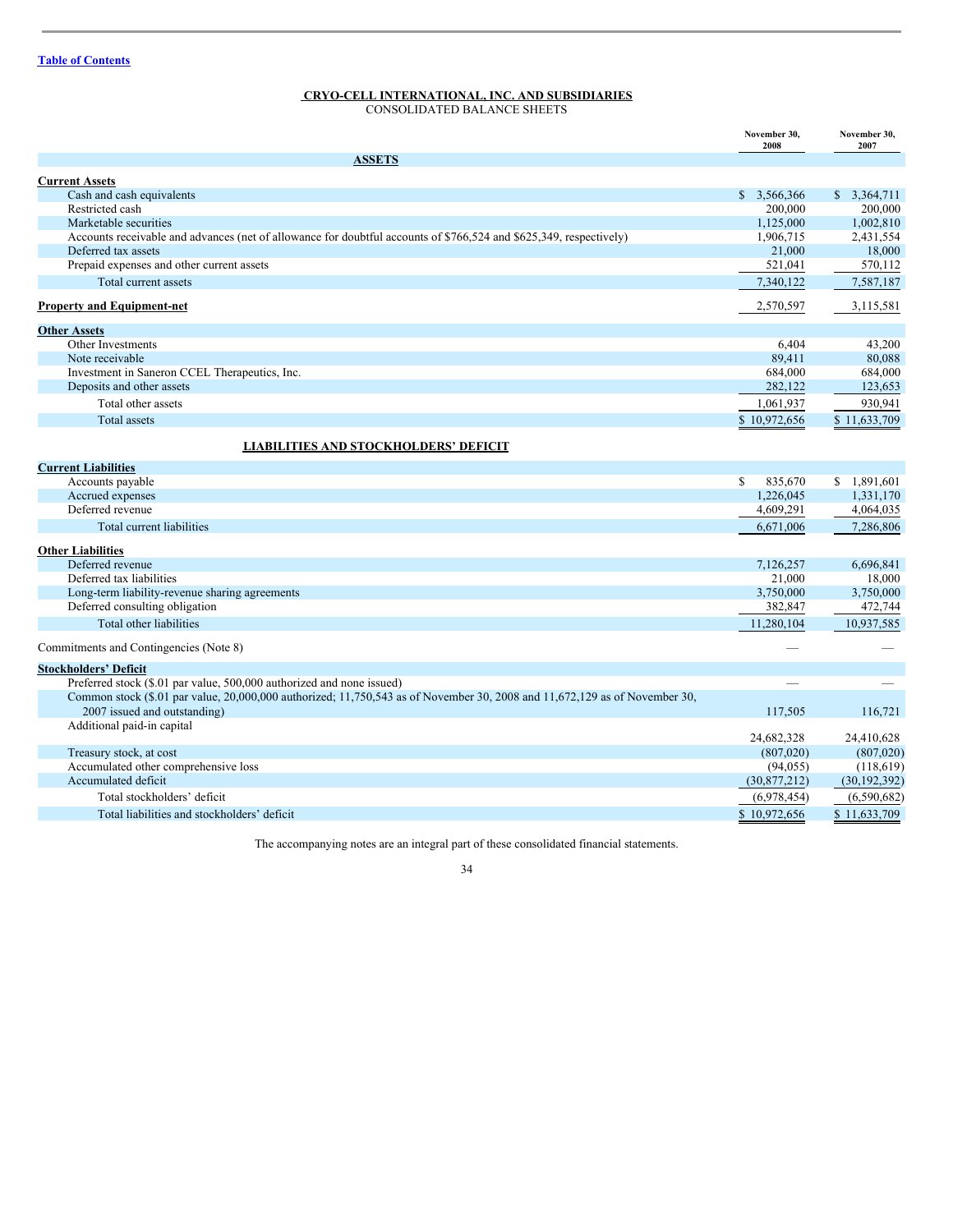## <span id="page-34-0"></span>**CRYO-CELL INTERNATIONAL, INC. AND SUBSIDIARIES**

## CONSOLIDATED STATEMENTS OF OPERATIONS AND COMPREHENSIVE LOSS

|                                                                   |                      | <b>For the Years Ended</b> |  |
|-------------------------------------------------------------------|----------------------|----------------------------|--|
|                                                                   | November 30.<br>2008 | November 30.<br>2007       |  |
| Revenue                                                           | \$17,278,058         | \$17,460,196               |  |
| <b>Costs and Expenses:</b>                                        |                      |                            |  |
| Cost of sales                                                     | 6,113,514            | 6,592,145                  |  |
| Marketing, general & administrative expenses                      | 10,827,326           | 14,462,914                 |  |
| Research, development and related engineering                     | 194,462              | 545,489                    |  |
| Other than temporary impairment of marketable securities          | 60,736               |                            |  |
| Depreciation and amortization                                     | 408,766              | 532,311                    |  |
| Total costs and expenses                                          | 17,604,804           | 22,132,859                 |  |
| <b>Operating Loss</b>                                             | (326, 746)           | (4,672,663)                |  |
| Other (Expense) Income:                                           |                      |                            |  |
| Interest income                                                   | 154,817              | 318,009                    |  |
| Interest expense                                                  | (1,321,771)          | (1,390,264)                |  |
| Other income                                                      |                      | 10,419                     |  |
| Licensee income                                                   | 897,618              | 950,881                    |  |
| Total other (expense) income                                      | (269, 336)           | (110, 955)                 |  |
| Loss before equity in losses of affiliate and income tax expense  | (596,082)            | (4,783,618)                |  |
| Equity in losses of affiliate                                     | (164, 337)           | (221,797)                  |  |
| Loss before income tax expense                                    | (760, 419)           | (5,005,415)                |  |
| Income tax expense                                                |                      |                            |  |
| <b>Net Loss</b>                                                   | \$<br>(760, 419)     | \$(5,005,415)              |  |
| Net loss per common share - basic                                 | \$<br>(0.06)         | \$<br>(0.43)               |  |
| Weighted average common shares outstanding - basic                | 11,725,806           | 11,657,547                 |  |
| Net loss per common share - diluted                               | (0.06)               | \$<br>(0.43)               |  |
| Weighted average common shares outstanding - diluted              | 11,725,806           | 11,657,547                 |  |
| Comprehensive loss:                                               |                      |                            |  |
| Net loss:                                                         | \$<br>(760, 419)     | \$(5,005,415)              |  |
| Unrealized gain (loss) on marketable securities                   | 24.564               | (6,743)                    |  |
| Recognition of other than temporary loss on marketable securities | 60,736               |                            |  |
| Recognition of unrealized gain on marketable securities           |                      | 10,419                     |  |
| Comprehensive loss                                                | \$<br>(675, 119)     | \$(5,001,739)              |  |

The accompanying notes are an integral part of these consolidated financial statements.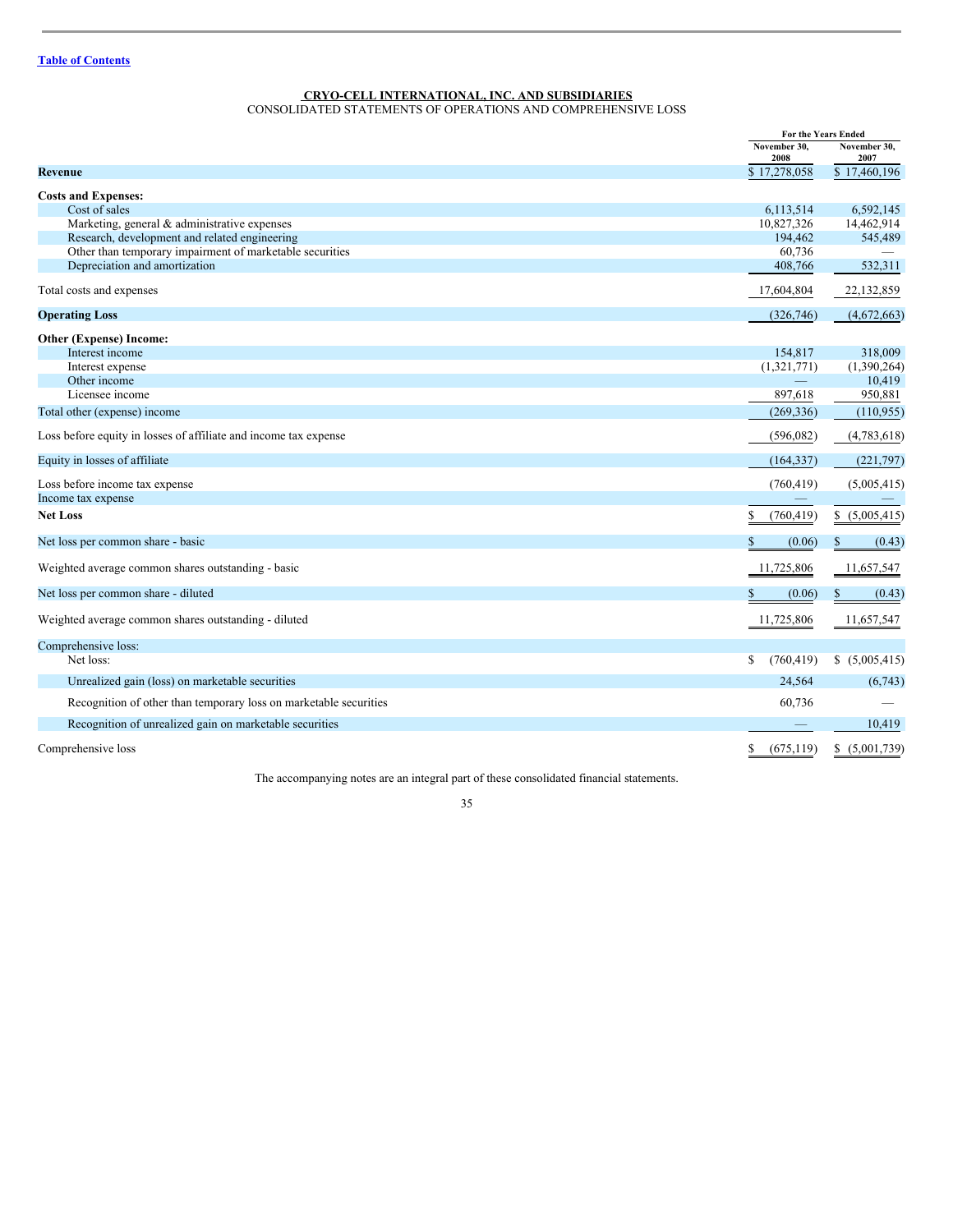## <span id="page-35-0"></span>**CRYO-CELL INTERNATIONAL, INC. AND SUBSIDIARIES**

CONSOLIDATED STATEMENTS OF CASH FLOWS

|                                                                                                                                            | <b>Years Ended</b>       |                      |
|--------------------------------------------------------------------------------------------------------------------------------------------|--------------------------|----------------------|
|                                                                                                                                            | November 30,<br>2008     | November 30,<br>2007 |
| <b>Cash Flows from Operating Activities:</b>                                                                                               |                          |                      |
| Net Loss                                                                                                                                   | (760, 419)<br>S.         | \$ (5,005,415)       |
| Adjustments to reconcile net loss to cash provided by (used in) operating activities:                                                      |                          |                      |
| Depreciation and amortization expense                                                                                                      | 678,151                  | 741,770              |
| Gain on sale of marketable securities                                                                                                      |                          | (10, 419)            |
| Compensatory element of stock options                                                                                                      | 197,184                  | 266,176              |
| Provision for doubtful accounts                                                                                                            | 279,315                  | 307,430              |
| Impairment of marketable securities                                                                                                        | 60,736                   |                      |
| Equity in losses of affiliate                                                                                                              | 164,337                  | 221,796              |
| Changes in assets and liabilities:                                                                                                         |                          |                      |
| Accounts receivable and advances                                                                                                           | 245.524                  | (1,525,414)          |
| Note receivable                                                                                                                            | (9,323)                  | 13,150               |
| Prepaid expenses and other current assets                                                                                                  | 49,071                   | 79,859               |
| Deposits and other assets                                                                                                                  | 656                      | (12, 191)            |
| Accounts payable                                                                                                                           | (1,055,931)              | 684,434              |
| Accrued expenses                                                                                                                           | (119, 913)               | (375, 029)           |
| Deferred consulting obligation                                                                                                             | (89, 897)                | (83, 827)            |
| Deferred revenue                                                                                                                           | 974,672                  | 1,293,284            |
| Net cash provided by (used in) operating activities                                                                                        | 614,163                  | (3, 404, 396)        |
| Cash flows from investing activities:                                                                                                      |                          |                      |
| Purchases of property and equipment                                                                                                        | (133, 167)               | (668, 690)           |
| Purchase of marketable securities                                                                                                          | (1,125,000)              | (1,001,993)          |
| Proceeds from sale of marketable securities                                                                                                | 1,003,434                | 1,000,000            |
| Investments in patents                                                                                                                     | (159, 125)               |                      |
| Net cash used in investing activities                                                                                                      | (413, 858)               | (670, 683)           |
| Cash flows from financing activities:                                                                                                      |                          |                      |
| Proceeds from exercise of stock options                                                                                                    | 1,350                    | 25,650               |
| Net cash provided by financing activities                                                                                                  | 1,350                    | 25,650               |
| Increase (decrease) in cash and cash equivalents                                                                                           | 201,655                  | (4,049,429)          |
| Cash and cash equivalents—beginning of year                                                                                                |                          |                      |
|                                                                                                                                            | 3,364,711                | 7,414,140            |
| Cash and cash equivalents—end of year                                                                                                      | \$ 3,566,366             | \$3,364,711          |
| Supplemental disclosure of cash flow information:                                                                                          |                          |                      |
| Interest                                                                                                                                   | \$1,172,690              | \$1,105,812          |
| Income taxes                                                                                                                               | \$                       | \$                   |
| Supplemental schedules of non-cash investing and financing activities:                                                                     |                          |                      |
|                                                                                                                                            |                          |                      |
| Unrealized gain (loss) on marketable securities                                                                                            | \$<br>24,564             | \$<br>(6,743)        |
| Sale of Cryo-Cell common stock held by Saneron; reduction of treasury stock                                                                | $\overline{\phantom{m}}$ | \$<br>32,281         |
| Reclassification between additional paid in capital and accumulated deficit related to stock compensation expense and losses in affiliates | 75,599<br>\$             |                      |
| Taxes payable upon net exercise of stock options                                                                                           | 14.788<br>$\mathcal{S}$  | $\mathbf S$          |
|                                                                                                                                            |                          |                      |

The accompanying notes are an integral part of these consolidated financial statements.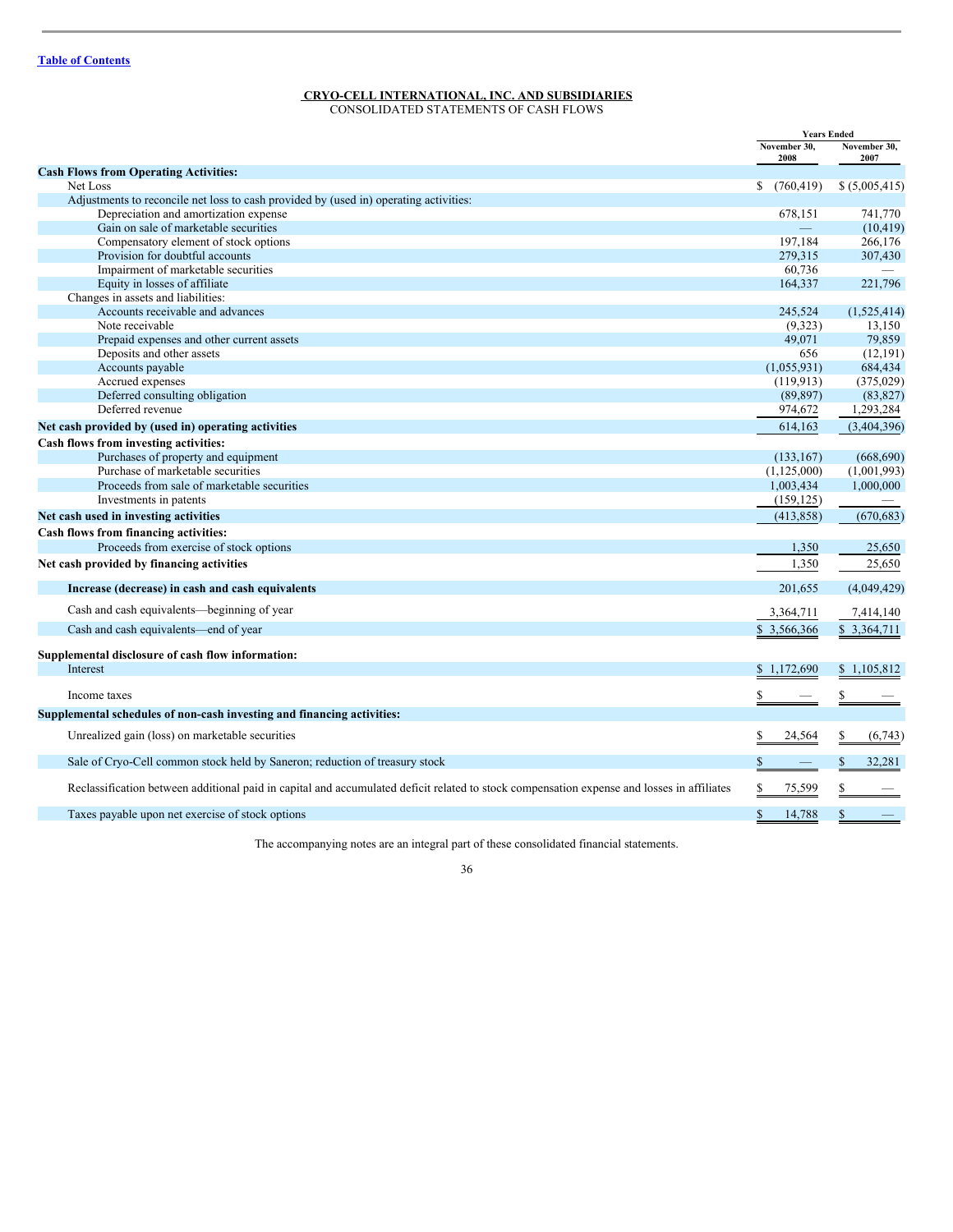#### **CRYO-CELL INTERNATIONAL, INC. AND SUBSIDIARIES** CONSOLIDATED STATEMENTS OF STOCKHOLDERS' DEFICIT

|                                                                                                                    | <b>Common Stock</b> |           | <b>Additional</b><br>Paid-In | <b>Treasurv</b> | Accumulated<br>Other<br>Comprehensive |            | Accumulated     | Total<br>Stockholders' |
|--------------------------------------------------------------------------------------------------------------------|---------------------|-----------|------------------------------|-----------------|---------------------------------------|------------|-----------------|------------------------|
|                                                                                                                    | <b>Shares</b>       | Amount    | Capital                      | Stock           |                                       | Loss       | Deficit         | Deficit                |
| Balance at November 30, 2006                                                                                       | 11,624,629          | \$116.247 | \$23,929,761                 | \$ (839, 301)   | S.                                    | (111, 876) | \$ (25,186,977) | (2,092,146)            |
| Shares issued upon exercise of stock options                                                                       | 47,500              | 474       | 25,176                       |                 |                                       |            |                 | 25,650                 |
| Net increase in value of marketable securities                                                                     |                     |           |                              |                 |                                       | (6,743)    |                 | (6,743)                |
| Compensatory element of stock options                                                                              |                     |           | 487,972                      |                 |                                       |            |                 | 487,972                |
| Sale of Cryo-Cell common stock held by Saneron                                                                     |                     |           | (32, 281)                    | 32,281          |                                       |            |                 |                        |
| Net loss                                                                                                           |                     |           |                              |                 |                                       |            | (5,005,415)     | (5,005,415)            |
| Balance at November 30, 2007                                                                                       | 11,672,129          | 116,721   | 24,410,628                   | (807, 020)      |                                       | (118,619)  | (30, 192, 392)  | (6,590,682)            |
| Effect of change in volatility on stock compensation expense<br>and losses in affiliates recorded in prior periods |                     |           | (75, 599)                    |                 |                                       |            | 75,599          |                        |
| Shares issued upon exercise of stock options                                                                       | 78.414              | 759       |                              |                 |                                       |            |                 | 759                    |
| Unrealized gain on marketable securities                                                                           |                     |           |                              |                 |                                       | 24,564     |                 | 24,564                 |
| Compensatory element of stock options                                                                              |                     |           | 361,521                      |                 |                                       |            |                 | 361,521                |
| Exercise of stock options                                                                                          |                     | 25        | 1,325                        |                 |                                       |            |                 | 1,350                  |
| Stock received for option exercises                                                                                |                     |           | (15, 547)                    |                 |                                       |            |                 | (15, 547)              |
| Net loss                                                                                                           |                     |           |                              |                 |                                       |            | (760, 419)      | (760, 419)             |
| Balance at November 30, 2008                                                                                       | 11,750,543          | \$117,505 | \$24,682,328                 | \$ (807,020)    |                                       | (94, 055)  | \$ (30,877,212) | \$ (6,978,454)         |

The accompanying notes are an integral part of these consolidated financial statements.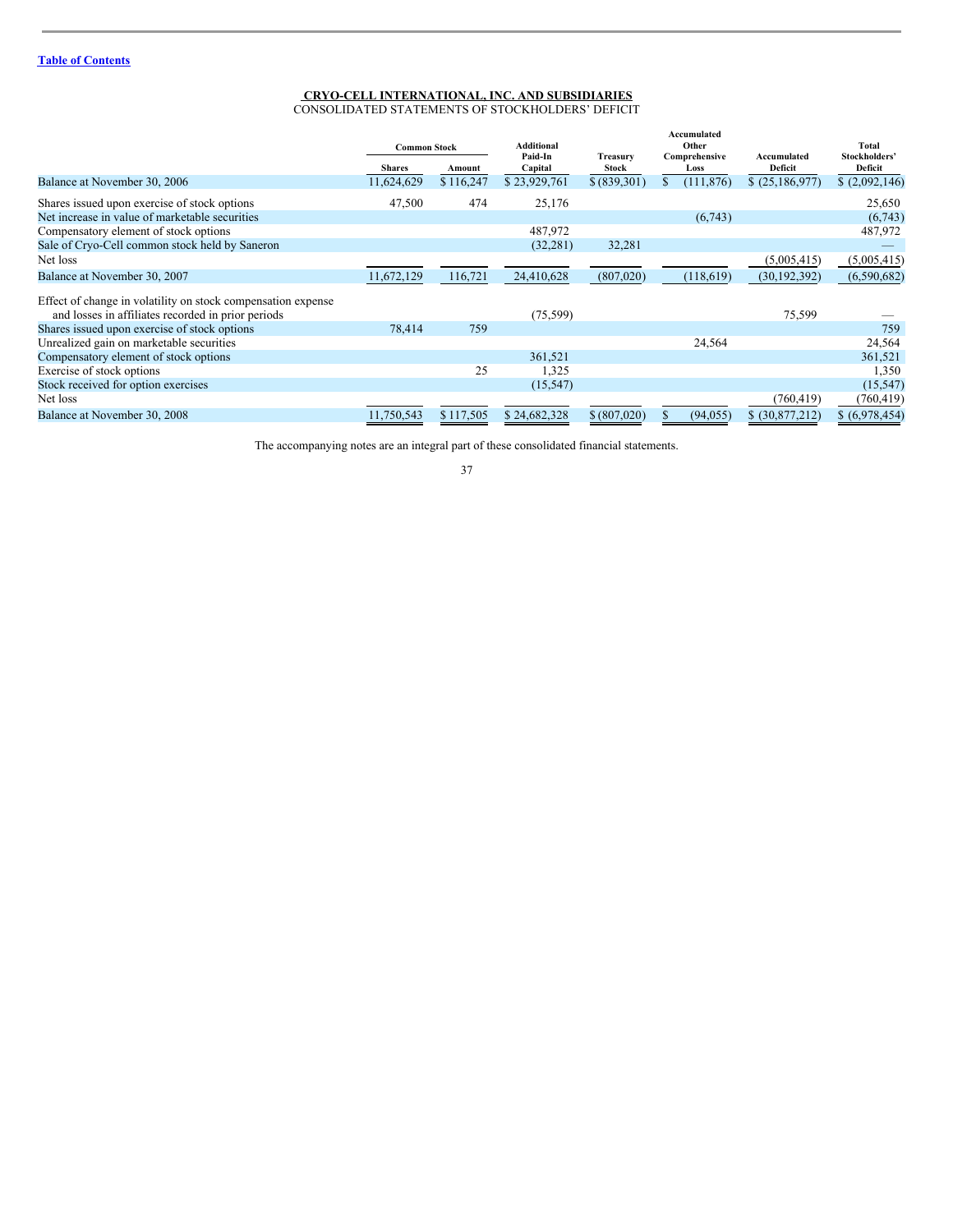### **CRYO-CELL INTERNATIONAL, INC. AND SUBSIDIARIES NOTES TO CONSOLIDATED FINANCIAL STATEMENTS NOVEMBER 30, 2008 and 2007**

# **NOTE 1—SUMMARY OF CRITICAL AND SIGNIFICANT ACCOUNTING POLICIES**

# **Description of Business.**

Cryo-Cell International, Inc. ("the Company" or "Cryo-Cell") was incorporated in Delaware on September 11, 1989 and is located in Oldsmar, Florida. The Company is engaged in cellular processing and cryogenic cellular storage, with a current focus on the collection and preservation of umbilical cord (U-Cord®) blood stem cells for family use. Revenues recognized represent sales of the U-Cord® program to customers. The Company's headquarters facility in Oldsmar, Florida handles all aspects of its U.S.-based business operations including the processing and storage of specimens. The specimens are stored in commercially available cryogenic storage equipment. The Company has not had a third party conduct a physical inventory count of all specimens stored; however, the Company from time to time will perform a physical inventory count of specimens stored to ensure that all records are accurate.

The Company formed its then wholly owned Delaware subsidiaries, Safti-Cell, Inc., CCEL Immune System Technologies, Inc., Stem Cell Preservation Technologies, Inc. (formerly CCEL Expansion Technologies, Inc.), CCEL Bio-Therapies, Inc. and Multi-Monitoring Systems, Inc., in 1993. In 1998, the Company formed Info-Medical Technologies, Inc. In 2000 the Company formed Tumor Tissue Technology, Inc. and Stem Cell Preservation, Inc. CCEL Immune Technologies, Inc., Tumor Tissues Technology, Inc., Stem Cell Preservation, Inc., Stem Cell Preservation Technologies, Inc., Multi-Monitoring Systems, Inc. and Info-Medical Technologies, Inc. did not have operations during fiscal years ended November 30, 2008 and 2007. As of November 30, 2008, no shares had been issued for any of these subsidiaries except for Stem Cell Preservation Technologies, Inc.

On October 10, 2001, Saneron Therapeutics, Inc. merged into one of the Company's wholly owned subsidiaries, CCEL Bio-Therapies, Inc. ("CCBT"), which then changed its name to Saneron CCEL Therapeutics, Inc. ("SCTI" or "Saneron"). As part of the merger, the Company contributed 260,000 shares of its common stock, whose fair value was \$1,924,000 and 195,000 common shares of another of its subsidiaries, Stem Cell Preservation Technologies, Inc., whose fair value was \$3,900. At the conclusion of the merger, the Company retained a 43.42% minority interest in SCTI. As of November 30, 2008 and 2007, the Company has an interest of 35.51% and 35.89% in SCTI, respectively. The Company's ownership in SCTI has decreased due to SCTI issuing shares of SCTI common stock to other entities and individuals. The accompanying consolidated financial statements as of November 30, 2008 and 2007 reflect the investment in SCTI under the equity method of accounting.

### **Basis of Presentation**

The accompanying consolidated financial statements have been prepared in accordance with accounting principles generally accepted in the United States of America.

The accompanying consolidated financial statements as of November 30, 2008 and 2007 and for the years then ended includes the accounts of the Company and all of its subsidiaries. All intercompany balances have been eliminated upon consolidation.

### **Concentration of Risks**

Financial instruments that potentially subject the Company to concentrations of credit risk are principally cash and cash equivalent accounts in financial institutions, which often exceed the Federal Depository Insurance limit. The Company places its cash with high quality financial institutions and believes it is not exposed to any significant credit risk. The Company may from time to time invest some

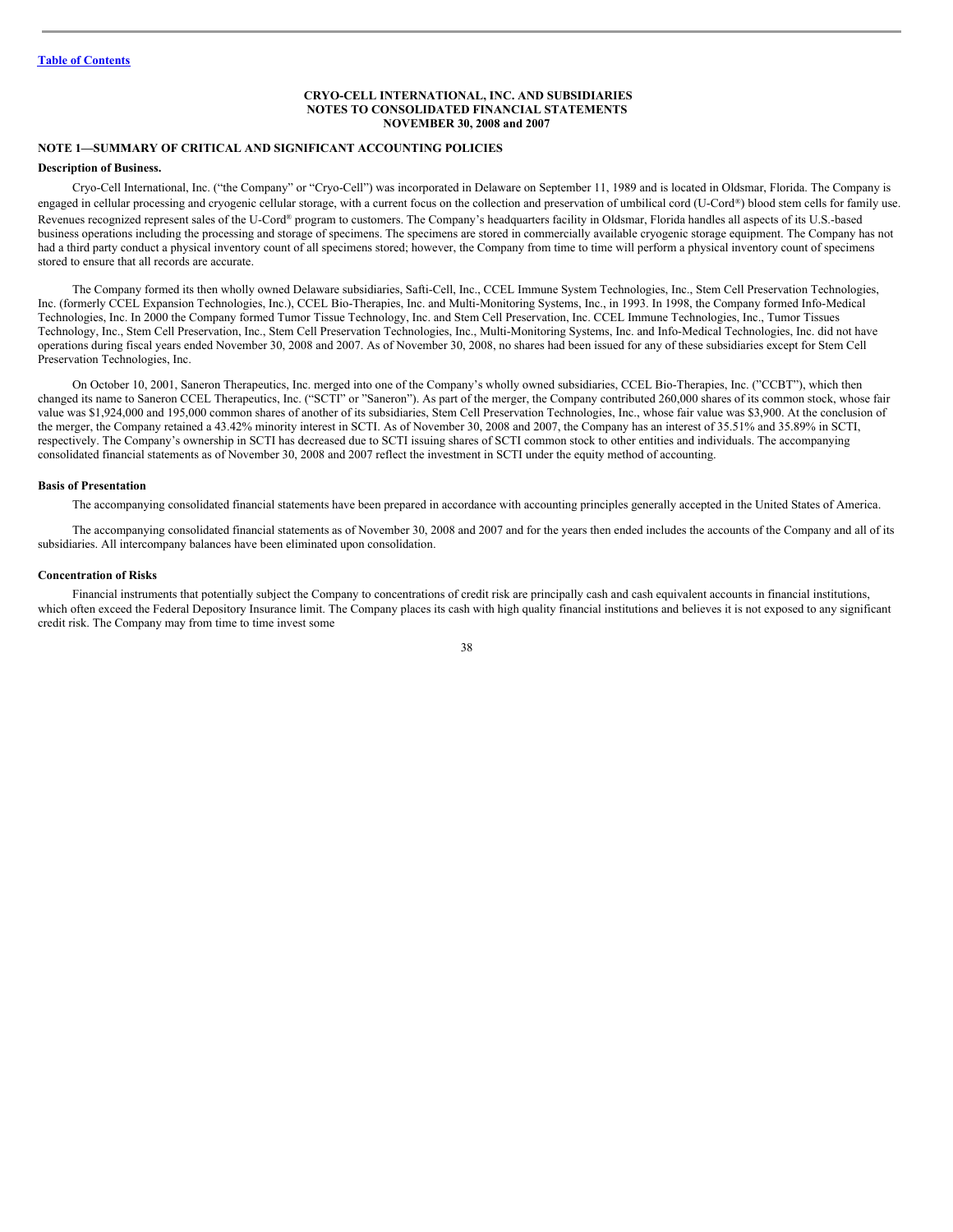of its cash funds in certificates of deposit and bond investments maintained by brokers who are insured under Securities Investor Protection Corporation (SIPC). The Company believes these are conservative investments with a low risk for any loss of principal. The Company regularly assesses its marketable security investments for impairment and adjusts its investment strategy as it deems appropriate.

The Company depends on one company for the source of its collection kits. However, the Company believes that alternative manufacturing sources are available.

As of November 30, 2008, the Company has amounts due from certain license affiliates that account for approximately 48% of accounts receivable and advances on the consolidated balance sheets.

### **Use of Estimates**

The preparation of consolidated financial statements in conformity with accounting principles generally accepted in the United States of America requires management to make estimates and assumptions that affect the reported amounts of assets and liabilities and disclosure of contingent assets and liabilities at the date of the financial statements and the reported amounts of revenue and expenses during the reporting period. Actual results could differ from those estimates.

### **Revenue Recognition**

The Company records revenue from processing and storage of specimens. We recognize revenue in accordance with SEC Staff Accounting Bulletin No. 101, ("SAB 101") as amended by SEC Staff Accounting Bulletin No. 104, ("SAB 104"), and Emerging Issues Task Force Issue No. 00-21, *Revenue Arrangements with Multiple Delverables* ("EITF Issue No. 00-21") for all revenue transactions. The Company recognizes revenue from processing fees upon completion of processing and cellular storage fees ratably over the contractual storage period. Deferred revenue on the accompanying balance sheets includes the portion of the annual storage fee and the twenty-one year storage fee that is being recognized over the contractual storage period. As of November 30, 2008 and 2007, the current portion of deferred revenue is approximately \$4,600,000 and \$4,100,000, respectively, and the long-term portion of deferred revenue is approximately \$7,100,000 and \$6,700,000, respectively. The Company also records revenue from shipping and handling when earned. Shipping and handling costs are expensed and included in cost of sales.

#### **Revenue Sharing Agreements**

The Company maintains Revenue Sharing Agreements ("RSAs") entered into with various parties prior to 2002, whereby these parties contracted with the Company for a percentage of future storage revenues the Company generates from clients in specific geographical areas. The parties typically paid the Company a non-refundable up-front fee for the rights to these future payments. The Company recorded this up-front fee as a long-term liability. Given the criteria under which these RSAs were established, cash payments from these contracts can fluctuate from period to period. All payments made to the other parties to the RSAs are recognized as interest expense. At such time as the total payments can be determined, the Company will commence amortizing these liabilities under the effective interest method.

### **License and Royalty Agreements**

The Company has entered into licensing agreements with certain investors in various international markets in an attempt to capitalize on the Company's technology. The investors typically pay an up-front licensing fee to receive Company marketing programs, technology and know-how in a selected area. The investor may be given a right to sell sub-license agreements as well. As part of the accounting for the up-front license revenue, revenue from the up-front license fee is recognized and based on such factors as when the payment is received, collectability and when all material services or

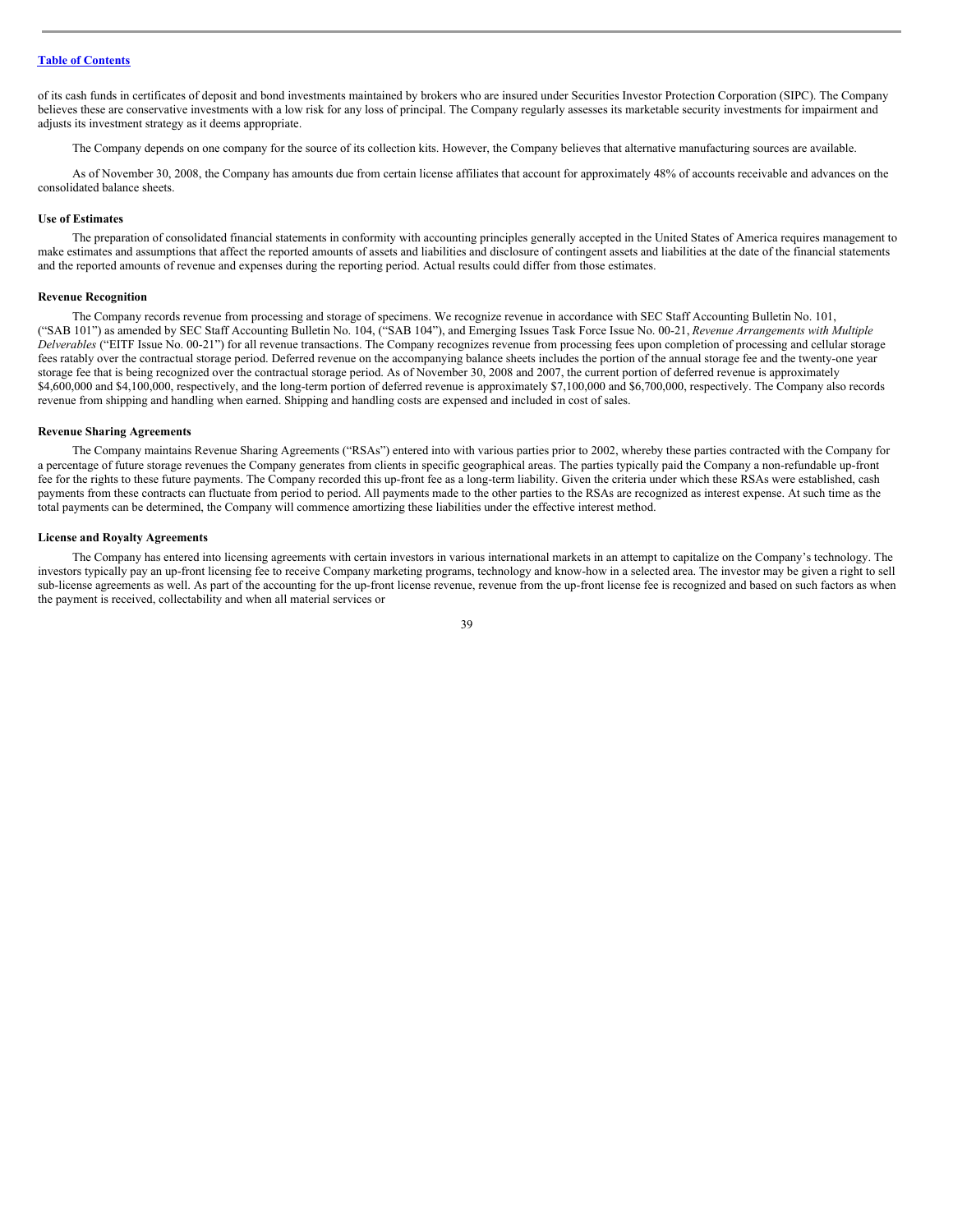conditions relating to the sale have been substantially performed based on the terms of the agreement. The Company has four active licensing agreements, one covering Mexico, Central America and Ecuador, one covering Venezuela, and two covering India.

In addition to the license fee, the Company earns royalties on subsequent processing and storage revenues by the investor in the selected area and a fee on any sub-license agreements that are sold by the investor where applicable. The Company also processes and stores specimens sent directly from customers of sub-licensees in Mexico, Central America, Ecuador and Venezuela. These fees are included in revenue on the consolidated statements of operations and comprehensive loss. As part of the accounting for royalty revenue, the Company uses estimates and judgments based on historical processing and storage volume in determining the timing and amount of royalty revenue to recognize. The Company periodically, and at least annually, reviews royalty receivables for collectability and, if necessary, will record an expense for an allowance for an uncollectible account.

#### **Cash and Cash Equivalents**

Cash and cash equivalents consist of highly liquid investments with an original maturity date at acquisition of three months or less.

#### **Marketable Securities and Other Investments**

The Company has certain investments in certificates of deposit, bonds and equity securities, which are categorized as marketable securities and other investments. The Company believes these are conservative investments with a low risk for any loss of principal. The Company regularly assesses its marketable security investments for impairment and adjusts its investment strategy, as it deems appropriate. The Company classifies certain marketable securities and other investments as current in the accompanying consolidated balance sheets based on original maturity dates of less than one year. The cost basis of the other investments has been written down to fair value. The Company recorded an impairment charge of approximately \$61,000 on one of its available for sale securities during the fiscal year ended November 30, 2008 as its decline in fair market value was determined to be other-than-temporary.

The underlying investments of the marketable securities primarily consist of variable rate, long-term, tax-exempt municipal bonds. The interest rate on these variable rate municipal bonds resets every seven days to adjust to current market conditions. The Company can redeem these investments at cost at any time with seven days notice. Therefore, the investments are held at cost and are classified as short-term investments on the accompanying consolidated balance sheets. The Company holds these investments as available for sale.

### **Accounts Receivable**

Accounts receivable consist of the amounts due from clients that have enrolled in the U-Cord<sup>®</sup> processing and storage program and amounts due from license affiliates none of which require collateral. Accounts receivable due from clients are due within 30 days and are stated at amounts due from clients net of an allowance for doubtful accounts. Also included in accounts receivable are amounts due from interest-free financing plans that extended payments for services for a maximum period of 15 months. During 2007, the Company discontinued offering these financing plans. Accounts outstanding longer than the contractual payment terms are considered past due. The Company determines its allowance by considering the length of time accounts receivable are past due, the Company's previous loss history, and the customer's current ability to pay its obligations. The Company writes-off accounts receivable when they become uncollectible, and payments subsequently received on such receivables are credited to the allowance for doubtful accounts. The activity in the allowance for doubtful accounts is as follows for the years ended November 30, 2008 and 2007:

| December 1, 2006        | \$905,984  |
|-------------------------|------------|
| <b>Bad Debt Expense</b> | 307,430    |
| Write-offs              | (589, 332) |
| Recoveries              | 1,267      |
| November 30, 2007       | \$625,349  |
| <b>Bad Debt Expense</b> | 279,315    |
| Write-offs              | (162, 213) |
| Recoveries              | 24,073     |
| November 30, 2008       | \$766,524  |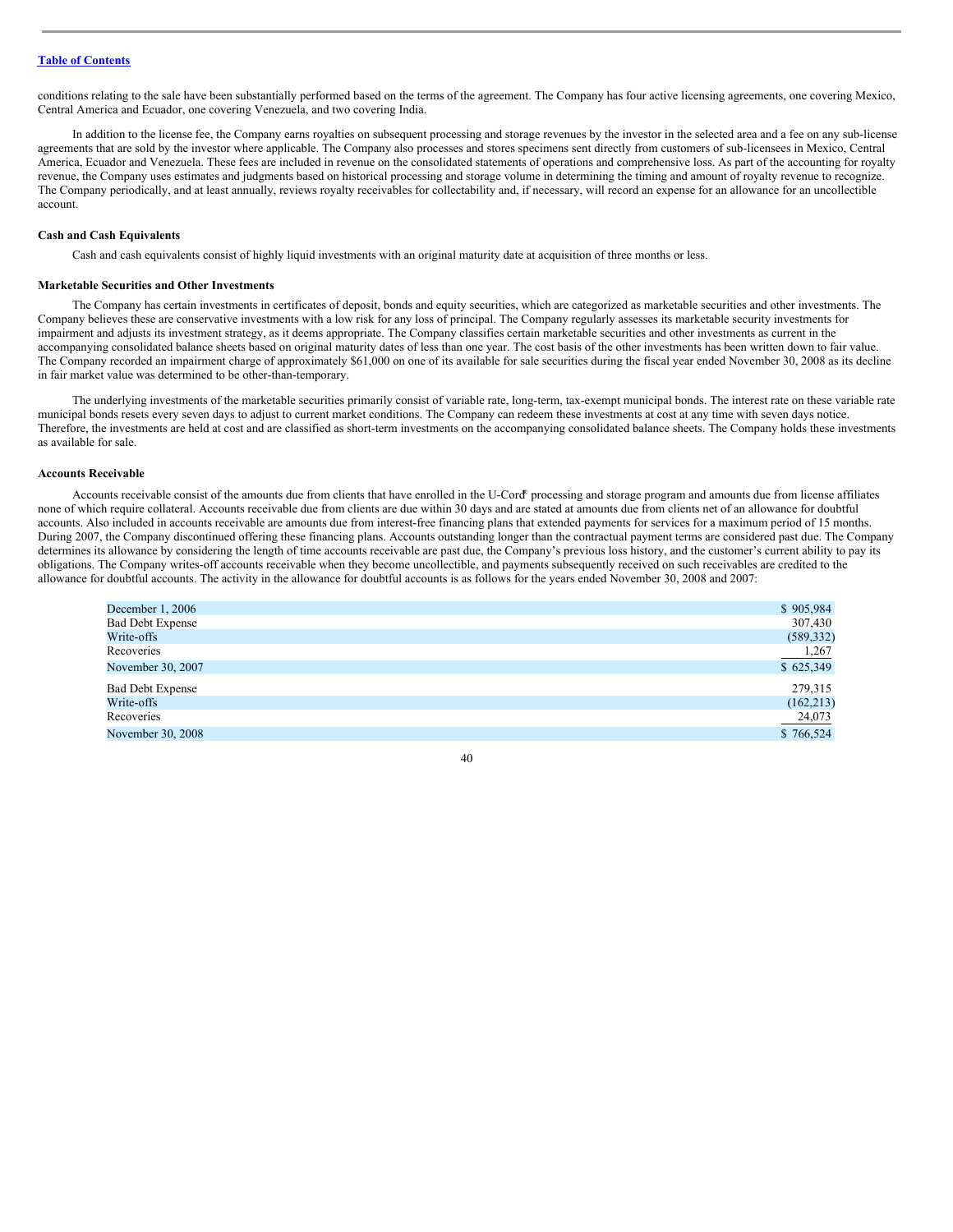### **Property and Equipment**

Property and equipment are stated at cost. Depreciation is provided primarily by the straight-line method over the estimated useful lives of the related assets. Leasehold improvements are amortized over the shorter of the respective life of the lease or the estimated useful lives of the improvements. Upon the sale or retirement of depreciable assets, the cost and related accumulated depreciation is removed from the accounts and the resulting profit or loss is reflected in income. Expenditures for maintenance, repairs and minor betterments are expensed as incurred. Estimated useful lives of property and equipment are as follows:

| Furniture and equipment | $3-10$ years |
|-------------------------|--------------|
| Leasehold improvements  | 8-10 years   |
| Software                | 1-5 years    |

### **Long-Lived Assets**

The Company evaluates the realizability of its long-lived assets in accordance with Statement of Financial Accounting Standards ("SFAS") No. 144,*Accounting for the Impairment or Disposal of Long-Lived Assets* ("SFAS 144"), which requires impairment losses to be recorded on long-lived assets used in operations when indicators of impairment, such as reductions in demand or significant economic slowdowns are present. Reviews are performed to determine whether the carrying value of an asset is impaired, based on comparisons to undiscounted expected future cash flows. If this comparison indicates that there is impairment, the impaired asset is written down to fair value, which is typically calculated using: (i) quoted market prices or (ii) discounted expected future cash flows utilizing a discount rate consistent with the guidance provided in FASB Concepts Statement No. 7, Using Cash Flow Information and Present Value in Accounting Measurements. An impairment loss is measured as the amount by which the carrying value of the long-lived assets exceeds its fair value. The Company believes no impairment of long-lived assets exists as of November 30, 2008 and 2007.

#### **Patents**

The Company incurs certain legal and related costs in connection with patent applications. If a future economic benefit is anticipated from the resulting patent or an alternate future use is available to the Company, such costs are capitalized and amortized over the expected life of the patent. The Company's assessment of future economic benefit involves considerable management judgment. A different conclusion could result in the reduction of the carrying value of these assets.

Patent costs are capitalized on the date that the utility patent was filed and are amortized over a period of 20 years. Capitalized patent costs, net of accumulated amortization, as of November 30, 2008 and November 30, 2007 are \$243,863 and \$84,738, respectively, and are included in deposits and other assets in the accompanying consolidated balance sheets.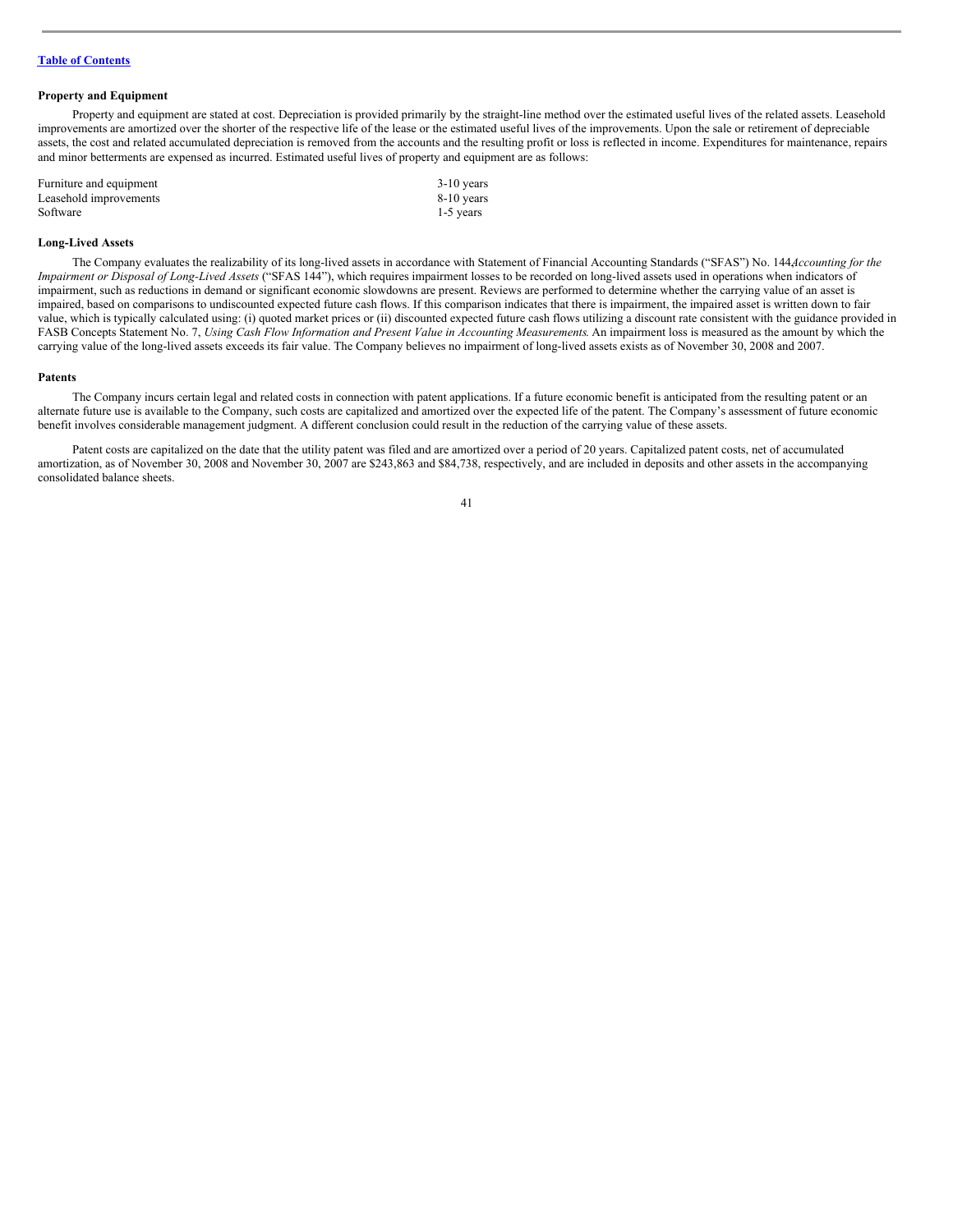### **Investment in Saneron**

The Company made a significant investment in Saneron, which is involved in the area of stem cell research. The Company accounts for this investment under the equity method and reviews its investment for possible impairment when there are indicators of potential impairment and, if necessary, adjusts the carrying value of such investment. The Company recorded equity in losses of affiliates until the investment balance reached zero and only goodwill was remaining. The Company also records equity in losses of affiliates resulting from Saneron's stock option compensation activity. The investment is reviewed periodically to determine if an other-than-temporary impairment exists. The Company believes no impairment of its investment in Saneron exists as of November 30, 2008 and 2007.

#### **Income Taxes**

Under the asset and liability method of SFAS No. 109*Accounting for Income Taxes*("SFAS 109")", deferred tax assets and liabilities are recognized for the estimated future tax consequences attributable to differences between financial statement carrying amounts of existing assets and liabilities and their respective tax bases. Deferred tax assets and liabilities are measured using enacted tax rates expected to be recovered or settled. A valuation allowance covering the deferred tax assets of the Company as of November 30, 2008 and 2007, has been provided as the Company does not believe it is "more likely than not" that the future income tax benefits will be realized.

The Company adopted the provisions of FIN 48 on December 1, 2007. Previously, the Company had accounted for tax contingencies in accordance with SFAS 5. As required by FIN 48, which clarifies SFAS 109, the Company recognizes the financial statement benefit of a tax position only after determining that the relevant tax authority would more likely than not sustain the position following an audit. For tax positions meeting the more-likely-than-not threshold, the amount recognized in the financial statements is the largest benefit that has a greater than 50 percent likelihood of being realized upon ultimate settlement with the relevant tax authority. Increases or decreases to the unrecognized tax benefits could result from management's belief that a position can or cannot be sustained upon examination based on subsequent information or potential lapse of the applicable statute of limitation for certain tax positions.

The Company recognizes interest and penalties related to uncertain tax positions in income tax expense. As of the date of the adoption of FIN 48 and November 30, 2008, the Company had no provisions for interest or penalties related to uncertain tax positions.

#### **Sales Distributor Agreements**

The Company has entered into sales distributor agreements with certain partners in various international markets in an attempt to capitalize on the Company's C'elle technology. The partners will be authorized, exclusive, independent distributors responsible for promoting, marketing and selling the C'elle service in the designated territory. The partners will receive a sales commission on the net selling price for the processing and first year of storage of the C'elle specimen. The Company has formalized agreements with distribution partners in the United Kingdom, Ireland, Italy, Greece, Venezuela and Panama.

# **Research, Development and Related Engineering Costs**

Research, development and related engineering costs are expensed as incurred.

### **Cost of Sales**

Cost of sales represents the associated expenses resulting from the processing, testing and storage of the U-Cord® specimens.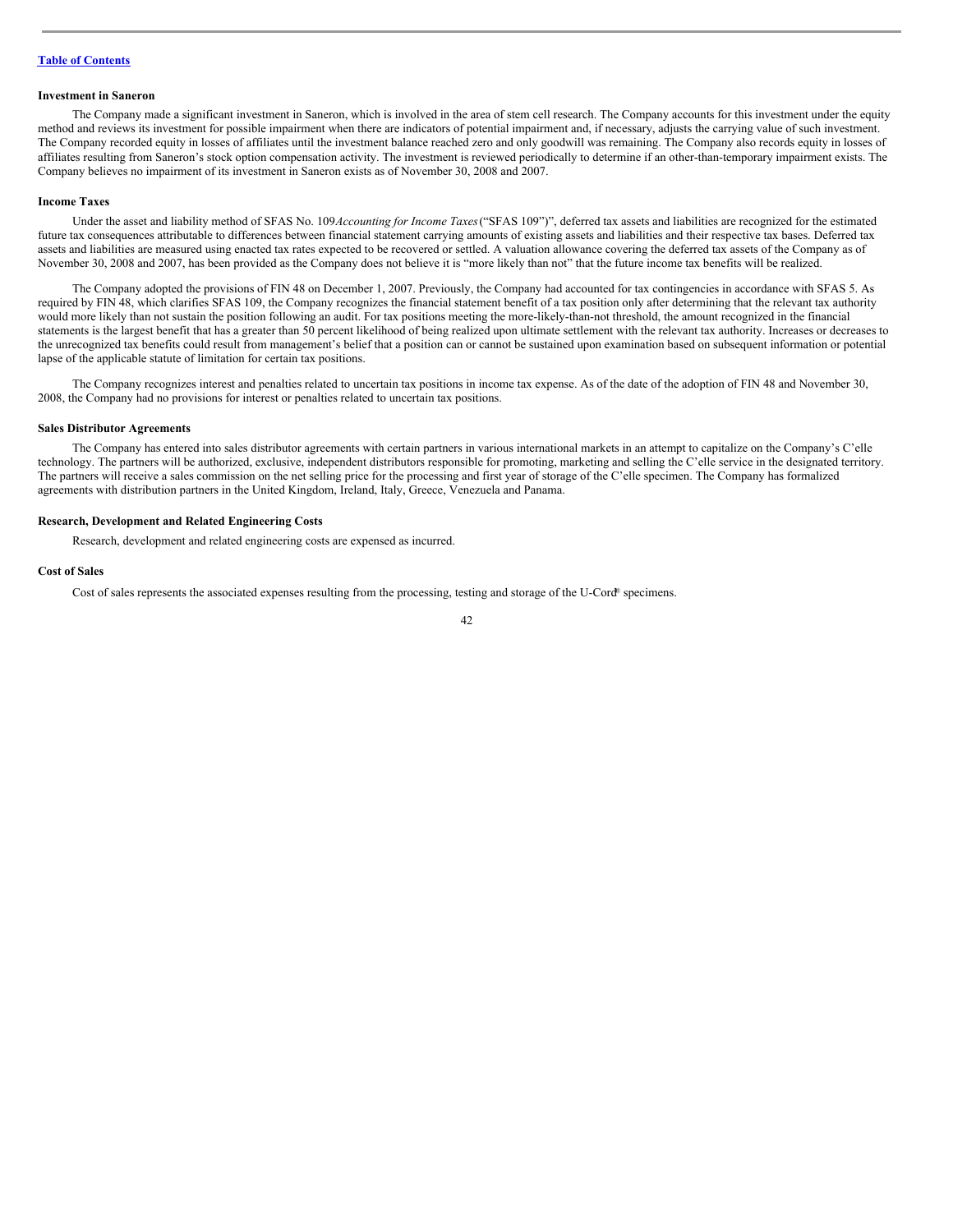### **Advertising**

Advertising costs are expensed as incurred and are included in marketing, general and administrative expenses in the consolidated statements of operations and comprehensive loss. The total amount included in marketing, general and administrative expenses for the fiscal years ended November 30, 2008 and 2007 was \$3.3 million and \$4.3 million, respectively.

#### **Rent Expense**

Rent costs are expensed based on a straight-line basis over the term of the lease and are included in cost of sales and marketing, general and administrative expenses in the consolidated statements of operations and comprehensive loss. All leases include provisions for escalations and related costs.

### **Fair Value of Financial Instruments**

Effective December 1, 2007, the Company adopted SFAS No. 157 for our financial assets and liabilities. Management uses the fair value hierarchy of SFAS No. 157, "Fair-Value Measurements," which gives the highest priority to quoted prices in active markets. The fair value of financial instruments is estimated based on market trading information, where available. Absent published market values for an instrument or other assets, management uses observable market data to arrive at its estimates of fair value. Management believes that the carrying amount of cash and cash equivalents, notes receivable and its liability associated with long term revenue sharing arrangements approximate fair value.

SFAS No. 157 defines fair value as an exit price, representing the amount that would be received to sell an asset or paid to transfer a liability in an orderly transaction between market participants at the measurement date. As such, fair value is a market-based measurement that should be determined based on assumptions that market participants would use in pricing an asset or liability. As a basis for considering such assumptions, SFAS No. 157 establishes a three-level fair value hierarchy that prioritizes the inputs used to measure fair value. The three levels of inputs used to measure fair value are as follows:

- Level 1 Quoted prices in active markets for identical assets or liabilities.
- Level 2 Observable inputs other than quoted prices included in Level 1, such as quoted prices for similar assets and liabilities in active markets; quoted prices for identical or similar assets and liabilities in markets that are not active; or other inputs that are observable or can be corroborated by observable market data.
- Level 3 Unobservable inputs that are supported by little or no market activity and that are significant to the fair value of the assets or liabilities. This includes certain pricing models, discounted cash flow methodologies and similar techniques that use significant unobservable inputs.

The following table summarizes our financial assets and liabilities measured at fair value on a recurring basis as of November 30, 2008, segregated among the appropriate levels within the fair value hierarchy:

|                               | <b>Fair Value Measurements</b><br><b>Fair Value at</b><br>at November 30, 2008 Using<br>November 30, |                |                     |                          |  |
|-------------------------------|------------------------------------------------------------------------------------------------------|----------------|---------------------|--------------------------|--|
| <b>Description</b>            | 2008                                                                                                 | <b>Level</b> 1 | <b>Level 2</b>      | <b>Level 3</b>           |  |
| Assets:                       |                                                                                                      |                |                     |                          |  |
| Available-for-sale securities | \$1,131,404                                                                                          |                | \$6,404 \$1,125,000 | $\overline{\phantom{a}}$ |  |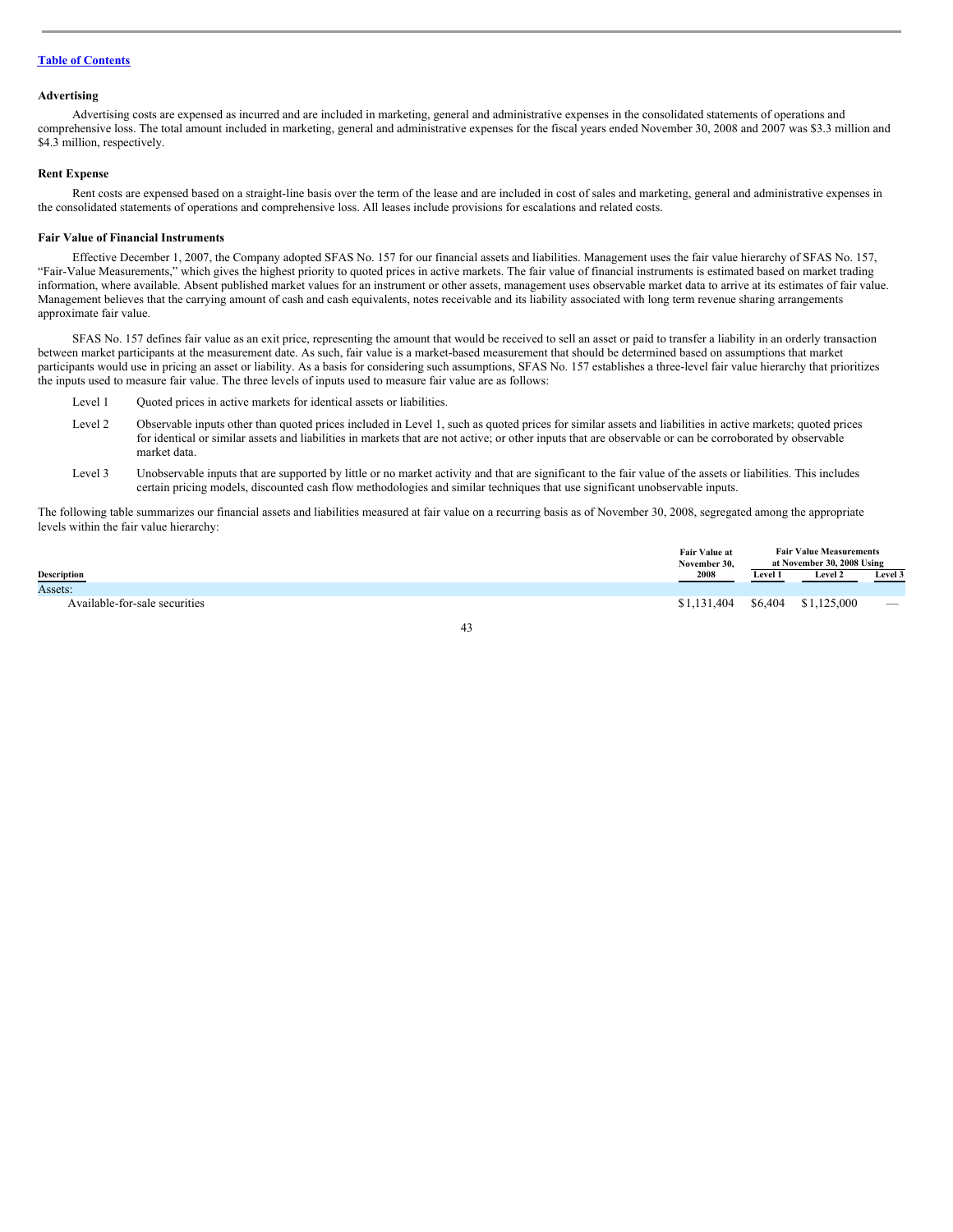The following is a description of the valuation techniques used for these items, as well as the general classification of such items pursuant to the fair value hierarchy of SFAS No. 157:

*Available-for-sale securities* – the Company invested \$1,125,000 in variable rate, long-term, tax-exempt municipal bonds. The investments are held at cost and are therefore classified within Level 2 of the fair value hierarchy. The Company further invests in exchange-traded equity securities. Fair values for these investments are based on quoted prices in active markets and are therefore classified within Level 1 of the fair value hierarchy.

The Company adopted SFAS No. 159, The Fair Value Option for Financial Assets and Liabilities ("SFAS 159") on December 1, 2007. SFAS 159 permits companies to make an election to carry certain eligible financial assets and liabilities at fair value, even if fair value measurement has not historically been required for such assets and liabilities under U.S. GAAP. Upon adoption of SFAS 159, the Company made no elections to record assets and liabilities at fair market value.

# **Product Warranty and Cryo-Cell CaresTM Program**

In December 2005, the Company began providing its customers enrolled under the new pricing structure with a payment warranty under which the Company agrees to pay \$50,000 to its client if the U-Cord® product retrieved is used for a stem cell transplant for the donor or an immediate family member and fails to engraft, subject to various restrictions. Additionally, under the Cryo-Cell Cares<sup>™</sup> program the Company will pay \$10,000 to the client to offset personal expenses if the U-Cord® product is used for bone marrow reconstitution in a myeloblative transplant procedure. The Company has not experienced any claims under the warranty program nor has it incurred costs related to these warranties. The Company does not maintain insurance for this warranty program and therefore maintains reserves to cover our estimated potential liabilities. The Company accounts for the warranty as an obligation and recognizes the obligation in accordance with SFAS No. 5, *Accounting for Contingencies*. The Company's reserve balance is based on the \$50,000 maximum payment and the \$10,000 maximum expense reimbursement multiplied by formulas to determine the projected number of units requiring a payout. The Company determined the estimated expected usage and engraftment failure rates based on an analysis of the Company's historical usage and failure rates and the historical usage and failure rates in other private and public cord blood banks based on published data. The Company's estimates of expected usage and engraftment failure could change as a result of changes in actual usage rates or failure rates and such changes would require an adjustment to the established reserves. The historical usage and failure rates have been very low and a small increase in the number of transplants or engraftment failures could cause a significant increase in the estimated rates used in determining our reserve. In addition, the reserve will increase as additional U-Cord® specimens are stored which are subject to the warranty. As of November 30, 2008 and 2007 the Company recorded reserves under these programs in the amounts of \$104,786 and \$72,633, respectively, which are included in accrued expenses in the accompanying consolidated balance sheets.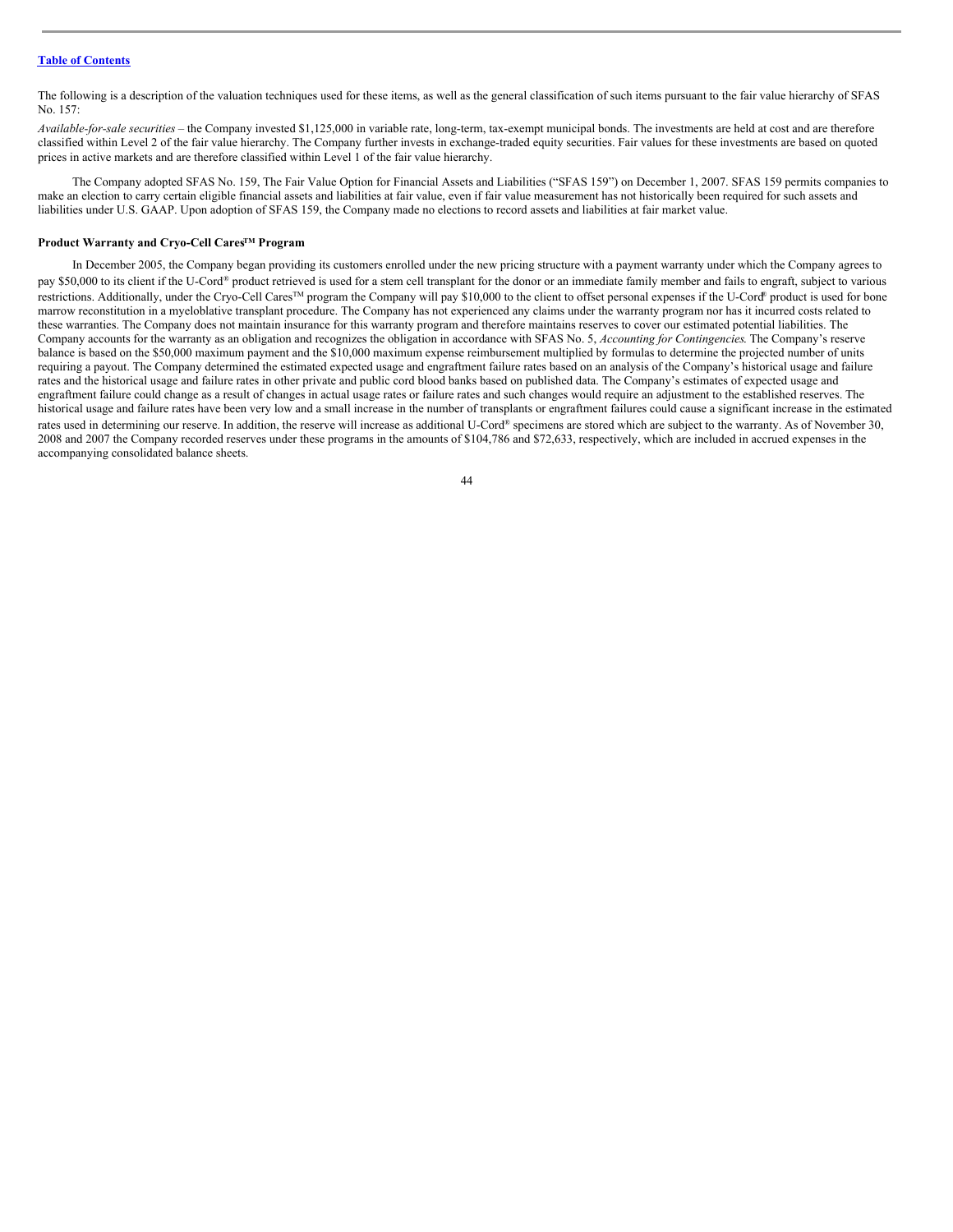### **Loss per Common Share**

The Company follows the provisions of SFAS No. 128,*Earnings Per Share* ("SFAS 128") which requires the disclosure of basic and diluted earnings per common share for all periods presented. Basic loss per share was computed by dividing net loss by the weighted average number of common shares outstanding. Diluted loss per common share includes the effect of all dilutive stock options. The composition of basic and diluted net loss per share is as follows:

|                                                                | <b>November 30, 2008</b> |  | November 30, 2007 |
|----------------------------------------------------------------|--------------------------|--|-------------------|
| Numerator:                                                     |                          |  |                   |
| Net Loss                                                       | (760, 419)               |  | (5,005,415)       |
| Denominator:                                                   |                          |  |                   |
| Weighted-average shares outstanding-basic                      | 11,725,806               |  | 11,657,547        |
| Dilutive common shares issuable upon exercise of stock options | _                        |  |                   |
| Weighted-average shares-diluted                                | 11,725,806               |  | 11,657,547        |
| Loss per share:                                                |                          |  |                   |
| Basic                                                          | (0.06)                   |  | (0.43)            |
| Diluted                                                        | (0.06)                   |  | (0.43)            |

For the years ended November 30, 2008 and 2007, the Company excluded the effect of all outstanding options from the computation of earnings per share, as the effect of potentially dilutive shares from the outstanding stock options would be antidilutive. The number of outstanding options was 1,002,683 and 1,591,429 for the fiscal year ended November 31, 2008 and November 30, 2007, respectively.

#### **Employee Stock Plans**

As of November 30, 2008, the Company has two stock-based employee compensation plans, which are described in Note 7. Effective December 1, 2006, the Company adopted the fair value recognition provisions of SFAS 123R, *Share-Based Payment* ("SFAS 123R"), using the modified prospective transition method. Under that transition method, compensation costs for the portion of awards for which the requisite service had not yet been rendered, and that were outstanding as of the adoption date are recognized as the service is rendered based on the grant date fair value of those awards calculated under SFAS 123R. The Company recognized approximately \$197,000 and \$266,000 for the fiscal years ended November 30, 2008 and 2007, respectively of stock compensation expense.

### **Recently Issued Accounting Pronouncements**

In December 2007, the FASB issued SFAS No. 141 Revised,*Business Combinations* ("SFAS 141 R"), to improve the relevance, representational faithfulness, and comparability of the information that a reporting entity provides in its financial reports about a business combination and its effects. SFAS 141R establishes principles and requirements for how the acquirer, recognizes and ensures the identifiable assets acquired, the liabilities assumed, and any noncontrolling interest in the acquiree, recognizes and measures goodwill or a gain from a bargain purchase, and identifies financial statement disclosures related to the business combination.

SFAS 141R applies prospectively to business combinations for which the acquisition date is on or after the beginning of the first annual reporting period beginning on or after December 15, 2008. The Company will adopt SFAS 141R on December 1, 2009.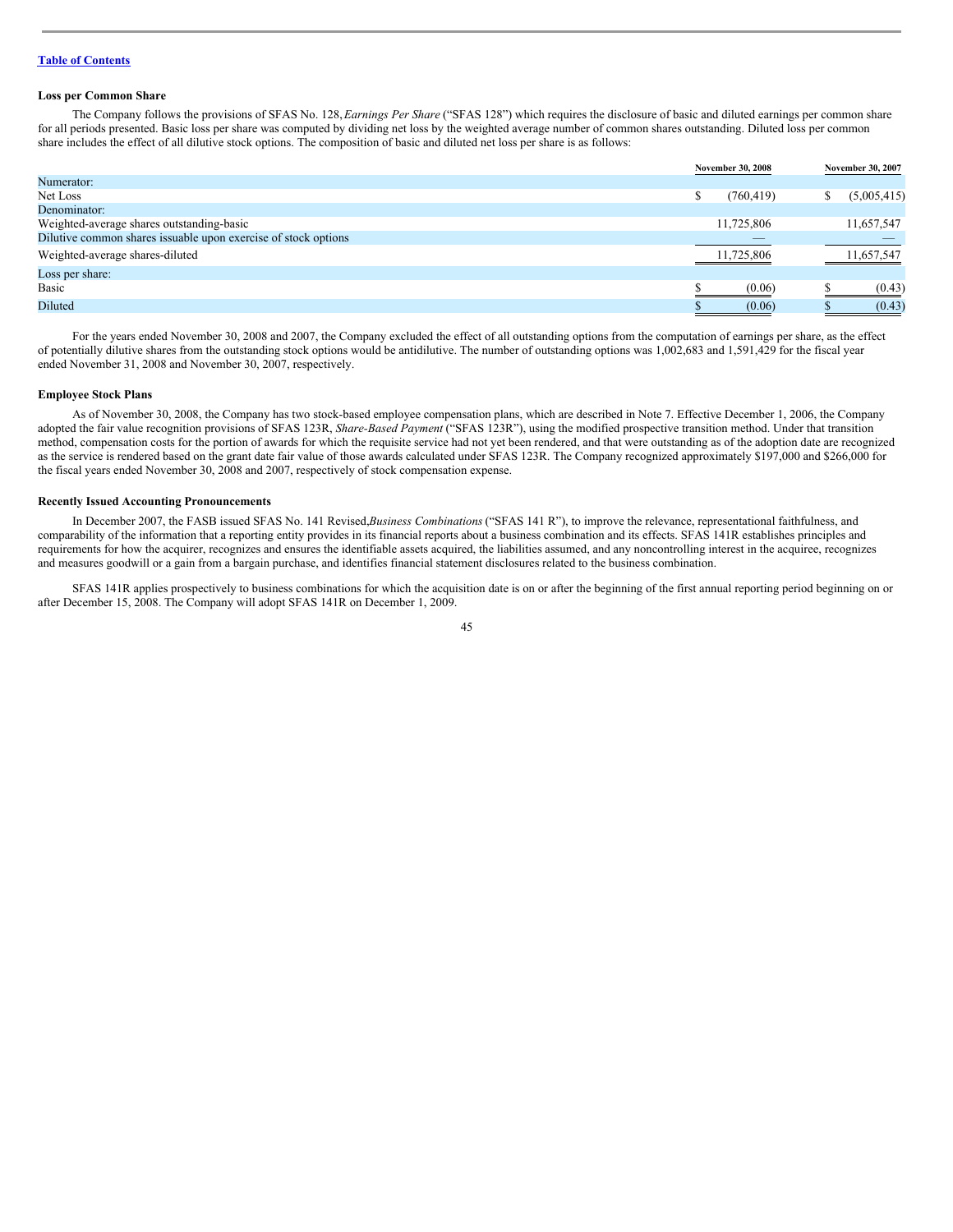In December 2007, FASB issued SFAS No. 160,*Noncontrolling Interests in Consolidated Financial Statements*("SFAS 160"), to improve the relevance, comparability, and transparency of the financial information that a reporting entity provides in its consolidated financial statements by establishing accounting and reporting standards for the noncontrolling interest in a subsidiary and for the deconsolidation of a subsidiary. SFAS 160 is effective for financial statements issued for fiscal years beginning on or after December 15, 2008. The Company is currently assessing the impact that SFAS 160 may have on its consolidated financial statements upon adoption on December 1, 2009.

In May 2008, FASB issued SFAS No. 162, T*he Hierarchy of Generally Accepted Accounting Principles*("SFAS 162"), to identify the sources of accounting principles and the framework for selecting the principles to be used in the preparation of financial statements of nongovernmental entities that are presented in conformity with generally accepted accounting principles ("GAAP"). SFAS 162 is effective 60 days following the SEC's approval of the Public Company Accounting Oversight Board amendments to AU Section 411, The Meaning of Present Fairly in Conformity With Generally Accepted Accounting Principles The Company is currently assessing the impact that SFAS 162 may have on its consolidated financial statements.

In November 2008, the FASB issued EITF Issue No. 08-06,*Equity Method Investment Accounting Considerations*("EITF 08-06"), to clarify the accounting for certain transactions and impairment considerations involving equity method investments. EITF 08-06 is effective in fiscal periods beginning on or after December 15, 2008. The Company is currently assessing the impact that EITF 08-06 may have on its consolidated financial statements upon adoption on December 1, 2009.

### **NOTE 2—MARKETABLE SECURITIES AND OTHER INVESTMENTS.**

# **Marketable Securities**

The Company accounts for marketable securities and other investments at cost, fair value or considers fair value in their measurement under various accounting literature, including SFAS No. 115, *Accounting for Certain Debt and Equity* Instruments ('SFAS 115"), SFAS 157 and SFAS 159. Adjustments to the fair value in the Company's marketable securities and other investments are reflected in accumulated other comprehensive (loss) gain.

Marketable securities were \$1,125,000 and \$1,003,000 at November 30, 2008 and 2007, respectively. As of November 30, 2007, marketable securities include bond investments of approximately \$1,003,000 which was held to maturity. During 2008, the Company purchased variable rate, long-term, tax-exempt municipal bonds. The interest rate on these variable rate municipal bonds resets every seven days to adjust to current market conditions. The Company can redeem these investments at cost at any time with seven days notice. Therefore, the investments are held at cost and are classified as short-term investments on the accompanying consolidated balance sheets. The Company holds these investments as available for sale.

### **Other Investments**

The Company uses the guidance as described above, to account for the other investments. The fair value of other investments as of November 30, 2008 and 2007 was approximately \$6,400 and \$43,000, respectively, and the unrealized holding loss recorded as a component of stockholders equity on other investments was approximately \$0 and \$25,000 as of November 30, 2008 and 2007, respectively. The cost basis of the other investments was written down to fair value and approximately \$61,000 was charged to impairment during the twelve months ended November 30, 2008 as it was determined that the decline in fair market value was other than temporary.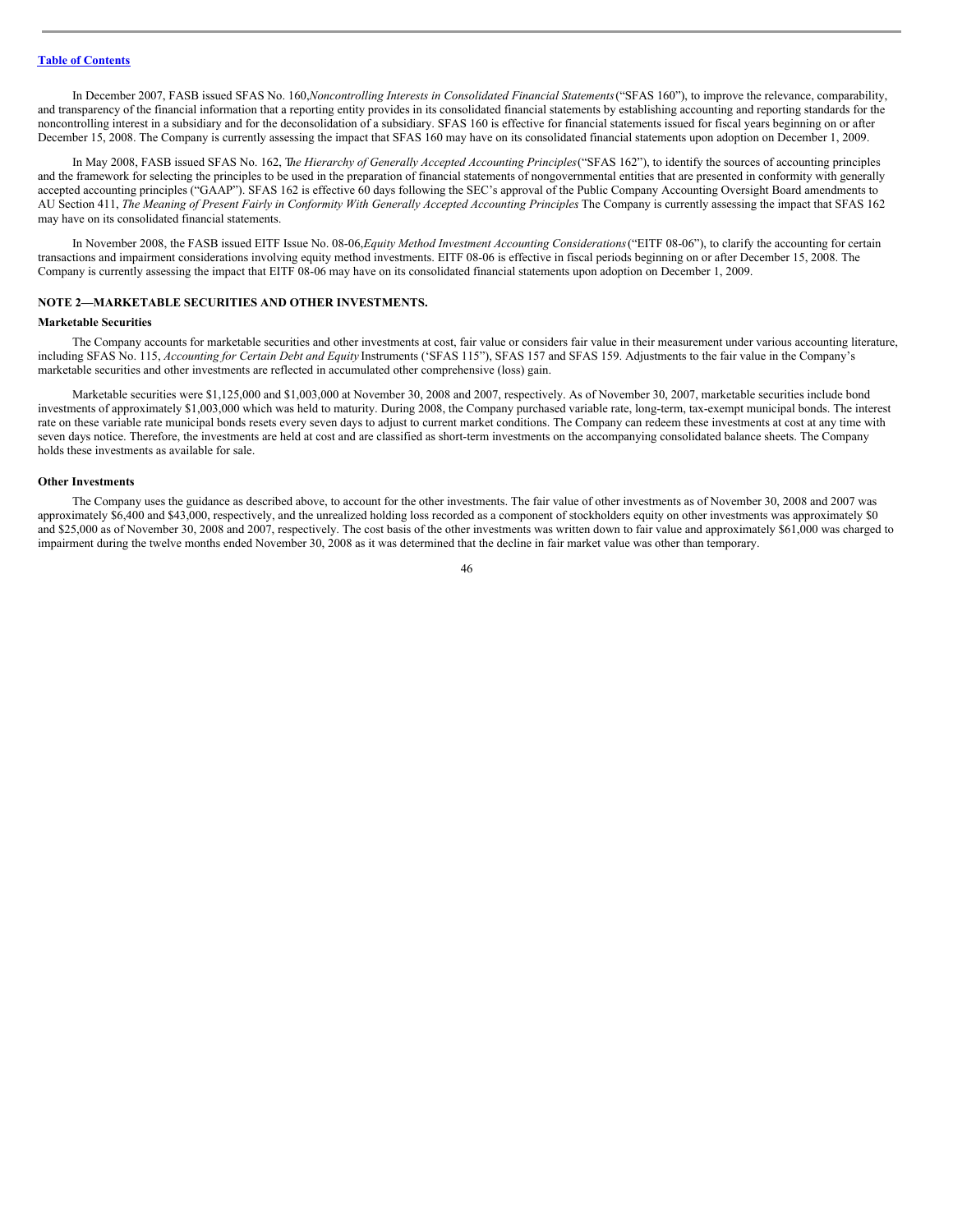# **NOTE 3—INVESTMENTS IN AFFILIATES.**

# **Saneron CCEL Therapeutics, Inc.**

For the year ended November 30, 2008 and 2007, the Company had an ownership interest of approximately 36% and 36%, respectively, in Saneron, which is accounted for under the equity method of accounting. During 2008, the Company had an independent valuation performed on the Company's interest in Saneron. Management believes that this valuation accurately reflects the fair value of the Company's interest in Saneron as of November 30, 2008 and that goodwill was not impaired. During 2006, the Company ceased recording equity in losses once the investment balance was written down to the total amount of goodwill, as goodwill should not be amortized. As of November 30, 2008 and 2007, the net Saneron investment, which includes goodwill, is reflected on the consolidated balance sheets at approximately \$684,000.

For the fiscal year ended November 30, 2008 and 2007, the Company recorded equity in losses of Saneron operations of approximately \$164,000 and \$222,000, respectively, related to certain stock and warrant awards that were granted by Saneron at below fair market value to certain employees, consultants and members of Saneron management who represent owners of Saneron and serve on its board of directors. The Company will continue to record equity in losses of affiliates related to stock compensation expense as this offsets additional paid-in capital and not the investment balance.

During the fourth quarter of 2008, the Company reassessed the volatility calculation utilized in the computation of equity losses in affiliates related to certain stock and warrant awards. The Company determined that the volatility percentage that had been historically used in the calculation had been higher than the actual volatility percentage. The effect of the change in the volatility variable resulted in a cumulative decrease in equity losses in affiliates of approximately \$35,000, which is not material to the prior period or operating results and earnings trends for the year ending November 2008. Approximately, \$17,000 was recognized as equity loss in affiliates during fiscal 2008 and approximately \$18,000 was reported as an adjustment to prior year retained earnings in the Consolidated Statements of Stockholders' Deficit.

As of November 30, 2008 and 2007, the Company has classified the Company's portion of the initial value of Company stock held by Saneron of approximately \$807,000 within stockholders' equity as treasury stock. During 2007, Saneron sold 10,000 shares of the Company's stock which resulted in a reclassification from treasury stock to additional paid in capital of approximately \$32,000.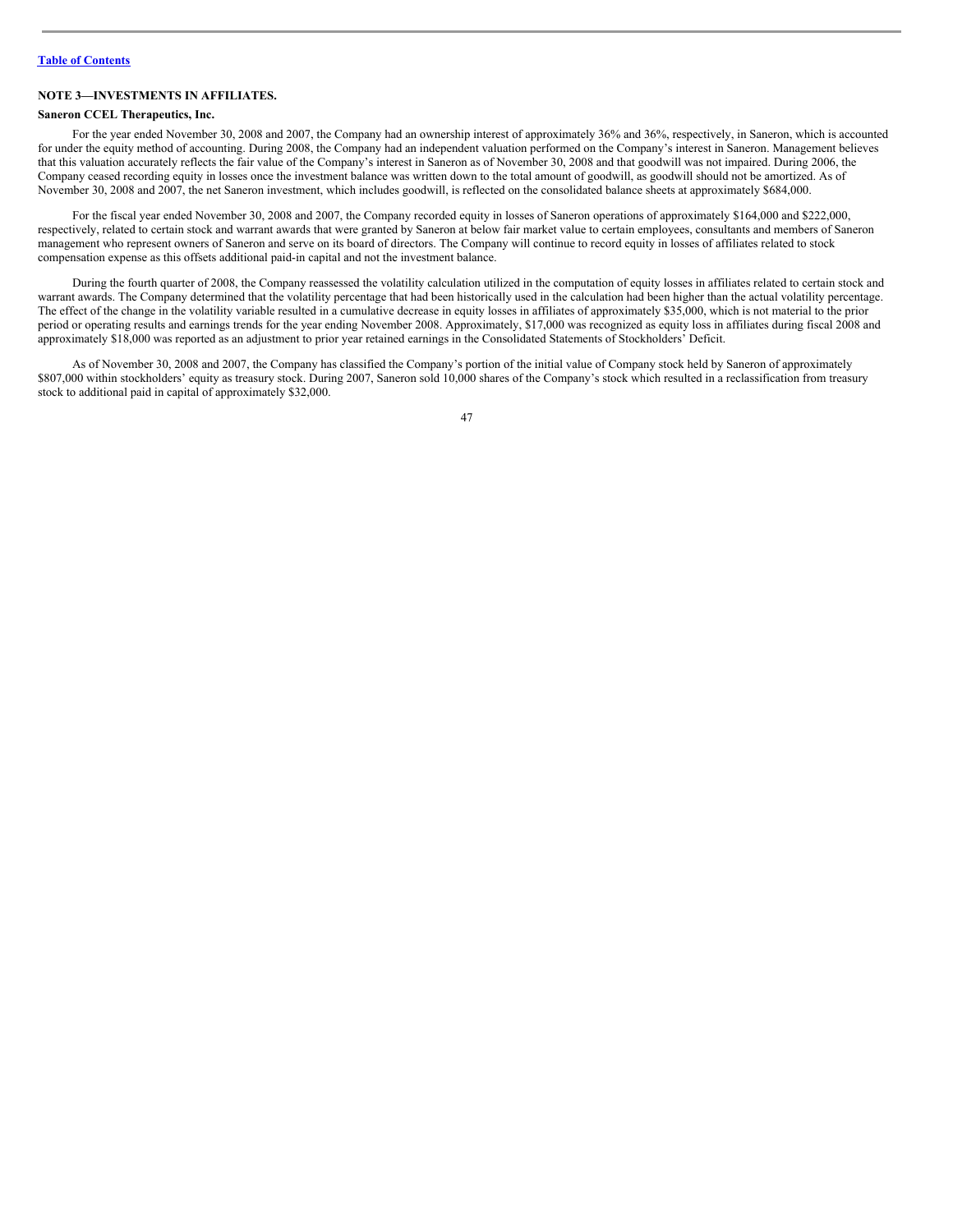# **NOTE 4—PROPERTY AND EQUIPMENT.**

The major classes of property and equipment are as follows:

|                                | 2008        | 2007         |
|--------------------------------|-------------|--------------|
| Software                       | \$975,791   | 928,289      |
| Furniture and equipment        | 3,830,262   | 3,744,596    |
| Leasehold improvements         | 1,057,604   | 1,057,604    |
|                                | 5,863,657   | 5,730,489    |
| Less: Accumulated Depreciation | (3,293,060) | (2,614,908)  |
| Total Property and Equipment   | \$2,570,597 | \$ 3,115,581 |

Depreciation expense was \$678,151 in 2008 and \$741,770 in 2007 of which \$282,324 and \$209,459 is included in cost of sales, respectively, in the accompanying consolidated statements of operations and comprehensive loss.

# **NOTE 5—ACCRUED EXPENSES.**

Accrued expenses are as follows:

|                           | November 30, |  |           |  |
|---------------------------|--------------|--|-----------|--|
|                           | 2008         |  | 2007      |  |
| Legal and accounting      | 13,510       |  | 39,702    |  |
| <b>Bonuses</b>            |              |  | 42,149    |  |
| Payroll and payroll taxes | 109,770      |  | 131,821   |  |
| Interest expense          | 602,245      |  | 535,416   |  |
| General expenses          | 500,520      |  | 582,082   |  |
|                           | \$1,226,045  |  | 1,331,170 |  |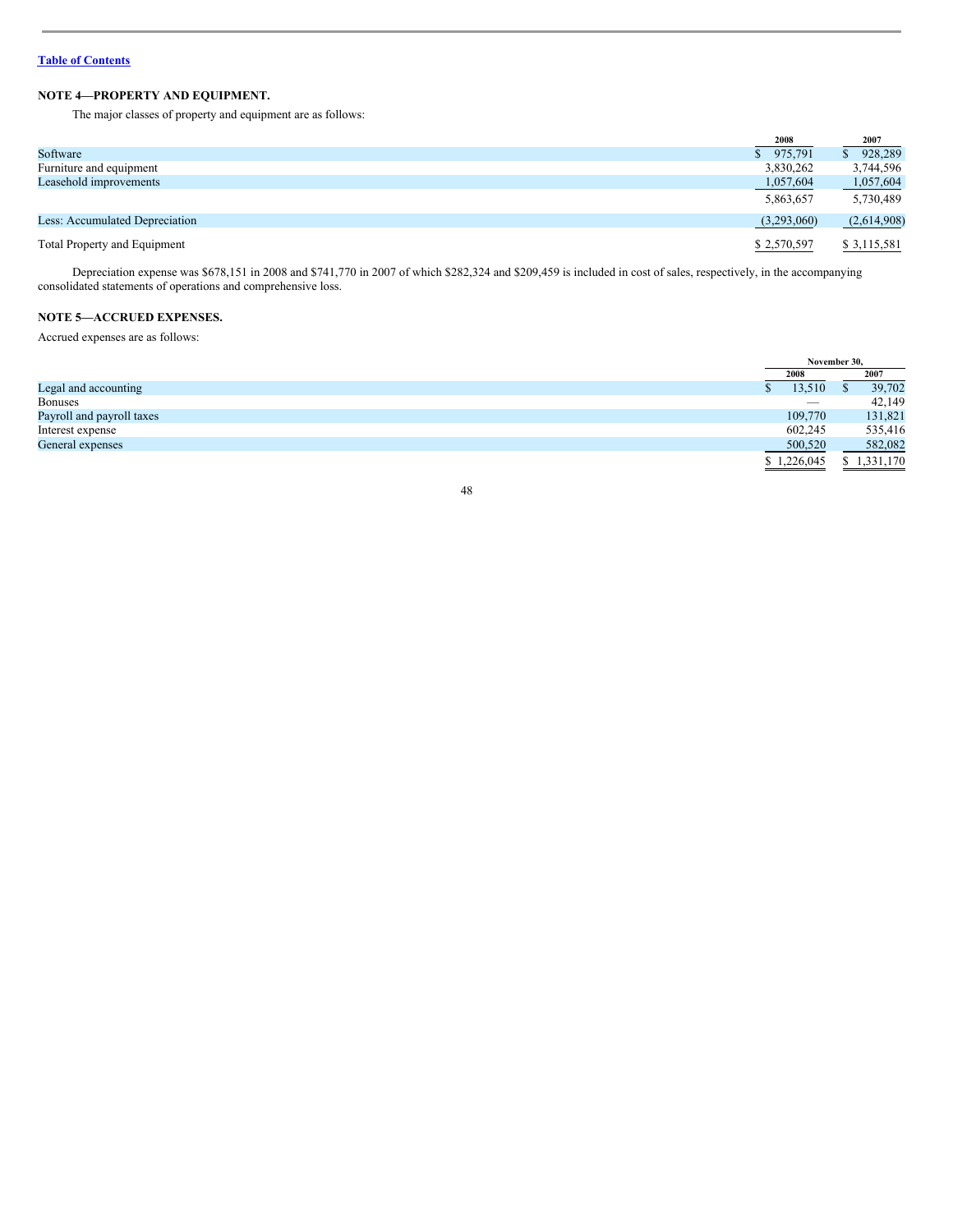# **NOTE 6—INCOME TAXES.**

The Company did not record an income tax provision or benefit for the years ended November 30, 2008 and 2007.

As of November 2008 and 2007 the tax effects of temporary differences that give rise to the deferred tax assets are as follows:

|                                                 |                          | 2008                      |                           |  |  |
|-------------------------------------------------|--------------------------|---------------------------|---------------------------|--|--|
|                                                 | Current                  | Non-current               | <b>Total</b>              |  |  |
| Tax Assets:                                     |                          |                           |                           |  |  |
| Deferred income                                 | \$225,000                | \$ 3,535,000              | \$ 3,760,000              |  |  |
| NOL's, credits, and other carryforward items    |                          | 5,208,000                 | 5,208,000                 |  |  |
| Tax over book basis in unconsolidated affiliate |                          | 1,050,000                 | 1,050,000                 |  |  |
| Accrued payroll                                 | 19,000                   |                           | 19,000                    |  |  |
| Reserves and other accruals                     | 496,000                  |                           | 496,000                   |  |  |
| Deferred compensation                           |                          | 144,000                   | 144,000                   |  |  |
| Stock compensation                              |                          | 77,000                    | 77,000                    |  |  |
| <b>Total Assets:</b>                            | 740,000                  | 10,014,000                | 10,754,000                |  |  |
| Tax Liabilities:                                |                          |                           |                           |  |  |
| Depreciation and amortization                   | $\mathbf S$              | (301,000)<br>$\mathbb{S}$ | (301,000)<br>$\mathbb{S}$ |  |  |
| Less: Valuation Allowance                       | (719,000)                | (9,734,000)               | (10, 453, 000)            |  |  |
| Net Deferred Tax Asset (Liability)              | \$21,000                 | \$<br>(21,000)            | \$                        |  |  |
|                                                 |                          | 2007                      |                           |  |  |
|                                                 | Current                  | Non-current               | <b>Total</b>              |  |  |
| Tax Assets:                                     |                          |                           |                           |  |  |
| Deferred income                                 | \$225,000                | 3,169,000<br>S.           | 3,394,000<br>S.           |  |  |
| NOL's, credits, and other carryforward items    | $\overline{\phantom{0}}$ | 6,167,000                 | 6,167,000                 |  |  |
| Tax over book basis in unconsolidated affiliate |                          | 959,000                   | 959,000                   |  |  |
| Accrued payroll                                 | 28,000                   |                           | 28,000                    |  |  |
| Reserves and other accruals                     | 430,000                  |                           | 430,000                   |  |  |
| Deferred compensation                           |                          | 178,000                   | 178,000                   |  |  |
| Stock compensation                              |                          | 77,000                    | 77,000                    |  |  |
| <b>Total Assets:</b>                            | 683,000                  | 10,550,000                | 11,233,000                |  |  |
| Tax Liabilities:                                |                          |                           |                           |  |  |
| Depreciation and amortization                   | \$                       | \$<br>(299,000)           | \$<br>(299,000)           |  |  |
| Less: Valuation Allowance                       | (665,000)                | (10,269,000)              | (10, 934, 000)            |  |  |
| Net Deferred Tax Asset (Liability)              | \$18,000                 | \$<br>(18,000)            | $\mathbb{S}$              |  |  |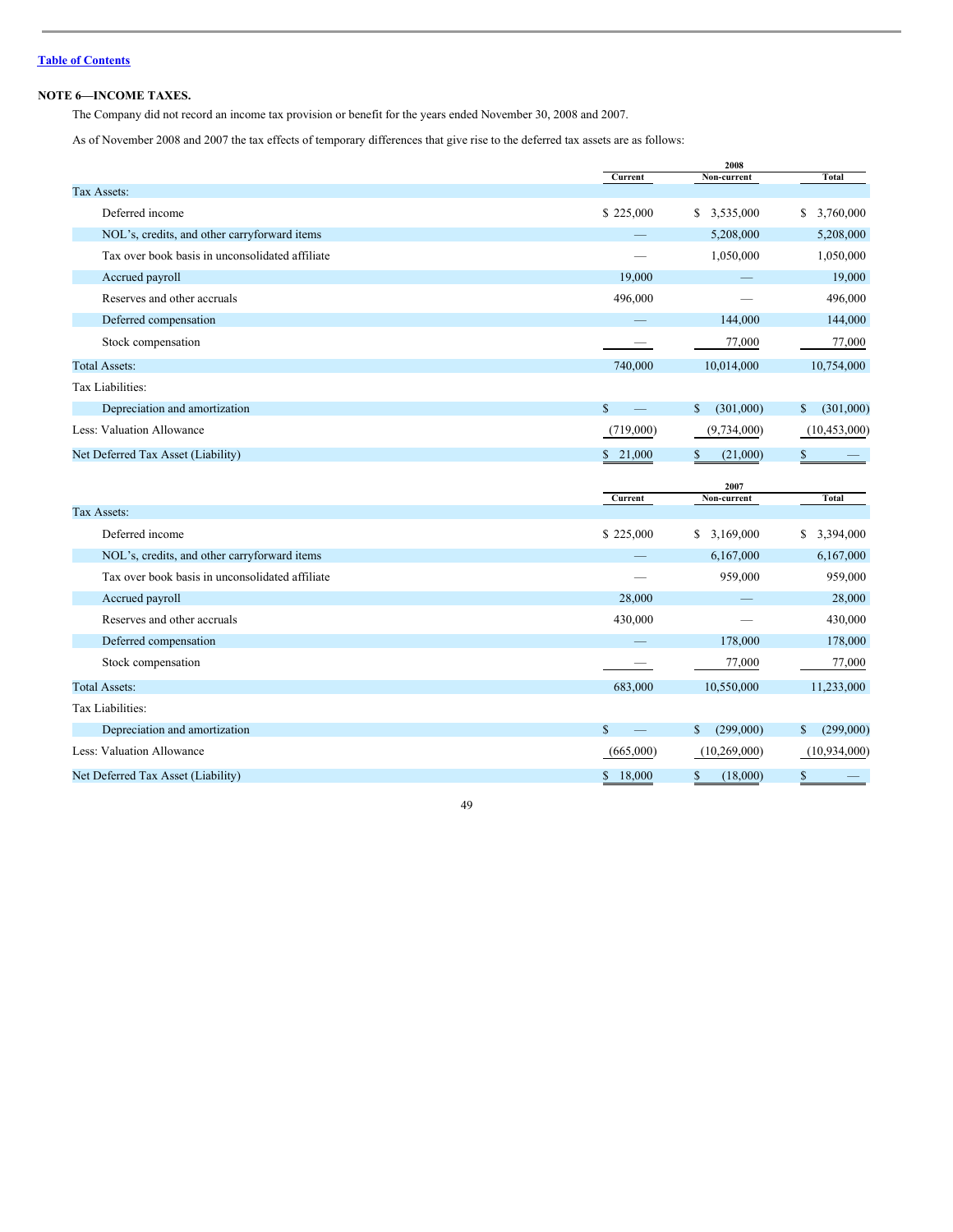A valuation allowance covering the net deferred tax assets of the Company for November 30, 2008 and 2007, has been provided as the Company does not believe it is more likely than not that the future income tax benefits will be realized. The valuation allowance (decreased)/increased by approximately (\$481,000) and \$1,529,000 in 2008 and 2007. The 2008 decrease was predominantly a result of the expiration of capital loss carryovers and the 2007 increase was predominantly a result of the net operating loss incurred in the fiscal year.

The Company has unused net operating losses available for carryforward as of November 30, 2008 of approximately \$11,639,000 to offset future federal taxable income. The net operating loss carryfowards expire during 2018 through 2027. The Tax Reform Act of 1986 contains provisions that limit the utilization of net operating losses if there has been an "ownership change". Such an "ownership change" as described in Section 382 of the Internal Revenue code may limit the Company's utilization of its net operating loss carryforwards. Management has completed a study related to potential ownership changes and has concluded that no ownership changes have occurred through November 30, 2008 which would potentially limit the utilization of the net operating losses. The Company also has unused capital losses available as of November 30, 2008 for carryforward of approximately \$997,000 to offset future capital gains. The capital loss carryforwards expire during 2009 through 2010.

A reconciliation of the income tax provision with the amount of tax computed by applying the federal statutory rate to pretax income follows:

|                                            | For the Years Ended November 30. |               |             |        |  |
|--------------------------------------------|----------------------------------|---------------|-------------|--------|--|
|                                            | 2008                             | $\frac{9}{6}$ | 2007        | $\%$   |  |
| Tax at Federal Statutory Rate              | (252,000)                        | 34.0          | (1,702,000) | 34.0   |  |
| State Income Tax Effect                    | (27,000)                         | 3.6           | (182,000)   | 3.6    |  |
| Increase (Decrease) in valuation allowance | (481,000)                        | 64.9          | 1,529,000   | (30.5) |  |
| <b>Permanent Disallowances</b>             | 85,000                           | (11.5)        | 122,000     | (2.4)  |  |
| Capital loss expirations                   | 730,000                          | (98.4)        | 148,000     | (3.0)  |  |
| Other                                      | (55,000)                         | 7.4           | 85,000      | (1.7)  |  |
| Total income taxes                         | $\overline{\phantom{a}}$         | $-$           | $-$         |        |  |

The Company adopted the provisions of FIN 48 on December 1, 2007. Previously, the Company had accounted for tax contingencies in accordance with SFAS 5. As required by FIN 48, which clarifies SFAS 109, the Company recognizes the financial statement benefit of a tax position only after determining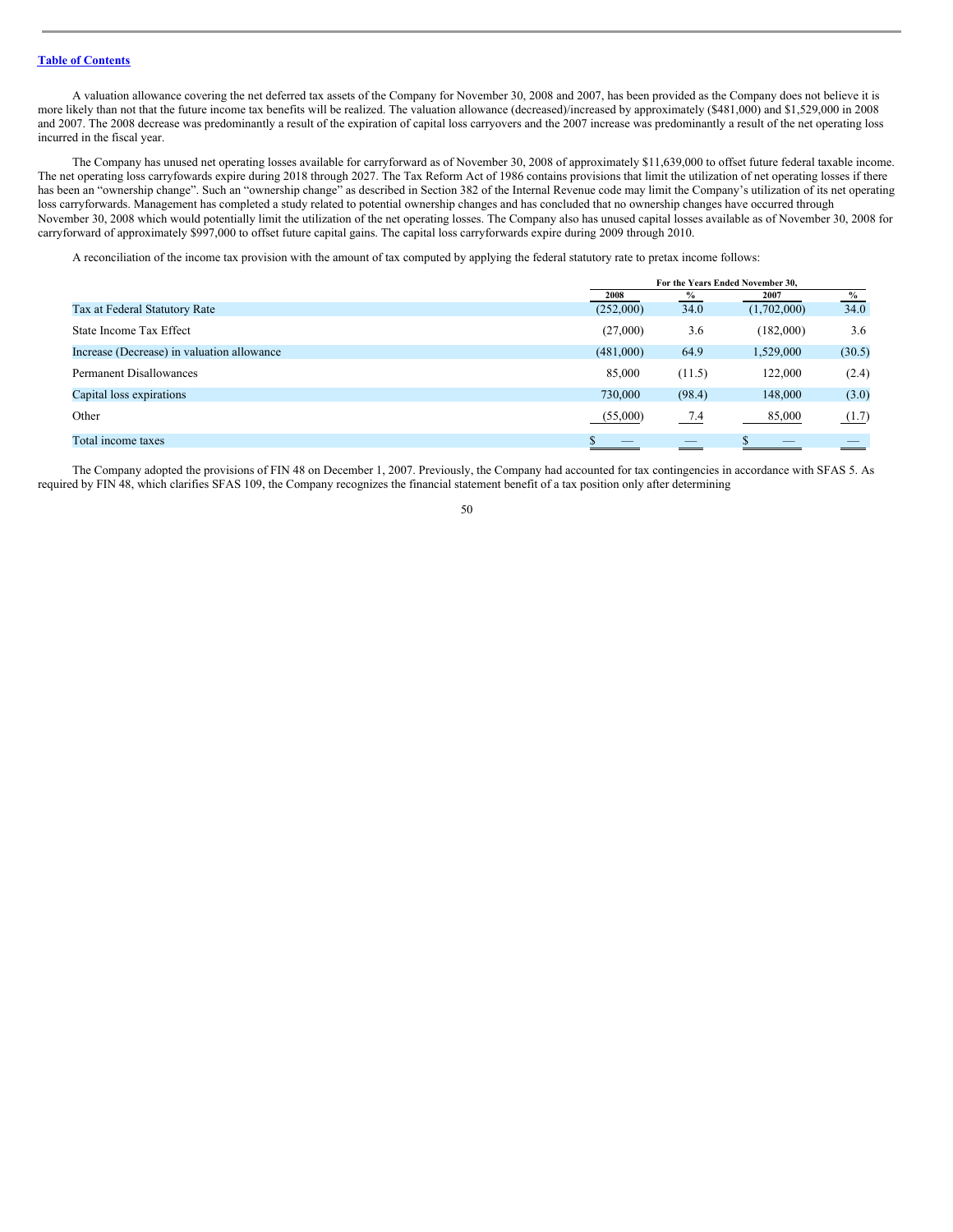that the relevant tax authority would more likely than not sustain the position following an audit. For tax positions meeting the more-likely-than-not threshold, the amount recognized in the financial statements is the largest benefit that has a greater than 50 percent likelihood of being realized upon ultimate settlement with the relevant tax authority. Increases or decreases to the unrecognized tax benefits could result from management's belief that a position can or cannot be sustained upon examination based on subsequent information or potential lapse of the applicable statute of limitation for certain tax positions.

The Company recognizes interest and penalties related to uncertain tax positions in income tax expense. As of the date of the adoption of FIN 48 and at November 30, 2008, the Company had no provisions for interest or penalties related to uncertain tax positions.

# **NOTE 7—STOCKHOLDERS' EQUITY.**

### **Common Stock Issuances**

During the year ended November 30, 2008, the Company issued 2,500 common shares to option holders who exercised options for \$1,350. Further, during the year ended November 30, 2008, certain option holders exercised 505,000 options using the net exercise method. Under the net exercise method, the option holders surrendered 429,086 options to cover the total cost of exercising the stock options resulting in 75,914 net common shares being issued. The result of a smaller number of shares being issued to the option holder caused less dilution and fewer shares used from the option plan. During the year ended November 30, 2007, the Company issued 47,500 common shares to option holders who exercised options for \$25,650.

### **Employee Stock Incentive Plan**

In 2000 the Company adopted a Stock Incentive Plan ("the Plan"). The Plan has reserved 2,250,000 shares of the Company's common stock for issuance pursuant to stock options or restricted stock. During 2004, the Plan was amended to allow issuance of options to certain consultants of the Company. Options issued under the Plan have a term ranging from five to seven years from the date of grant and have a vesting period ranging from immediately upon issuance to three years from the date of grant. The options are exercisable for a period of 90 days after termination.

In June 2006 the Company adopted the 2006 Stock Incentive Plan (the "2006 Plan"). The 2006 Plan has reserved 1,000,000 shares of the Company's common stock for issuance pursuant to stock options, restricted stock, stock-appreciation rights, stock awards, or performance awards (i.e. performance shares and performance units). No options have been issued from the 2006 Plan to date.

The fair value of each option award is estimated on the date of the grant using the Black-Scholes valuation model that uses the assumptions noted in the following table. Expected volatility is based on the historical volatility of the Company's stock. The Company uses historical data to estimate option exercise and employee termination within the valuation model. The risk-free rate for periods within the contractual life of the option is based on the U.S. Treasury yield curve in effect at the time of grant. The expected term of options granted is derived from the output of the option valuation model and represents the period of time that options granted are expected to be outstanding.

On January 22, 2008 the Delaware Chancery Court in New Castle County issued an order under which the Company was required to hold a special meeting of shareholders for the election of directors on March 4, 2008. The order provided that directors who sat on the Company's Board of Directors prior to the 2007 Annual Meeting would continue until the special meeting. This order made null and void the election of Andrew J. Filipowski as of August 2007, and as such cancelled 20,000 shares granted during 2007. Mr. Filipowski received another option grant for 20,000 shares upon his election as a director at the March 4, 2008 special meeting.

During the third quarter of 2008, the Company reassessed the volatility calculation utilized in the computation of stock compensation expense under SFAS 123R. The Company determined that the volatility percentage that had been historically used in the SFAS 123R calculation had been higher than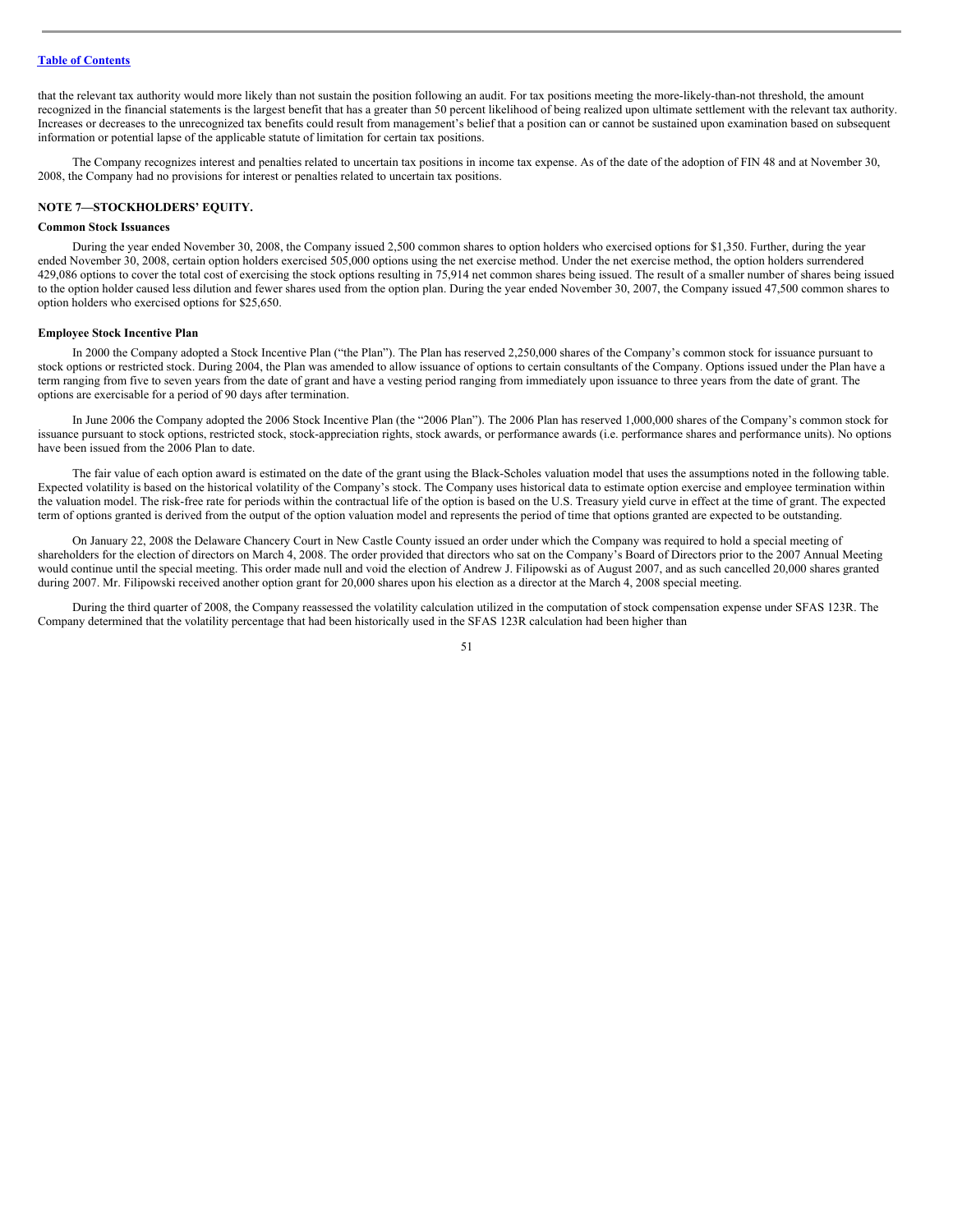the actual volatility percentage. The effect of the change in the volatility variable resulted in a cumulative decrease in stock compensation expense of approximately \$94,000, which is not material to the prior periods or operating results and earnings trends for the year ending November 2008.

Variables used to determine the fair value of the options granted for the years ended November 30, 2008 and 2007 are as follows:

|                          | 2008    | 2007    |
|--------------------------|---------|---------|
| Weighted average values: |         |         |
| Expected dividends       | $0\%$   | $0\%$   |
| Expected volatility      | 88%     | 92%     |
| Risk free interest rate  | 3.00%   | 4.54%   |
| Expected life            | 5 years | 5 years |

# **Stock Options**

Stock option activity for the year ended November 30, 2008 was as follows:

|                                  | <b>Shares</b> | Weighted<br>Average<br><b>Exercise</b><br>Price | Weighted<br>Average<br>Remaining<br>Contractual<br>Term | Aggregate<br>Intrinsic<br>Value |
|----------------------------------|---------------|-------------------------------------------------|---------------------------------------------------------|---------------------------------|
| Outstanding at November 30, 2007 | 1,591,429     | \$2.13                                          | 2.02                                                    | \$430,825                       |
| Granted                          | 140,000       | 0.80                                            |                                                         |                                 |
| Exercised                        | (507, 500)    | 0.54                                            |                                                         |                                 |
| Terminated                       | (221, 246)    | 1.57                                            |                                                         |                                 |
| Outstanding at November 30, 2008 | 1,002,683     | \$2.88                                          | 3.05                                                    | $\theta$                        |
| Exercisable at November 30, 2008 | 811,732       | \$3.14                                          | 2.45                                                    | $\mathbf{0}$                    |

The weighted average grant date fair value of options granted during the years ended November 30, 2008 and 2007 was \$0.56 and \$1.84, respectively. The total intrinsic value of options exercised during the years ended November 30, 2008 and 2007 was \$65,975 and \$74,825, respectively. The aggregate intrinsic value of outstanding and exercisable options at November 30, 2008 was \$0 as none of the outstanding option prices were above the fair market value of the Company's stock.

Significant option groups outstanding and exercisable at November 30, 2008 and related price and contractual life information are as follows:

|                                 |             | Outstanding |    |                       | Exercisable |               |                       |
|---------------------------------|-------------|-------------|----|-----------------------|-------------|---------------|-----------------------|
|                                 |             | Weighted    |    |                       |             |               |                       |
|                                 |             | Average     |    |                       |             |               |                       |
|                                 |             | Remaining   |    | Weighted              |             |               | Weighted              |
|                                 |             | Contractual |    | Average               |             |               | Average               |
| <b>Range of Exercise Prices</b> | Outstanding | Life        |    | <b>Exercise Price</b> | Outstanding |               | <b>Exercise Price</b> |
| \$0.62 to \$1.00                | 122,500     | 6.22        |    | 0.80                  | 19,994      |               | 0.76                  |
| \$1.01 to \$2.00                | 53,500      | 5.67        |    | 1.44                  | 38,504      | S             | 1.47                  |
| \$2.01 to \$3.00                | 108,002     | 3.71        |    | 2.34                  | 95,506      | $\mathbb{S}$  | 2.35                  |
| \$3.01 to \$4.00                | 527,193     | 2.60        |    | 3.20                  | 466,240     |               | 3.18                  |
| \$4.01 to \$5.00                | 191,488     | 1.17        | \$ | 4.02                  | 191,488     | <sup>\$</sup> | 4.02                  |
|                                 | 1.002.683   | 3.05        |    | 2.88                  | 811,732     |               | 3.14                  |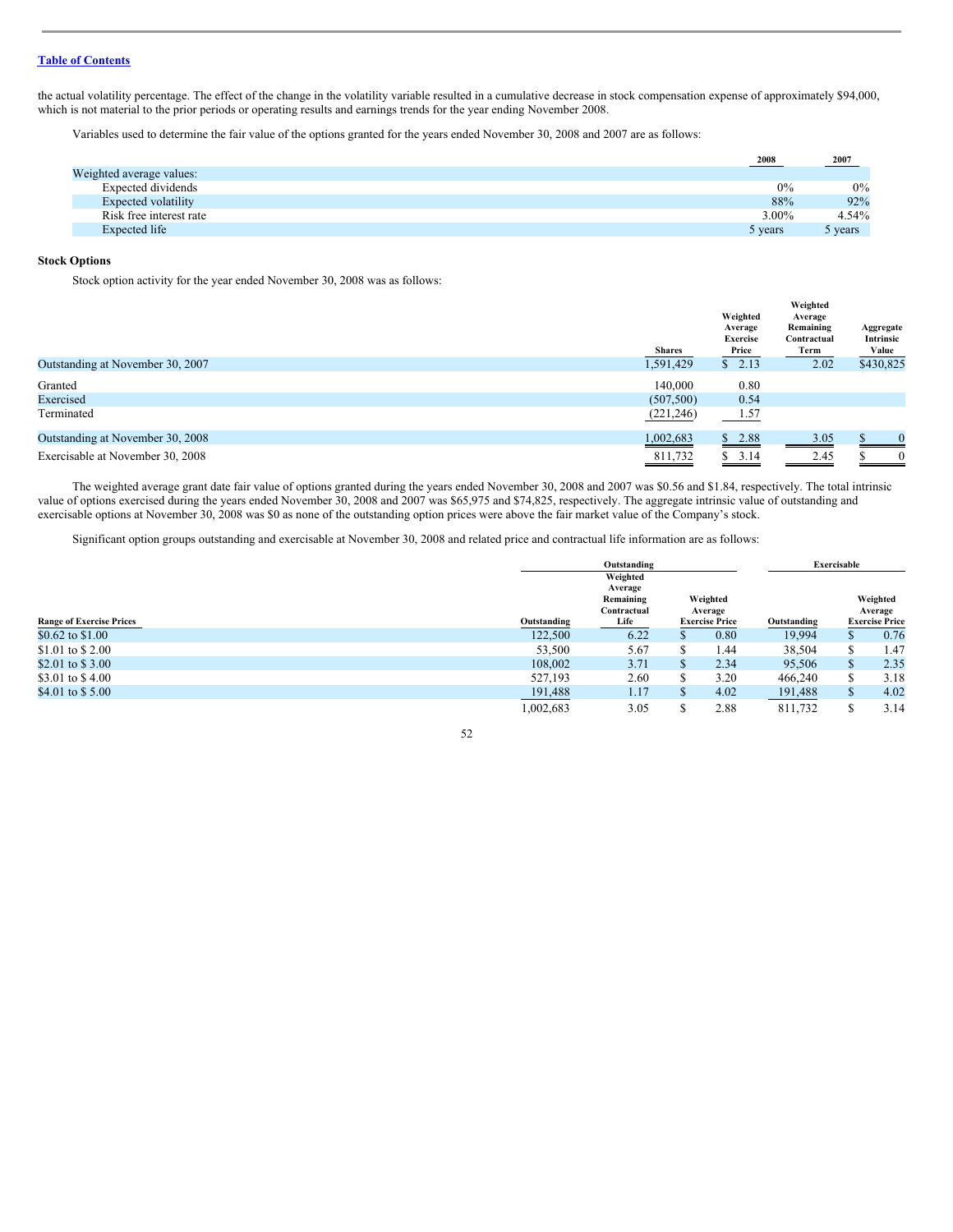A summary of the status of the Company's non-vested shares as of November 30, 2008, and changes during the year ended November 30, 2008, is presented below.

|                                 | <b>Shares</b> | <b>Weighted Average</b><br><b>Grant-Date</b><br><b>Fair Value</b> |
|---------------------------------|---------------|-------------------------------------------------------------------|
| Non-vested at November 30, 2007 | 264,316       | 2.12                                                              |
| Granted                         | 140,000       | 0.56                                                              |
| Vested                          | (134, 560)    | 1.96                                                              |
| Forfeited                       | (78, 805)     | 1.37                                                              |
| Non-vested at November 30, 2008 | 190,951       | 1.39                                                              |
|                                 |               |                                                                   |

As of November 30, 2008, there was approximately \$110,000 of total unrecognized compensation cost related to non-vested share-based compensation arrangements granted under the Plan. The cost is expected to be recognized over a weighted-average period of 1.1 years. The total fair value of shares vested during the year ended November 30, 2008 was approximately \$264,000.

### **NOTE 8—COMMITMENTS AND CONTINGENCIES.**

#### **Cryo-Cell De Mexico**

In June 2001, the Company entered into an agreement with Cryo-Cell de Mexico, as amended in October 2001 and February 2007, for the exclusive license to market the Company's U-Cord® program. The license allows Cryo-Cell de Mexico to directly market and sub-license the U-Cord® program throughout Mexico, Central America and Ecuador. Under the revised agreement effective January 1, 2007, the Company receives royalty fees ranging from \$35 to \$75 per specimen, depending on the then current pricing structure in effect for U-Cord® collection, processing and testing fees in Mexico. The Company also receives royalties on storage revenues at a level of 10%. Prior to the amendment, the Company was entitled to receive ongoing royalties of 15% of adjusted cord blood processing fees and 25% of storage revenues generated by Cryo-Cell de Mexico's laboratory operations. The total royalty payments per the revised agreement are capped at \$1 million annually and \$10 million cumulatively dating back to October 15, 2001. The Company does not anticipate reaching the cumulative maximum royalty payments for a number of years.

The Company recorded royalties and sub-license fees from Cryo-Cell de Mexico in the amount of approximately \$544,000 and \$567,000 for the years ended November 30, 2008 and 2007, respectively, and this is reflected in licensee income in the accompanying consolidated statements of operations and comprehensive loss. In addition, the Company processes and stores specimens sent from sub-licensees in Central America, Ecuador, and to a lesser extent Mexico. Processing revenues from specimens originating in these territories total \$628,270 and \$511,940 for the years ended November 30, 2008 and 2007 and is reflected in revenue in the accompanying consolidated statements of operations and comprehensive loss.

#### **Asia Cryo-Cell Private Limited**

On July 14, 2004, the Company entered into a definitive License and Royalty Agreement with Asia Cryo-Cell Private Limited ("ACCPL"), as amended on January 22, 2007, to establish and market its U-Cord® program in India. The up-front license fee of \$750,000 was payable by ACCPL in installments, with \$450,000 paid through 2006, and the final \$255,000 was paid in 2007 as described below. In consideration for the up-front license fee, the Company licensed its technology, know-how and quality systems to ACCPL in 2004. During fiscal 2007, two payments totaling approximately \$255,000 net of tax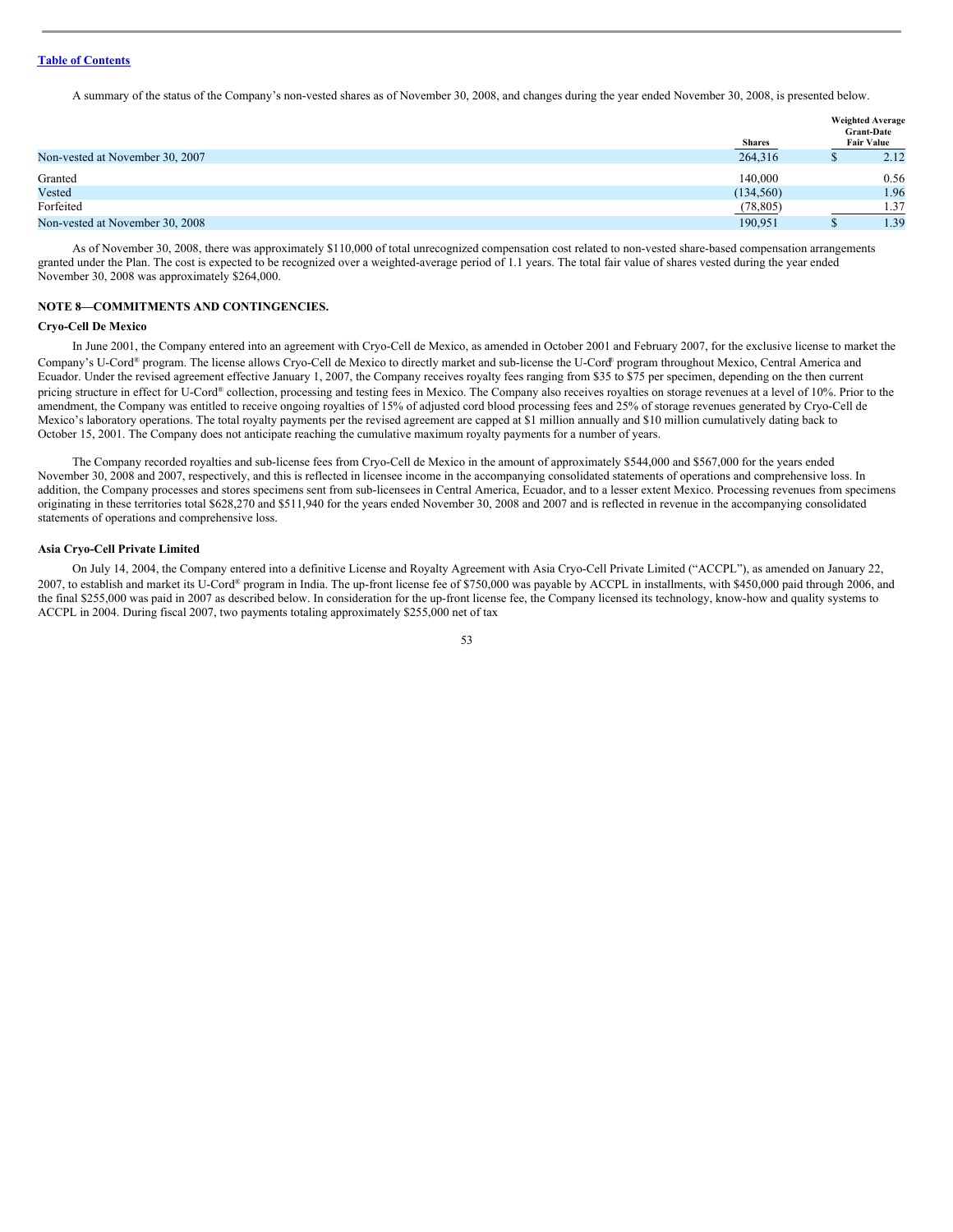were received in February and May, respectively by the Company. This income is included in licensee income in the consolidated statement of operations and comprehensive loss. The Company also receives royalty fees ranging from \$35 to \$75 per specimen, depending on the then current pricing structure in effect for cord blood collection, processing and testing fees in India. The Company also receives royalties on storage revenues of 10%. Prior to September 1, 2006, the royalty rate for cord blood collection, processing and testing was 8.5-10% and the royalty rate on storage revenues was 10-15%, based on volume, prior to the amendment. All revenues generated prior to the effective date are subject to the original agreement. The total royalty payments per the agreement are capped at \$1 million annually and \$10 million cumulatively dating back to July 14, 2004. The Company does not anticipate reaching the cumulative maximum royalty payments for a number of years.

The Company recorded royalties and sub-license fees from ACCPL in the amount of approximately \$164,000 and \$129,000 for the years ended November 30, 2008 and, 2007, respectively and this is reflected in licensee income in the accompanying consolidated statements of operations and comprehensive loss.

On March 17, 2008, the Company entered into a definitive License and Royalty Agreement with LifeCell International Private Ltd. ("ACCPL") to establish and market its C'elle<sup>SM</sup> preservation program in India and optionally, into the countries of Bangladesh, Nepal, Pakistan and Sri Lanka. The non-refundable up-front license fee of \$250,000 is payable by ACCPL in installments. The first installment of \$89,000, net of taxes, was paid during fiscal 2008. The final payment of \$150,000, before taxes, is payable in the second quarter of 2009. In consideration for the up-front license fee, the Company licensed its technology, know-how and quality systems to ACCPL. In addition, the Company will receive royalty fees of 8% of the C'elle collection and processing revenues generated by ACCPL up to 10,000 specimens. The Company will also receive royalty fees of 8% on storage revenues up to 10,000 specimens. Once ACCPL has processed 10,000 specimens, the parties have agreed to renegotiate the royalty fee on collection, processing and storage revenues.

### **Venezuela**

On February 20, 2008, the Company entered into an agreement with Cryo-Cell de Venezuela for storage services and the exclusive license to market the Company's U-Cord program. The license allows Cryo-Cell de Venezuela to directly market the U-Cord program throughout Venezuela and to collect and ship the specimens to the Company's facility in Oldsmar, Florida for which the Company receives a fee for processing and storage of the specimens. The initial up-front storage services and license fee is \$200,000. The Company received the first installment payment of \$100,000 during the first quarter of fiscal 2008. The agreement was amended on August 29, 2008. The amendment to the agreement acknowledges that the first installment payment is non-refundable.

#### **Employment Agreements**

The Company has employment agreements in place for certain members of management. These employment agreements and the severance payments are for periods ranging from one to three years and contain certain provisions for severance payments in the event of termination or change of control.

### **Deferred Consulting Obligation**

The Company entered into a long-term consulting agreement with a former officer to provide future consulting services to the Company. This agreement was terminated and following negotiations, a confidential agreement was negotiated by the parties. The Company commenced payments under the terms of the new agreement during fiscal 2005. In fiscal 2008 and 2007, the Company recognized \$30,251 and \$36,103, respectively, of interest expense related to this agreement. The remaining deferred consulting obligation was \$382,847 and \$472,744, as of November 30, 2008 and 2007, respectively.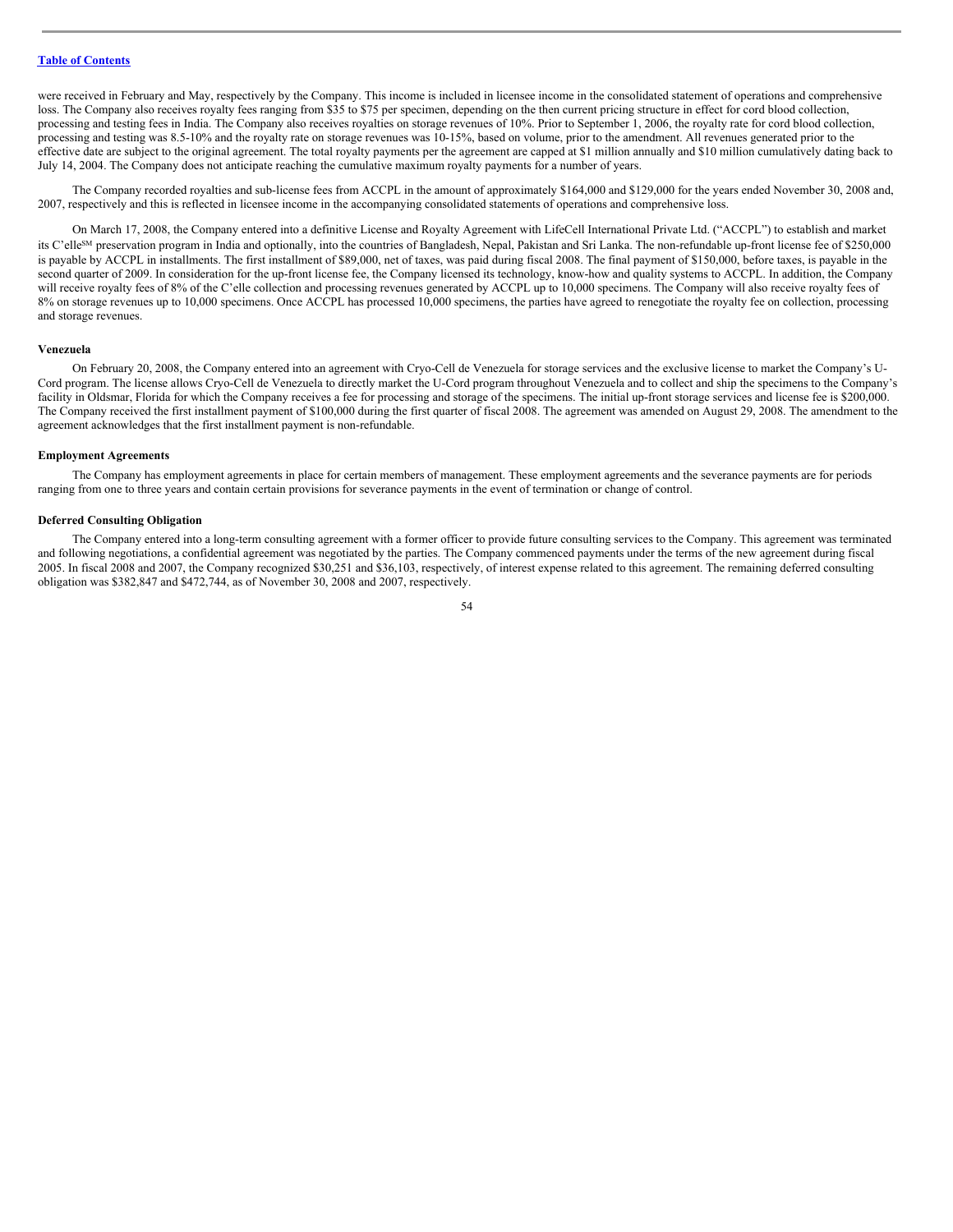### **NOTE 9—LEASES.**

During April 2004, the Company entered into a ten-year lease for its new corporate headquarters in Oldsmar, Florida. On June 7, 2006, the Company entered into a lease amendment, which amends the Company's lease for its principal offices in Oldsmar, Florida. The original lease covered approximately 17,600 square feet of space. Under the amendment, the Company leased an additional 9,600 square feet of space at same location. All leases include provisions for escalations and related costs. The Company records rental expense based on a straight-line basis over the term of the lease. Rent charged to operations was \$281,472 and \$286,393 for the fiscal years ended November 30, 2008 and 2007, respectively and is included in cost of sales and marketing, general and administrative expenses in the consolidated statements of operations and comprehensive loss.

The future minimum rental payments under these operating leases are as follows:

| Fiscal Year<br>2009 | $rac{Rent}{$287,153}$ |
|---------------------|-----------------------|
| 2010                | \$295,715             |
| 2011                | \$304,612             |
| 2012                | \$313,781             |
| 2013                | \$323,255             |
| Thereafter          | \$361,112             |

#### **NOTE 10—RETIREMENT PLAN.**

In January 1997, the Company adopted a 401(k) retirement plan (the "Plan"), which allows eligible employees to allocate up to 15% of their salaries. In fiscal 2008, the Company implemented an employer match up to certain limits. For the year ended November 30, 2008, the Company made matching contributions of approximately \$25,000 to the Plan.

### **NOTE 11—REVENUE SHARING AGREEMENTS.**

The Company entered into RSAs prior to 2002 with various third and related parties. The Company's RSAs provide that in exchange for a non-refundable up-front payment, the Company would share for the duration of the contract a percentage of its future revenue derived from the annual storage fees charged related to a certain number of specimens that originated from specific geographical areas. The RSAs have no definitive term or termination provisions. The sharing applies to the storage fees for all specified specimens in the area up to the number covered in the contract. When the number of specimens is filled, any additional specimens stored in that area are not subject to revenue sharing. As there are empty spaces resulting from attrition, the Company agrees to fill them as soon as possible. The Company reflects these up-front payments as longterm liabilities on the accompanying consolidated financial statements. The Company does not intend to enter into additional RSAs.

In the future, the Company could reverse the liability relating to the RSAs over an appropriate period of time, based on the Company's expectations of the total amount of payments it expects to pay to the other party under the particular revenue sharing agreement. However, the RSAs do not establish a finite term or time frame over which to estimate the total payments and the Company had not previously estimated and has concluded that it is not currently practicable to estimate the projected cash flows under the RSAs. At present, the Company intends to defer the reversal of the liability, until such time as these amounts can be determined. During the periods when the Company defers the reversal of the liability, the quarterly payments during these periods will be treated as interest expense, which will be recognized as the payments become due. In future periods, if a portion of the liability can be de-recognized based on the effective interest method, the payments will be allocated between interest and amortization of the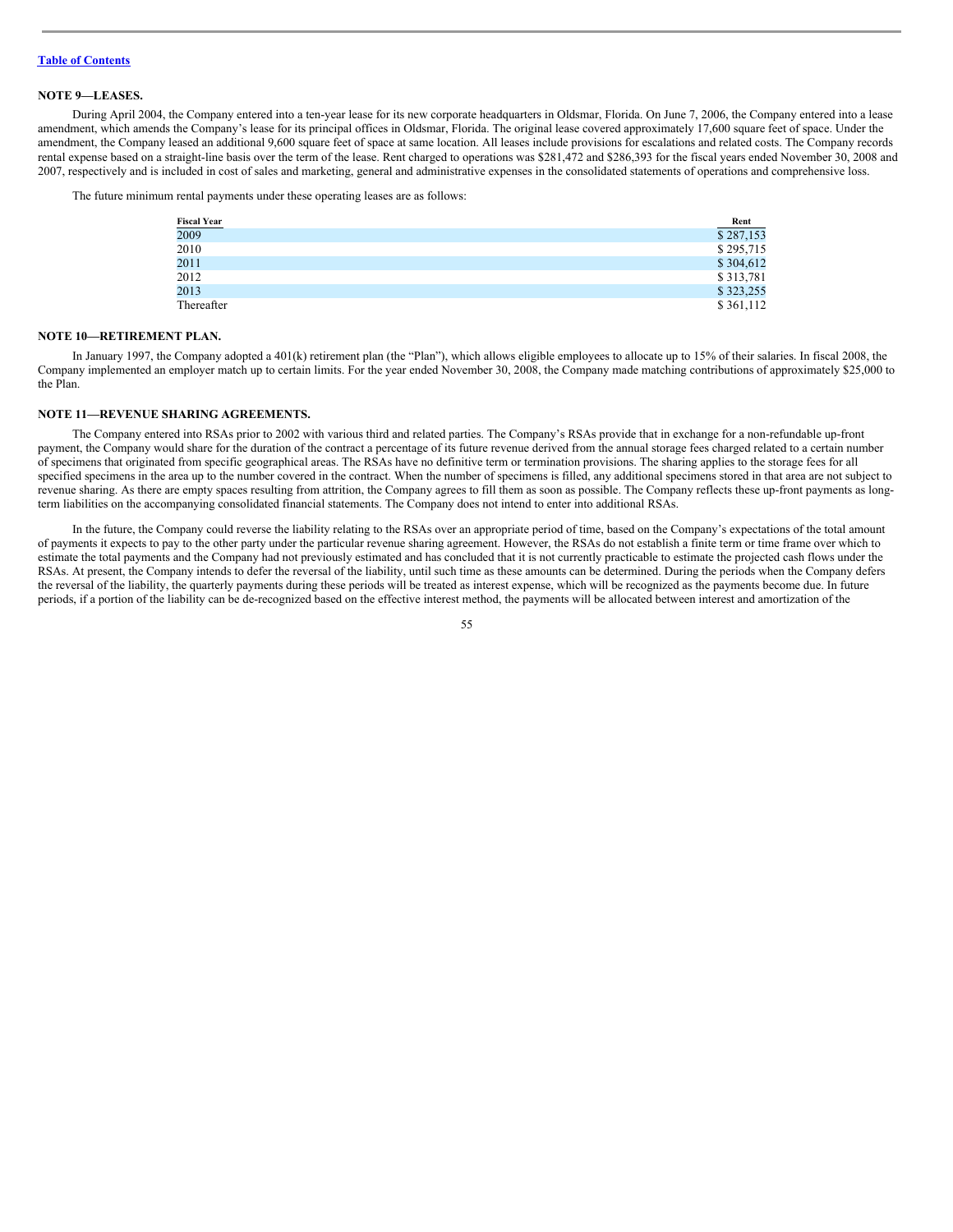liability. As cash is paid out to the other party during any period, the liability would be de-recognized based on the portion of the total anticipated payouts made during the period, using the effective interest method. That is, a portion of the payment would be recorded as interest expense, and the remainder would be treated as repayment of principal, which would reduce the liability.

*Florida*. On February 9, 1999, the previous agreements with the Company's Arizona Revenue Sharing investors were modified and replaced by a revenue sharing agreement for the state of Florida for a price of \$1,000,000. The revenue sharing agreement applies to net storage revenues originating from specimens from within the state of Florida. The revenue sharing agreement entitles the investors to revenues from a maximum of 33,000 storage spaces. A former member of the Board of Directors of the Company is a 50% owner of this revenue sharing agreement. The revenue sharing agreement was entered into prior to the time he became a member of the Board from which he resigned during December 2004.

*Illinois*. In 1996, the Company signed agreements with a group of investors entitling them to an on-going 50% share in the Company's portion of net storage revenues generated by specimens stored in the Illinois Masonic Medical Center for a price of \$1,000,000. The agreements were modified in 1998 to entitle the investors to a 50% share of the Company's portion of net revenues relating to specimens originating in Illinois and its contiguous states and stored in Oldsmar, Florida for a maximum of up to 33,000 storage spaces.

*New York.* On February 26, 1999, the Company entered into a modified revenue sharing agreement with Bio-Stor International, Inc. ('Bio-Stor') for the state of New York. The Company credited the \$900,000 Bio-Stor had previously paid toward the purchase of 90% of the Company's 50% portion of net storage revenues generated from the specimens originating from the Company's clients in the state of New York for up to 33,000 shared storage spaces. This agreement supersedes all other agreements between Bio-Stor and the Company.

On November 5, 1998, an agreement previously entered into by the Company with a private investor was revised. Per the terms of the original agreement, the investor had purchased 10% of a revenue sharing agreement in the state of New Jersey. The 1998 agreement transferred the \$100,000 investment such that it now applies to the state of New York. Under the revised agreement the investor will receive 10% of the 50% share in the Company's portion of net storage revenues generated by the specimens originating from the Company's clients in the state of New York for up to 33,000 spaces.

*Texas*. On May 31, 2001, the Company entered into an agreement with Red Rock Partners, an Arizona general partnership, entitling them to on-going shares in a portion of the Company's net storage revenue generated by specimens originating from within the State of Texas for a price of \$750,000. The investors are entitled to a 37.5% share of net storage revenues originating in the State of Texas to a maximum of 33,000 storage spaces. The same former member of the Board of Directors is a 50% owner of Red Rock. The revenue sharing agreement was entered into prior to the time he became a member of the Board, from which he resigned during December 2004. During fiscal 2008, Red Rock assigned 50% of their interest in the agreement to SCC Investments, Inc., an Arizona corporation. Subsequent to year end, SCC Investments, Inc. assigned its interest to SCF Holdings, LLC, an Arizona limited liability company.

The Company made total payments to all RSA holders of \$1,145,338 and \$1,069,639 for fiscal years ended November 30, 2008 and 2007, respectively.

### **NOTE 12: SAFTI-CELL.**

In October 2001, the Company sold 90% of Safti-Cell, Inc. ("Safti-Cell"), a then-inactive subsidiary of the Company, to Red Rock Partners, an Arizona general partnership. The sale took place prior to the time that the Board member became a member of the Company's Board of Directors. Subsequent to the end of fiscal 2004, the former Board member resigned from the Company's Board of Directors. In October 2001, the Company and Safti-Cell entered into a twenty-year storage agreement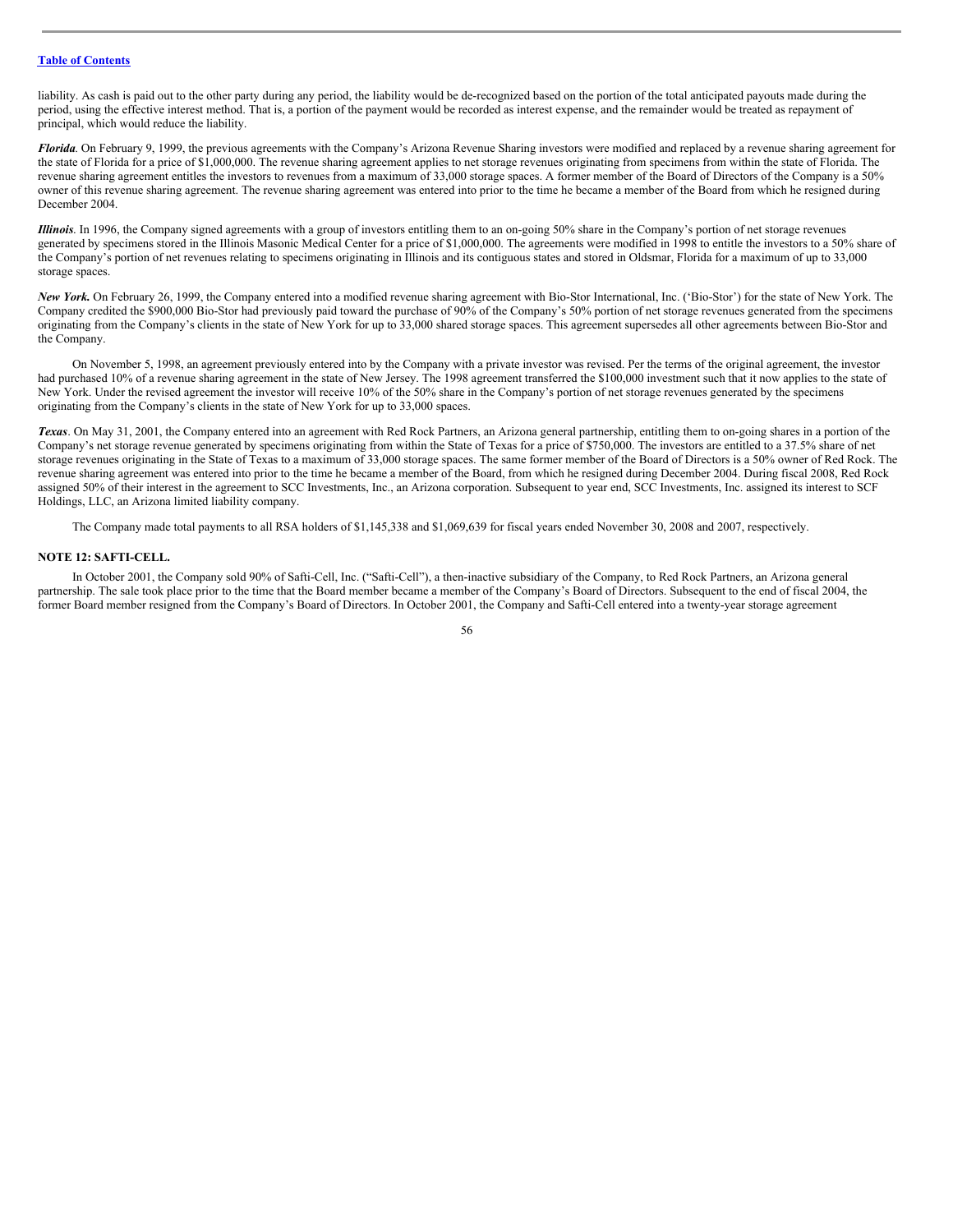under which the Company pays an annual fee to Safti-Cell for each specimen stored by Safti-Cell in its Arizona facility for the Company's customers. In October 2002, Safti-Cell brought the facility into service, and the Company began providing dual storage service to its customers. The Company currently stores approximately 33,000 split specimens at the Safti-Cell facility. In May 2005, the Company implemented a new processing methodology in accordance with emerging requirements of the AABB. The new process utilizes closed-system bags rather than vial storage. In view of this transition to a new processing methodology, as well as, the enhanced level of security designed in the Company's new facility, the Company discontinued offering the dual storage service to new customers. The Company's total payments to Safti-Cell for the fiscal years ended November 30, 2008 and 2007 were \$324,210 and \$324,250, respectively.

### **NOTE 13: LEGAL PROCEEDINGS.**

The Company is involved in the following legal proceedings:

PharmaStem Therapeutics, Inc. ("PharmaStem") filed a complaint dated February 22, 2002 against the Company and several other defendants in the United States District Court for the District of Delaware, alleging infringement of United States Patents No. 5,004,681 and No. 5,192,553, relating to certain aspects of the collection, cryopreservation and storage of hematopoietic stem cells and progenitor cells from umbilical cord blood. After several years of proceedings at the District Court level, the United States Court of Appeals for the Federal Circuit issued a decision in July 2007 that Cryo-Cell did not infringe these two patents and that the two patents are invalid. PharmaStem filed a certiorari petition in January 2008 seeking to have the United States Supreme Court review the appellate court's decision as to the invalidity of the patents, but did not seek any further review of the non-infringement decision. However, the United States Supreme Court denied certiorari in March 2008, so the decision by the United States Court of Appeals for the Federal Circuit in favor of the Company is final and non-appealable. PharmaStem had also filed a second complaint against the Company and other defendants in July 2004 in the United States District Court for the Middle District of Florida, alleging infringement of United States Patents No. 6,461,645 and 6,569,427, which also relate to certain aspects of the collection, cryopreservation and storage of hematopoietic stem cells and progenitor cells from umbilical cord blood. The Delaware court granted Cryo-Cell's motion in October 2005 to stay the proceedings in the second case pending the outcome of the first case and a decision from the United States Patent and Trademark Office ("U.S. PTO") on certain patent re-examination issues. On September 2, 2008, the U.S. PTO issued a Re-examination Certificate cancelling all claims of United States Patent No. 6,461,645, and on September 16, 2008, the U.S. PTO issued a Re-examination Certificate cancelling all claims of United States Patent No. 6,569,427. As a result of the cancellation of all patent claims involved in the second case by the U.S. PTO, we will seek a dismissal of all claims for relief set forth by PharmaStem in the second case.

In August 2007, Mr. David Portnoy brought an action against the Company and its directors in Delaware Chancery Court in New Castle County. The plaintiff alleged breaches of fiduciary duties in connection with the Company's 2007 Annual Meeting and requested declaratory and injunctive relief relating to the election of directors at that meeting. Among the other forms of relief, Mr. Portnoy sought a declaration that the dissident slate was entitled to be installed as members of the Company's board of directors. Mr. Portnoy also sought reimbursement by the Company of his costs in connection with the 2007 Annual Meeting. On January 22, 2008, the Court issued an order under which the Company was required to hold a special meeting of shareholders for the election of directors on March 4, 2008; and the order provided that directors who sat on the Company's Board of Directors prior to the 2007 Annual Meeting would continue in office until the special meeting. The order provided that the members of the management slate pay their own proxy solicitation costs in connection with the special meeting; any costs to the Company of holding the special meeting; and the costs of a special master to preside over the special meeting. The order did not require the Company to reimburse any of Mr. Portnoy's costs in connection with the 2007 Annual Meeting. On March 4, 2008, the Company held a Special Meeting of Stockholders, as required by the order, at which management's slate of directors, were elected by the Corporation's stockholders.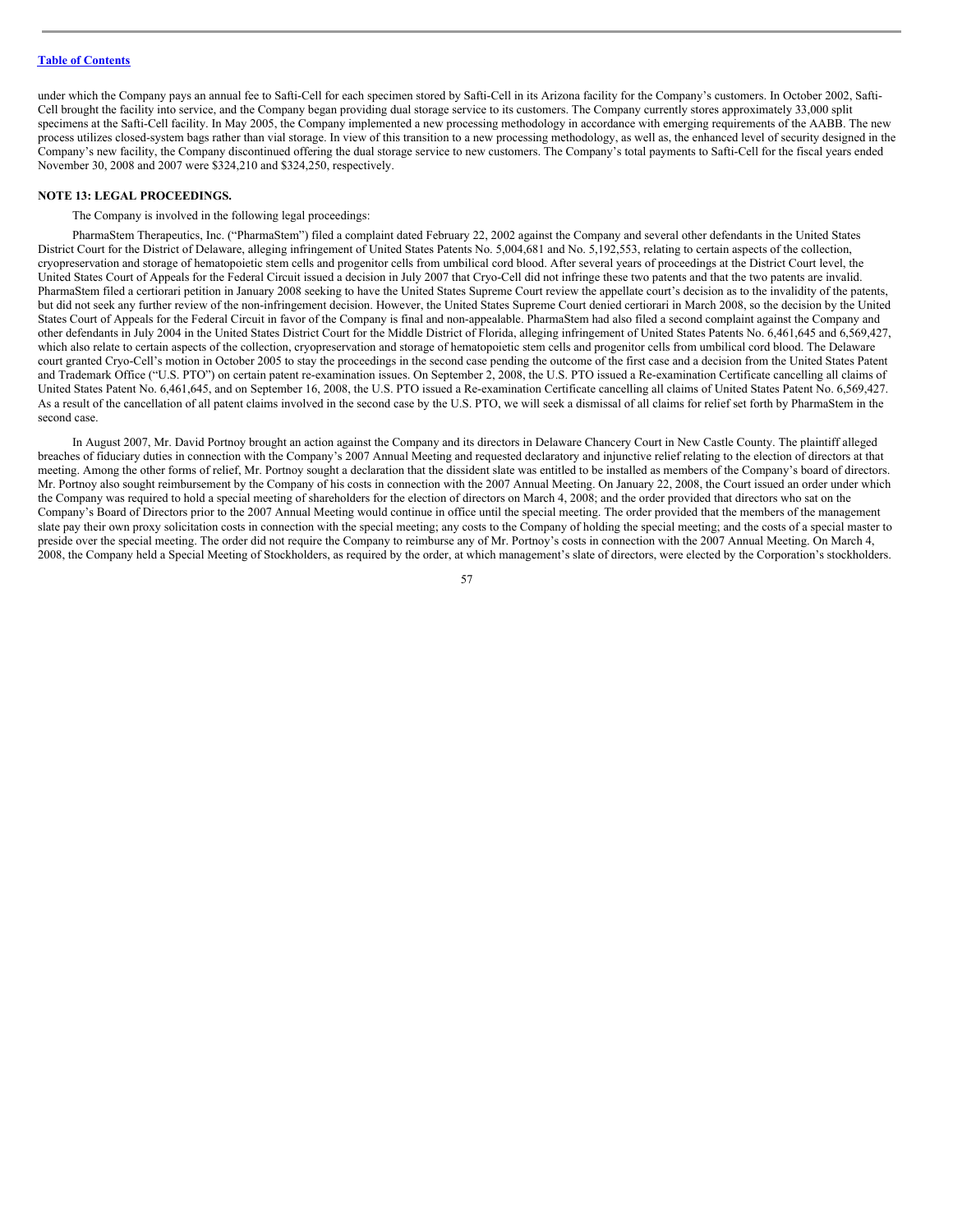# **NOTE 14—QUARTERLY FINANCIAL INFORMATION (UNAUDITED)**

The following are tabular comparisons of the quarterly results of operations.

| 1st Quarter        | 2nd Quarter | 3rd Quarter   | 4th Quarter                            |  |
|--------------------|-------------|---------------|----------------------------------------|--|
| (247, 258)         | (355, 743)  | (189, 308)    | 31,890                                 |  |
| (.02)              | (.03)       | (.02)         | .00.                                   |  |
| 11,672,129         | 11,672,129  | 11,750,543    | 11,750,543                             |  |
| (.02)              | (.03)       | (.02)         | .00                                    |  |
| 11,672,129         | 11,672,129  | 11,750,543    | 11,750,543                             |  |
|                    |             |               |                                        |  |
| <b>1st Quarter</b> | 2nd Quarter | 3rd Quarter   | 4th Quarter                            |  |
| (786, 662)         | (1,403,493) | \$(1,147,911) | \$(1,667,349)                          |  |
| (.07)              | .12)        | (.10)         | (.14)                                  |  |
| 11,624,629         | 11,663,759  | 11,669,629    | 11,671,607                             |  |
| (.07)              | (.12)       | (.10)         | (.14)<br>D                             |  |
|                    |             |               | 11,671,607                             |  |
|                    |             |               | 11,624,629<br>11,663,759<br>11,669,629 |  |

### **ITEM 9. CHANGES IN AND DISAGREEMENTS WITH ACCOUNTANTS ON ACCOUNTING AND FINANCIAL DISCLOSURE.**

None.

### **ITEM 9A. CONTROLS AND PROCEDURES.**

#### **Evaluation of Disclosure Controls and Procedures**

Based on their most recent review, as of the end of the period covered by this report, the Company's principal executive officer and principal financial officer have concluded that the Company's disclosure controls and procedures are effective, and that information required to be disclosed by the Company in the reports that it files or submits under the Securities Exchange Act of 1934, as amended, is accumulated and communicated to the Company's management, including its principal executive officer and principal financial officer, as appropriate to allow timely decisions regarding required disclosure and are effective to ensure that such information is recorded, processed, summarized and reported within the time periods specified in the SEC's rules and forms.

### **Management's Report on Internal Control Over Financial Reporting**

Our management is responsible for establishing and maintaining adequate internal control over financial reporting, as such term is defined in Exchange Act Rule 13a-15(f). Under the supervision and with the participation of our management, including our principal executive officer and principal financial officer, we conducted an evaluation of the effectiveness of our internal control over financial reporting as of November 30, 2008, based on the criteria set forth in *Internal Control—Integrated Framework* issued by the Committee of Sponsoring Organizations of the Treadway Commission. Based on our evaluation under the criteria set forth in *Internal Control—Integrated Framework*, our management concluded that our internal control over financial reporting was effective as of November 30, 2008.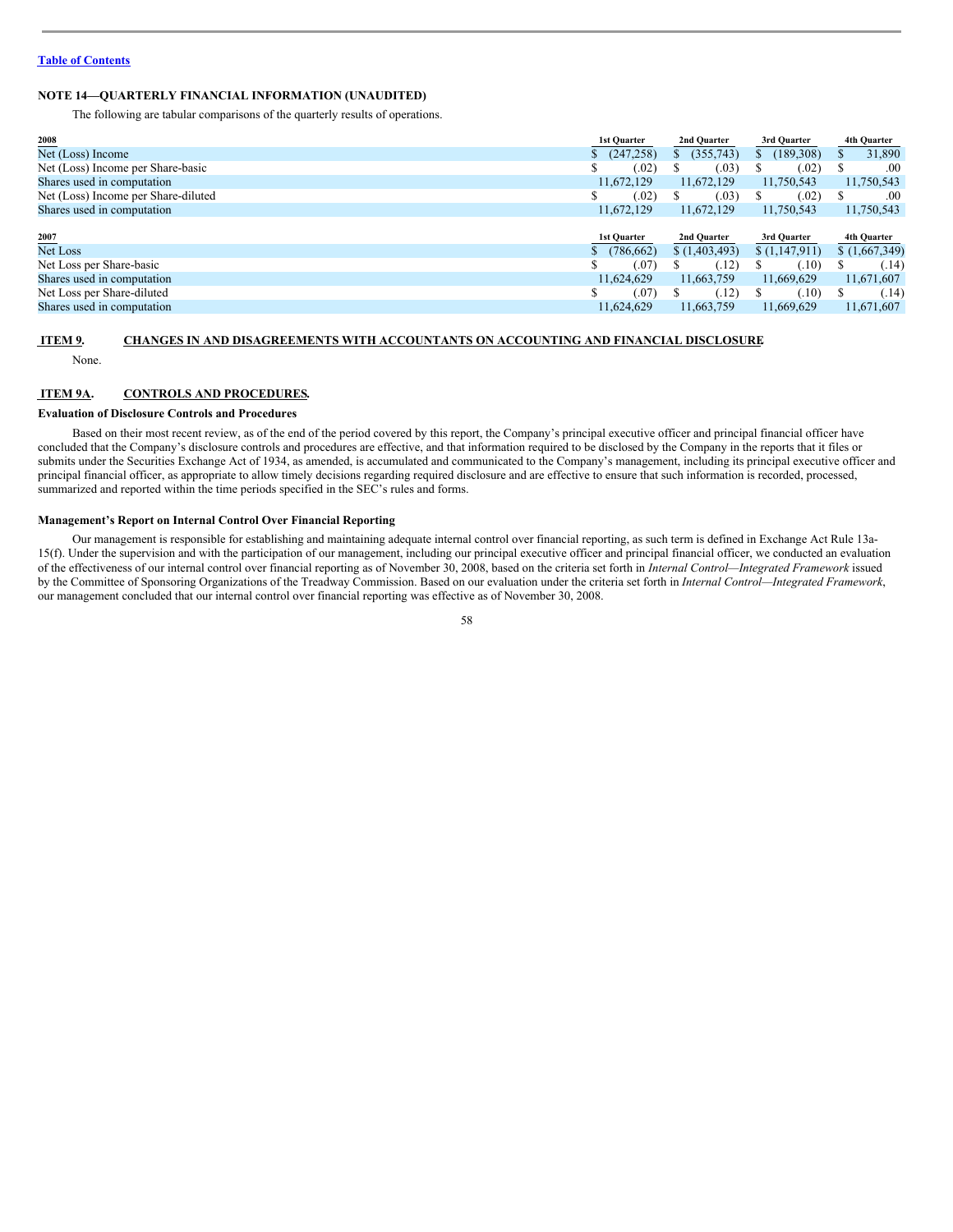This Annual Report does not include an attestation report of our independent registered public accounting firm regarding internal control over financial reporting. We were not required to have, nor have we engaged our independent registered public accounting firm to perform, an audit on our internal control over financial reporting pursuant to the rules of the Securities and Exchange Commission that permit us to provide only management's report in this Annual Report.

#### **Changes in Internal Control Over Financial Reporting**

Subsequent to November 30, 2007, the Company's principal executive officer and principal financial officer concluded that the Company's disclosure controls and procedures were not effective, due to a material weakness surrounding accrued expenses.

As a result of those findings, management undertook the following action to address the material weakness:

• Redesigned, tested and implemented a new information system query upon which a component of accrued expenses is derived.

The changes in the Company's internal control over financial reporting described in the previous paragraph were implemented prior to the Company reporting its results for the quarter ended February 29, 2008. There were no other changes in the Company's internal control over financial reporting during the fiscal year ended November 30, 2008 or since such date that have materially affected, or are reasonably likely to materially affect, the Company's internal control over financial reporting.

#### **Limitations on the Effectiveness of Controls**

Our management, including our CEO and CFO, does not expect that our disclosure controls and internal controls will prevent all error and all fraud. A control system, no matter how well conceived and operated, can provide only reasonable, not absolute, assurance that the objectives of the control system are met. Further, the design of a control system must reflect the fact that there are resource constraints, and the benefits of controls must be considered relative to their costs. Because of the inherent limitations in all control systems, no evaluation of controls can provide absolute assurance that all control issues and instances of fraud, if any, within the Company have been detected. These inherent limitations include the realities that judgments in decision-making can be faulty, and that breakdowns can occur because of simple error or mistake. Additionally, controls can be circumvented by the individual acts of some persons, by collusion of two or more people, or by management or board override of the control.

The design of any system of controls also is based in part upon certain assumptions about the likelihood of future events, and there can be no assurance that any design will succeed in achieving its stated goals under all potential future conditions; over time, control may become inadequate because of changes in conditions, or the degree of compliance with the policies or procedures may deteriorate. Because of the inherent limitations in a cost-effective control system, misstatements due to error or fraud may occur and not be detected.

# **CEO and CFO Certifications**

Appearing as exhibits 31.1 and 31.2 to this report there are Certifications of the CEO and the CFO. The Certifications are required in accordance with Section 302 of the Sarbanes-Oxley Act of 2002 (the Section 302 Certifications). This Item of this report is the information concerning the evaluation referred to in the Section 302 Certifications and this information should be read in conjunction with the Section 302 Certifications for a more complete understanding of the topics presented.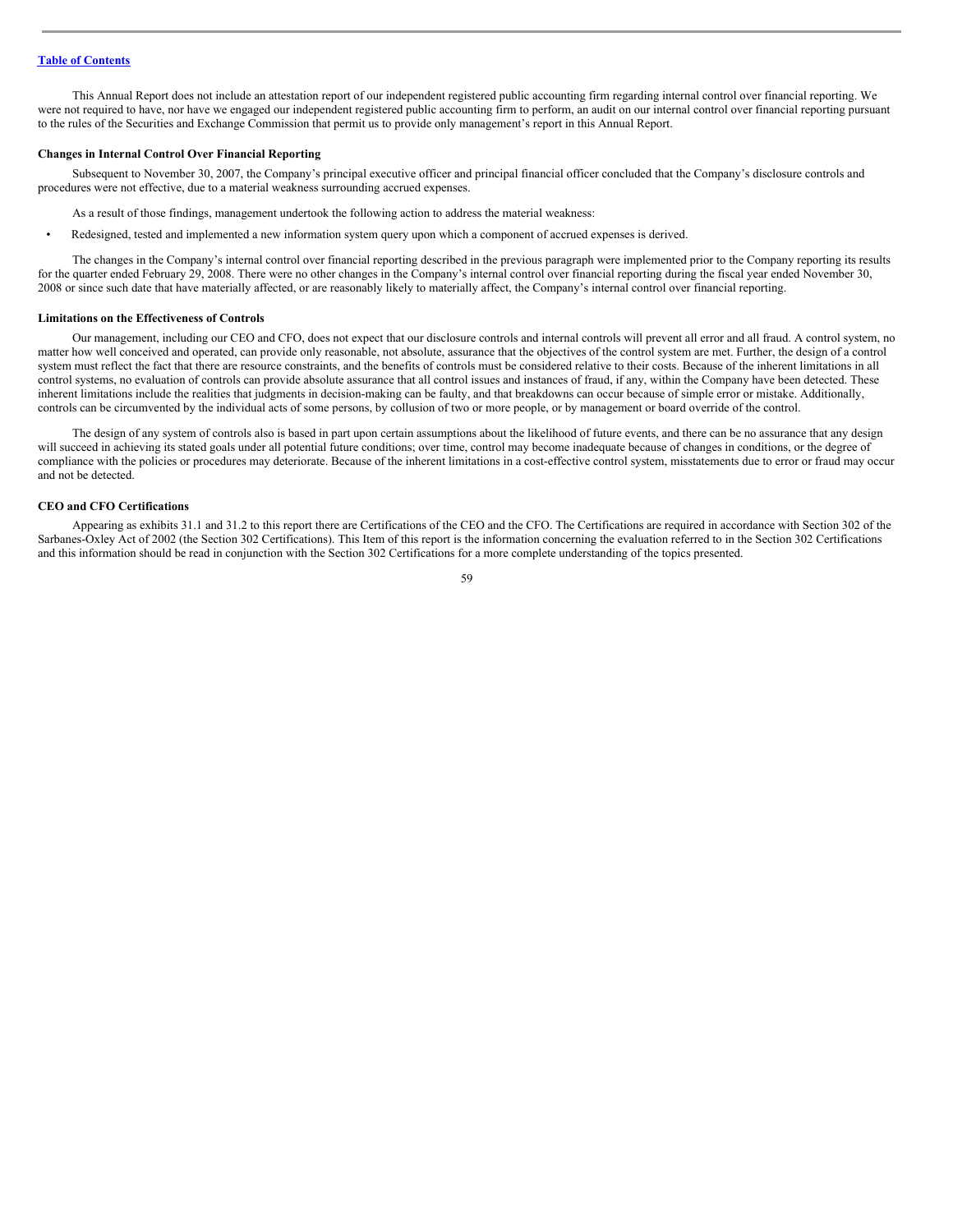# **ITEM 9B. OTHER INFORMATION.**

Not applicable.

# **Part III**

# **ITEM 10. DIRECTORS, EXECUTIVE OFFICERS, AND CORPORATE GOVERNANCE.**

Below are the names, ages and background of the current Board of Directors and Executive Officers of the Company.

Mercedes Walton, 55. Chairman of the Board. Ms. Walton has served as a director of the Company since October 2000, as Chairman since June 2002, as Interim Chief Executive Officer from April 2003 through August 2005 and as the Chief Executive Officer since September 2005. She was CEO of Ralston Hill Consulting LLC, a business development and strategic technology consulting practice, from March 2000 until August 2005. Ralston Hill Consulting specializes in the design and deployment of technology commercialization strategies. From January 2001 to September 2001, Ms. Walton was employed as the President and Chief Operating Officer of Applied Digital Solutions, Inc., a provider of e-business solutions. Ms. Walton was employed by AT&T from 1976 to 2000. She served as AT&T's Vice President-Corporate Strategy and Business Development from January 1999 to March 2000, and as its Business Development Vice President-Corporate Strategy from March 1996 to December 1998. Ms. Walton's educational achievements include a Bachelor of Arts degree from Smith College, and Masters degrees from both Harvard University and Massachusetts Institute of Technology. Prior to its acquisition by Black Box Corporation (NASDAQ:BBOX), Ms. Walton served on the Board of Directors of Norstan, Inc., which provides communications solutions and services, where she served on the Audit Committee and chaired the Corporate Governance Committee. She currently serves on the Board of Directors of SAVVIS, Inc. (NASDAQ: SVVS), which provides information technology infrastructure services for business applications, where she is a member of the Corporate Governance Committee.

Ki Yong Choi, 47. Mr. Choi has served as a director of the Company since March 2008. Mr. Choi is the founder and has been President of Cathedral Hill Associates, Inc., a company that owns and operates hotels in Seattle, Washington, La Mirada, California, and Dallas, Texas, since 1992. Mr. Choi was nominated to the board of directors pursuant to an agreement between the Company and Mr. Choi and certain of his affiliates. See "Certain Transactions."

Scott Christian, 54. Mr. Christian has served as a director of the Company since April 2003. Mr. Christian has been the Chief Executive Officer of Spanlink Communications, Inc. since October 2008 and previously was the Chief Financial Officer of Spanlink from January 2007 to October 2008. Mr. Christian was the Vice President and General Manager of Black Box Voice Services from January 2005 until November 2006. He served as President and Chief Executive Officer of Norstan, Inc. from February 2004 until January 25, 2005, when Norstan was acquired by Black Box Corporation, and as a member of Norstan's Board of Directors from March 2004 until January 25, 2005. Previously, he had been Executive Vice President and Chief Financial Officer of Norstan since January 2001. Prior to its acquisition, Norstan was one of the largest independent communications solutions and services companies serving enterprise customers in North America, with revenues exceeding \$200 million. Mr. Christian served as Senior Vice President of Finance of Ceridian Corporation from April 1999 to October 2000. From April 1981 to February 1999, Mr. Christian was employed by Automatic Data Processing in a variety of capacities, including Chief Financial Officer for the Electronic Services Division from 1995 to 1999. Mr. Christian has 30 years of experience in financial management. Mr. Christian's educational achievements include a Bachelor of Arts degree from the University of Dayton, and a Master's degree from Pepperdine University.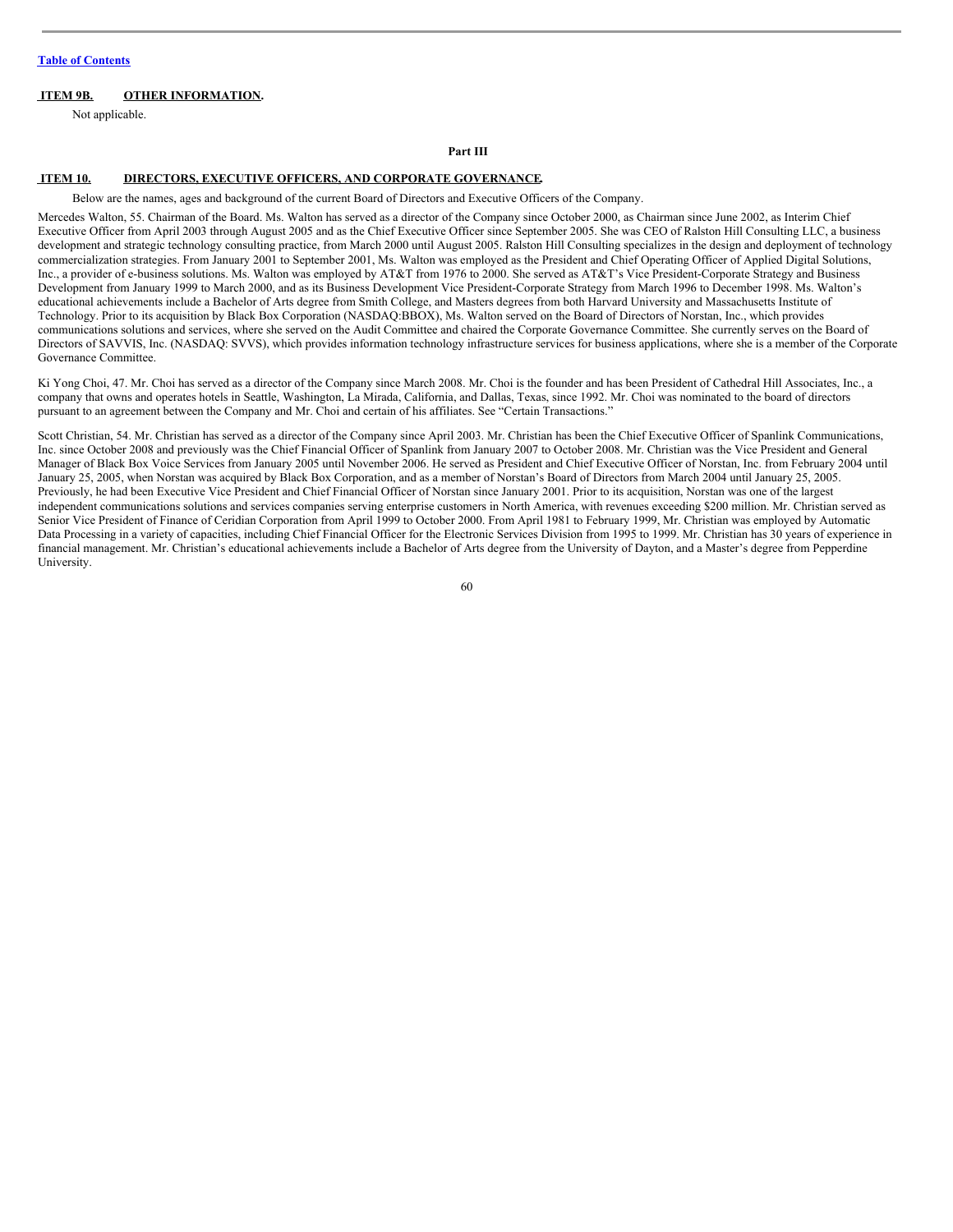Andrew J. Filipowski, 59. Mr. Filipowski served as a director of the Company from July 16, 2007 to January 22, 2008, and since March 2008. Since May 2003, Mr. Filipowski has been the Chairman and Chief Executive Officer of SilkRoad Equity, LLC, a private investment firm. Mr. Filipowski served as the Chairman and Chief Executive Officer of divine, inc., previously known as divine interventures, inc., an Internet services and enterprise software company, from 1999 until May 2003. In February 2003, divine, inc. filed a voluntary petition under Chapter 11 of the U.S. Bankruptcy Code. Prior to 1999, Mr. Filipowski was the Founder, Chairman and Chief Executive Officer of PLATINUM technology, inc., a worldwide provider of enterprise systems software and services, which was sold to Computer Associates International, Inc. in 1999. Mr. Filipowski was nominated to the board of directors pursuant to an agreement between the Company and Mr. Filipowski and certain of his affiliates. See "Certain Transactions."

Anthony P. Finch, 58. Mr. Finch has served as a director since March 2003. Mr. Finch has been Chief Scientific Officer of the Irish National Blood Centre and National Tissue Typing Reference Laboratory for more than the past five years. There, Mr. Finch is responsible for the direction, management, organization, integration and restructuring of the national laboratories and their ancillary services to comply with the highest pharmaceutical standards. Mr. Finch has over 30 years of experience in cell separation and cryopreservation of cellular products, with over 15 years of experience in cord blood processing. In 1993, Mr. Finch pioneered the fractionation and isolation of cord blood stem cells for small volume cryogenic storage and has developed large scale processing in line with current Good Manufacturing Practice. He has established several cord blood stem cell banks in the United States, Europe and Asia. Among numerous professional affiliations, Mr. Finch is a Fellow of both the Academy of Medical Laboratory Sciences and Institute of Biomedical Sciences, and is a member of the Cord Blood Stem Cell International Society.

Gaby W. Goubran, 67. Mr. Goubran has served as a director since June 2002. Mr. Goubran is currently Managing Director of International Business Developments, Ltd., an international consulting firm providing business development services to multinational companies in diverse industries. Mr. Goubran has held a variety of board and committee chairmanships, including roles on audit, compensation, executive and governance committees. Mr. Goubran founded International Business Developments in 1983 and has been active in the company since that time. Mr. Goubran's educational achievements include a Bachelor of Science degree from Alexandria University, Egypt and a Masters degree from Babson College. Mr. Goubran received a Certificate of Director Education in 2007 from the National Association of Corporate Directors.

John Mathews, 58. Mr. Mathews has served as a director of the Company since March 2008. Mr. Mathews has been Executive Vice President and Chief Operating Officer of Cathedral Hill Associates, Inc., a company that owns and operates hotels in Seattle, Washington, La Mirada, California, and Dallas, Texas, since 1992. Before that, Mr. Mathews worked for eight years at Hyatt Corporation, and has 35 years of experience in the hospitality industry. Mr. Mathews was nominated to the board of directors pursuant to an agreement between the Company and Mr. Choi and certain of his affiliates.

### Other Executive Officers

Biographical information regarding the Company's executive officers who are not currently serving as directors of the Company is set forth below:

Jill Taymans, 39, Vice President, Finance and Chief Financial Officer. Ms. Taymans joined the Company in April 1997 serving initially as Controller and was appointed Chief Financial Officer in May 1998. Ms. Taymans graduated from the University of Maryland in 1991 with a BS in Accounting. She has worked in the accounting industry for over 17 years in both the public and private sectors. Prior to joining the Company, she served for three years as Controller for a telecommunications company in Baltimore, Maryland.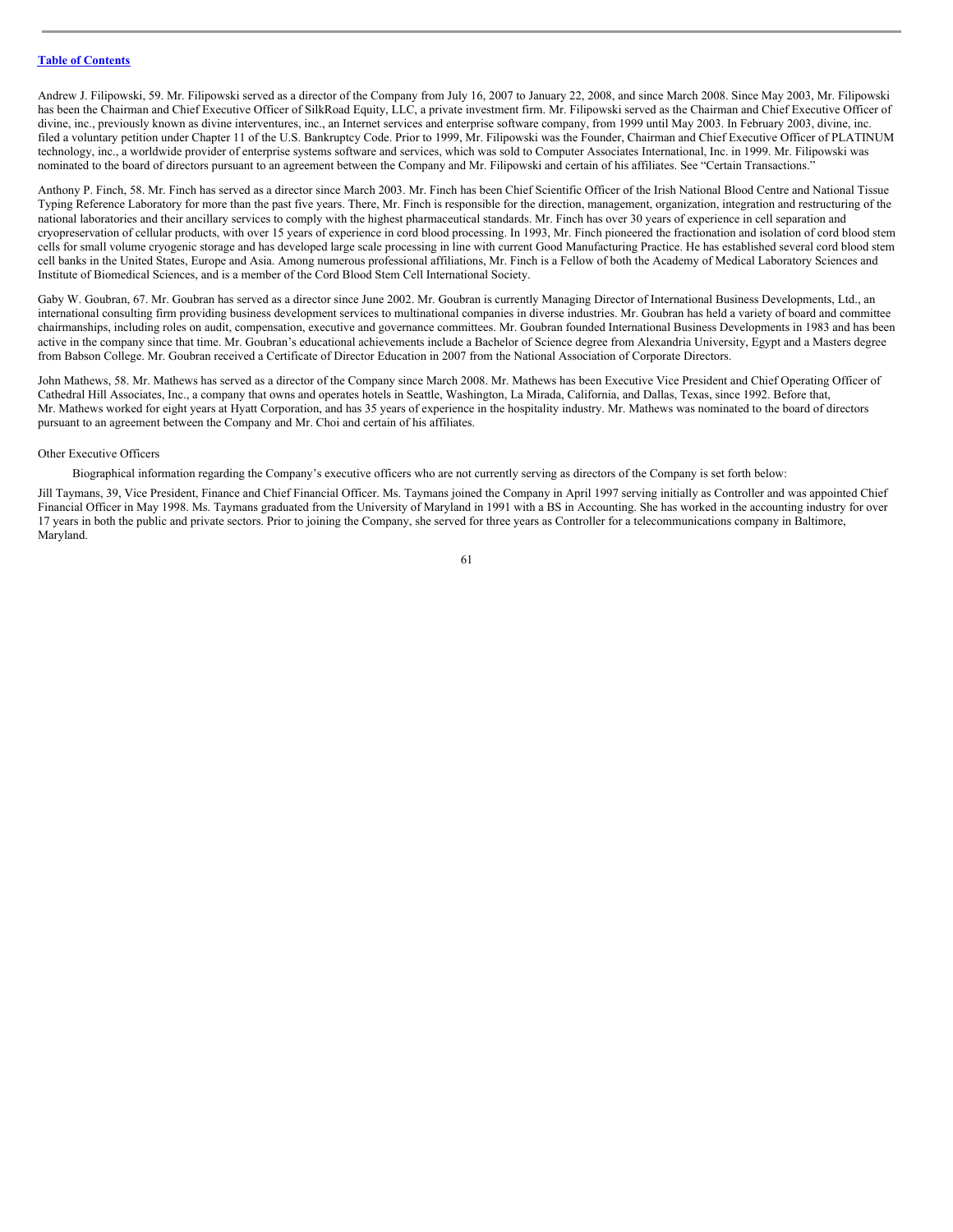Julie Allickson, Ph.D., 46, Vice President of Laboratory Operations and R&D. Dr. Allickson joined the Company in 2004 as Technical Director of Laboratory Operations and has served as the Company's Vice President of Laboratory Operations and R&D since April 2007. Dr. Allickson also has served as a member of the Cryo-Cell Medical Scientific Advisory Board since October 2006. Prior to joining the Company, she worked for the University of Miami-School of Medicine, Diabetes Research Institute since 2000 as the Laboratory Manager of the cGMP Cell Processing Facility where she had responsibility for cell processing operations, laboratory design and implementation and regulatory affairs. Prior to that time, she worked for the American Red Cross since 1989, managing the Hematopoietic Cell Processing and Platelet Serology Laboratory. Dr. Allickson has 20 years of laboratory experience and 17 years in Cellular Therapy Processing. She was one of the founding members of the International Society of Cellular Therapy in 1992, has been a member of the American Association of Blood Banks (AABB) for 17 years and is a member of the AABB Standards Committee for Cell Therapy Product Services.

#### Audit Committee Financial Expert

The audit committee is comprised entirely of non-employee, independent members of the board of directors, and the board of directors has determined that each of the audit committee members is able to read and understand fundamental financial statements. In addition, the board of directors has determined that at least one member of the audit committee, Mr. Scott Christian, is an "audit committee financial expert" as that term is defined in Item 407(d)(5) of Regulation S-K promulgated under the Securities and Exchange Act of 1934. Mr. Christian's relevant experience includes his service as the Chief Financial Officer of Spanlink Communications, Inc., Chief Financial Officer of Norstan, Inc., Senior Vice President of Finance of Ceridian Corporation, and Chief Financial Officer of the Electronic Services Division of Automatic Data Processing, Inc. In addition, Mr. Christian has an MBA degree from Pepperdine University.

### Section 16(a) Beneficial Ownership Reporting Compliance

Section 16(a) of the Securities Exchange Act of 1934, as amended, requires our officers, directors and persons who are the beneficial owners of more than 10% of our common stock to file with the SEC initial reports of ownership and reports of changes in ownership of our common stock. Officers, directors and beneficial owners of more than 10% of our common stock are required by SEC regulations to furnish us with copies of all Section 16(a) forms they file. Based solely on a review of the copies of the Forms 3, 4 and 5 and amendments that we received with respect to transactions during fiscal 2008, we believe that all such forms were filed on a timely basis, except that Mr. John Mathews, a director of the Company, did not file one Form 3 and one Form 4 at the time such forms were due. Mr. Mathews is preparing to file these forms.

### Code of Ethics

The Company has adopted a code of ethics for its chief executive officer and all senior financial officers, including the chief financial officer and principal accounting officer. The code of ethics is available to any shareholder, without charge, upon written request to the Company in care of the Corporate Secretary at 700 Brooker Creek Boulevard, Suite 1800, Oldsmar, Florida 34677.

# **ITEM 11. EXECUTIVE COMPENSATION.**

### Summary Compensation Table

The table below summarizes the total compensation paid or earned during the fiscal year ended November 30, 2008 and November 30, 2007 by (i) the Company's Chief Executive Officer and (ii) the two other most highly compensated individuals that served as executive officers of the Company as of November 30, 2008 whose total compensation received from the Company during such fiscal year (other than non-qualified deferred compensation earnings, if any) exceeded \$100,000 (collectively, the "named executives").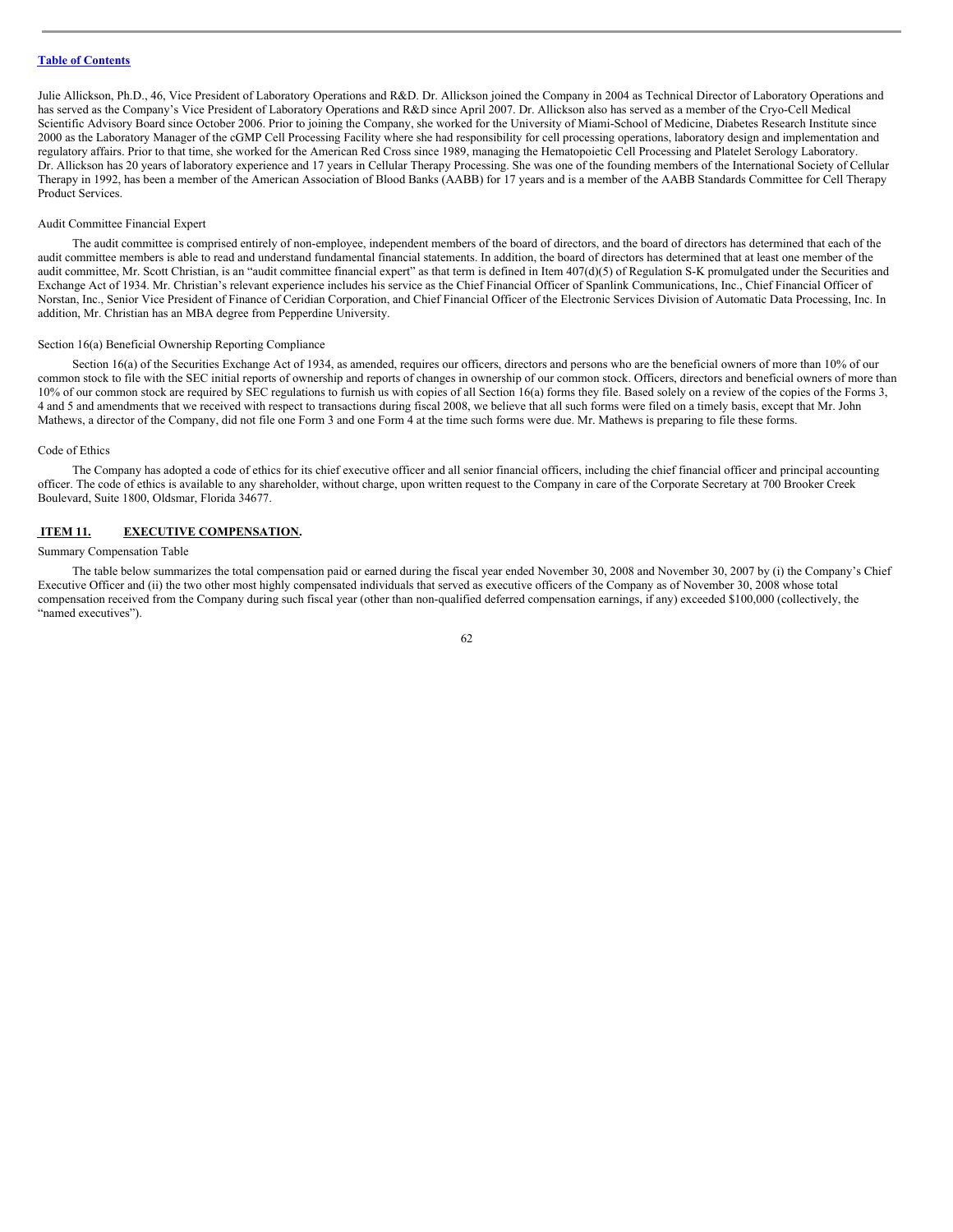| <b>Name and Principal Position</b>                                     | Year         | Salary<br>(S)          | <b>Bonus</b><br>(S) |          | Option<br>Awards<br>(5)(1) |              | <b>Non-Equity</b><br><b>Incentive Plan</b><br>Compensation<br>(S) |    | All Other<br>Compensation<br>(5)(2) | Total (\$)             |
|------------------------------------------------------------------------|--------------|------------------------|---------------------|----------|----------------------------|--------------|-------------------------------------------------------------------|----|-------------------------------------|------------------------|
| Mercedes Walton                                                        | 2008         | \$350,600              | $\mathbb{S}$        | $\theta$ | \$43,098                   |              | $\theta$                                                          |    | 22.344                              | \$416,042              |
| <b>Chief Executive Officer</b>                                         | 2007         | \$353,100              | S.                  | $\bf{0}$ | \$50,924                   | <sup>S</sup> | $\overline{0}$                                                    |    | 22.492                              | \$426,516              |
| Jill M. Taymans<br>Vice President Finance, Chief Financial Officer     | 2008<br>2007 | \$166,217<br>\$166,217 | S<br>S.             | $\bf{0}$ | \$12,474<br>\$14,743       | - S          | $\mathbf{0}$<br>$\overline{0}$                                    | S  | $\theta$<br>$\theta$                | \$178,691<br>\$180,960 |
| Julie Allickson<br>Vice President of Laboratory Operations and R&D (3) | 2008         | \$150,000              | S.                  |          | \$13,941                   |              | $\mathbf{0}$                                                      | -S | $\theta$                            | \$163,941              |

(1) Represents the dollar amount recognized for financial reporting purposes in fiscal 2008 and 2007 under SFAS 123R with respect to stock options granted in fiscal years 2006 and 2007. The fair value was estimated using the Black-Scholes option-pricing model. The amount reported has been adjusted to eliminate service-based forfeiture assumptions used for financial reporting purposes. See Note 7, Stockholders' Equity, to our consolidated financial statements for a discussion of our accounting for stock options and the assumptions used.

(2) Represents perquisites and other benefits, valued on the basis of aggregate incremental cost to the Company.

(3) Ms. Allickson was not a named executive officer in fiscal 2007.

Narrative Disclosure Regarding Summary Compensation Table

### Compensation Philosophy

Our executive compensation policies are designed to provide competitive levels of compensation that integrate pay with our annual objectives and long-term goals, align the long-term interests of management with those of our stockholders, reward for achieving performance objectives, recognize individual initiative and achievements, and assist us in attracting and retaining highly qualified and experienced executives. The compensation committee of our board of directors is primarily responsible for acting on our philosophical approach to executive compensation. There are three primary elements in our executive compensation program: base salary compensation, cash bonus and stock options.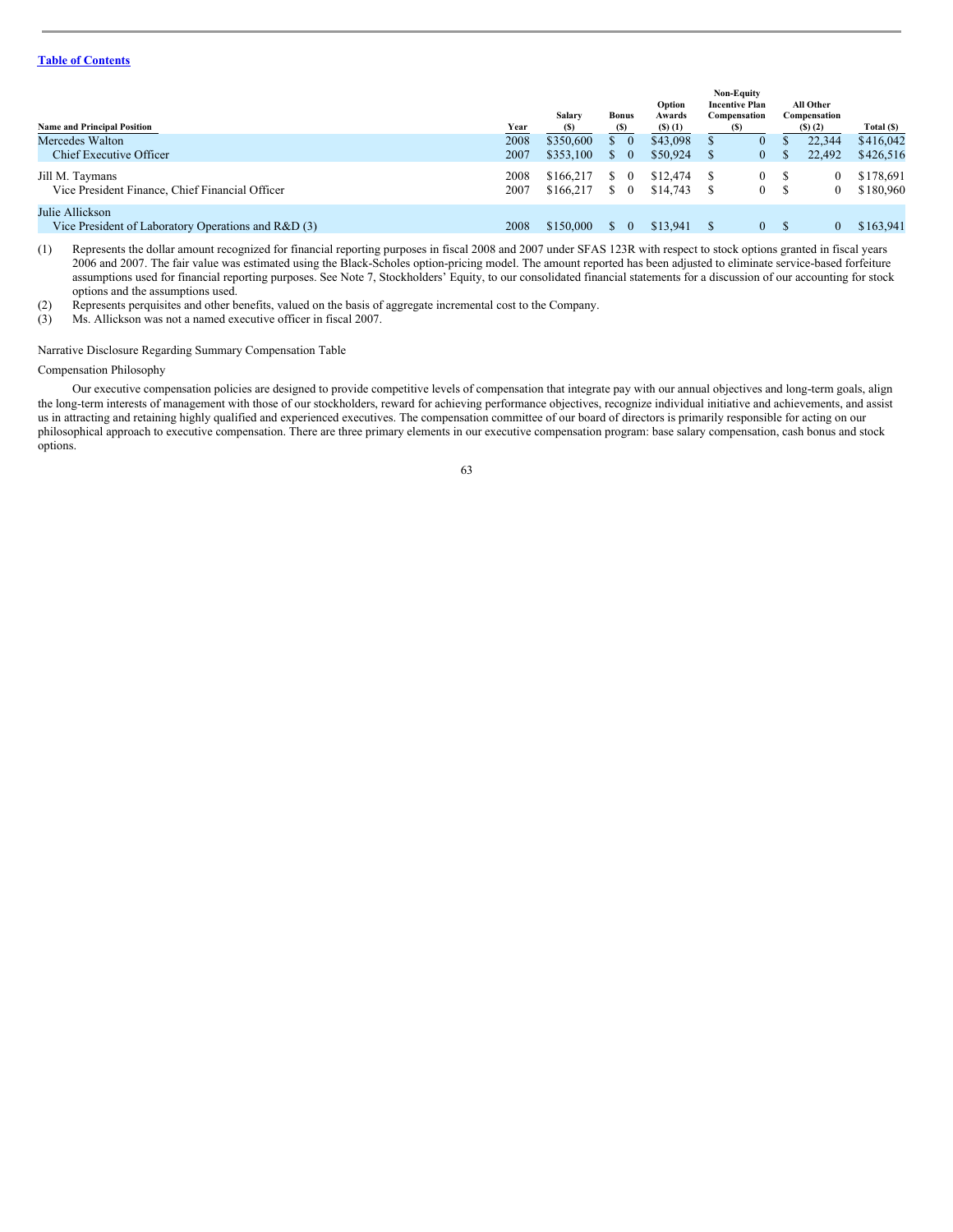Base salary compensation is based on the potential impact the individual may have on the Company, the skills and experience required by the job, comparisons with comparable companies and the performance and potential of the incumbent in the job.

Cash bonuses are designed to provide annual incentive compensation tied to the Company's financial performance and personal objectives. Performance targets are established at the beginning of each fiscal year by the compensation committee, and bonuses are paid following the end of the fiscal year based on the Company's performance relative to the targets and the executive's individual performance. There were not any cash bonuses paid to the named executive officers in fiscal 2008 and 2007 because the Company did not meet all of the performance targets for fiscal 2008 and 2007. The performance targets were based on unit growth, revenue, net income and customer satisfaction.

Stock options are granted to our executive officers in order to maintain competitive pay packages and to align management's long-term interests with those of our stockholders. The compensation committee approves stock option grants to our executives and key personnel. Awards vest and options become exercisable based upon criteria established by the compensation committee. No stock options were awarded to the named executive officers in 2008, and of the named executive officers, only Julie Allickson received an option grant in 2007.

Overall, the compensation committee attempts to establish levels of executive compensation that it believes to be competitive with those offered by employers of comparable size, growth and profitability in the Company's industry and in general industry. In establishing the levels of the various compensation elements, the compensation committee has from time to time used the services of compensation consultants.

#### Employment Agreements

Walton Employment Agreement. On August 15, 2005, the Company entered into a three-year employment agreement (the "Walton Employment Agreement") with Mercedes Walton as the Chairman of the Board and Chief Executive Officer effective as of September 1, 2005 (the "Commencement Date"). Previously, Ms. Walton had been interim Chief Executive Officer. The Walton Employment Agreement was amended in July 2008 to provide that the initial term would expire on November 30, 2008. The term of the Walton Employment Agreement is extended for additional one-year periods unless, at least 90 days prior to the end of the then-current term, either party notifies the other in writing of its intent not to renew the agreement. The ending date of the current term of the Walton Employment Agreement is November 30, 2009.

Ms. Walton's base salary is subject to 4%-10% annual increases effective on February 1 of each year, depending on whether corporate performance meets certain incentive standards established from time to time by the compensation committee of the Company's board of directors. In addition to base salary, the Walton Employment Agreement provides that Ms. Walton is eligible to receive annual lump-sum bonuses, at the discretion of the Company's board of directors that are available to other senior executive officers. Specifically, Ms. Walton will be eligible to receive annual bonuses in amounts of 20%, 40% or 60% of her then-current base salary depending on whether corporate performance meets certain incentive standards established from time to time by the compensation committee of the Company's board of directors. Ms. Walton is also eligible for long-term incentive awards provided to the Company's senior executives generally, on terms finally determined by the compensation committee of the Company's board of directors.

In the event the Walton Employment Agreement is terminated upon Ms. Walton's death (without any then-existing default in her performance), then Ms. Walton's estate or a designated beneficiary will be entitled to receive Ms. Walton's base salary for a 12-month period thereafter. In the event the Company terminates the Walton Employment Agreement without cause (or delivers a notice of non-renewal of the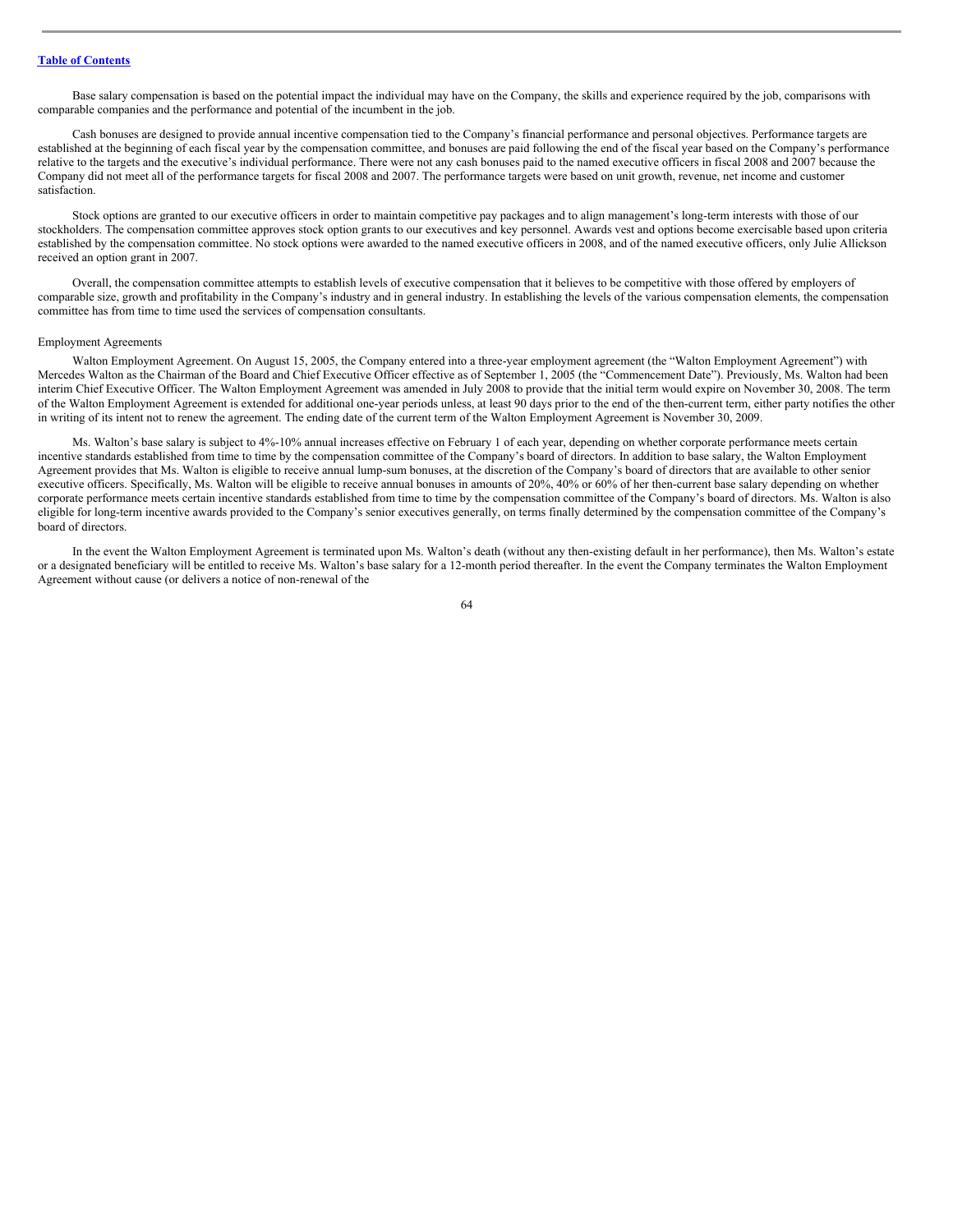Employment Agreement), she will be entitled to receive a lump sum equal to 12 months of her then-current base salary plus an amount equal to the pro rata portion of her annual bonus for the year of termination (based on the proportion of the year during which she was employed and the pro rata results for such year). If Ms. Walton terminates the Employment Agreement for "Good Reason" (as defined in the Walton Employment Agreement), she will be entitled to continue receiving her then-current base salary for a 12-month period plus an amount equal to her annual bonus paid for the year prior to termination.

In the event of a termination of Ms. Walton's employment upon a Change in Control or within two years thereafter (or prior to the Change in Control if the termination was related to the Change in Control), if the termination was initiated by the Company without cause or by Ms. Walton for any reason, Ms. Walton will be entitled to receive the following: (i) compensation in an amount equal to two times the sum of (A) 12 months of base salary as in effect on the termination date or, if greater, base salary in effect immediately prior to the Change in Control, plus (B) the average of the actual bonus payments made to Ms. Walton for the most recent two years; (ii) a pro rata portion of the annual bonus for the year in which termination occurs (based on the proportion of the year during which she was employed and the pro rata results for such year; (ii) continued benefits and perquisites for a period of two years; (iii) reimbursement for reasonable legal fees and expenses incurred in connection with the termination; and (iv) the vesting of all shares of restricted stock, long-term performance stock option awards, other stock-appreciation rights and stock options. If the present value of the payments to Ms. Walton in connection with a Change in Control are greater than the product of three times Ms. Walton's then-current base amount (under applicable tax regulations) as of the termination date (the "Parachute Limit") but not greater than 105% of the Parachute Limit, then the Employment Agreement limits the present value of the total amount of such payments to one dollar less than the Parachute Limit. If the present value of the payments to Ms. Walton in connection with a Change in Control are greater than 105% of the Parachute Limit, the Company has agreed to pay to Ms. Walton an additional amount as a "gross-up payment" to pay any applicable excise taxes.

The Walton Employment Agreement also provides that the Company will provide certain other benefits, including continued participation in all applicable Company benefit plans, payment of reasonable business expenses, and financial planning and legal expenses incurred in connection with the negotiation and execution of the Walton Employment Agreement.

In the Walton Employment Agreement, Ms. Walton has agreed not to compete with the Company or solicit its customers, clients or employees during the term of the Walton Employment Agreement and for a period of two years following the termination of Ms. Walton's employment under the Walton Employment Agreement.

Taymans Employment Agreement. On November 1, 2005, the Company entered into a one-year employment agreement with Jill M. Taymans, as the Company's Chief Financial Officer and Vice President (the "Taymans Employment Agreement"). Under the Taymans Employment Agreement, the one-year term is automatically extended for additional one-year periods unless, at least 60 days prior to the end of the then-current term, either party notifies the other in writing of its intent not to renew the agreement. The Taymans Employment Agreement was amended in July 2008 to provide that the then-current term would expire on November 30, 2008. The ending date of the current term of the Taymans Employment Agreement is November 30, 2009.

At all times during the term of the Taymans Employment Agreement (as the same may be extended), Ms. Taymans will be eligible for discretionary merit increases and adjustments in base salary, in addition to discretionary annual bonuses awarded at the discretion of the compensation committee of the Company's board of directors. The Taymans Employment Agreement provides that she will be eligible to receive long-term incentive awards provided to the Company's senior executives generally, on terms finally determined by the compensation committee of the Company's board of directors.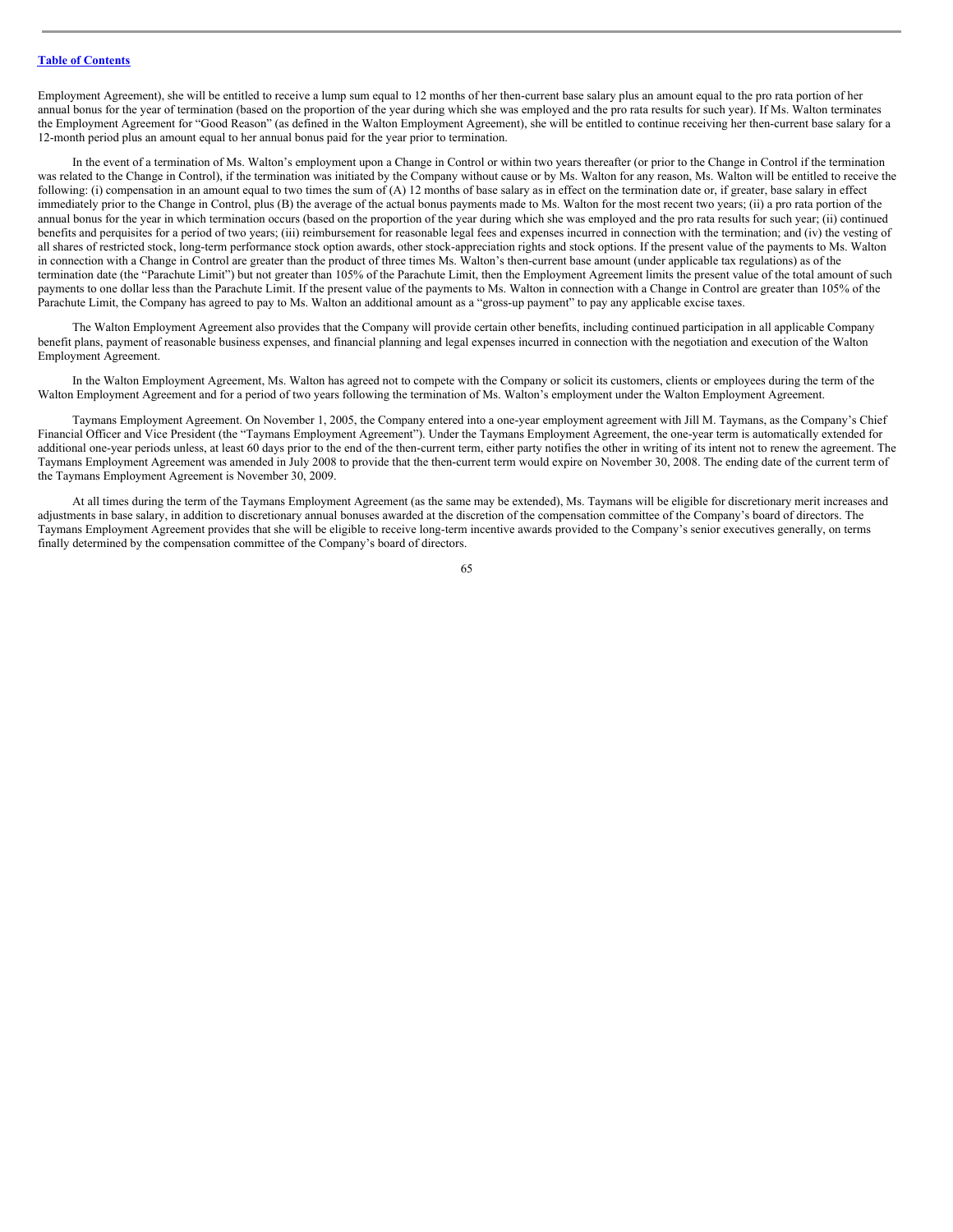In the event of a termination of employment of Ms. Taymans upon or within one year of a Change in Control (as defined in the Taymans Employment Agreement), or prior to the Change in Control if the termination was related to the Change in Control, if the termination was by the Company without cause or was by Ms. Taymans due to being requested to accept without cause a demotion or relocation, Ms. Taymans will be entitled to receive the following: (i) all earned compensation through the date of termination (or, if greater, on the date immediately preceding a Change in Control); and (ii) 12 months of base salary as in effect on the termination date (or, if greater, base salary in effect immediately prior to the Change in Control).

Under the Taymans Employment Agreement, the Company will also provide Ms. Taymans with certain other benefits, including continued participation in all applicable Company benefit plans and payment of reasonable business expenses.

In the Taymans Employment Agreement, Ms. Taymans agreed not to compete with the Company or solicit its customers, clients or employees during the term of her Employment Agreement and for a 12-month period following her termination of employment under the agreement.

Allickson Employment Agreement. On March 31, 2008, the Company entered into a one-year employment agreement with Julie Allickson, as the Company's Vice President of Laboratory Operations and R&D (the "Allickson Employment Agreement"). Under the Allickson Employment Agreement, the one-year term is automatically extended for additional one-year periods unless, at least 60 days prior to the end of the then-current term, either party notifies the other in writing of its intent not to renew the agreement.

At all times during the term of the Allickson Employment Agreement (as the same may be extended), Ms. Allickson will be eligible for discretionary merit increases and adjustments in base salary, in addition to discretionary annual bonuses awarded at the discretion of the compensation committee of the Company's board of directors. The Allickson Employment Agreement provides that she will be eligible to receive long-term incentive awards provided to the Company's senior executives generally, on terms finally determined by the compensation committee of the Company's board of directors.

In the event of a termination of employment of Ms. Allickson upon or within one year of a Change in Control (as defined in the Allickson Employment Agreement), or prior to the Change in Control if the termination was related to the Change in Control, if the termination was by the Company without cause or was by Ms. Allickson due to being requested to accept without cause a demotion or relocation, Ms. Allickson will be entitled to receive the following: (i) all earned compensation through the date of termination (or, if greater, on the date immediately preceding a Change in Control); and (ii) 12 months of base salary as in effect on the termination date (or, if greater, base salary in effect immediately prior to the Change in Control).

Under the Allickson Employment Agreement, the Company will also provide Ms. Allickson with certain other benefits, including continued participation in all applicable Company benefit plans and payment of reasonable business expenses.

In the Allickson Employment Agreement, Ms. Allickson agreed not to compete with the Company or solicit its customers, clients or employees during the term of her Employment Agreement and for a 12-month period following her termination of employment under the agreement.

Order of Delaware Chancery Court. As described in Item 3 – Legal Proceedings, in August 2007, Mr. David Portnoy brought an action against the Company and its directors in the Delaware Chancery Court. On January 22, 2008, the Court issued an order under which the Company was required to hold a special meeting of shareholders for the election of directors on March 4, 2008, and the order provided that the members of the management slate pay their own proxy solicitation costs in connection with the special meeting; any costs to the Company of holding the special meeting; and the costs of a special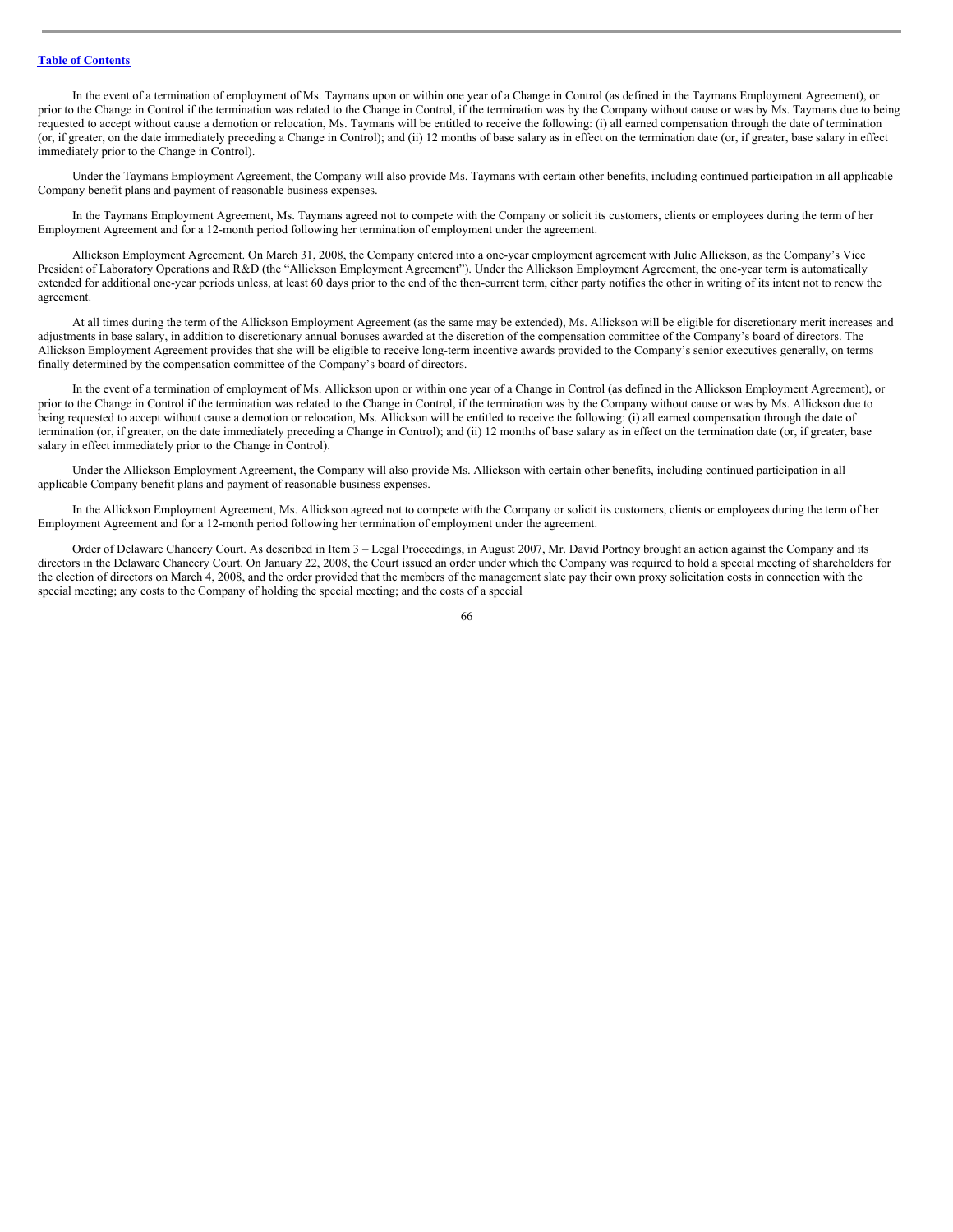master to preside over the special meeting. Approximately \$292,000 of expenses was incurred in connection with the special meeting. The director defendants sought and obtained coverage under the directors and officers' insurance policy ("D&O policy") provided by the Company and disclosed this fact to the Court. Mr. Portnoy challenged the use of the proceeds of the D&O policy by the directors, and the Court directed the defendants to show cause why the use of such proceeds was permissible. On June 18, 2008, the Court issued an order approving a stipulation under which defendants and the plaintiff agreed, without the defendants admitting any wrongdoing or misconduct, to resolve their dispute concerning the use of the proceeds of the D&O policy. Under the stipulation, the director defendants were entitled to use the proceeds of the D&O policy to obtain reimbursement for the expenses they incurred in connection with the special meeting. The annual retainer for directors Gaby Goubran, Anthony Finch and Scott Christian and the annual compensation Ms. Mercedes Walton receives as an officer of the Company will be reduced for each individual by \$5,000 per year for two years. These reductions, which are being made on a quarterly basis, are reflected in the Summary Compensation Table above for Ms. Walton and the table under "Director Compensation" below for the other directors. The Court's order provided that the case is now closed.

# **Outstanding Equity Awards at Fiscal Year-End**

The following table sets forth information concerning stock options held by the named executives at November 30, 2008:

|                 | <b>Option Awards</b> |                                                                                                                 |                                                                                                        |                                    |                               |
|-----------------|----------------------|-----------------------------------------------------------------------------------------------------------------|--------------------------------------------------------------------------------------------------------|------------------------------------|-------------------------------|
| Name            | <b>Grant Date</b>    | Number of<br><b>Securities</b><br>Underlying<br>Unexercised<br><b>Options</b><br>$^{(#)}$<br><b>Exercisable</b> | Number of<br><b>Securities</b><br>Underlying<br>Unexercised<br><b>Options</b><br>(# )<br>Unexercisable | Option<br>Exercise<br>Price<br>(S) | <b>Option Expiration Date</b> |
| Mercedes Walton | February 1, 2005     | 128,250                                                                                                         | $\overline{\phantom{m}}$                                                                               | \$4.02                             | February 1, 2010              |
|                 | August 15, 2005      | 300,000                                                                                                         | $\hspace{0.1mm}-\hspace{0.1mm}$                                                                        | \$3.05                             | August 15, 2010               |
|                 | April 4, 2006 (1)    | 68,050                                                                                                          | 34,026                                                                                                 | \$3.34                             | April 4, 2013                 |
| Jill Taymans    | February 1, 2005     | 37,125                                                                                                          |                                                                                                        | \$4.02                             | February 1, 2010              |
|                 | November 1, 2005     | 20,000                                                                                                          |                                                                                                        | \$2.61                             | November 1, 2010              |
|                 | April 4, 2006 (1)    | 19,698                                                                                                          | 9,850                                                                                                  | \$3.34                             | April 4, 2013                 |
| Julie Allickson | June 2, 2004         | 5,000                                                                                                           | $\overline{\phantom{m}}$                                                                               | \$0.77                             | June 2, 2009                  |
|                 | February 1, 2005     | 7,800                                                                                                           | $\hspace{0.1mm}-\hspace{0.1mm}$                                                                        | \$4.02                             | February 1, 2010              |
|                 | April 4, 2006 (1)    | 12,416                                                                                                          | 6,208                                                                                                  | \$3.34                             | April 4, 2013                 |
|                 | April 18, 2007 (2)   | 15,000                                                                                                          |                                                                                                        | \$2.05                             | April 18, 2014                |

 $(1)$  $/3$  of the options vest one-year from the date of grant,  $\frac{1}{3}$  of the options vest two-years from the date of grant and  $\frac{1}{3}$  of the options vest three-years from the date of grant.

(2) Options vested  $\frac{1}{12}$  on the 1<sup>st</sup> of each month following the date of grant.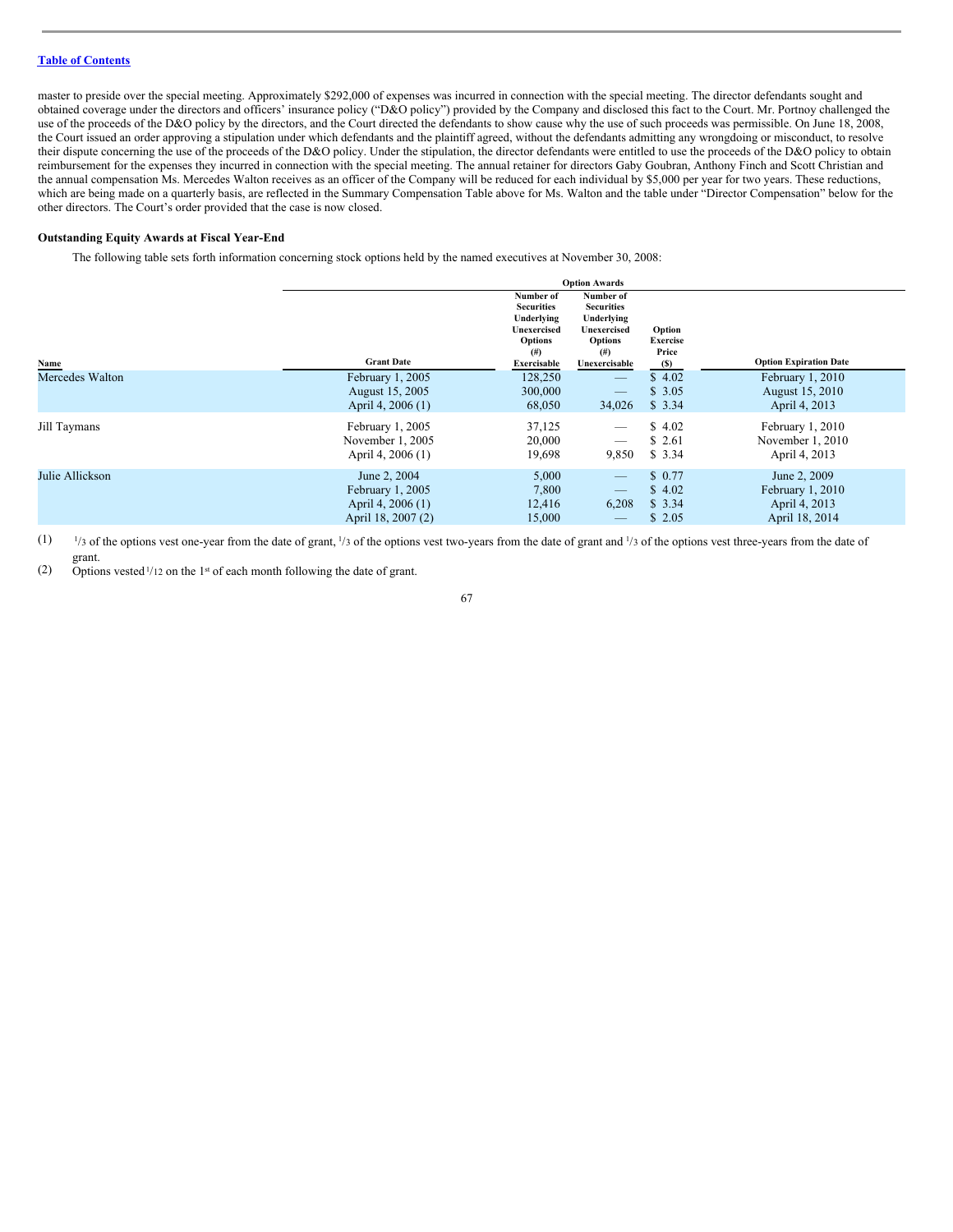### **Director Compensation**

Directors who are employees of the Company receive no compensation for their services as directors or as members of committees. Non-employee directors are paid an annual retainer in the amount of \$12,000 and an attendance fee of \$3,000 for each board meeting and \$1,000 for each committee meeting, and are reimbursed for their reasonable expenses incurred in attending the meeting. The fee for participation in a board or committee meeting held by telephone conference call and lasting at least one hour is \$1,000. Each non-employee director receives an annual stock option grant in the amount of 7,500 shares on the date of the annual stockholders meeting in each year. Newly elected non-employee directors receive a stock option grant of 20,000 shares per person. All of such stock options have an exercise equal to the fair market value of the common stock on the date of grant.

The table below summarizes the compensation paid by the Company to its non-employee directors for the fiscal year ended November 30, 2008:

|                   | <b>Fees Earned</b> |                     |               |  |  |
|-------------------|--------------------|---------------------|---------------|--|--|
|                   | <sub>or</sub>      |                     |               |  |  |
|                   | Paid in<br>Cash    | Option<br>Awards    | <b>Total</b>  |  |  |
| Name              | (S)                | $($ S $)$ $($ 1 $)$ | $\frac{1}{2}$ |  |  |
| Ki Yong Choi      | \$17,000           | \$2,568             | \$19,568      |  |  |
| Scott Christian   | \$26,500           | \$5,488             | \$31,988      |  |  |
| Andrew Filipowski | \$20,000           | \$1,194             | \$21,194      |  |  |
| Anthony Finch     | \$27,500           | \$5,488             | \$32,988      |  |  |
| Gaby Goubran      | \$25,500           | \$5,488             | \$30,988      |  |  |
| John Mathews      | \$17,000           | \$2,568             | \$19,568      |  |  |

(1) Represents the dollar amount recognized for financial reporting purposes in fiscal 2008 under SFAS 123R with respect to stock options. The fair value was estimated using the Black-Scholes option-pricing model. The amount reported has been adjusted to eliminate service-based forfeiture assumptions used for financial reporting purposes. See Note 7, Stockholders' Equity, to our consolidated financial statements for a discussion of our accounting for stock options and the assumptions used.

### **I TEM 12. SECURITY OWNERSHIP OF CERTAIN BENEFICIAL OWNERS AND MANAGEMENT AND RELATED STOCKHOLDER MATTERS.**

The following table sets forth certain information regarding beneficial ownership of our common stock as of November 30, 2008 by (i) each person who is known by the Company to own beneficially more than 5% of the outstanding shares of our common stock, (ii) each director and director nominee of the Company, (iii) each executive officer of the Company, and (iv) all current directors and executive officers of the Company as a group. Except as otherwise indicated below, each of the stockholders named in the table has sole voting and investment power with respect to their shares of common stock, except to the extent authority is shared by spouses under applicable law.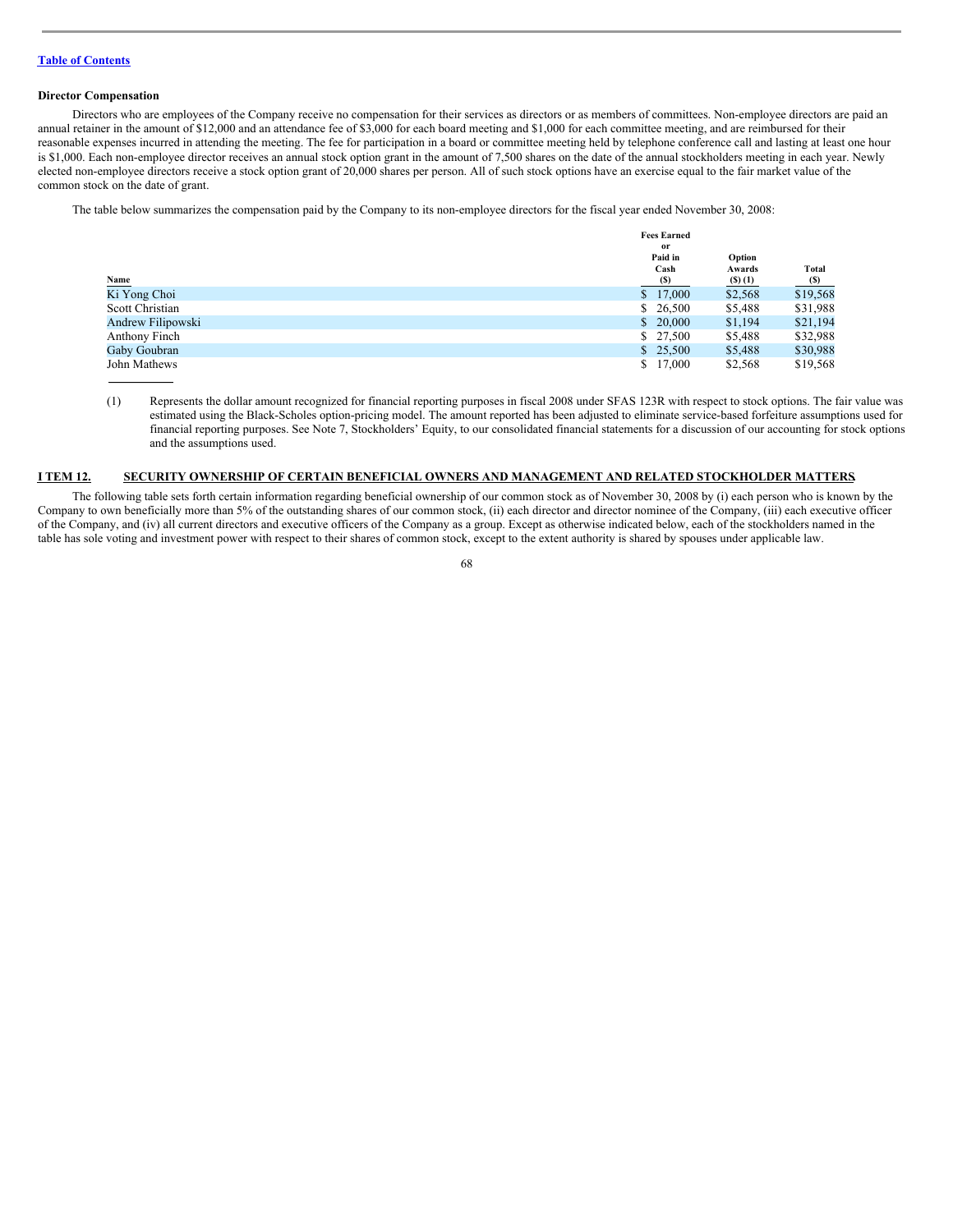| Name and Address of Beneficial Owner (1)                                  | <b>Beneficially Owned</b> | 1 CL CCIIL 01<br>Class $(1)$ |
|---------------------------------------------------------------------------|---------------------------|------------------------------|
| Current directors, nominees and executive officers:                       |                           |                              |
| Mercedes Walton (2)                                                       | 545,958                   | 4.46%                        |
| Gaby Goubran (3)                                                          | 31,326                    |                              |
| Scott Christian (4)                                                       | 26,026                    |                              |
| Anthony Finch (5)                                                         | 123,250                   | 1.05%                        |
| Ki Yong Choi (6)                                                          | 1,867,012                 | 15.86%                       |
| John Mathews (7)                                                          | 22,083                    |                              |
| Andrew J. Filipowski (8)                                                  | 935,850                   | 7.95%                        |
| Jill M. Taymans (9)                                                       | 94,376                    |                              |
| Julie G. Allickson (10)                                                   | 40,216                    | $\ast$                       |
| Other beneficial owners:                                                  |                           |                              |
| Portnoy Group (11)                                                        | 1,595,040                 | 13.57%                       |
| Filipowski Group (12)                                                     | 995,850                   | 8.46%                        |
| All current directors and executive officers as a group (10 persons) (13) | 3.686,097                 | 29.52%                       |

**Number of Shares**

**Percent of**

- (1) Pursuant to applicable SEC rules, the percentage of voting stock for each stockholder is calculated by dividing (i) the number of shares deemed to be beneficially held by such stockholders as November 30, 2008 by (ii) the sum of (a) 11,750,543, which is the number of shares of common stock outstanding as November 30, 2008 plus (b) the number of shares issuable upon exercise of options (which are shares that are not voting until exercised) held by such stockholder which were exercisable as of November 30, 2008 or will become exercisable within 60 days. Unless otherwise indicated, the address of each person in the table is 700 Brooker Creek Boulevard, Suite 1800, Oldsmar, Florida 34677.
- (2) Includes 496,301 shares subject to stock options.<br>(3) Includes 18,750 shares subject to stock options.
- Includes  $18,750$  shares subject to stock options.
- (4) Includes 18,750 shares subject to stock options.<br>(5) Includes 18,750 shares subject to stock options.
- (5) Includes 18,750 shares subject to stock options.<br>(6) A group consisting of Mr. Choi and UAD 7/21/
- A group consisting of Mr. Choi and UAD 7/21/01 FBO Choi Family Living Trust filed a Form 4 on November 17, 2008, reporting the following beneficial ownership: (i) 1,611,457 shares of common stock held directly by Mr. Choi, as to which he has the sole power to vote and dispose or direct the disposition; and (ii) 233,472 shares of common stock held by UAD 7/21/01 FBO Choi Family Living Trust, as to which Mr. Choi has the sole power to vote and dispose or direct the disposition. Beneficial ownership information is supplied per the Form 4. The address for Mr. Choi, as set forth in the Schedule 13D/A filed July 31, 2007, is c/o David Wilson, Heller Ehrman LLP, 701 Fifth Avenue, Suite 6100, Seattle WA, 98104. Also subject to 22,083 shares subject to stock options.

Less than  $1\%$ .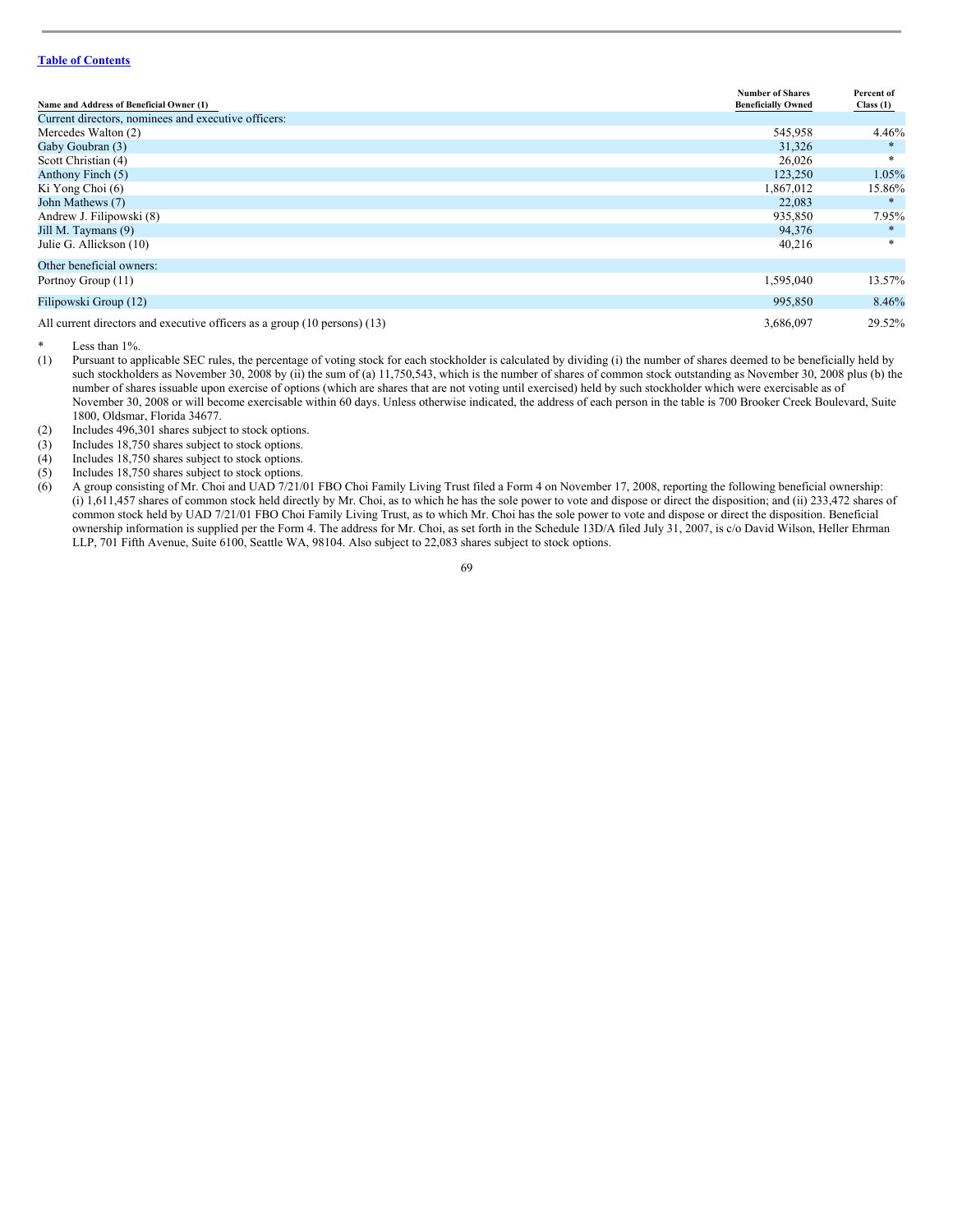- (7) Includes 22,083 shares subject to stock options.
- (8) Includes 22,083 shares subject to stock options.
- (9) Includes 76,824 shares subject to stock options.
- (10) Includes 40,216 shares subject to stock options.<br>(11) A group consisting of David I. Portnoy, certain
- (11) A group consisting of David I. Portnoy, certain affiliates of Mr. Portnoy and certain other persons filed a Schedule 13D/A on November 26, 2007 (the "Schedule 13D/A"), in which they expressly affirmed their membership in the group. Mr. Portnoy may be deemed the beneficial owner of 734,546 shares of common stock, which number includes (i) 206,000 shares of common stock held directly by Mr. Portnoy, as to which he has the sole power to vote and dispose or direct the disposition; (ii) 53,850 shares of common stock held by Visual Investment Corp. ("VIC"), as to which Mr. Portnoy may be deemed the beneficial owner as the sole officer and director of VIC; (iii) 90,787 shares of common stock held by PartnerCommunity, Inc. ("PCI"), as to which Mr. Portnoy may be deemed the beneficial owner as chairman of the board and secretary of PCI and as managing member and owner of Mayim Management, LLC ("MM"), which may exercise investment and voting discretion over such shares in accordance with the agreement between PCI and MM described under Item 6 of the Fourth Amendment to the general statement of acquisition of beneficial ownership (the "Statement"), filed with the SEC on March 26, 2007; (iv) 174,430 shares of common stock held by Jamie H. Zidell, as to which Mr. Portnoy may be deemed the beneficial owner as a result of exercising investment (but not voting) discretion over such shares in accordance with the agreement between Mr. Portnoy and Mr. Zidell described under Item 6 of the Third Amendment to the Statement, filed with the SEC on February 1, 2007; (v) 183,475 shares of common stock held by Mayim Investment Limited Partnership, as to which Mr. Portnoy may be deemed the beneficial owner as the managing member of MM, which is the general partner of Mayim Management Limited Partnership, which is the general partner of Mayim Investment Limited Partnership; (vi) 119,080 shares of common stock held by the Crilly Court Trust, whose beneficiary is David W. Ruttenberg, as to which Mr. Portnoy may be deemed the beneficial owner as a result of exercising investment (but not voting) discretion over such shares in accordance with the agreement between Mr. Portnoy and Mr. Ruttenberg described under Item 6 of the Second Amendment to the Statement, filed with the SEC on June 26, 2006; (vii) 16,150 shares of common stock held by Lynne Portnoy, 143 shares of common stock held by Mr. Gilbert Portnoy and an additional 3,000 shares held jointly by Lynne Portnoy and Gilbert Portnoy, as to which Mr. Portnoy may be deemed the beneficial owner as a result of exercising investment and voting discretion over such shares in accordance with the agreement between Ms. Portnoy, Mr. Gilbert Portnoy and Mr. David Portnoy described under Item 6 of the Third Amendment to the Statement, filed with the SEC on February 1, 2007; and (viii) 14,700 shares of common stock held by Deborah Hadjaje, as to which Mr. Portnoy may be deemed the beneficial owner as a result of exercising investment (but not voting) discretion over such shares in accordance with the agreement between Deborah Hadjaje and Mr. Portnoy described under Item 6 of the Sixth Amendment to the Statement, filed with SEC on November 26, 2007. Other members of the group beneficially own the following numbers of shares, including sole power to vote and dispose or direct the disposition: (a) Mark L. Portnoy, 116,515 shares; (b) Capital Asset Fund Limited Partnership, 40,000 shares; (c) George Gains, 200,000 shares; (d) Scott D. Martin, 216,000 shares; (e) Steven Berkowitz, 150,000; (f) Craig E. Fleishman, 9,100 shares; and (g) Focus Financial Corp., 1,810 shares. Beneficial ownership information is supplied per the Schedule 13D/A. The address for Mr. Portnoy, as set forth in the Schedule 13D/A, is c/o Focus Financial Group, 52 Camden Drive, Bal Harbour, FL 33154.
- (12) A group consisting of Andrew J. Filipowski, The Andrew J. Filipowski Revocable Trust, Matthew G. Roszak and Silkroad Equity LLC filed a Schedule 13D/A on September 25, 2008, reporting the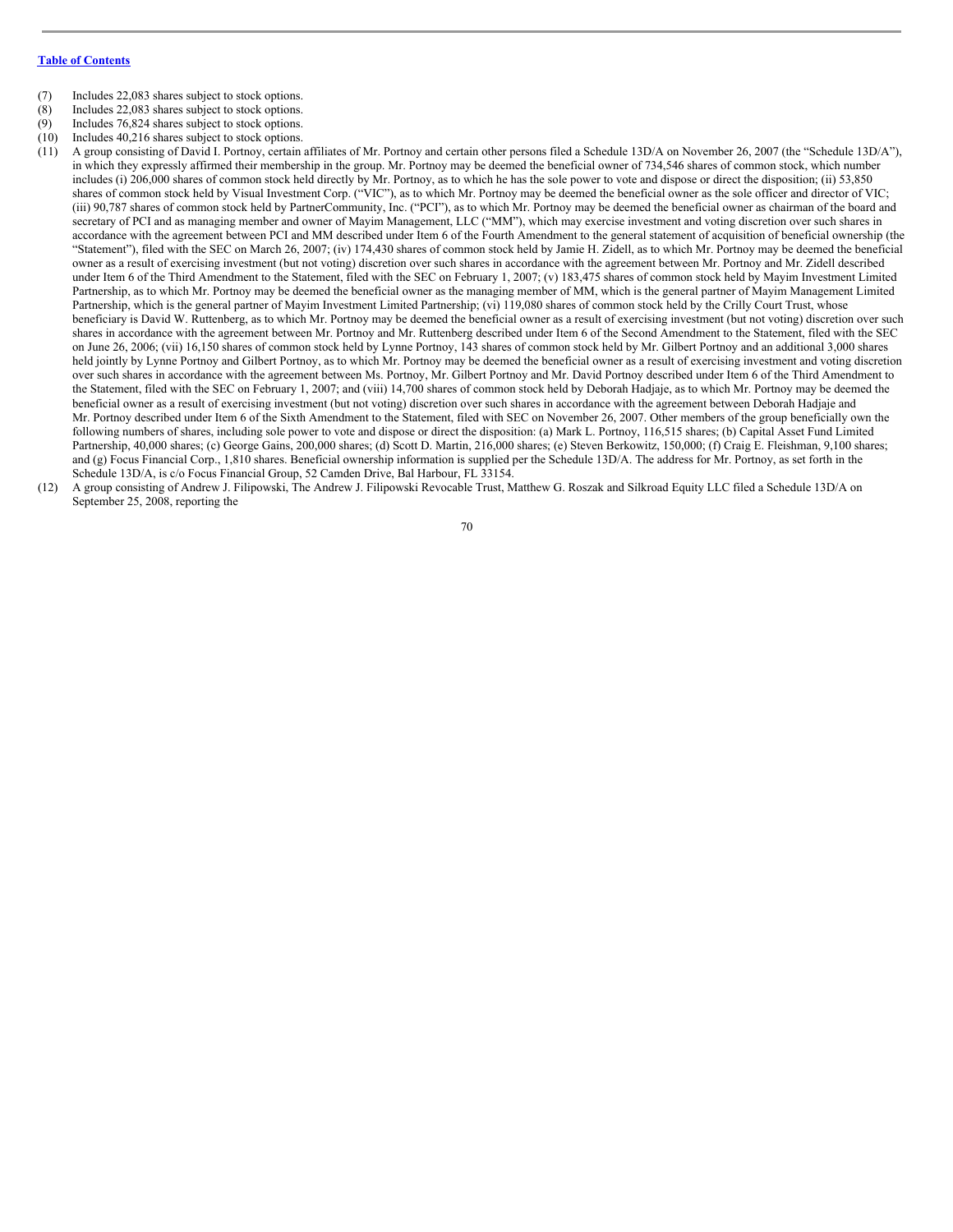following beneficial ownership: (i) 409,500 shares of common stock held directly by Mr. Filipowski, as to which he has the sole power to vote and dispose or direct the disposition; (ii) 180,650 shares of common stock held by Andrew J. Filipowski Revocable Trust, as to which the trust has the sole power to vote and dispose or direct the disposition; (iii) 54,000 shares of common stock held by Mr. Roszak and 6,000 shares of common stock held by Mr. Roszak's individual retirement account, as to which Mr. Roszak has the sole power to vote and dispose or direct the disposition; and (iv) 323,617 shares of common stock held by SilkRoad Equity LLC, as to which Mr. Roszak has the sole power to vote and dispose or direct the disposition as a managing member of SilkRoad Equity LLC. Beneficial ownership information is supplied per the Schedule 13D/A. The address for Mr. Filipowski, as set forth in the Schedule 13D/A, is c/o Matthew Roszak, SilkRoad Equities LLC is 111 N. Chestnut Street, Suite 200, Winston-Salem, NC 27101. Also includes 22,083 shares subject to stock options.

(13) Includes 735,840 shares subject to stock options.

# **ITEM 13. CERTAIN RELATIONSHIPS AND RELATED TRANSACTIONS, AND DIRECTOR INDEPENDENCE.**

On January 25, 2008, the Company and Andrew J. Filipowski, the Andrew J. Filipowski Revocable Trust, Matthew G. Roszak and SilkRoad Equity LLC, all of whom are shareholders of the Company, entered into an Agreement. Among other things, the Agreement provides that the Company's Board of Directors will nominate Mr. Filipowski for election as a director of the Company at any meeting of stockholders at which directors are to be elected prior to the 2009 annual meeting of stockholders (each such meeting, a "Subsequent Meeting"). Such shareholders agreed to vote their shares in favor of the management slate of directors at the any Subsequent Meeting. Mr. Filipowski is one of these shareholders and is also a party to the Agreement in his individual capacity. For more information relating to these shareholders, see "Security Ownership of Certain Beneficial Owners and Management" in this proxy statement and the Schedule 13D/A filed by such shareholders with the SEC on August 6, 2007.

On January 14, 2008, the Company entered into an Independent Sales Distributor Agreement with Silke LLC, an entity associated with Andrew J. Filipowski, a director of the Company. Under the agreement, Silke LLC will market the Company's C'elle<sup>SM</sup> menstrual stem cell service on a commission basis. This agreement was entered into as a result of arms' length negotiations and is on the same terms as the agreements for the Company's other distributors for the C'elle service. As of the date of this Proxy Statement, the Company has not paid any compensation to Silke LLC.

On January 25, 2008, the Company and Ki Yong Choi and the UAD 7/27/01 FBO Choi Family Living Trust, all of whom are shareholders of the Company, entered into an Agreement. Among other things, the Agreement provides that the Company's Board of Directors will nominate Mr. Choi and John Mathews for election as directors of the Company at any Subsequent Meeting. Such shareholders agreed to vote their shares in favor of the management slate of directors at any Subsequent Meeting. Mr. Choi is one of these shareholders and is also a party to the Agreement in his individual capacity. For more information relating to these shareholders, see "Security Ownership of Certain Beneficial Owners and Management" in this proxy statement and the Schedule 13D/A filed by such shareholders with the SEC on July 31, 2007.

Prior to entering into the Agreement with Mr. Choi, the Company and Mr. Choi held arms' length negotiations regarding a licensing agreement granting Mr. Choi or his affiliate exclusive rights to use the Company's menstrual stem cell collection, process, preservation and storage technology and the C'elle service mark in South Korea and China. These discussions were discontinued when the Company approached Mr. Choi about entering into the Agreement.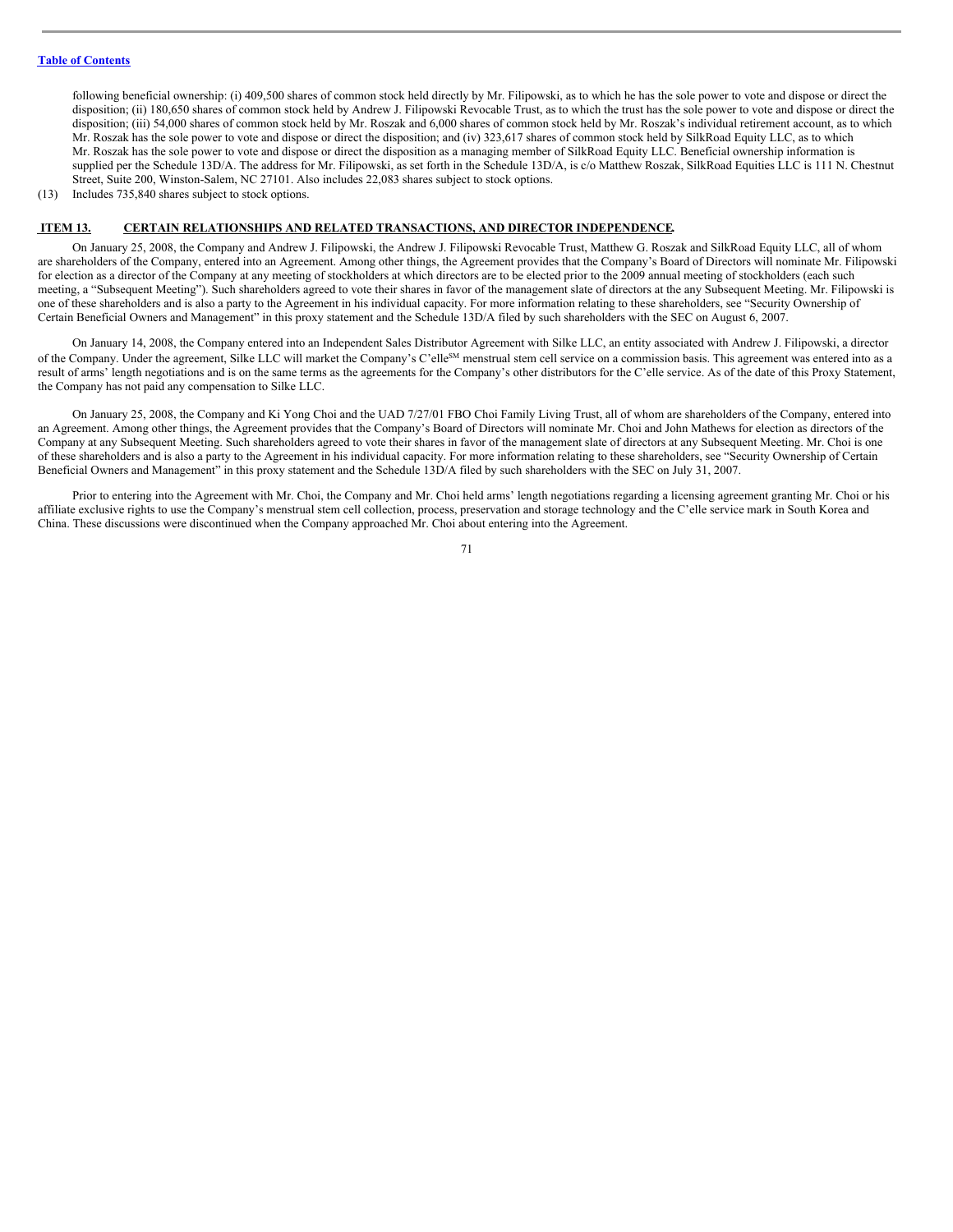On January 16, 2008, the Company and Saneron CCEL Therapeutics, Inc. ("Saneron") entered into a research and development agreement whereby the Company and Saneron will collaborate on research utilizing the Company's C'elle menstrual stem cell technology in pre-clinical models for certain neurological diseases and disorders. Under terms of the agreement, the Company will provide Saneron with C'elle menstrual stem cells along with proprietary methodology associated with the technology. Saneron will provide study materials and develop research methodology for potential therapeutic applications associated with designated pre-clinical applications. Intellectual property resulting from this research collaboration will be jointly owned by the parties. Cryo-Cell owns an approximately 36% equity interest in Saneron. This agreement was entered into as a result of arms' length negotiations.

### **Approval of Related Party Transactions**

Historically, the Company followed a policy of review and approval of transactions with directors, executive officers and their affiliates by the board of directors, with interested members of the board of directors abstaining from voting on approval of the transactions. Under this policy, the board of directors would approve such transactions only if they were found to be on terms no less favorable to the Company than would be available from third parties in arms-length transactions. On March 4, 2008, the Board of Directors adopted a policy that the Company will not enter into any transaction or commercial relationship with any director, director nominee, executive officer or greater than 5% stockholder of the Company.

# **ITEM 14. PRINCIPAL ACCOUNTANT FEES AND SERVICES.**

The following table presents fees for professional audit services rendered by Grant Thornton for the audit of the Company's financial statements for the fiscal years ended November 30, 2008 and November 30, 2007 and fees billed for other services rendered by Grant Thornton during these periods.

|                   | 2008      | 2007      |
|-------------------|-----------|-----------|
| <b>Audit Fees</b> | \$376.251 | \$315,030 |
| Tax Fees          | 120.818   | 68.622    |
| Other             | 39,960    | $\bf{0}$  |
| Total             | \$537,029 | \$383,652 |

### **Audit Fees**

Audit fees consisted of the aggregate fees billed by our independent auditors for professional services rendered for the audit of the Company's annual financial statements set forth in the Company's Annual Report on Form 10-K for the years ended November 30, 2008 and November 30, 2007.

#### **Tax Fees**

Tax fees consisted of the aggregate fees billed by our independent auditors for professional services rendered for tax compliance, tax advice and tax planning for the years ended November 30, 2008 and November 30, 2007.

### **Other Fees**

Other fees consisted of billings by our independent auditors for professional services rendered for agreed upon procedures in relation to royalty payments received from the Company's international affiliates.

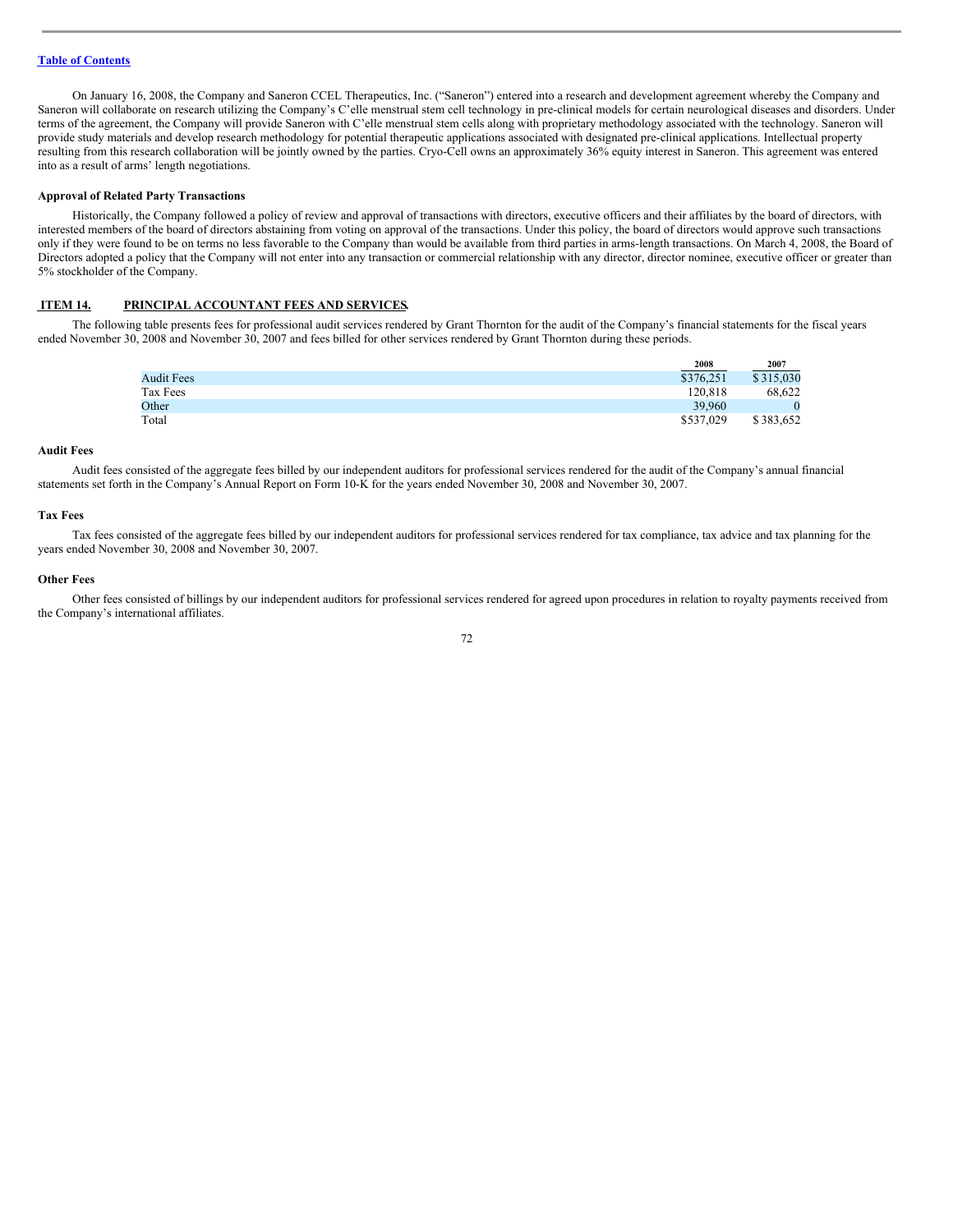### **Table of [Contents](#page-1-0)**

The policy of the Company's audit committee is to review and pre-approve both audit and non-audit services to be provided by the independent auditors (other than with *de minimis* exceptions permitted by the Sarbanes-Oxley Act of 2002). This duty may be delegated to one or more designated members of the audit committee with any such approval reported to the committee at its next regularly scheduled meeting. Approximately 100% of the fees described above under the captions "Audit-Related Fees", "Tax Fees" and "Other Fees" and paid to Grant Thornton were pre-approved by the audit committee.

No services in connection with appraisal or valuation services, fairness opinions or contribution-in-kind reports were rendered by Grant Thornton. Furthermore, no work of Grant Thornton with respect to its services rendered to the Company was performed by anyone other than Grant Thornton.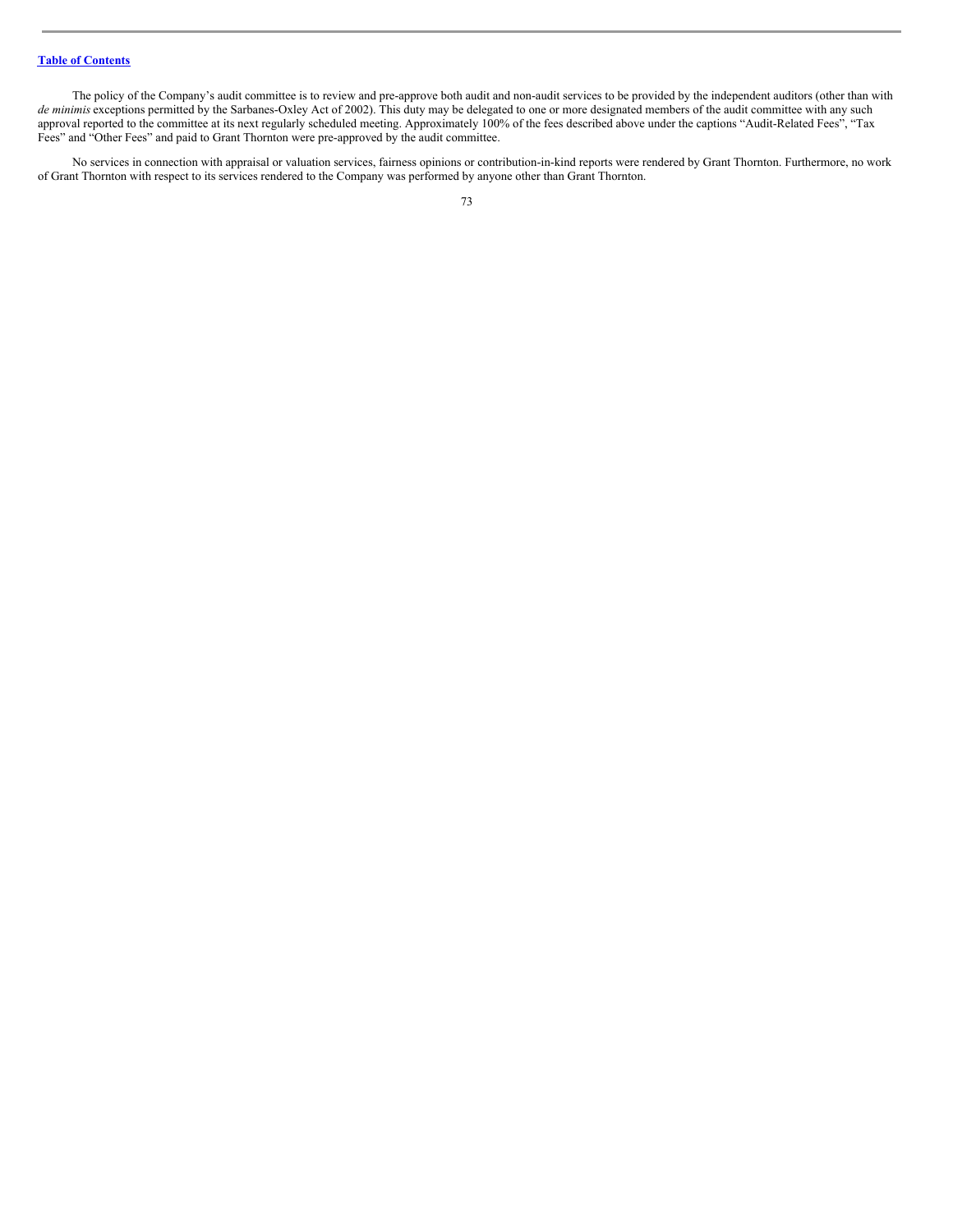**P art IV**

## **ITEM 15. EXHIBITS AND FINANCIAL STATEMENT SCHEDULES.**

| Exhibit No.                        | <b>Description</b>                                                                                                                                                                                                                                                                                                                                                                                                                                                                       |
|------------------------------------|------------------------------------------------------------------------------------------------------------------------------------------------------------------------------------------------------------------------------------------------------------------------------------------------------------------------------------------------------------------------------------------------------------------------------------------------------------------------------------------|
| 3.1(1)                             | Amended and Restated Certificate of Incorporation                                                                                                                                                                                                                                                                                                                                                                                                                                        |
| 3.2(2)                             | Amended and Restated By-Laws                                                                                                                                                                                                                                                                                                                                                                                                                                                             |
| 10.6(3)                            | Secondary Storage Agreement with Safti-Cell, Inc. dated October 1, 2001                                                                                                                                                                                                                                                                                                                                                                                                                  |
| 10.7(3)                            | Addendum Agreement dated November 2001 to Secondary Storage Agreement with Safti-Cell, Inc.                                                                                                                                                                                                                                                                                                                                                                                              |
| 10.9(4)                            | Lease Agreement dated April 15, 2004 between Brooker Creek North, LLP and the Company                                                                                                                                                                                                                                                                                                                                                                                                    |
| $10.10(5)$ *                       | Employment Agreement with Mercedes Walton, dated August 15, 2005                                                                                                                                                                                                                                                                                                                                                                                                                         |
| $10.11(6)$ *                       | Employment Agreement with Jill M. Taymans dated November 1, 2005.                                                                                                                                                                                                                                                                                                                                                                                                                        |
| $10.12(6)$ *                       | Forms of Stock Option Agreements under 2000 Stock Incentive Plan.                                                                                                                                                                                                                                                                                                                                                                                                                        |
| $10.13(7)$ *                       | First Lease Amendment by and between the Company and Brooker Creek North I, LLP, dated June 7, 2006.                                                                                                                                                                                                                                                                                                                                                                                     |
| 10.14(8)                           | 2006 Stock Incentive Plan                                                                                                                                                                                                                                                                                                                                                                                                                                                                |
| $10.15(9)*$                        | Employment Agreement dated April 1, 2007 between the Company and Julie Allickson                                                                                                                                                                                                                                                                                                                                                                                                         |
| $10.16(10)*$                       | Agreement dated June 4, 2007 by and among the Company and Andrew J. Filipowski, the Andrew J. Filipowski Revocable Trust and Matthew G. Roszak                                                                                                                                                                                                                                                                                                                                           |
| $10.17(11)*$                       | Agreement dated January 24, 2008 by and among the Company and Andrew J. Filipowski, the Andrew J. Filipowski Revocable Trust, Matthew G. Roszak<br>and SilkRoad Equity LLC                                                                                                                                                                                                                                                                                                               |
| $10.18(11)*$                       | Agreement dated January 24, 2008 by and among the Company and Ki Yong Choi and the UAD 7/21/01 FBO Choi Family Living Trust                                                                                                                                                                                                                                                                                                                                                              |
| $10.20(12)*$                       | Amendment dated July 16, 2007, amending Employment Agreement with Mercedes Walton, dated August 15, 2005                                                                                                                                                                                                                                                                                                                                                                                 |
| $10.21(13)*$                       | Amendment dated July 18, 2008, amending Employment Agreement with Mercedes Walton, dated August 15, 2005                                                                                                                                                                                                                                                                                                                                                                                 |
| $10.22(13)*$                       | Amendment dated July 18, 2008, amending Employment Agreement with Jill M. Taymans, dated November 1, 2005                                                                                                                                                                                                                                                                                                                                                                                |
| $10.22*$                           | 2000 Stock Incentive Plan                                                                                                                                                                                                                                                                                                                                                                                                                                                                |
| $10.23*$                           | Amendment to 2000 Stock Incentive Plan dated April 6, 2004                                                                                                                                                                                                                                                                                                                                                                                                                               |
| $10.24*$                           | Amendment to 2000 Stock Incentive Plan dated August 14, 2008                                                                                                                                                                                                                                                                                                                                                                                                                             |
| $10.25(12)*$                       | Stipulation and Order of Court of Chancery of the State of Delaware dated June 18, 2008                                                                                                                                                                                                                                                                                                                                                                                                  |
| 23                                 | Consent of Auditors (filed herewith)                                                                                                                                                                                                                                                                                                                                                                                                                                                     |
| 31.1                               | Certification of CEO Pursuant to Section 302 of the Sarbanes-Oxley Act of 2002 (filed herewith)                                                                                                                                                                                                                                                                                                                                                                                          |
| 31.2                               | Certification of CFO Pursuant to Section 302 of the Sarbanes-Oxley Act of 2002 (filed herewith)                                                                                                                                                                                                                                                                                                                                                                                          |
| 32.1                               | Certification Pursuant to 18 U.S.C. Section 1350, as Adopted Pursuant to Section 906 of the Sarbanes-Oxley Act of 2002(filed herewith)                                                                                                                                                                                                                                                                                                                                                   |
| $\ast$<br>(1)<br>(2)<br>(3)<br>(4) | Compensation plans and agreements<br>Incorporated by reference to the Company's Quarterly Report on Form 10-QSB for the quarter ended May 31, 2002.<br>Incorporated by reference to the Company's Current Report on Form 8-K filed on March 10, 2008.<br>Incorporated by reference to the Company's Annual Report on Form 10-KSB for the year ended November 30, 2002.<br>Incorporated by reference to the Company's Quarterly Report on Form 10-QSB for the quarter ended May 31, 2004. |

(5) Incorporated by reference to the Company's Quarterly Report on Form 10-QSB filed for the quarter ended August 31, 2005.

(6) Incorporated by reference to the Company's Annual Report on Form 10-KSB for the year ended November 30, 2005.<br>
(7) Incorporated to the Company's Quarterly Report on Form 10-QSB for the quarter ended May 31, 2006.

- (7) Incorporated to the Company's Quarterly Report on Form 10-QSB for the quarter ended May 31, 2006.
- Incorporated by reference to Annex B to the Definitive Proxy Statement filed June 1, 2006.
- (9) Incorporated by reference to the Company's Quarterly Report on Form 10-Q for the quarter ended May 31, 2007.<br>(10) Incorporated by reference to the Company's Current Report on Form 8-K filed on June 8, 2007.
- Incorporated by reference to the Company's Current Report on Form 8-K filed on June 8, 2007.
- 
- (11) Incorporated by reference to the Company's Current Report on Form 8-K filed on January 25, 2008. (12) Incorporated by reference to the Company's Quarterly Report on Form 10-Q for the quarter ended May 31, 2008.
- Incorporated by reference to the Company's Quarterly Report on Form 10-Q for the quarter ended August 31, 2008.

### 74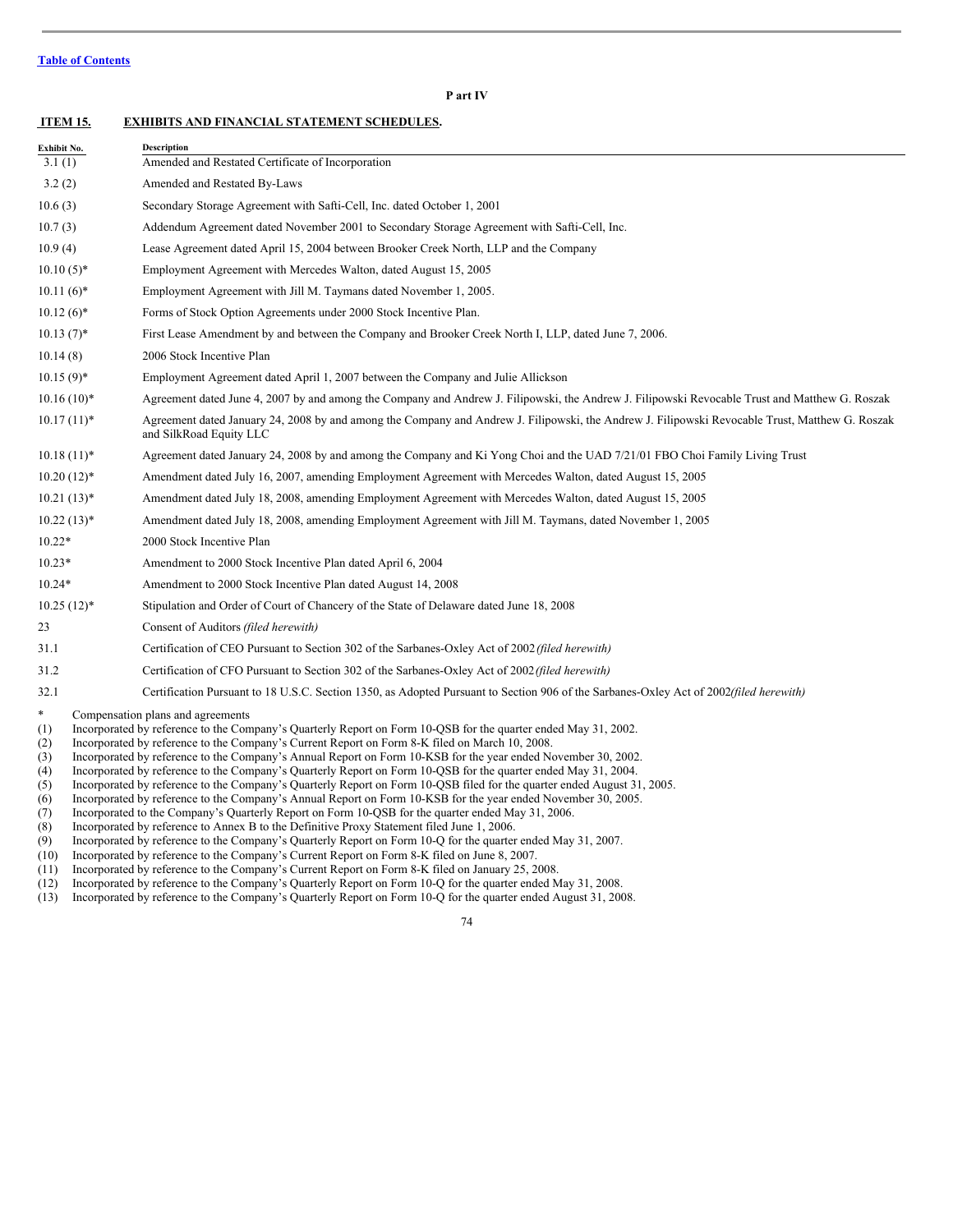## **SIGNATURES**

In accordance with Section 13 or 15(d) of the Securities Exchange Act of 1934, the registrant has duly caused this Form 10-K to be signed on its behalf by the undersigned thereunto duly authorized.

CRYO-CELL INTERNATIONAL, INC.

By: /s/ Mercedes Walton

Mercedes Walton, Chief Executive Officer

Dated: March 2, 2009

In accordance with the Securities Exchange Act of 1934, this report has been signed below by the following persons in the capacities indicated:

| <b>SIGNATURE</b>                           | <b>TITLE</b>                                                                          | <b>DATE</b>   |
|--------------------------------------------|---------------------------------------------------------------------------------------|---------------|
| /s/ Mercedes Walton                        | Chairman of the Board and<br>Chief Executive Officer<br>(principal executive officer) | March 2, 2009 |
| /s/ Jill Taymans                           | Chief Financial Officer<br>(principal financial<br>and accounting officer)            | March 2, 2009 |
| /s/ Scott Christian                        | Director                                                                              | March 2, 2009 |
| Scott Christian                            |                                                                                       |               |
| /s/ Gaby Goubran<br>Gaby Goubran           | Director                                                                              | March 2, 2009 |
| /s/ Anthony Finch<br>Anthony Finch         | Director                                                                              | March 2, 2009 |
| /s/ Ki Yong Choi<br>Ki Yong Choi           | Director                                                                              | March 2, 2009 |
| /s/ John Mathews<br>John Mathews           | Director                                                                              | March 2, 2009 |
| /s/ Andrew Filipowski<br>Andrew Filipowski | Director                                                                              | March 2, 2009 |

75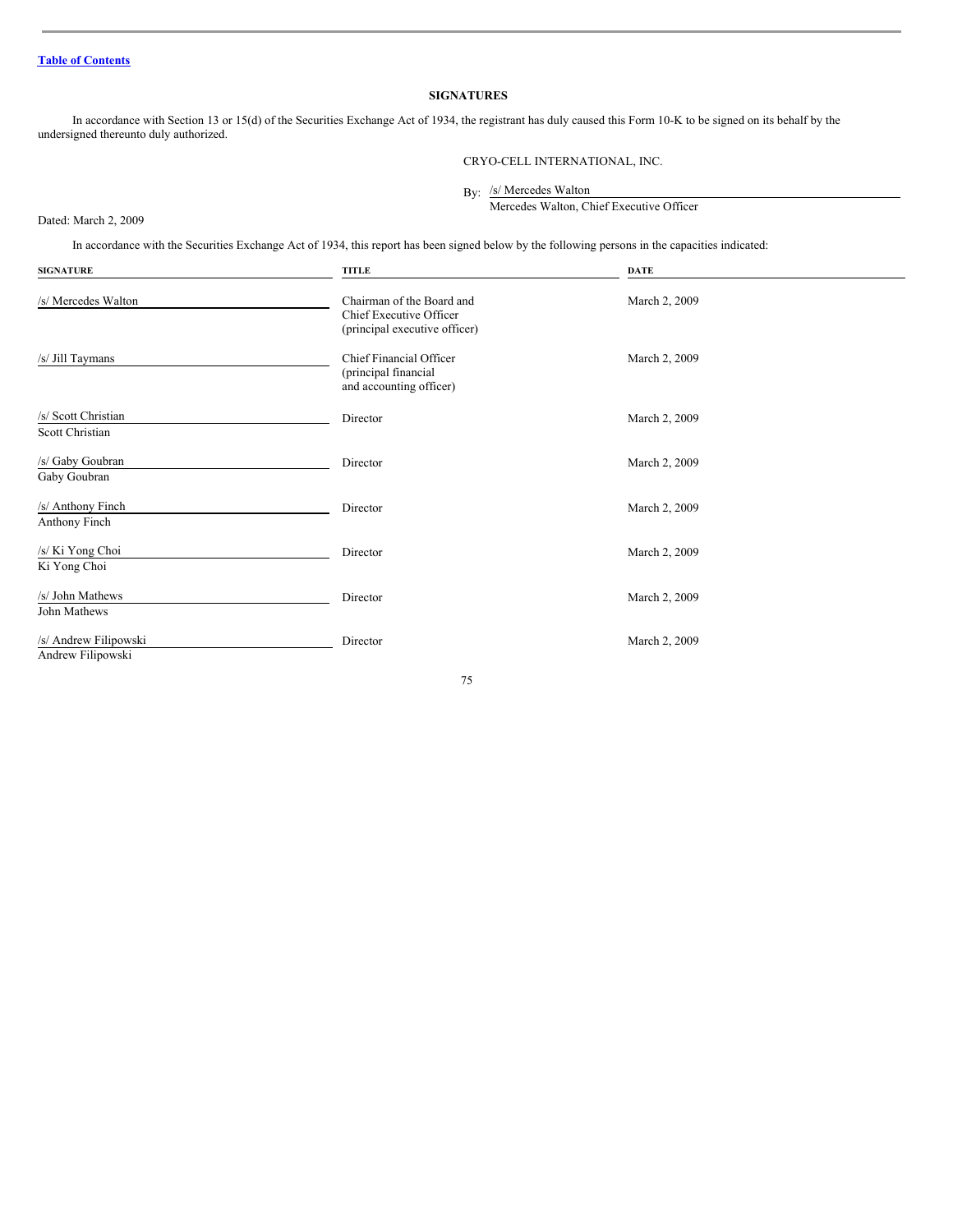# **EXHIBIT INDEX**

| Exhibit No.                                                                           | <b>Description</b>                                                                                                                                                                                                                                                                                                                                                                                                                                                                                                                                                                                                                                                                                                                                                                                                                                                                                                                                                                                                                                                                                                                                                                                                                                          |
|---------------------------------------------------------------------------------------|-------------------------------------------------------------------------------------------------------------------------------------------------------------------------------------------------------------------------------------------------------------------------------------------------------------------------------------------------------------------------------------------------------------------------------------------------------------------------------------------------------------------------------------------------------------------------------------------------------------------------------------------------------------------------------------------------------------------------------------------------------------------------------------------------------------------------------------------------------------------------------------------------------------------------------------------------------------------------------------------------------------------------------------------------------------------------------------------------------------------------------------------------------------------------------------------------------------------------------------------------------------|
| 3.1(1)                                                                                | Amended and Restated Certificate of Incorporation                                                                                                                                                                                                                                                                                                                                                                                                                                                                                                                                                                                                                                                                                                                                                                                                                                                                                                                                                                                                                                                                                                                                                                                                           |
| 3.2(2)                                                                                | Amended and Restated By-Laws                                                                                                                                                                                                                                                                                                                                                                                                                                                                                                                                                                                                                                                                                                                                                                                                                                                                                                                                                                                                                                                                                                                                                                                                                                |
| 10.6(3)                                                                               | Secondary Storage Agreement with Safti-Cell, Inc. dated October 1, 2001                                                                                                                                                                                                                                                                                                                                                                                                                                                                                                                                                                                                                                                                                                                                                                                                                                                                                                                                                                                                                                                                                                                                                                                     |
| 10.7(3)                                                                               | Addendum Agreement dated November 2001 to Secondary Storage Agreement with Safti-Cell, Inc.                                                                                                                                                                                                                                                                                                                                                                                                                                                                                                                                                                                                                                                                                                                                                                                                                                                                                                                                                                                                                                                                                                                                                                 |
| 10.9(4)                                                                               | Lease Agreement dated April 15, 2004 between Brooker Creek North, LLP and the Company                                                                                                                                                                                                                                                                                                                                                                                                                                                                                                                                                                                                                                                                                                                                                                                                                                                                                                                                                                                                                                                                                                                                                                       |
| $10.10(5)$ *                                                                          | Employment Agreement with Mercedes Walton, dated August 15, 2005                                                                                                                                                                                                                                                                                                                                                                                                                                                                                                                                                                                                                                                                                                                                                                                                                                                                                                                                                                                                                                                                                                                                                                                            |
| $10.11(6)$ *                                                                          | Employment Agreement with Jill M. Taymans dated November 1, 2005.                                                                                                                                                                                                                                                                                                                                                                                                                                                                                                                                                                                                                                                                                                                                                                                                                                                                                                                                                                                                                                                                                                                                                                                           |
| $10.12(6)$ *                                                                          | Forms of Stock Option Agreements under 2000 Stock Incentive Plan.                                                                                                                                                                                                                                                                                                                                                                                                                                                                                                                                                                                                                                                                                                                                                                                                                                                                                                                                                                                                                                                                                                                                                                                           |
| $10.13(7)$ *                                                                          | First Lease Amendment by and between the Company and Brooker Creek North I, LLP, dated June 7, 2006.                                                                                                                                                                                                                                                                                                                                                                                                                                                                                                                                                                                                                                                                                                                                                                                                                                                                                                                                                                                                                                                                                                                                                        |
| 10.14(8)                                                                              | 2006 Stock Incentive Plan                                                                                                                                                                                                                                                                                                                                                                                                                                                                                                                                                                                                                                                                                                                                                                                                                                                                                                                                                                                                                                                                                                                                                                                                                                   |
| $10.15(9)$ *                                                                          | Employment Agreement dated April 1, 2007 between the Company and Julie Allickson                                                                                                                                                                                                                                                                                                                                                                                                                                                                                                                                                                                                                                                                                                                                                                                                                                                                                                                                                                                                                                                                                                                                                                            |
| $10.16(10)*$                                                                          | Agreement dated June 4, 2007 by and among the Company and Andrew J. Filipowski, the Andrew J. Filipowski Revocable Trust and Matthew G. Roszak                                                                                                                                                                                                                                                                                                                                                                                                                                                                                                                                                                                                                                                                                                                                                                                                                                                                                                                                                                                                                                                                                                              |
| $10.17(11)^*$                                                                         | Agreement dated January 24, 2008 by and among the Company and Andrew J. Filipowski, the Andrew J. Filipowski Revocable Trust, Matthew G. Roszak<br>and SilkRoad Equity LLC                                                                                                                                                                                                                                                                                                                                                                                                                                                                                                                                                                                                                                                                                                                                                                                                                                                                                                                                                                                                                                                                                  |
| $10.18(11)*$                                                                          | Agreement dated January 24, 2008 by and among the Company and Ki Yong Choi and the UAD 7/21/01 FBO Choi Family Living Trust                                                                                                                                                                                                                                                                                                                                                                                                                                                                                                                                                                                                                                                                                                                                                                                                                                                                                                                                                                                                                                                                                                                                 |
| $10.20(12)*$                                                                          | Amendment dated July 16, 2007, amending Employment Agreement with Mercedes Walton, dated August 15, 2005                                                                                                                                                                                                                                                                                                                                                                                                                                                                                                                                                                                                                                                                                                                                                                                                                                                                                                                                                                                                                                                                                                                                                    |
| $10.21(13)*$                                                                          | Amendment dated July 18, 2008, amending Employment Agreement with Mercedes Walton, dated August 15, 2005                                                                                                                                                                                                                                                                                                                                                                                                                                                                                                                                                                                                                                                                                                                                                                                                                                                                                                                                                                                                                                                                                                                                                    |
| $10.22(13)*$                                                                          | Amendment dated July 18, 2008, amending Employment Agreement with Jill M. Taymans, dated November 1, 2005                                                                                                                                                                                                                                                                                                                                                                                                                                                                                                                                                                                                                                                                                                                                                                                                                                                                                                                                                                                                                                                                                                                                                   |
| $10.22*$                                                                              | 2000 Stock Incentive Plan                                                                                                                                                                                                                                                                                                                                                                                                                                                                                                                                                                                                                                                                                                                                                                                                                                                                                                                                                                                                                                                                                                                                                                                                                                   |
| $10.23*$                                                                              | Amendment to 2000 Stock Incentive Plan dated April 6, 2004                                                                                                                                                                                                                                                                                                                                                                                                                                                                                                                                                                                                                                                                                                                                                                                                                                                                                                                                                                                                                                                                                                                                                                                                  |
| $10.24*$                                                                              | Amendment to 2000 Stock Incentive Plan dated August 14, 2008                                                                                                                                                                                                                                                                                                                                                                                                                                                                                                                                                                                                                                                                                                                                                                                                                                                                                                                                                                                                                                                                                                                                                                                                |
| $10.25(12)^*$                                                                         | Stipulation and Order of Court of Chancery of the State of Delaware dated June 18, 2008                                                                                                                                                                                                                                                                                                                                                                                                                                                                                                                                                                                                                                                                                                                                                                                                                                                                                                                                                                                                                                                                                                                                                                     |
| 23                                                                                    | Consent of Auditors (filed herewith)                                                                                                                                                                                                                                                                                                                                                                                                                                                                                                                                                                                                                                                                                                                                                                                                                                                                                                                                                                                                                                                                                                                                                                                                                        |
| 31.1                                                                                  | Certification of CEO Pursuant to Section 302 of the Sarbanes-Oxley Act of 2002 (filed herewith)                                                                                                                                                                                                                                                                                                                                                                                                                                                                                                                                                                                                                                                                                                                                                                                                                                                                                                                                                                                                                                                                                                                                                             |
| 31.2                                                                                  | Certification of CFO Pursuant to Section 302 of the Sarbanes-Oxley Act of 2002 (filed herewith)                                                                                                                                                                                                                                                                                                                                                                                                                                                                                                                                                                                                                                                                                                                                                                                                                                                                                                                                                                                                                                                                                                                                                             |
| 32.1                                                                                  | Certification Pursuant to 18 U.S.C. Section 1350, as Adopted Pursuant to Section 906 of the Sarbanes-Oxley Act of 2002(filed herewith)                                                                                                                                                                                                                                                                                                                                                                                                                                                                                                                                                                                                                                                                                                                                                                                                                                                                                                                                                                                                                                                                                                                      |
| $\ast$<br>(1)<br>(2)<br>(3)<br>(4)<br>(5)<br>(6)<br>(7)<br>(8)<br>(9)<br>(10)<br>(11) | Compensation plans and agreements<br>Incorporated by reference to the Company's Quarterly Report on Form 10-QSB for the quarter ended May 31, 2002.<br>Incorporated by reference to the Company's Current Report on Form 8-K filed on March 10, 2008.<br>Incorporated by reference to the Company's Annual Report on Form 10-KSB for the year ended November 30, 2002.<br>Incorporated by reference to the Company's Quarterly Report on Form 10-QSB for the quarter ended May 31, 2004.<br>Incorporated by reference to the Company's Quarterly Report on Form 10-QSB filed for the quarter ended August 31, 2005.<br>Incorporated by reference to the Company's Annual Report on Form 10-KSB for the year ended November 30, 2005.<br>Incorporated to the Company's Quarterly Report on Form 10-QSB for the quarter ended May 31, 2006.<br>Incorporated by reference to Annex B to the Definitive Proxy Statement filed June 1, 2006.<br>Incorporated by reference to the Company's Quarterly Report on Form 10-Q for the quarter ended May 31, 2007.<br>Incorporated by reference to the Company's Current Report on Form 8-K filed on June 8, 2007.<br>Incorporated by reference to the Company's Current Report on Form 8-K filed on January 25, 2008. |

- (12) Incorporated by reference to the Company's Quarterly Report on Form 10-Q for the quarter ended May 31, 2008.
- (13) Incorporated by reference to the Company's Quarterly Report on Form 10-Q for the quarter ended August 31, 2008.

76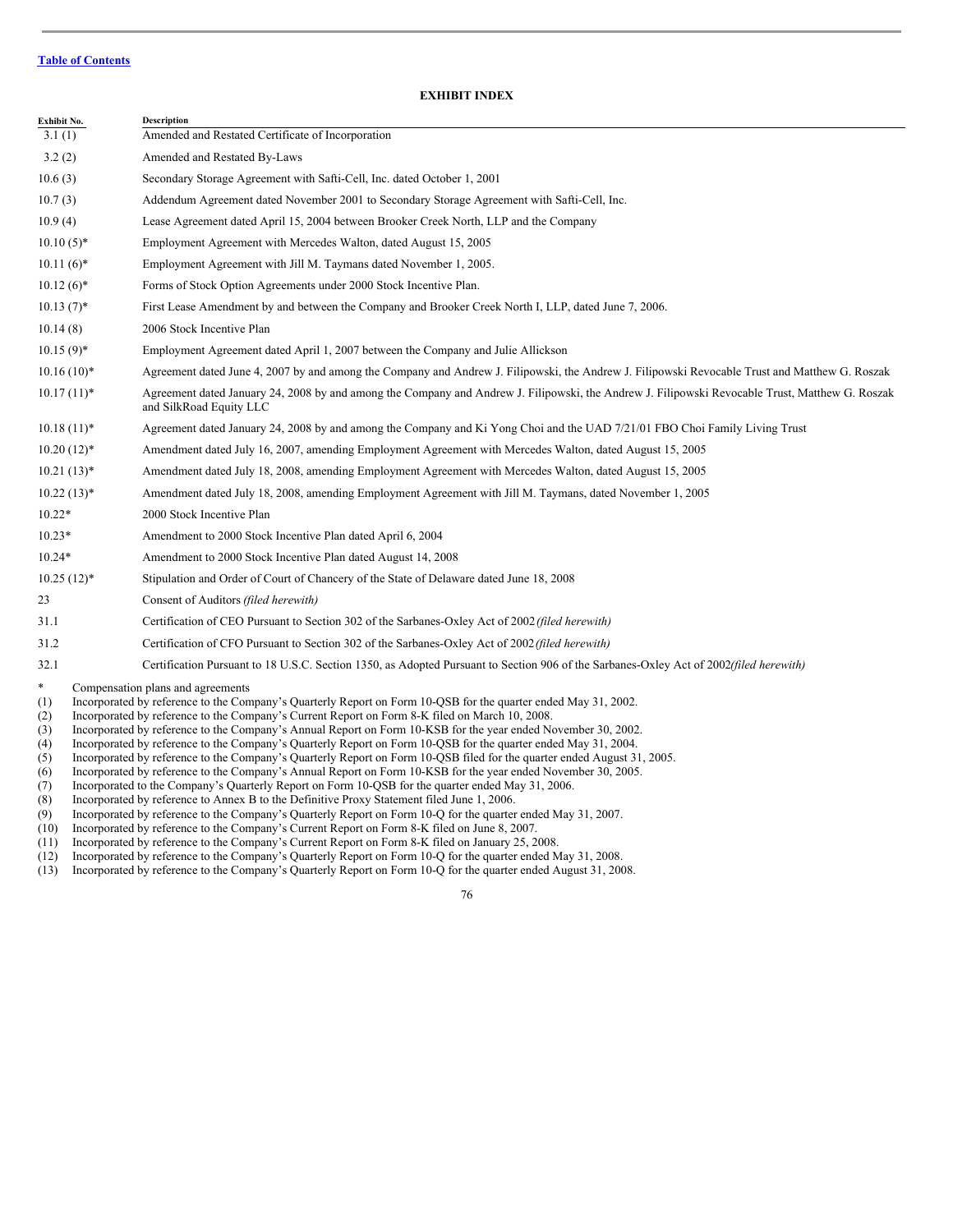#### **CRYO-CELL INTERNATIONAL, INC. STOCK INCENTIVE PLAN**

### **I. Purpose.**

The purpose of this Cryo-Cell International, Inc. Stock Incentive Plan is to promote the growth and profitability of Cryo-Cell, Inc. (the "Corporation") by rewarding and incentivizing individuals who make valuable contributions to the Corporation's success, including officers and employees of the Corporation and its subsidiaries, and directors of the Corporation.

The Stock Incentive Plan has been approved by the Board of Directors effective as of March 10, 2000, and has been submitted for approval by the Company's stockholders at the Annual Meeting of Stockholders scheduled for June 20, 2000.

#### **II. Definitions.**

The following terms shall have the meanings shown:

2.1 "Board of Directors" means the Board of Directors of the Corporation.

2.2 "Change of Control" means any event described in Section 7.1.

2.3 "Code" means the Internal Revenue Code of 1986, as the same may be amended from time to time.

2.4 "Committee" means the Committee appointed by the Board of Directors pursuant to Article X of the Plan. This Committee may, but is not required to be, identical to the Compensation Committee.

2.5 "Common Stock" means the common stock, \$.01 par value, of the Corporation, except as provided in Section 8.2 of the Plan.

2.6 "Compensation Committee" shall mean the Compensation Committee of the Board of Directors. All persons appointed to be members of the Compensation Committee shall be directors who qualify as "Non-Employee Directors" within the meaning of Rule 16b-3 and "outside directors" within the meaning of Treasury Regulation Section 1.162-27.

2.7 "Date of Grant" means the date specified by the Plan Administrator on which a grant of Options, or a grant or sale of Restricted Shares shall become effective.

2.8 "Director" means a member of the Board of Directors.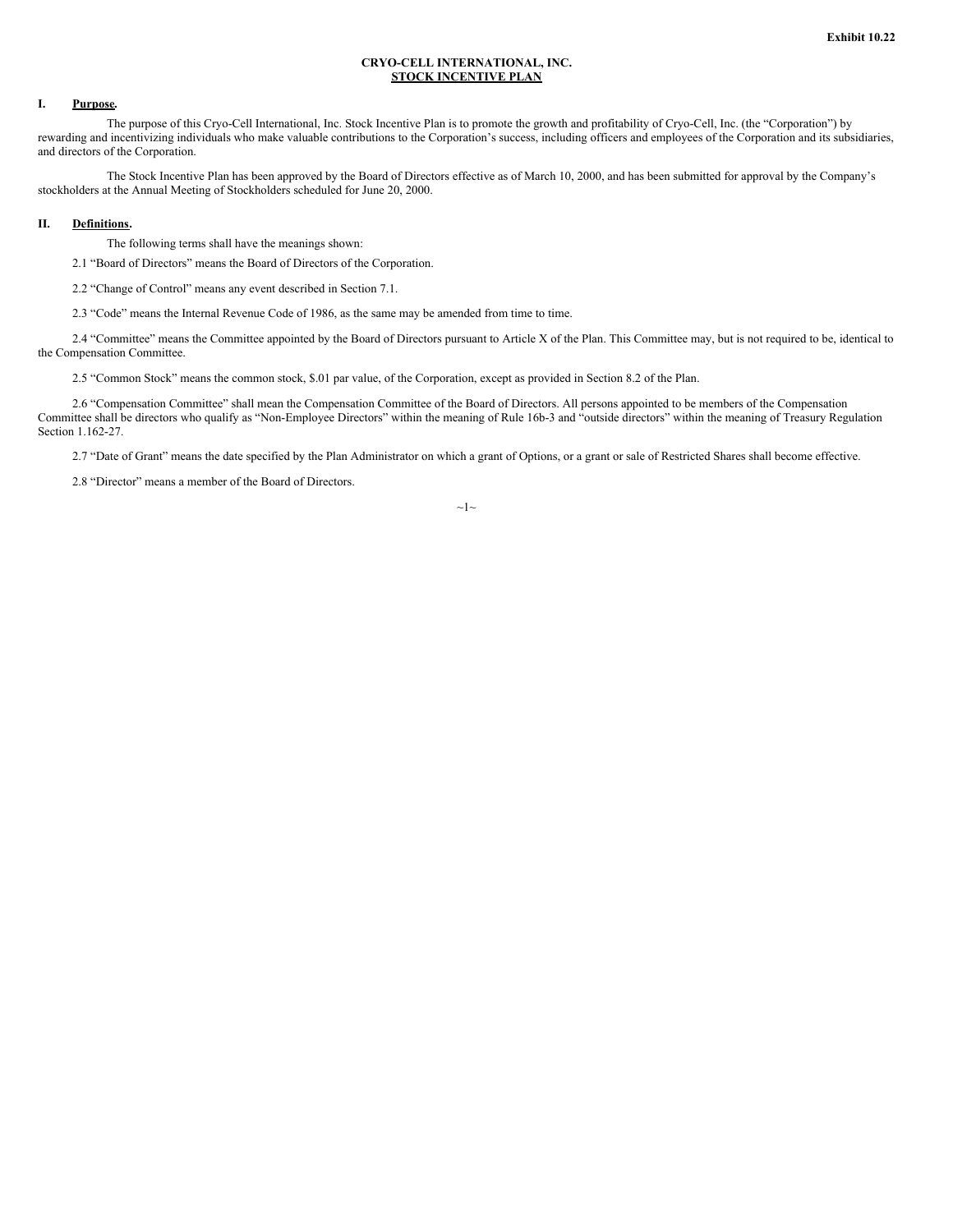2.9 "Disability" shall mean a medically diagnosable mental or physical condition which prevents a Participant from performing his or her duties for the Company and is expected to be permanent.

2.10 "Executive Officer" means any Named Executive Officer and any other officer of the Corporation who is subject to the reporting requirements of Section 16 of the Securities and Exchange Act of 1934.

2.11 "Fair Market Value" means the fair market value of a share of Common Stock as determined by the Committee by reference to the closing price quotation, or, if none, the average of the bid and asked prices, reported on Nasdaq as of the most recent available date with respect to the sale of Common Stock.

2.12 "Incentive Stock Options" means Options intended to qualify for favorable tax treatment as incentive stock options under Code Section 422.

2.13 "Named Executive Officer" shall mean the Company's Chief Executive Officer and the four highest compensated officers (other than the Chief Executive Officer), as determined pursuant to the executive compensation disclosure rules under the Securities Exchange Act of 1934.

2.14 "Option Agreement" means a written agreement between the Corporation and a Participant who has been granted Options under this Plan. Each Option Agreement shall be subject to the terms and conditions of the Plan.

2.15 "Option Price" means, with respect to any Option, the amount designated in a Participant's Option Agreement as the price per share he or she will be required to pay to exercise the Option and acquire the shares subject to such Option.

2.16 "Options" means any rights to purchase shares of Common Stock granted pursuant to Article IV of this Plan, including Incentive Stock Options subject to the additional requirements described in Article V.

2.17 "Participant" shall mean any current or former employee of the Corporation or any Subsidiary, or any Director, who has been granted Options, or Restricted Stock under the terms of this Plan.

2.18 "Plan" means this Cryo-Cell International, Inc. Stock Incentive Plan, as the same may be amended from time to time.

2.19 "Restricted Stock" means shares of Common Stock that are issued to eligible Participants and made subject to restrictions in accordance with Article VI of the Plan.

2.20 "Restricted Stock Agreement" means a written agreement between the Corporation and a Participant who has been granted or sold Restricted Stock pursuant to Article VI of the Plan.

 $\sim$ 2 $\sim$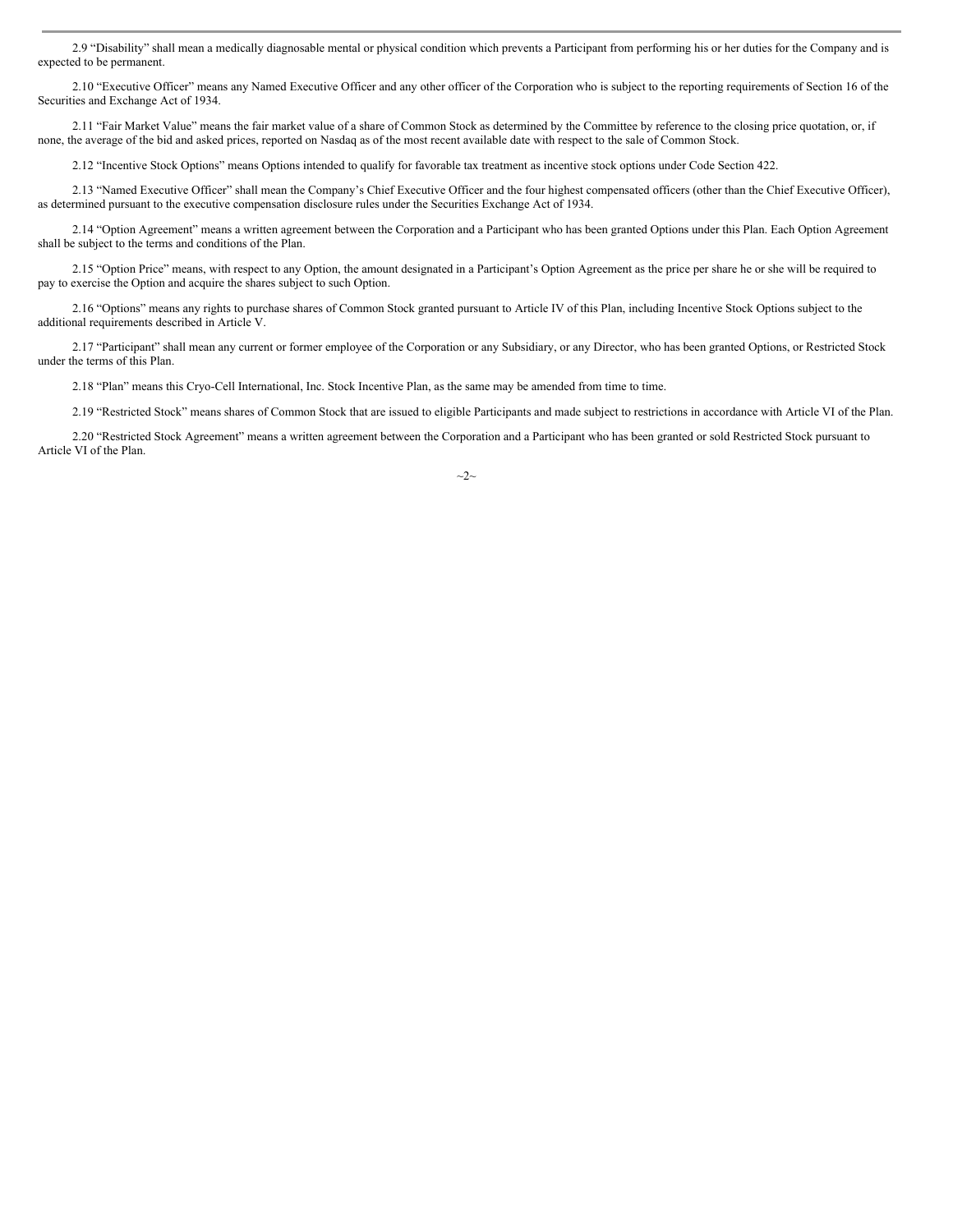2.21 "Subsidiary" shall mean any corporation which, on the date of determination, qualifies as a subsidiary corporation of the Corporation under Section 425(f) of the Code.

## **III. Eligibility.**

3.1 Participation. The Committee may grant Options and/or awards of Restricted Stock under this Plan to any officer or employee of the Corporation or any Subsidiary. The Committee may also grant Options and/or awards of Restricted Stock to any Director, subject to the restrictions in Section 3.3. In granting such awards and determining their form and amount, the Committee shall give consideration to the functions and responsibilities of the individual, his or her potential contributions to profitability and sound growth of the Corporation and such other factors as the Committee may, in its discretion, deem relevant.

3.2 Executive Officers. Notwithstanding Section 3.1 or any other provisions of this Plan, any Named Executive Officer shall not be granted Options or awards of Restricted Stock unless the grant has been approved by the Compensation Committee, and all grants to Executive Officers must be approved in advance by either the Committee or the Compensation Committee.

3.3 Directors. Members of the Board of Directors who are officers of the Corporation shall be eligible for Options or other awards under this Plan on the same terms as other officers. Other members of the Board of Directors shall be eligible for Options or Restricted Stock awards only to the extent specified in such general policy on compensation of nonemployee Directors as may be established by the Board of Directors.

### **IV. Options.**

4.1 Terms and Conditions. Subject to Section 3.2 and 3.3, the Committee may, in its sole discretion, from time to time grant Options to any officer, employee or Director of the Corporation or any Subsidiary selected by the Committee pursuant to Section 3.1. The grant of an Option to a Participant shall be evidenced by a written Option Agreement in substantially the form approved by the Committee. Such Option shall be subject to the following express terms and conditions and to such other terms and conditions, not inconsistent with the terms of this Plan, as the Committee may determine to be appropriate.

(a) Shares Covered. The Committee shall, in its discretion, determine the number of shares of Common Stock to be covered by the Options granted to any Participant. The maximum number of shares of Common Stock with respect to which Options may be granted to any Participant during any one calendar year is 1,000,000 shares.

(b) Exercise Period. The term of each Option shall be for such period, as the Committee shall determine, but for not more than ten years from the Date of Grant thereof. The Committee shall also have the discretion to determine when each Option granted hereunder shall become exercisable, and to prescribe any vesting schedule limiting the exercisability of such Options as it may deem appropriate.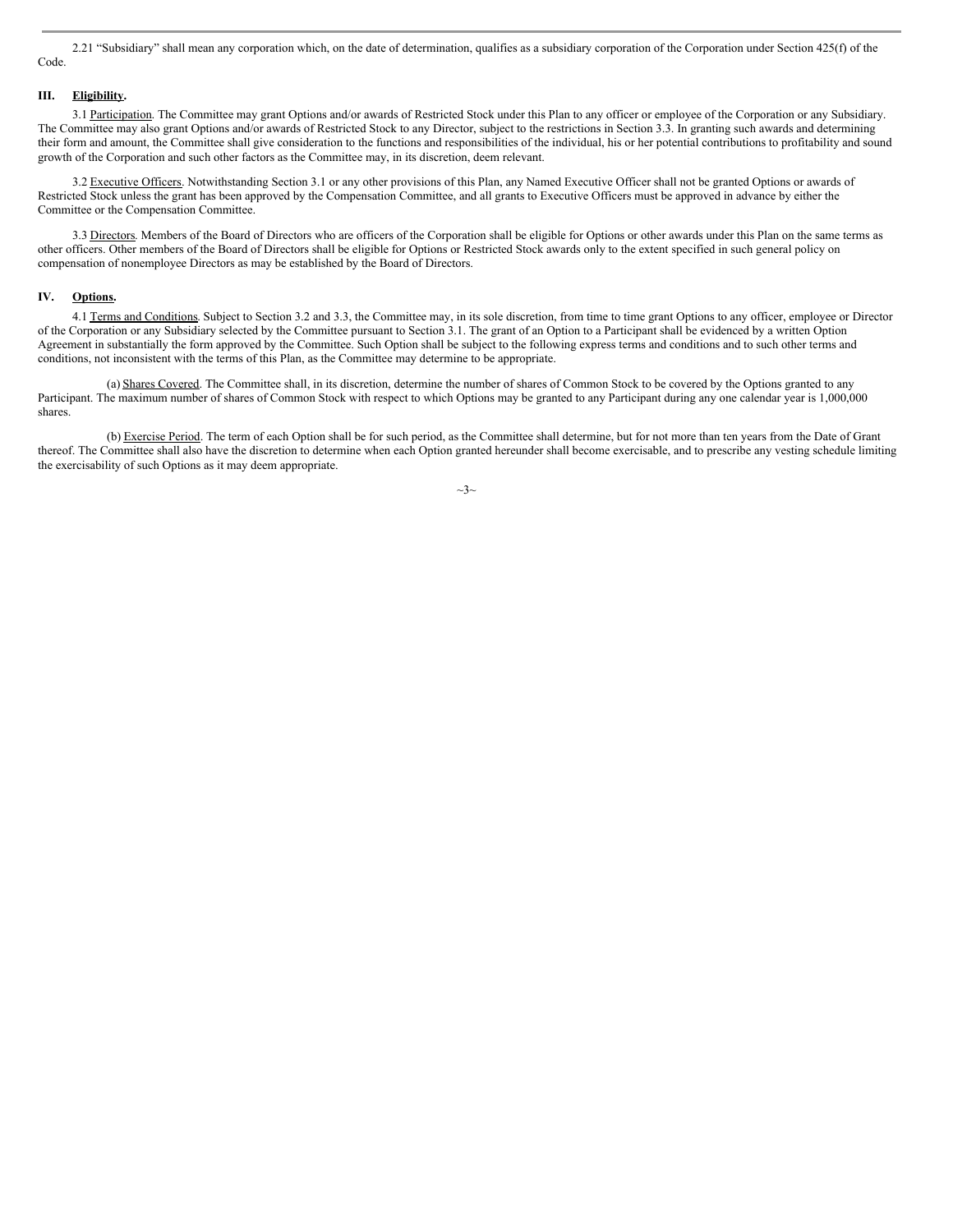(c) Option Price. The Option Price payable for the shares of Common Stock covered by any Option shall be determined by the Committee, but shall in no event be less than the Fair Market Value of Common Stock on the Date of Grant.

(d) Exercise of Options. A Participant may exercise his or her Options from time to time by written notice to the Corporation of his or her intent to exercise the Options with respect to a specified number of shares. The specified number of shares will be issued and transferred to the Participant upon receipt by the Corporation of (i) such notice and (ii) payment in full for such shares, and (iii) receipt of any payments required to satisfy the Corporation's tax withholding obligations pursuant to Section 9.2.

(e) Payment of Option Price Upon Exercise. Each Option Agreement shall provide that the Option Price for the shares with respect to which an Option is exercised may be paid to the Corporation at the time of exercise, in the form of cash.

(f) Broker Assisted Exercises. Alternatively, the Corporation may permit the Participant to exercise an Option by delivery of a signed, irrevocable notice of exercise, accompanied by payment in full of the Option Price by the Participant's stockbroker and an irrevocable instruction to the Corporation to deliver the shares of Common Stock issuable upon exercise of the Option promptly to the Participant's stockbroker for the Participant's account, provided that at the time of such exercise, such exercise would not be illegal under the federal securities laws, including laws governing margin loans.

### 4.2 Effect of Termination.

(a) If a Participant ends his employment or service on the Board of Directors with the Corporation (or with the relevant Subsidiary) for any reason other than retirement, disability or death, his or her Options shall terminate within ninety (90) days from the date of the termination, unless the Committee decides in its sole discretion, to waive this termination and amends the Participant's Option Agreement to provide for an extended exercise period.

(b) Any Option Agreement may, in the Committee's sole discretion, include such provisions as the Committee deems advisable with respect to the Participant's right to exercise the Option subsequent to retirement or other voluntary termination of employment (or other relationship with the Corporation), or subsequent to termination of such employment (or other relationship) by reason of total and permanent disability; provided, that, in no event shall any Option be exercisable after the fixed termination date set forth in the Participant's Option Agreement pursuant to Section 4.1(b).

(c) Any Option Agreement may, in the Committee's sole discretion, provide that, in the event of the Participant's death while he or she has the right to exercise his or her Options, the Options may be exercised (to the extent they had become exercisable prior to the time of the Participant's death), during such period of up to one year after date of the Participant's death as the Committee deems to be appropriate, by the personal representative of the Participant's estate, or by the person or persons to whom the Options shall have been transferred by will or by the laws of descent and distribution.

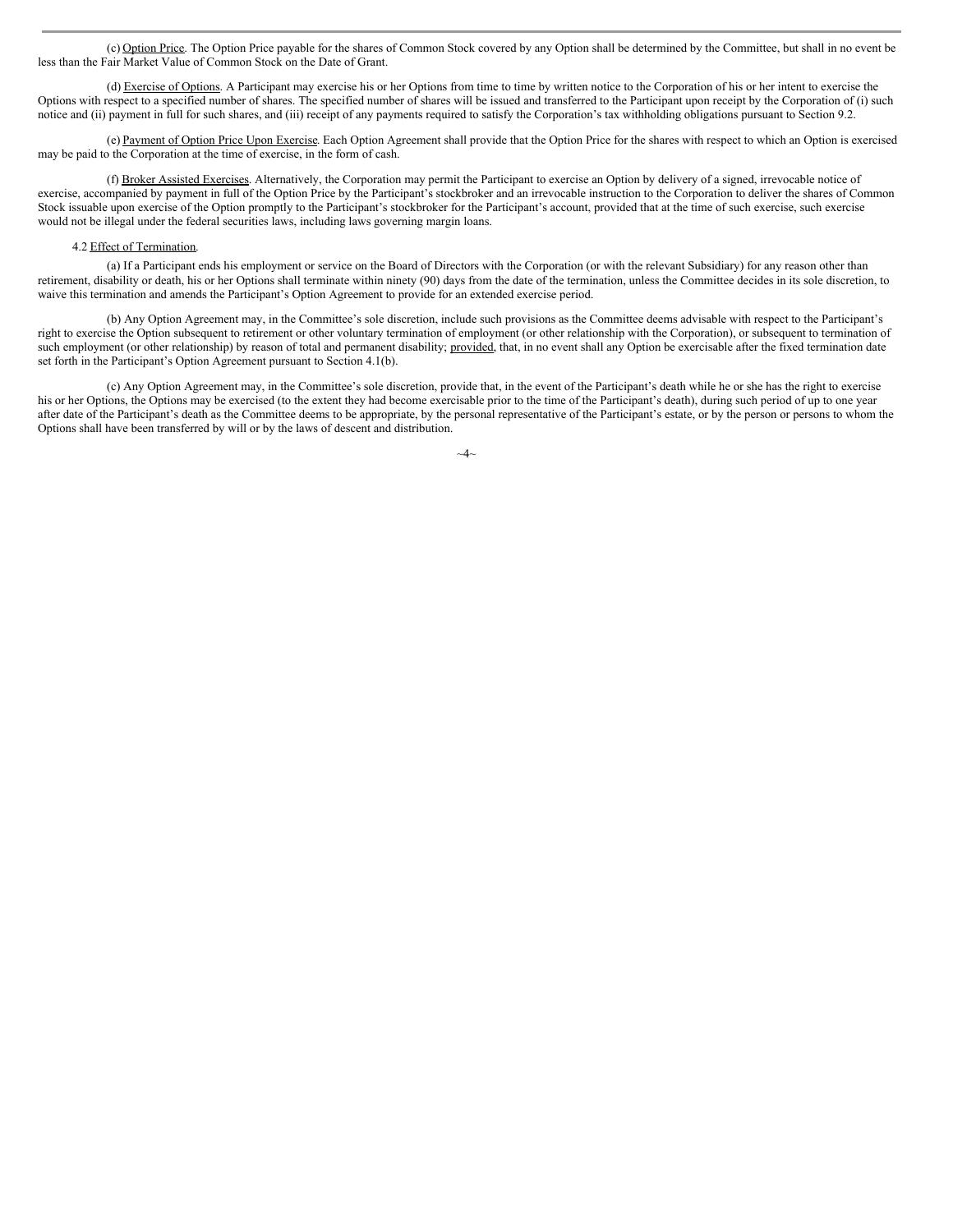4.3 Incentive Stock Options. The Options granted under this Plan may be either Incentive Stock Options or options not intended to constitute incentive stock options qualifying under Code Section 422; provided that, Incentive Stock Options may only be granted to common employees of the Corporation or its Subsidiaries; and further provided, any Incentive Stock Option shall be subject to the additional requirements stated in Article V of this Plan.

4.4 Authority to Waive Restrictions on Exercisability. The Committee may, in its sole discretion, determine at any time that all or any portion of the Options granted to a Participant under the Plan shall, notwithstanding any restrictions on exercisability imposed pursuant to Section 4.1(b), become immediately exercisable in full. The Committee may make such further adjustments to the terms of such Options as it may deem necessary or appropriate in connection therewith.

4.5 Non-Assignability. Options granted under this Plan shall generally not be assignable or transferable by the Participant, except by will or by the laws of descent and distribution, or as described in the next paragraph.

Notwithstanding the foregoing, the Committee may, in its discretion, permit a Participant to transfer all or a portion of his or her Options to members of his or her immediate family, to trusts for the benefit of members of his immediate family, or to family partnerships in which immediate family members are the only partners, provided that the Participant may receive no consideration for such transfers, and that such Options shall still be subject to termination in accordance with Section 4.2 above in the hands of the transferee.

4.6 Covenants Not to Compete. The Committee may, in its discretion, condition any Option granted to an Employee or Director on such Participants agreement to enter into such covenant not to compete with the Corporation as the Committee may deem to be desirable. Such covenant not to compete shall be set forth in the Participant's Stock Option Agreement, and the Stock Option Agreement shall provide that the Option shall be forfeited immediately, whether otherwise vested or not, if the Board of Directors determines that the Participant has violated his or her covenant not to compete. In addition, in the Committee's discretion, the Participant's Stock Option Agreement may also provide that if the Participant breaches his or her covenant not to compete, the Corporation shall have the right to repurchase any shares of Common Stock previously issues to the Participant pursuant to an exercise of the Option, at a repurchase price equal to the Option Price paid by the Participant.

#### **V. Incentive Stock Options**.

The Committee may, in its discretion, specify that any Options granted to a Participant who is an employee of the Corporation or a Subsidiary shall be ISOs qualifying under Code Section 422.

5.1 Each Stock Option Agreement which provides for the grant of ISOs shall expressly state that such Options are intended to qualify as ISOs. Each provision of the Plan and of each Stock Option Agreement relating to an Option designated as an ISO shall be construed so that such Option qualifies as an ISO, and any provision that cannot be so construed shall be disregarded.

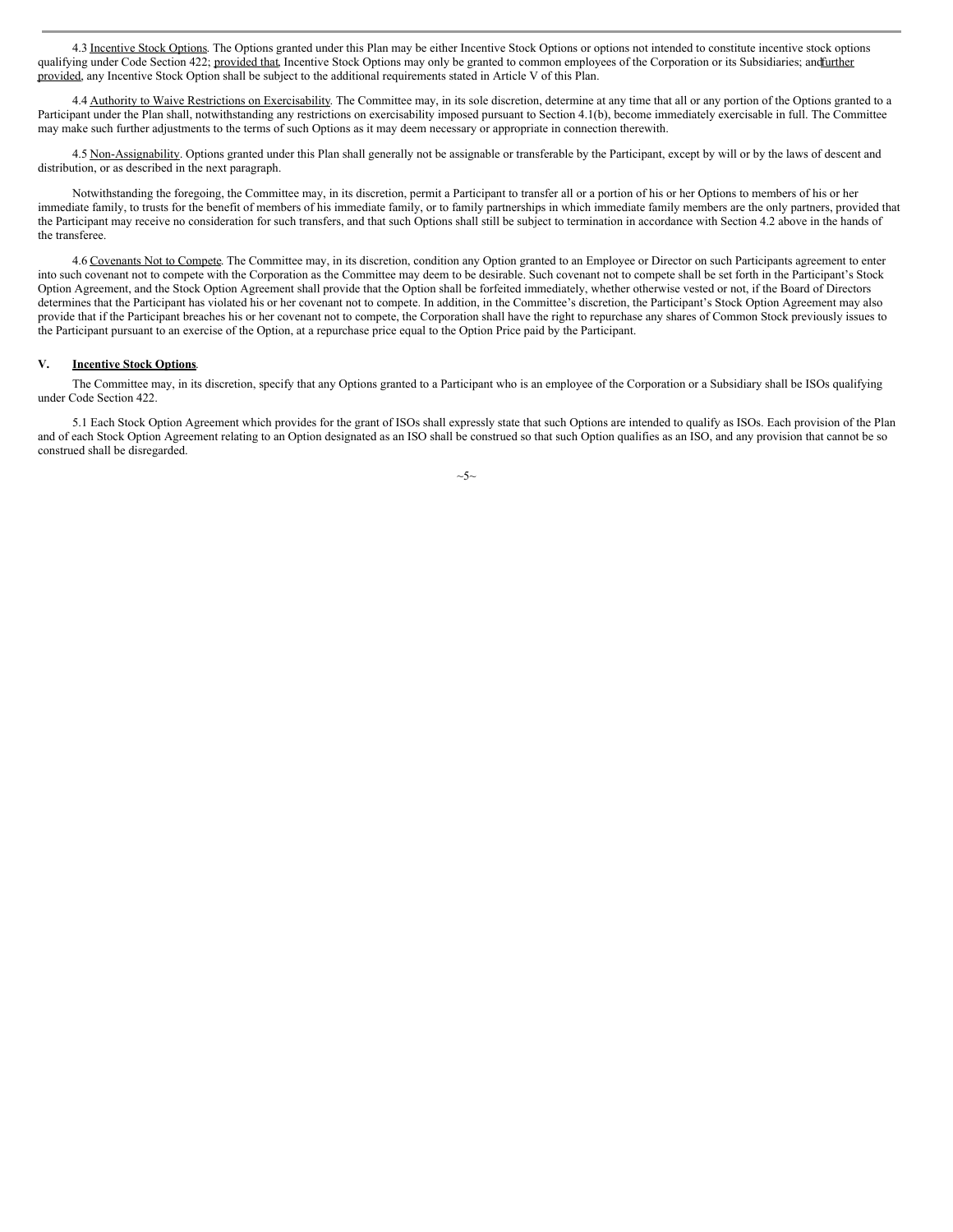5.2 Any Options granted under this Plan which are designated as ISOs shall comply with the following additional requirements:

(a) The aggregate Fair Market Value (determined at the time an ISO is granted) of the shares of Common Stock (together with all other stock of the Corporation and all stock of any Parent or Subsidiary) with respect to which the ISOs may first become exercisable by an individual Participant during any calendar year, under all stock option plans of the Corporation (or any Parent or Subsidiaries) shall not exceed \$100,000. To the extent this limitation would otherwise be exceeded, the Option shall be deemed to consist of an ISO for the maximum number of shares which may be covered by ISOs pursuant to the preceding sentence, and a nonstatutory option for the remaining shares subject to the Option.

(b) The Option Price payable upon the exercise of an ISO shall not be less than the Fair Market Value of a share of Common Stock on the Date of Grant.

(c) In the case of an ISO granted to a Participant who is a ten percent shareholder of the Corporation, the period of the Option shall not exceed five years from the Date of Grant, and the Option Price shall not be less than 110 percent of the Fair Market Value of Common Stock on the Date of Grant.

(d) No ISO granted under this Plan shall be assignable or transferable by the Participant, except by will or by the laws of descent and distribution. During the life of the Participant, any ISO shall be exercisable only by the Participant.

#### **VI. Restricted Stock**.

6.1 Rights As A Shareholder. The Committee may, in its discretion, grant a Participant an award consisting of shares of Restricted Stock. At the time of the award, the Committee shall cause the Corporation to deliver to the Participant, or to a custodian or an escrow agent designated by the Committee, a certificate or certificates for such shares of Restricted Stock, registered in the name of the Participant. The Participant shall have all the rights of a stockholder with respect to such Restricted Stock, subject to the terms and conditions, including forfeiture or resale to such Corporation, if any, as the Committee may determine to be desirable pursuant to Section 6.3 of the Plan. The Committee may designate the Corporation or one or more of its executive officers to act as custodian or escrow agent for the certificates.

#### 6.2 Awards and Certificates.

(a) A Participant granted an award of Restricted Stock shall not be deemed to have become a stockholder of the Corporation, or to have any rights with respect to such shares of Restricted Stock, until and unless such Participant shall have executed a restricted stock agreement or other instrument evidencing the award and delivered a fully executed copy thereof to the Corporation and otherwise complied with the then applicable terms and conditions of such award.

 $~10~$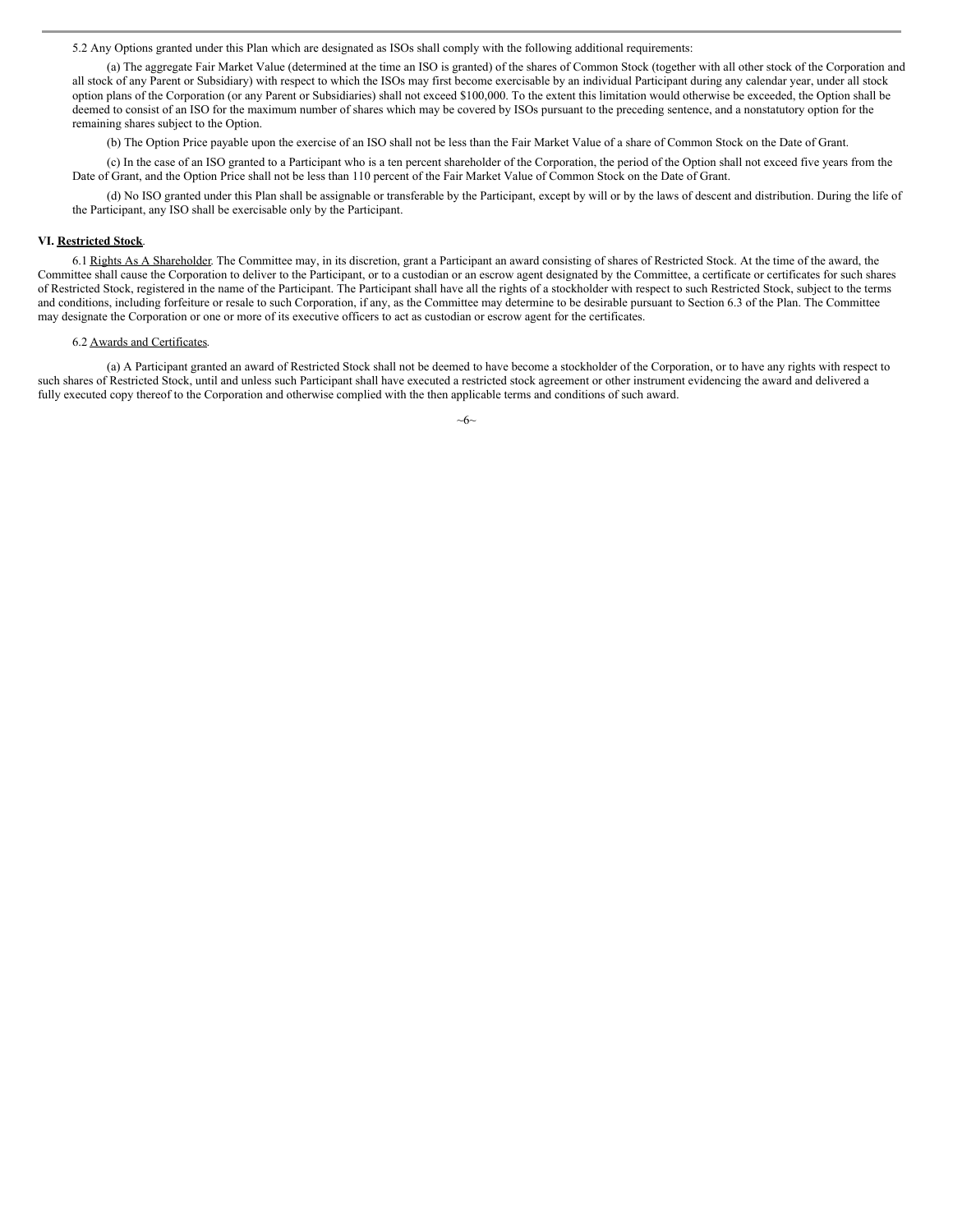(b) When a Participant is granted shares of Restricted Stock, the Corporation shall issue a stock certificate or certificates in respect of shares of Restricted Stock. Such certificates shall be registered in the name of the Participant, and shall bear an appropriate legend referring to the terms, conditions and restrictions applicable to such award substantially in the following form:

"The transferability of the shares of stock represented by this Certificate are subject to the terms and conditions (including forfeiture) of a Restricted Stock Agreement entered into between the registered owner and Cryo-Cell International, Inc. A copy of such Agreement is on file in the offices of the Secretary of the Company, 3165 McMullen Booth Road, Building #B Clearwater, Florida 33761.

(c) Except as may be otherwise determined by the Committee (or as required in order to satisfy the tax withholding obligations imposed under Section 9.2 of this Plan), Participants granted awards of Restricted Stock under this Plan will not be required to make any payment or provide consideration to the Corporation other than the rendering of services.

6.3 Restrictions and Forfeitures. Restricted Stock awarded to a Participant pursuant to this Article VI shall be subject to the following restrictions and conditions:

(a) During a period set by the Committee of not less than six (6) months, but not more than eight (8) years, commencing with the date of an award (the "Restriction Period"), the Participant will not be permitted to sell, transfer, pledge or assign shares of Restricted Stock awarded to him or her. Within these limits, the Committee may provide for the lapse of such restrictions in installments where deemed appropriate.

(b) Except as provided in Section 6.3(a), the Participant shall have with respect to the Restricted Stock all of the rights of a stockholder of the Corporation, including the right to vote the shares and receive dividends and other distributions.

(c) Subject to the provisions of Section 6.3(d), upon any termination of the Participant's employment or other relationship with the Corporation during the Restriction Period for any reason, all shares of Restricted Stock with respect to which the restrictions have not yet expired shall be forfeited to the Corporation, or, in the case of shares of Restricted Stock sold to the Participant, repurchased by the Corporation at the initial purchase price.

(d) In the event of a Participant's retirement from his or her employment (or other relationship) with the Corporation, total Disability, or death, or in cases of special circumstances, the Committee may, in its sole discretion, when it finds that a waiver would be in the best interests of the Corporation, waive in whole or in part any or all remaining restrictions with respect to such Participant's Restricted Stock.

(e) Notwithstanding the other provisions of this Section 6.3, the Committee may adopt rules which would permit a gift by a Participant of shares of Restricted Stock to a spouse, child, stepchild, grandchild or to a trust the beneficiary or beneficiaries of which shall be either such a person or persons or the Participant, provided that the Restricted Stock so transferred shall be similarly restricted.

 $~1~$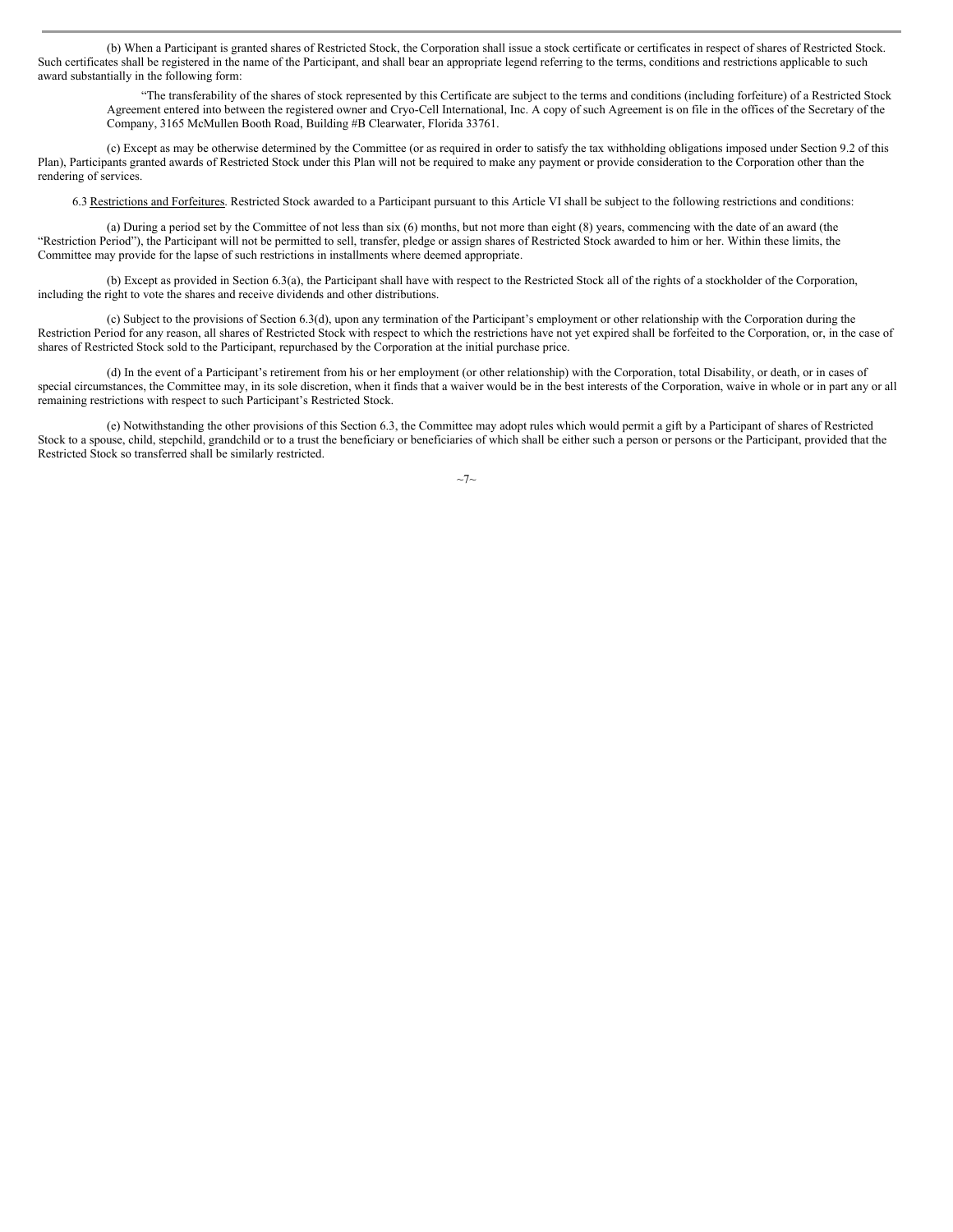(f) Any attempt to dispose of shares of Restricted Stock in a manner contrary to the restrictions set forth herein shall be ineffective.

(g) Nothing in this Section 6.3 shall preclude a Participant from exchanging any Restricted Stock for any other shares of the Common Stock that are similarly restricted.

### **VII. Change in Control Transactions.**

7.1 Change in Control. For purposes of this Plan, a "Change in Control" shall include any of the events described below:

(a) The acquisition in one or more transactions of more than thirty percent of the Corporation's outstanding Common Stock, or the equivalent in voting power of any classes or classes of securities of the Corporation entitled to vote in elections of directors by any corporation, or other person or group (within the meaning of Section 14(d) (3) of the Securities Exchange Act of 1934, as amended);

(b) Any merger or consolidation of the Corporation into or with another corporation in which the Corporation is not the surviving entity, or any transfer or sale of substantially all of the assets of the Corporation or any merger or consolidation of the Corporation into or with another corporation in which the Corporation is the surviving entity and, in connection with such merger or consolidation, all or part of the outstanding shares of Common Stock shall be changed into or exchanged for other stock or securities of the Corporation or any other person, or cash, or any other property.

(c) Any election of persons to the Board of Directors which causes a majority of the Board of Directors to consist of persons other than (i) persons who were members of the Board of Directors on March 10, 2000, and (ii) persons who were nominated for election as members of the Board by the Board of Directors (or by a Committee of the Board) at a time when the majority of the Board (or of such Committee) consisted of persons who were members of the Board of Directors on March 10, 2000; provided, that any person nominated for election by the Board of Directors composed entirely of persons described in (i) or (ii), or of persons who were themselves nominated by such Board, shall for this purpose be deemed to have been nominated by a Board composed of persons described in (i).

(d) Any person, or group of persons, announces a tender offer for at least thirty percent (30%) of the Corporation's Common Stock.

 $~8~~$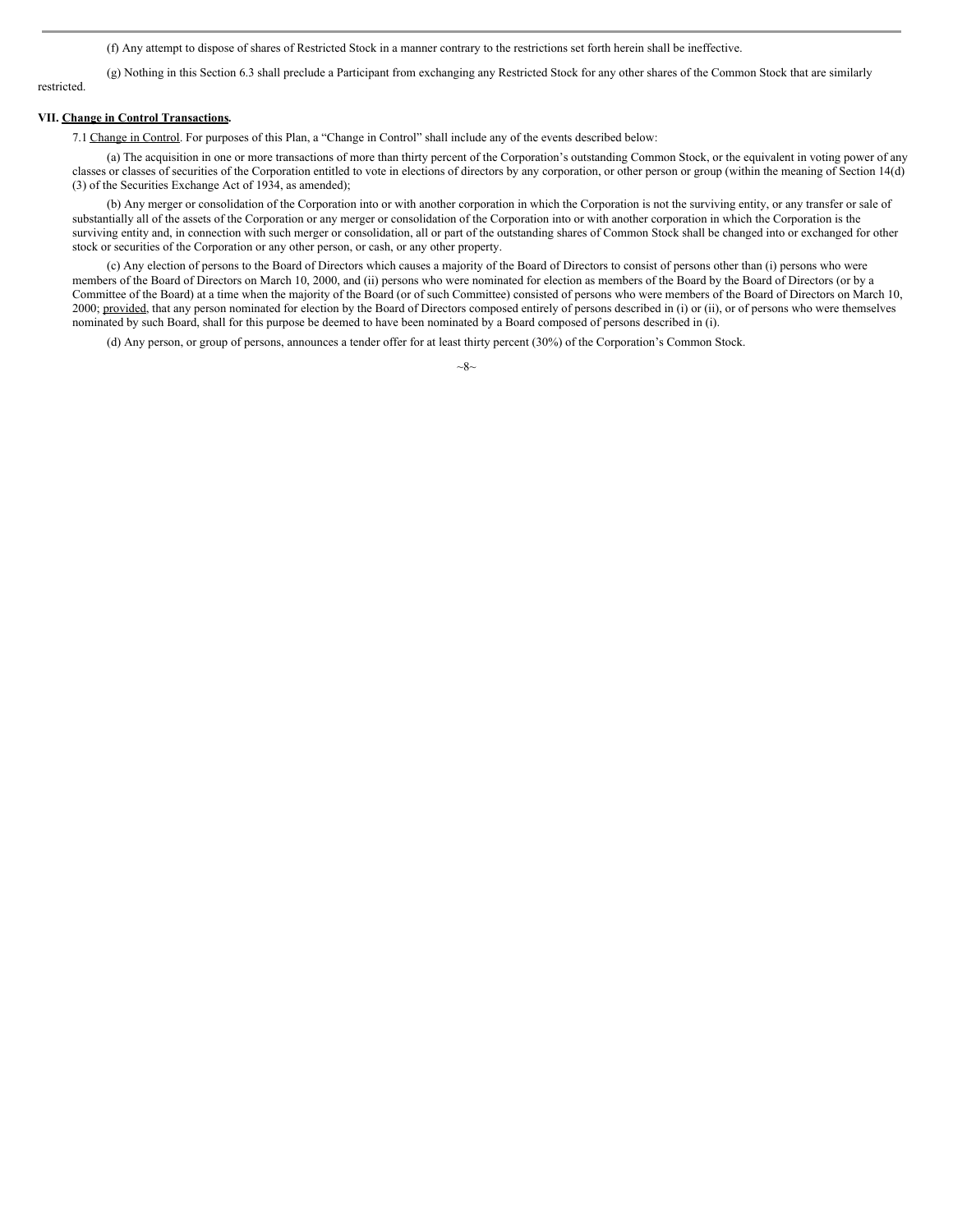7.2 Effect of Change in Control. In the event of a pending or threatened Change in Control, the Committee may, in its sole discretion, take any one or more of the following actions with respect to all Participants:

(i) Accelerate the exercise dates of any outstanding Options, and make all outstanding Options fully vested and exercisable;

(ii) Waive all or any portion of the vesting requirements or other conditions associated with a Restricted Stock Award;

(iii) Pay cash to any or all Option holders in exchange for the cancellation of their outstanding Options;

(iv) Make any other adjustments or amendments to the Plan and outstanding Options, or Restricted Stock Awards and/or substitute new Options or other awards.

## **VIII. Aggregate Limitation on Shares of Common Stock.**

### 8.1 Number of Shares of Common Stock.

(a) Shares of Common Stock which may be issued to Participants pursuant to Options or Restricted Stock awards granted under the Plan may be either authorized and unissued shares of Common Stock or of Common Stock held by the Corporation as treasury stock.

(b) The number of shares of Common Stock reserved for issuance under this Plan on the date of any grant shall not exceed 1,500,000 shares of Common Stock, subject to such adjustments as may be made pursuant to Section 8.2.

(c) For purposes of Section 8.1(b), upon the exercise of an Option, the number of shares of Common Stock available for future issuance under the Plan shall be reduced by the number of shares actually issued to the Participant, exclusive of any shares surrendered to the Corporation as payment of the Option price.

(d) Any shares of Common Stock subject to an Option which for any reason is cancelled, terminates unexercised or expires shall again be available for issuance under the Plan.

(e) In the event that any award of Restricted Stock is forfeited, cancelled or surrendered for any reason, the shares of Common Stock constituting such Restricted Stock award shall again be available for issuance under the Plan.

8.2 Adjustments of Stock. In the event of any change or changes in the outstanding Common Stock of the Corporation by reason of any stock split, stock dividend, recapitalization, reorganization, merger, consolidation, split-up, combination or any similar transaction, the number of shares of Common Stock which may be issued under this Plan, the number of shares of Common Stock subject to Options theretofore granted under this Plan, the Option Price of such Options, the number of shares of Restricted Stock shall each be adjusted in such manner as the Board of Directors deems appropriate to prevent substantial dilution or enlargement of the rights granted to a Participant.

#### $\sim 9$ ~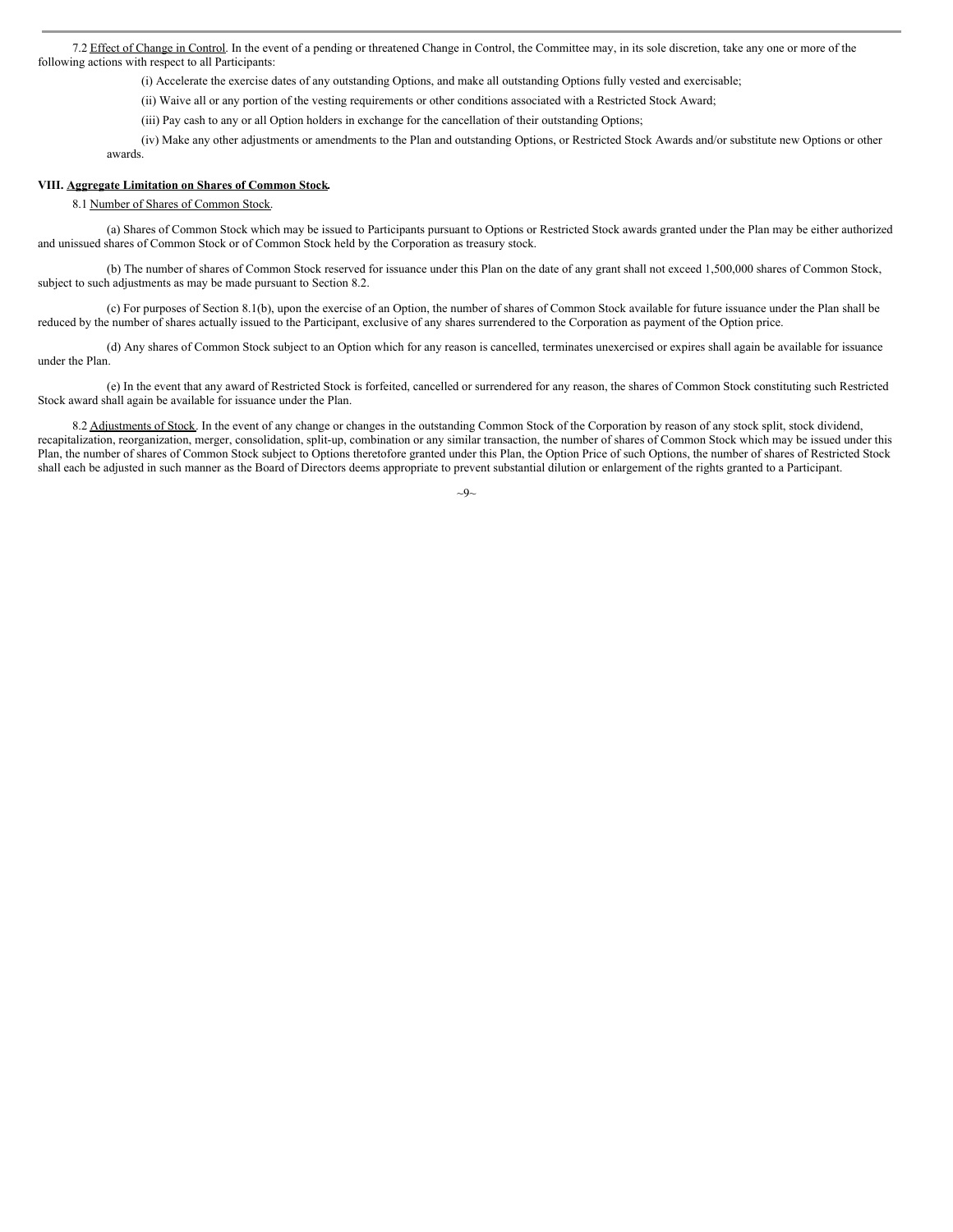New option rights may be substituted for the Options granted under the Plan, or the Corporation's duties as to Options outstanding under the Plan may be assumed by a Subsidiary, by another corporation or by a parent or subsidiary (within the meaning of Section 425 of the Code) of such other corporation, in connection with any merger, consolidation, acquisition, separation, reorganization, liquidation or like occurrence in which the Corporation is involved. In the event of such substitution or assumption, the term Common Stock shall thereafter include the stock of the corporation granting such new option rights or assuming the Corporation's duties as to such Options.

### **IX. Miscellaneous.**

9.1 General Restriction. Any Option or Restricted Stock award granted under this Plan shall be subject to the requirement that, if at any time the Committee shall determine that any registration of the shares of Common Stock, or any consent or approval of any governmental body, or any other agreement or consent, is necessary as a condition of the granting of an Option or other award, or the issuance of Common Stock in satisfaction thereof, such Common Stock will not be issued or delivered until such requirement is satisfied in a manner acceptable to the Committee.

#### 9.2 Withholding Taxes.

(a) If the Corporation determines that the Corporation has any tax withholding obligation with respect to a Participant, the Corporation shall have the right to require that Participant to remit to the Corporation an amount sufficient to satisfy any federal, state and local withholding tax requirements prior to the delivery of any shares of Common Stock under the Plan.

(b) The Corporation shall have the right to withhold from payments made in cash to a Participant under the terms of the Plan, an amount sufficient to satisfy any federal, state and local withholding tax requirements imposed with respect to such cash payments.

(c) Amounts to which the Corporation is entitled pursuant to Section 9.2(a) or (b), may be paid, at the election of the Participant and with the approval of the Committee, either (i) paid in cash, (ii) withheld from any compensation payable to the Participant by the Corporation, including cash payments made under this Plan, or (iii) in shares of Common Stock otherwise issuable to the Participant upon exercise of an Option, that have a Fair Market Value on the date on which the amount of tax to be withheld is determined (the "Tax Date") not less than the minimum amount of tax the Corporation is required to withhold. A Participant's election to have shares of Common Stock withheld that are otherwise issuable shall be in writing, shall be irrevocable upon approval by the Committee, and shall be delivered to the Corporation prior to the Tax Date with respect to the exercise of an Option.

9.3 Investment Representation. If the Committee determines that a written representation is necessary in order to secure an exemption from registration under the Securities Act of 1933, the Committee may demand that the Participant deliver to the Corporation at the time of any exercise of any Option, or at time of the transfer of shares of Restricted Stock, any written representation that Committee determines to be necessary or appropriate for such purpose,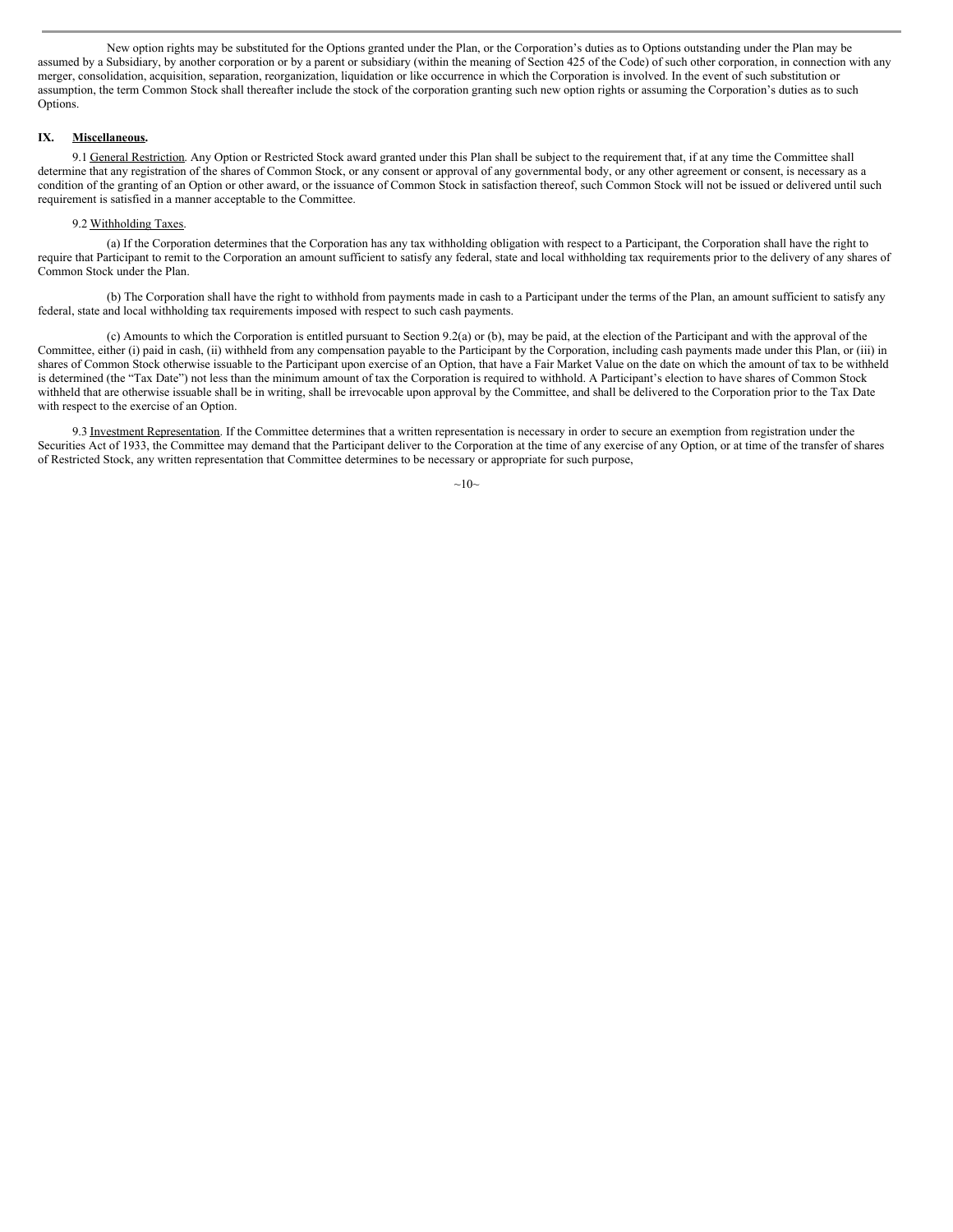including but not limited to a representation that the shares to be issued are to be acquired for investment and not for resale or with a view to the distribution thereof. If the Committee makes such a demand, delivery of a written representation satisfactory to the Committee shall be a condition precedent to the right of the Participant to acquire such shares of Common Stock.

9.4 Non-Uniform Determinations. The Committee's determinations under this Plan (including without limitation its determinations of the persons to receive Options or awards of Restricted Stock, the form, amount and timing of such awards and the terms and provisions of such awards) need not be uniform and may be made by it selectively among Participants who receive, or are eligible to receive, awards under this Plan, whether or not such Participants are similarly situated.

9.5 No Rights as Shareholders. Participants granted Options under this Plan shall have no rights as shareholders of the Corporation as applicable with respect thereto unless and until certificates for shares of Common Stock are issued to them.

9.6 Transfer Restrictions. The Committee may determine that any Common Stock to be issued by the Corporation upon the exercise of Options shall be subject to such further restrictions upon transfer as the Committee determines to be appropriate.

#### **X. Administration of the Plan.**

#### 10.1 Committee.

(a) The Plan shall be administered on a day to day basis by the Board of Directors or, if the Board determines it is desirable to delegate its authority to administer the Plan, by a Committee appointed by the Board of Directors. The Plan Committee appointed by the Board may be the Compensation Committee of the Board of Directors or one or more directors or executive or officers of the Corporation serving under the supervision of such Compensation Committee, and, except as expressly stated otherwise in this Plan with respect to Executive Officers, need not be composed of directors or directors who qualify as "disinterested" within the meaning of SEC Rule 16b-3. The Plan Committee shall serve at the pleasure of the Board of Directors.

(b) If the Committee is not the Board of Directors, the Committee shall be monitored and supervised by the Compensation Committee of the Board of Directors with respect to any actions related to Named Executive Officers. All grants of Options or Restricted Stock to Executive Officers shall be approved in advance by the Compensation Committee.

(c) The Committee shall have the authority, in its discretion but subject to Sections 3.2 and 3.3 of this Plan, and subject to the overall supervision of the Compensation Committee or the Board, from time to time: (i) to grant Options or shares of Restricted Stock to eligible employees or Directors, as provided for in this Plan; (ii) to prescribe such limitations, restrictions and conditions upon any such awards as the Committee shall deem appropriate; or (iii) to determine the periods during which Options may be exercised and to accelerate the exercisability of outstanding Options, or the vesting of Restricted Stock, as it may deem appropriate;

#### $~11~$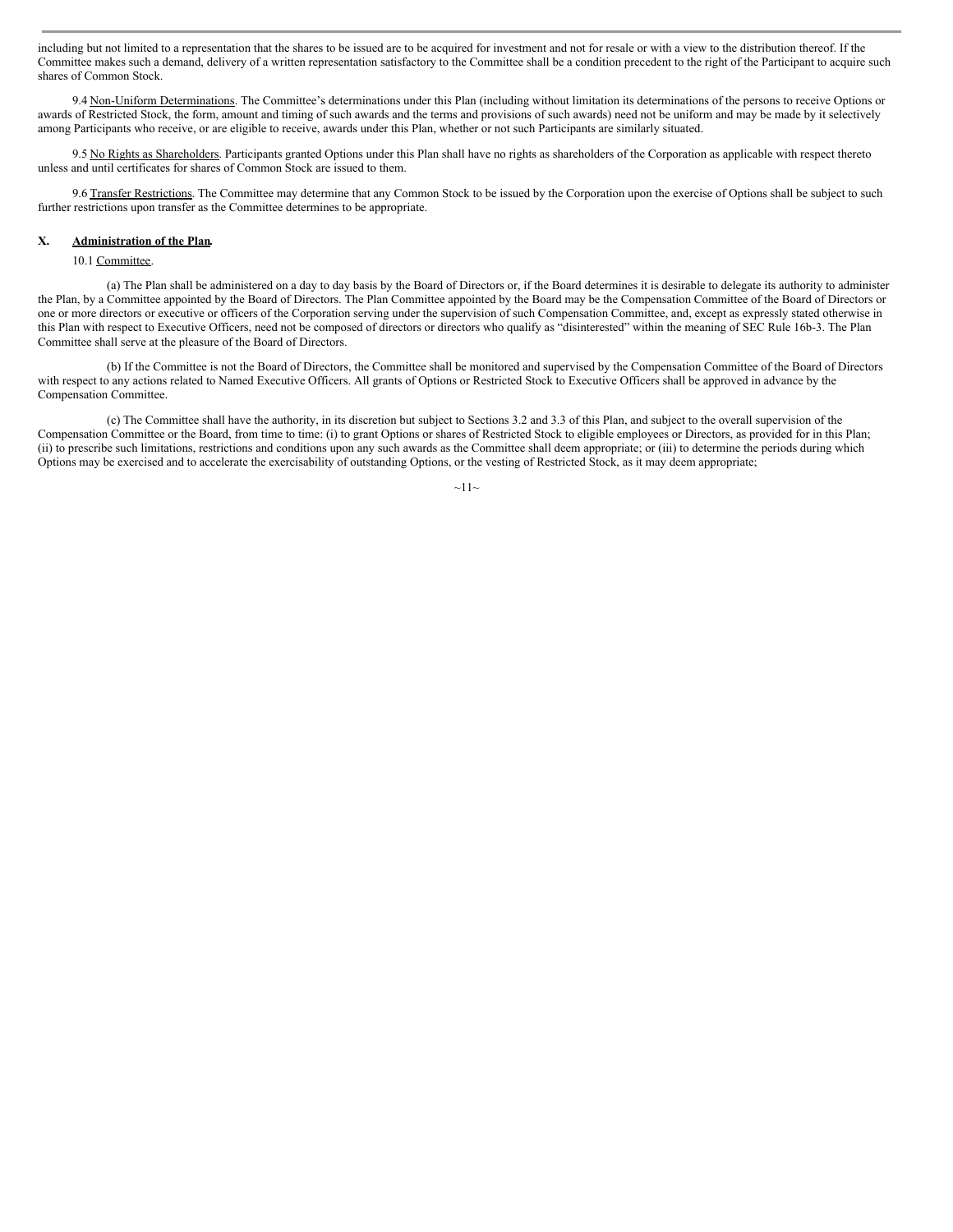(d) The Committee shall have the authority, in its discretion, from time to time, to: (i) modify, cancel, or replace any prior Options or other awards and to amend the relevant Option Agreements or Restricted Stock Agreements with the consent of the affected Participants, including amending such agreements to amend vesting schedules, extend exercise periods or increase or decrease the Option Price for Options, as it may deem to be necessary; and (ii) to interpret the Plan, to adopt, amend and rescind rules and regulations relating to the Plan, and to make all other determinations and to take all other action necessary or advisable for the implementation and administration of the Plan. A majority of the Committee shall constitute a quorum, and the action of a majority of members of the Committee present at any meeting at which a quorum is present, or acts unanimously adopted in writing without the holding of a meeting, shall be the acts of the Committee.

(e) All actions taken by the Committee shall be final, conclusive and binding upon any eligible Participant. Neither the Committee nor any members of the Committee shall be liable for any action taken or decision made in good faith relating to the Plan or any award thereunder.

#### **XI. Amendment and Termination.**

11.1 Amendment or Termination of the Plan. The Board of Directors may at any time terminate this Plan or any part thereof and may from time to time amend this Plan as it may deem advisable. The termination or amendment of this Plan shall not, without the consent of the Participant, affect any Participant's rights under an award previously granted.

11.2 Term of Plan. Unless previously terminated pursuant to Section 11.1, the Plan shall terminate on March 10, 2010, the tenth anniversary of the date on which the Plan became effective, and no Options or awards of Restricted Stock may be granted on or after such date.

 $~12~$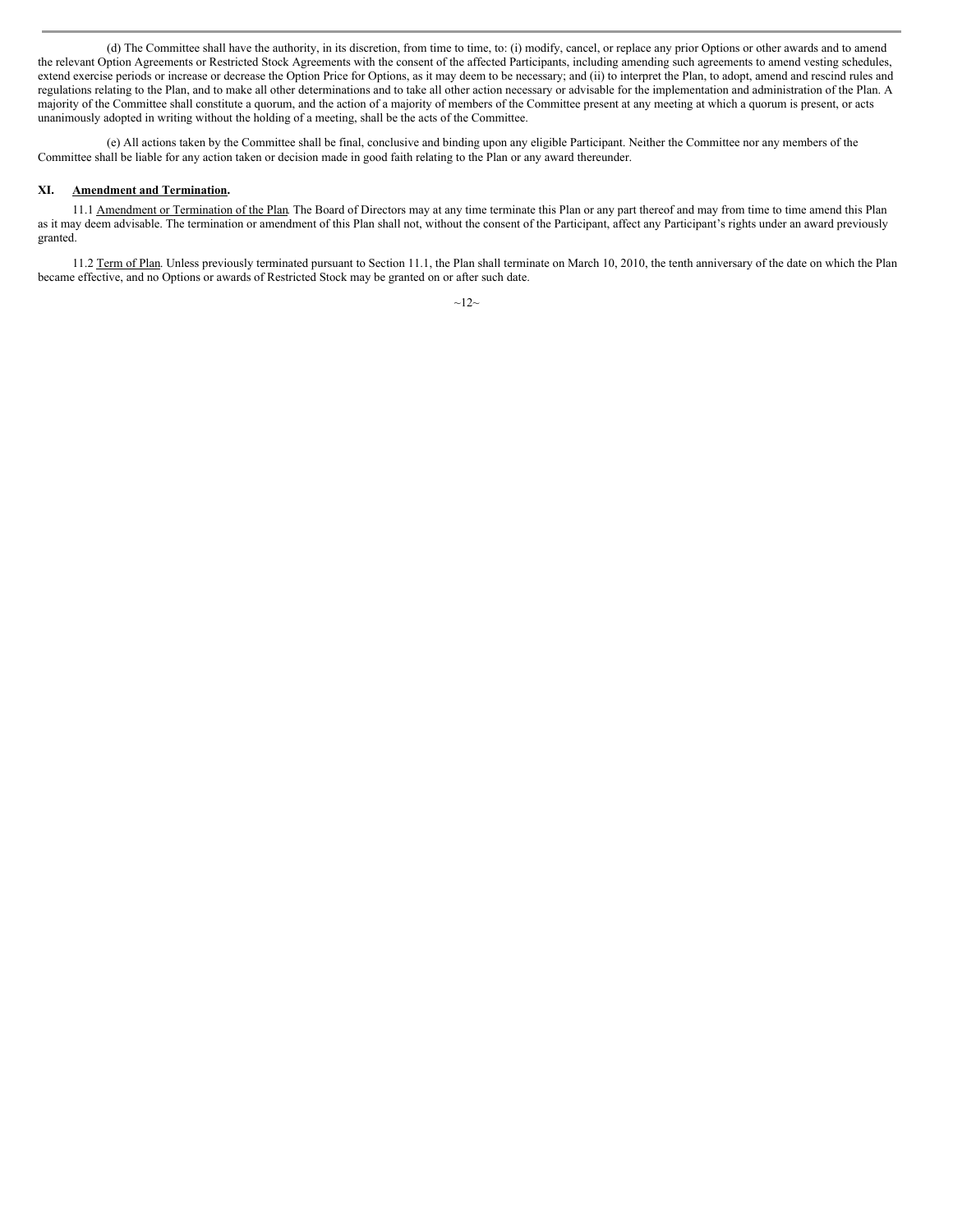#### **CRYO-CELL INTERNATIONAL, INC. AMENDMENTS TO THE 2000 STOCK INCENTIVE PLAN**

#### **April 6, 2004**

#### A. Section 2.17 is hereby amended and restated as follows:

2.17 "Participant" shall mean any current or former employee of, or consultant to, the Corporation or any Subsidiary, or any Director, who has been granted Options, or Restricted Stock under the terms of this Plan.

#### B. Section 3.1 is hereby amended and restated as follows:

3.1 Participation. The Committee may grant Options and/or awards of Restricted Stock under this Plan to any officer or employee of, or consultant to, the Corporation or any Subsidiary. The Committee may also grant Options and/or awards of Restricted Stock to any Director, subject to the restrictions in Section 3.3. In granting such awards and determining their form and amount, the Committee shall give consideration to the functions and responsibilities of the individual, his or her potential contributions to profitability and sound growth of the Corporation and such other factors as the Committee may, in its discretion, deem relevant.

#### C. The first paragraph of Section 4.1 is hereby amended and restated as follows:

4.1 Terms and Conditions. Subject to Section 3.2 and 3.3, the Committee may, in its sole discretion, from time to time grant Options to any officer, employee or Director of, or consultant to, the Corporation or any Subsidiary selected by the Committee pursuant to Section 3.1. The grant of an Option to a Participant shall be evidenced by a written Option Agreement in substantially the form approved by the Committee. Such Option shall be subject to the following express terms and conditions and to such other terms and conditions, not inconsistent with the terms of this Plan, as the Committee may determine to be appropriate.

#### D. Section 4.6 is hereby amended and restated as follows:

4.6 Covenants Not to Compete. The Committee may, in its discretion, condition any Option granted to an Employee, consultant or Director on such Participant's agreement to enter into such covenant not to compete with the Corporation as the Committee may deem to be desirable. Such covenant not to compete shall be set forth in the Participant's Stock Option Agreement, and the Stock Option Agreement shall provide that the Option shall be forfeited immediately, whether otherwise vested or not, if the Board of Directors determines that the Participant has violated his or her covenant not to compete. In addition, in the Committee's discretion, the Participant's Stock Option Agreement may also provide that if the Participant breaches his or her covenant not to compete, the Corporation shall have the right to repurchase any shares of Common Stock previously issues to the Participant pursuant to an exercise of the Option, at a repurchase price equal to the Option Price paid by the Participant.

 $\sim1$ ~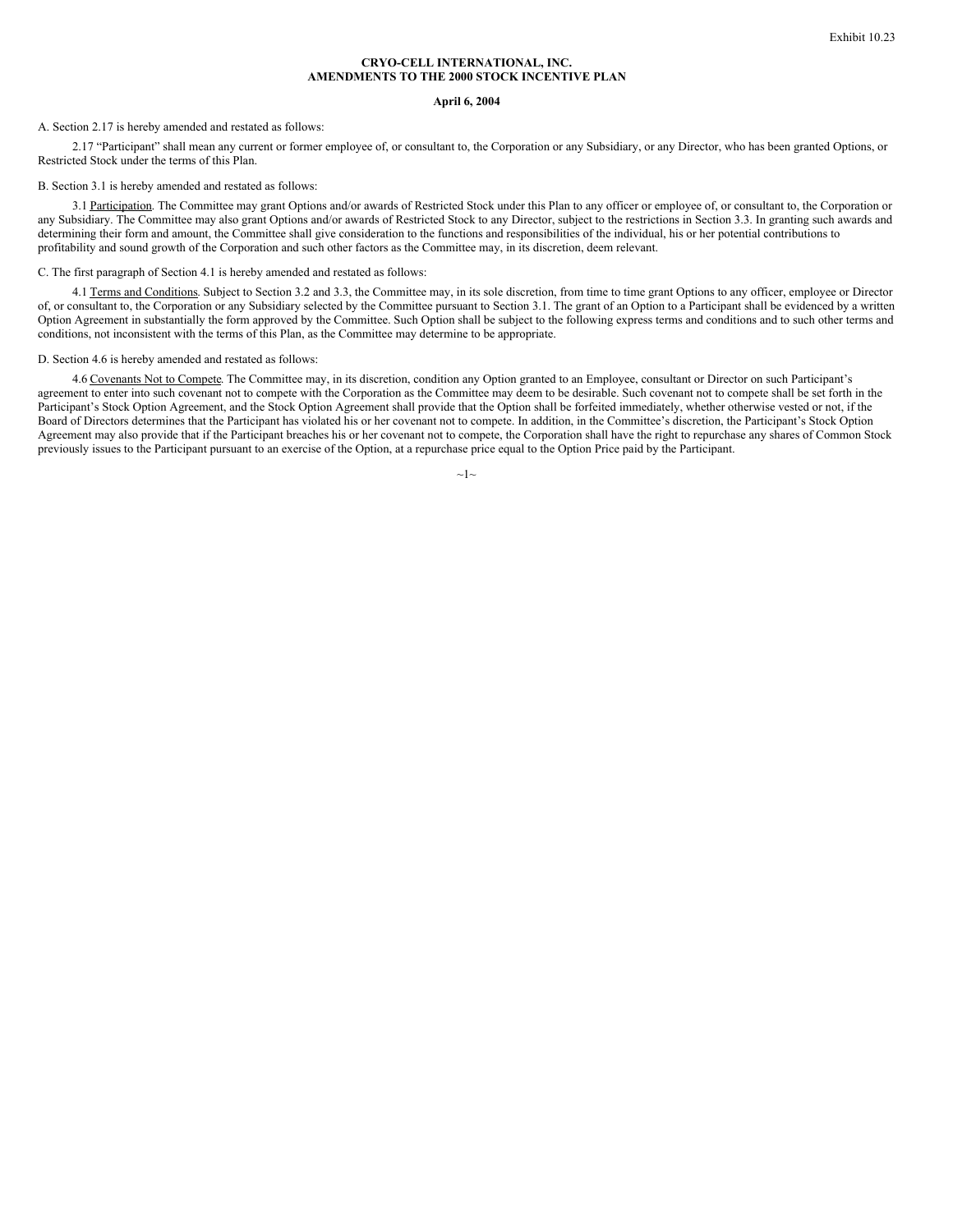(c) The Committee shall have the authority, in its discretion but subject to Sections 3.2 and 3.3 of this Plan, and subject to the overall supervision of the Compensation Committee or the Board, from time to time: (i) to grant Options or shares of Restricted Stock to eligible employees, consultants or Directors, as provided for in this Plan; (ii) to prescribe such limitations, restrictions and conditions upon any such awards as the Committee shall deem appropriate; or (iii) to determine the periods during which Options may be exercised and to accelerate the exercisability of outstanding Options, or the vesting of Restricted Stock, as it may deem appropriate;

E. Paragraph (c) of Section 10.1 is hereby amended and restated as follows: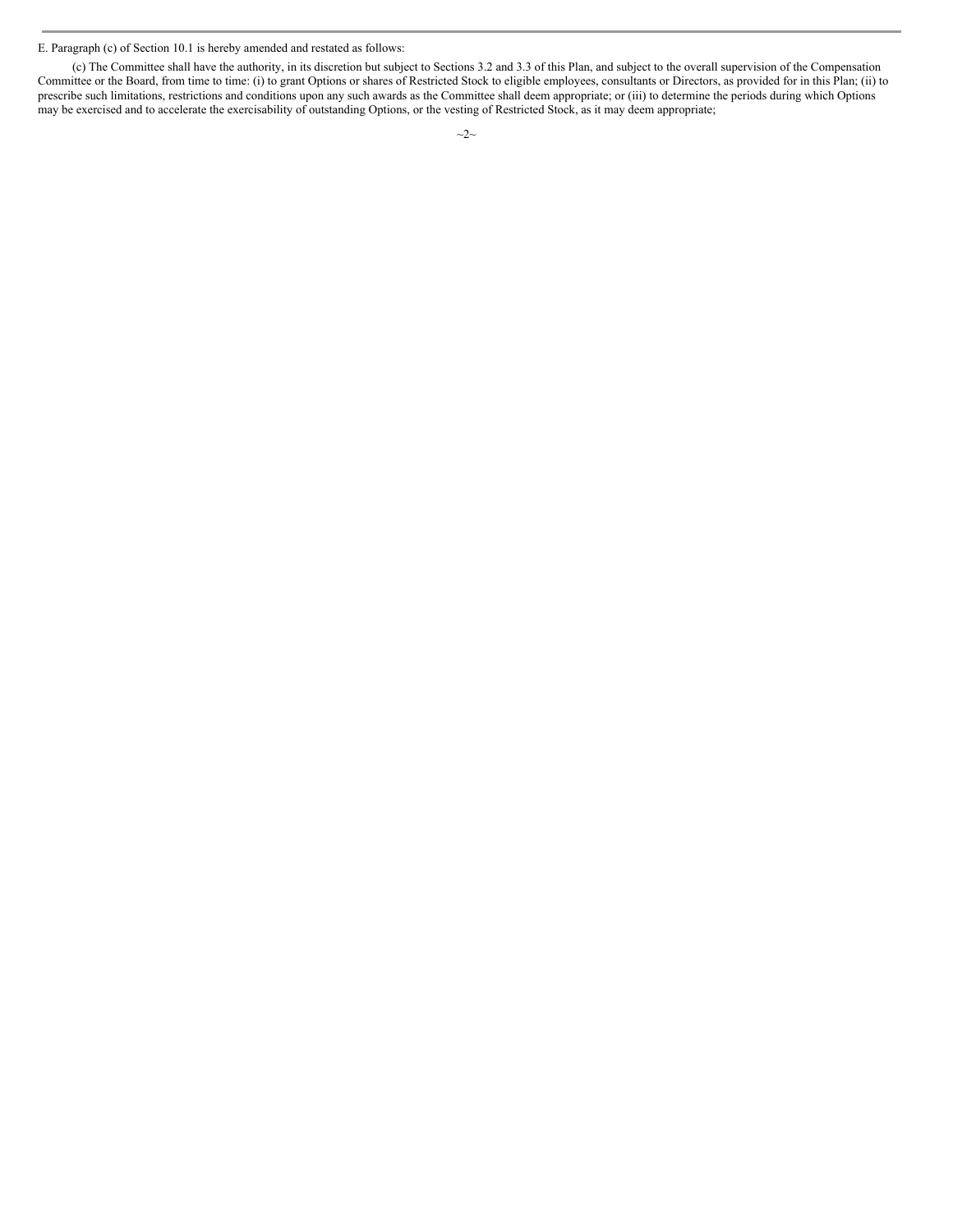### **CRYO-CELL INTERNATIONAL, INC. AMENDMENT TO 2000 STOCK INCENTIVE PLAN ADOPTED BY THE BOARD OF DIRECTORS ON AUGUST 14, 2008**

NOW, THEREFORE, BE IT RESOLVED, that Section 4.1(e) of the 2000 Stock Incentive Plan be, and hereby is, amended to read in its entirety as follows:

"(e) Manner of Exercise. An Option may be exercised in whole or in part, by giving written notice to the Company, specifying the number of shares of Common Stock to be purchased and accompanied by the full Option Price for such shares. The Option Price shall be payable (a) in United States dollars upon exercise of the Option, and may be paid by cash, uncertified or certified check or bank draft; (b) unless otherwise provided in the Option Agreement, by delivery of shares of Common Stock in payment of all or any part of the Option Price, which shares shall be valued for this purpose at the Fair Market Value on the date that such Option is exercised; or (c) unless otherwise provided in the Option Agreement, by instructing the Company to withhold from the shares of Common Stock issuable upon exercise of the Option shares of Common Stock in payment of all or any part of the Exercise Price and/or any related withholding tax obligations consistent with Section 9.2, which shares shall be valued for this purpose at the Fair Market Value or in such other manner as may be authorized from time to time by the Committee. Prior to the issuance of shares of Common Stock upon the exercise of an Option, a Participant shall have no rights as a stockholder."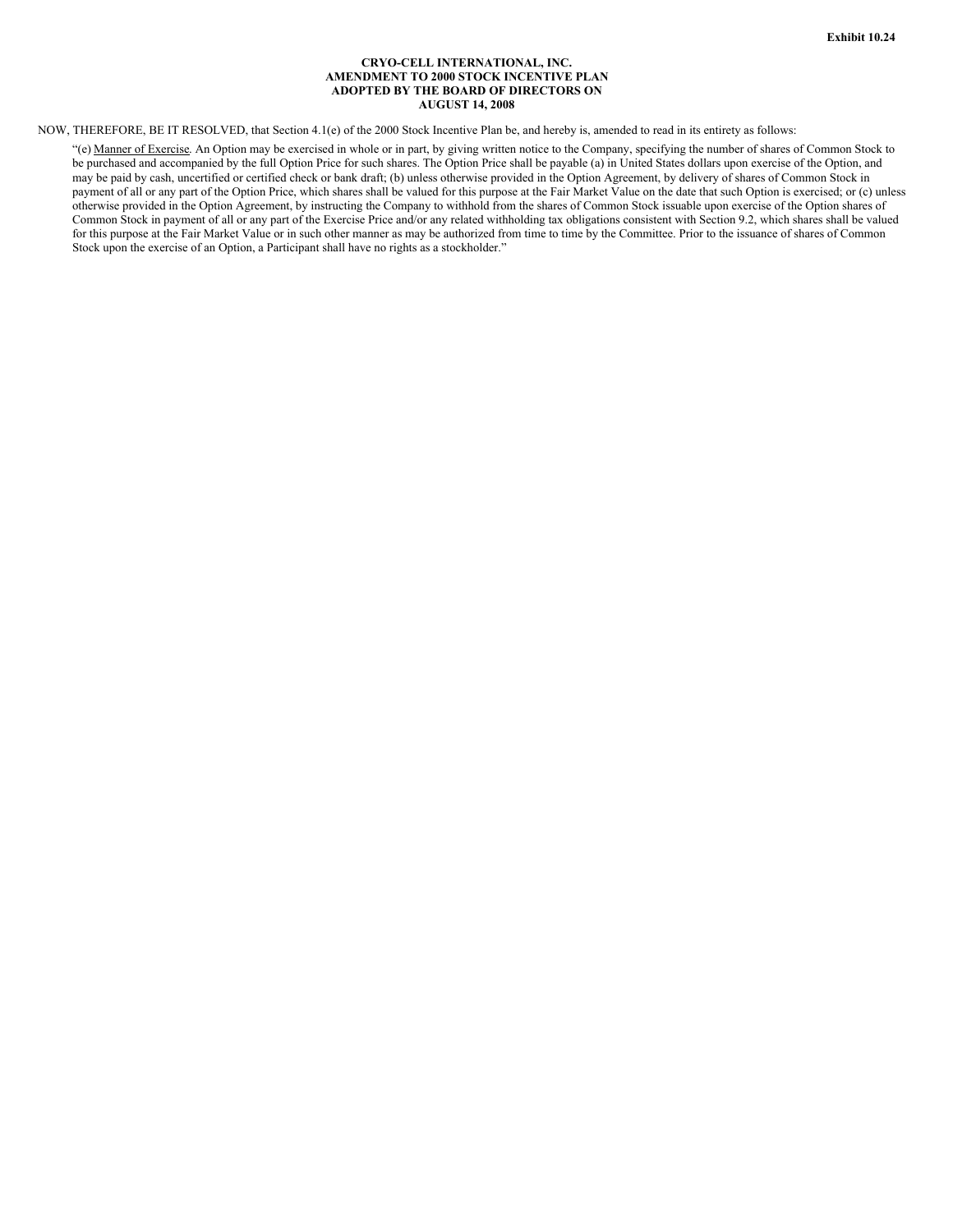## **CONSENT OF INDEPENDENT REGISTERED PUBLIC ACCOUNTING FIRM**

We have issued our report dated March 2, 2009, accompanying the consolidated financial statements included in the Annual Report of Cryo-Cell International, Inc. on Form 10-K for the year ended November 30, 2008. We hereby consent to the incorporation by reference of said report in the Registration Statements of Cryo-Cell International, Inc. on Forms S-8 (File No. 333-92991, effective December 17, 1999 and File No. 333-65418, effective July 19, 2001)

/s/ GRANT THORNTON LLP

Orlando, Florida March 2, 2009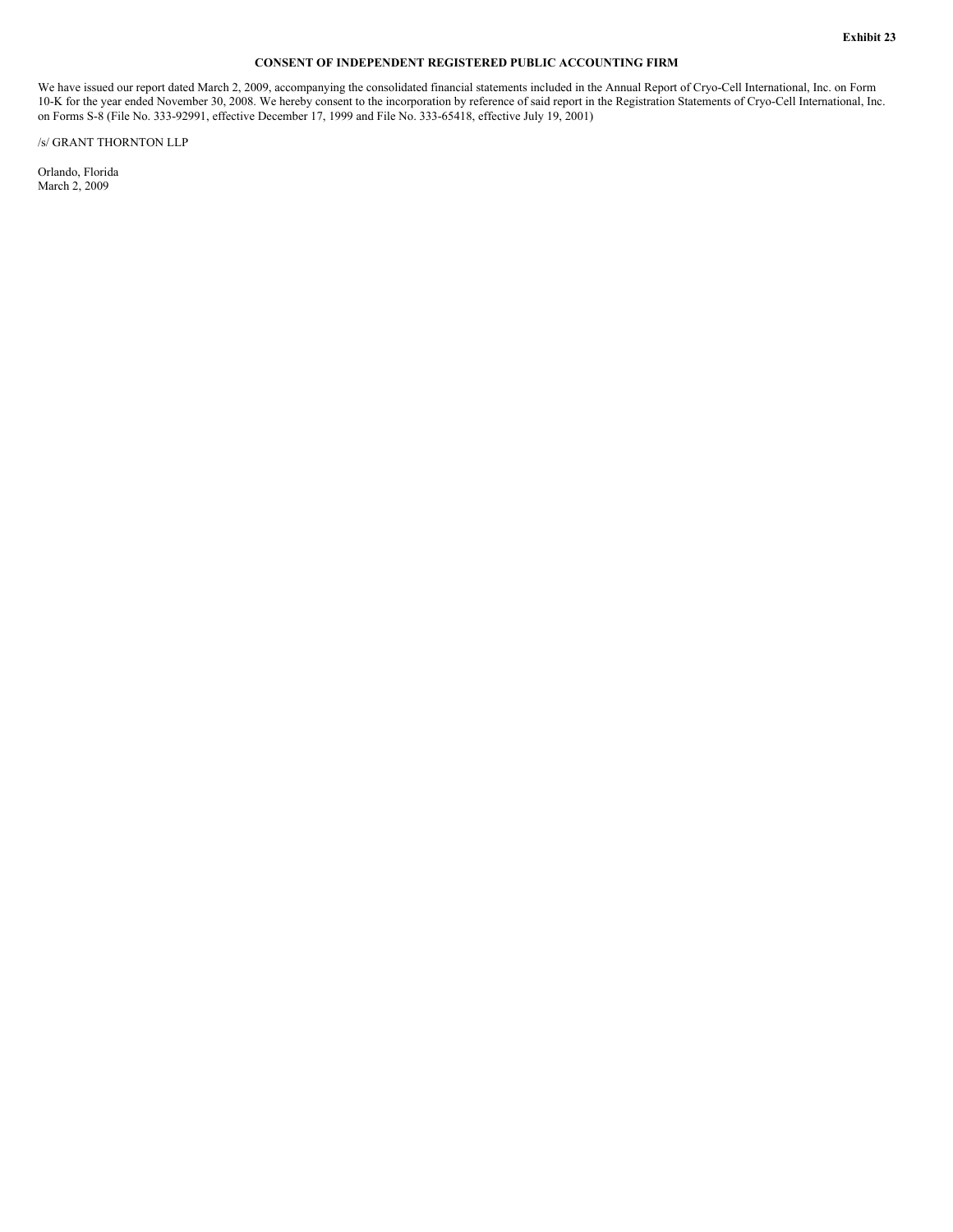### CERTIFICATION OF CHIEF EXECUTIVE OFFICER

I, Mercedes Walton, certify that:

- 1. I have reviewed this annual report on Form 10-K of Cryo-Cell International, Inc. (the "Registrant");
- 2. Based on my knowledge, this report does not contain any untrue statement of a material fact or omit to state a material fact necessary to make the statements made, in light of the circumstances under which such statements were made, not misleading with respect to the period covered by this report;
- 3. Based on my knowledge, the consolidated financial statements, and other financial information included in this report, fairly present in all material respects the financial condition, results of operations and cash flows of the registrant as of, and for, the periods presented in this report;
- 4. The Registrant's other certifying officer(s) and I are responsible for establishing and maintaining disclosure controls and procedures (as defined in Exchange Act Rules 13a-15(e) and 15d-15(e)) and internal control over financial reporting (as defined in Exchange Act Rules 13a-15(f) and 15d-15(f)) for the Registrant and have:

(a) Designed such disclosure controls and procedures, or caused such disclosure controls and procedures to be designed under our supervision, to ensure that material information relating to the Registrant, including its consolidated subsidiaries, is made known to us by others within those entities, particularly during the period in which this annual report is being prepared;

(b) Designed such internal control over financial reporting, or caused such internal control over financial reporting to be designed under our supervision, to provide reasonable assurance regarding the reliability of financial reporting and the preparation of financial statements for external purposes in accordance with generally accepted accounting principles;

(c) Evaluated the effectiveness of the Registrant's disclosure controls and procedures and presented in this report our conclusions about the effectiveness of the disclosure controls and procedures, as of the end of the period covered by this report based on such evaluation; and

(d) Disclosed in this report any change in the Registrant's internal control over financial reporting that occurred during the Registrant's most recent fiscal quarter that has materially affected, or is reasonably likely to materially affect, the Registrant's internal control over financial reporting;

5. The Registrant's other certifying officer(s) and I have disclosed, based on our most recent evaluation of internal control over financial reporting, to the Registrant's auditors and the audit committee of the Registrant's board of directors (or persons performing the equivalent functions):

(a) All significant deficiencies and material weaknesses in the design or operation of internal control over financial reporting which are reasonably likely to adversely affect the Registrant's ability to record, process, summarize and report financial information; and

(b) Any fraud, whether or not material, that involves management or other employees who have a significant role in the Registrant's internal control over financial reporting.

Dated: March 2, 2009 /s/ Mercedes Walton

Mercedes Walton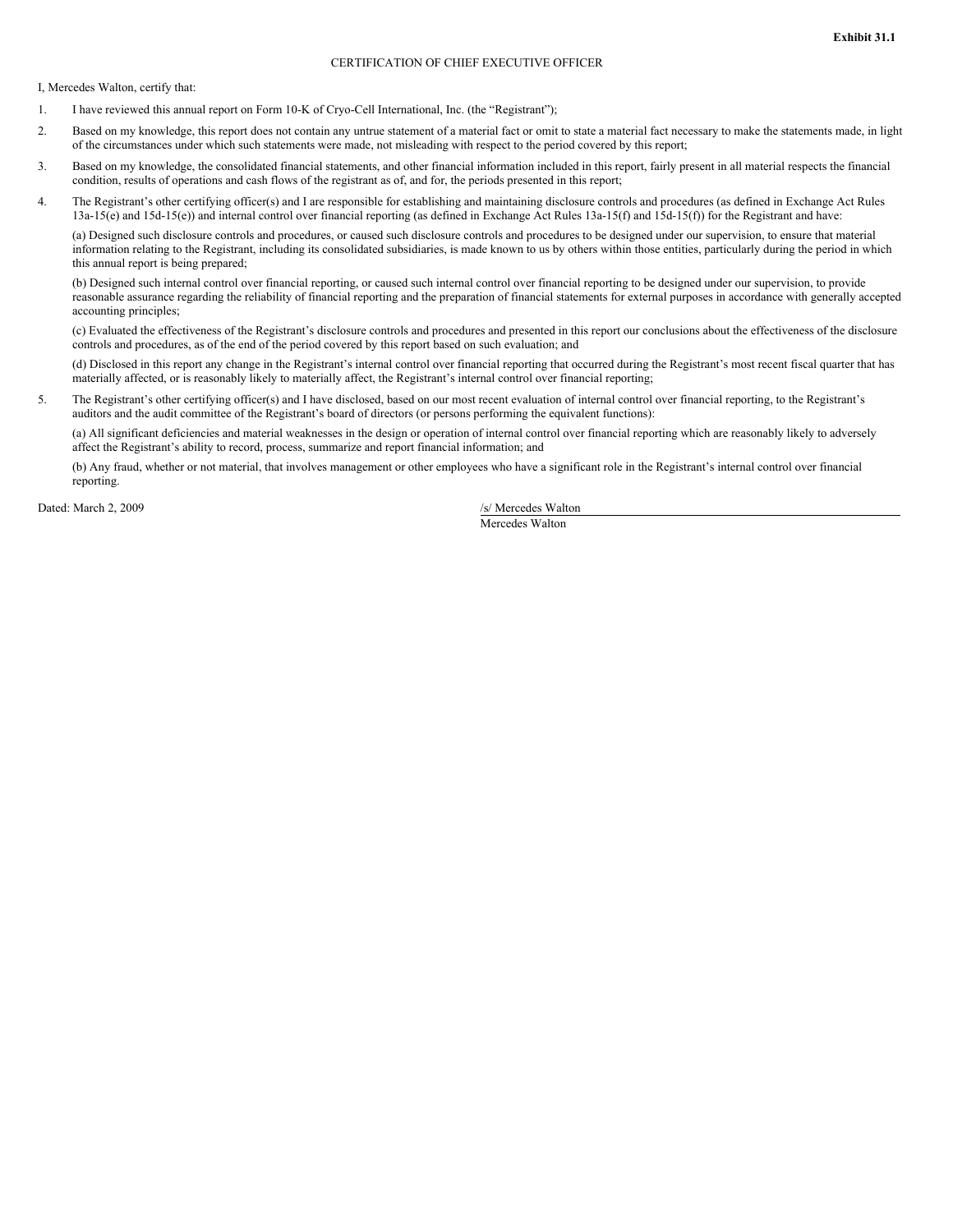### CERTIFICATION OF CHIEF FINANCIAL OFFICER

I, Jill M. Taymans, certify that:

- 1. I have reviewed this annual report on Form 10-K of Cryo-Cell International, Inc. (the "Registrant");
- 2. Based on my knowledge, this report does not contain any untrue statement of a material fact or omit to state a material fact necessary to make the statements made, in light of the circumstances under which such statements were made, not misleading with respect to the period covered by this report;
- 3. Based on my knowledge, the consolidated financial statements, and other financial information included in this report, fairly present in all material respects the financial condition, results of operations and cash flows of the registrant as of, and for, the periods presented in this report;
- 4. The Registrant's other certifying officer(s) and I are responsible for establishing and maintaining disclosure controls and procedures (as defined in Exchange Act Rules 13a-15(e) and 15d-15(e)) and internal control over financial reporting (as defined in Exchange Act Rules 13a-15(f) and 15d-15(f)) for the Registrant and have:

(a) Designed such disclosure controls and procedures, or caused such disclosure controls and procedures to be designed under our supervision, to ensure that material information relating to the Registrant, including its consolidated subsidiaries, is made known to us by others within those entities, particularly during the period in which this annual report is being prepared;

(b) Designed such internal control over financial reporting, or caused such internal control over financial reporting to be designed under our supervision, to provide reasonable assurance regarding the reliability of financial reporting and the preparation of financial statements for external purposes in accordance with generally accepted accounting principles;

(c) Evaluated the effectiveness of the Registrant's disclosure controls and procedures and presented in this report our conclusions about the effectiveness of the disclosure controls and procedures, as of the end of the period covered by this report based on such evaluation; and

(d) Disclosed in this report any change in the Registrant's internal control over financial reporting that occurred during the Registrant's most recent fiscal quarter that has materially affected, or is reasonably likely to materially affect, the Registrant's internal control over financial reporting;

5. The Registrant's other certifying officer(s) and I have disclosed, based on our most recent evaluation of internal control over financial reporting, to the Registrant's auditors and the audit committee of the Registrant's board of directors (or persons performing the equivalent functions):

(a) All significant deficiencies and material weaknesses in the design or operation of internal control over financial reporting which are reasonably likely to adversely affect the Registrant's ability to record, process, summarize and report financial information; and

(b) Any fraud, whether or not material, that involves management or other employees who have a significant role in the Registrant's internal control over financial reporting.

Dated: March 2, 2009 /s/ Jill M. Taymans

Jill M. Taymans